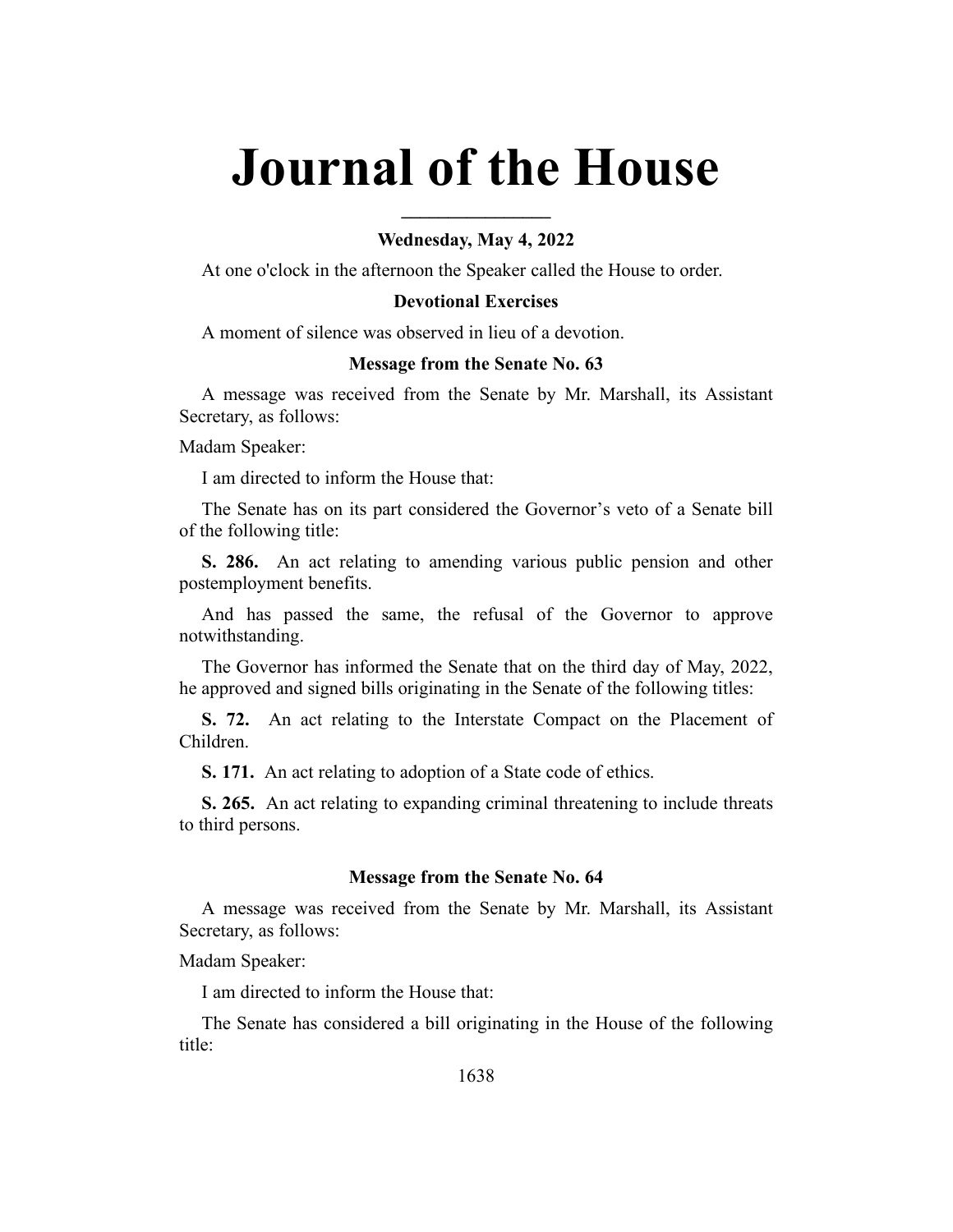**H. 500.** An act relating to prohibiting the sale of mercury lamps in the State.

And has passed the same in concurrence.

The Senate has considered bills originating in the House of the following titles:

**H. 96.** An act relating to creating the Truth and Reconciliation Commission.

**H. 279.** An act relating to miscellaneous changes affecting the duties of the Department of Vermont Health Access.

**H. 410.** An act relating to the use and oversight of artificial intelligence in State government.

**H. 546.** An act relating to racial justice statistics.

**H. 551.** An act relating to prohibiting racially and religiously restrictive covenants in deeds.

**H. 728.** An act relating to opioid overdose response services.

And has passed the same in concurrence with proposals of amendment in the adoption of which the concurrence of the House is requested.

The Senate has considered joint resolution originating in the House of the following title:

**J.R.H. 18.** Joint resolution relating to the Russian invasion of Ukraine.

And has adopted the same in concurrence.

The Senate has considered House proposals of amendment to Senate bills of the following titles:

**S. 127.** An act relating to the procedures and review of community supervision furlough revocation or interruption appeals.

**S. 220.** An act relating to State-paid deputy sheriffs.

And has concurred therein.

The Senate has considered House proposal of amendment to Senate bill of the following title:

**S. 210.** An act relating to rental housing health and safety and affordable housing.

And has passed the same in concurrence with proposal of amendment in the adoption of which the concurrence of the House is requested.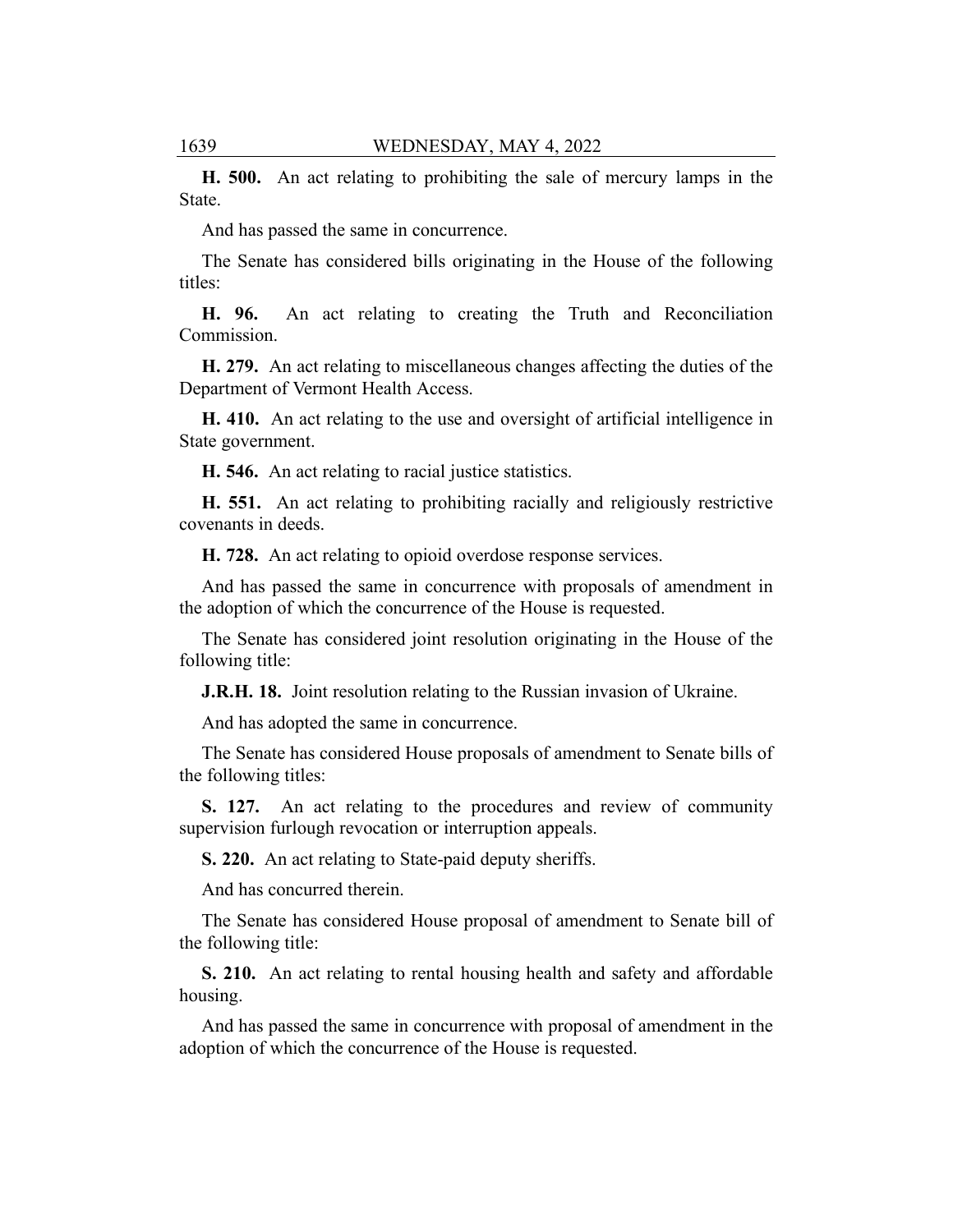Pursuant to the request of the House for a Committee of Conference on the disagreeing votes of the two Houses on House bill entitled:

**H. 720.** An act relating to the system of care for individuals with developmental disabilities.

The President announced the appointment as members of such Committee on the part of the Senate:

> Senator Hooker Senator Hardy Senator Terenzini

## **Ceremonial Reading**

## **H.C.R. 155**

House concurrent resolution honoring Rita Markley for her superb leadership in the effort to eradicate homelessness in Vermont

Offered by: Representatives Bluemle of Burlington, Killacky of South Burlington, and Rachelson of Burlington

Having been adopted in concurrence on Friday, April 29, 2022 in accord with Joint Rule 16b, was read.

## **Second Reading; Proposal of Amendment Agreed to; Third Reading Ordered**

## **S. 140**

**Rep. Colburn of Burlington,** for the Committee on Judiciary, to which had been referred Senate bill, entitled

An act relating to prohibiting civil arrests at courthouses

Reported in favor of its passage in concurrence with proposal of amendment by striking all after the enacting clause and inserting in lieu thereof the following:

## Sec. 1. LEGISLATIVE INTENT

It is the intent of the General Assembly to ensure that every person in the State of Vermont retains the right to free and unfettered access to justice under the law. No person should be denied access to justice because they fear being subject to civil arrest when attending a court hearing or traveling to or from a courthouse. All persons should have the opportunity to use the court system to advocate for themselves and their interests. Prohibiting civil arrests at a courthouse prevents disruption of court proceedings, protects the proper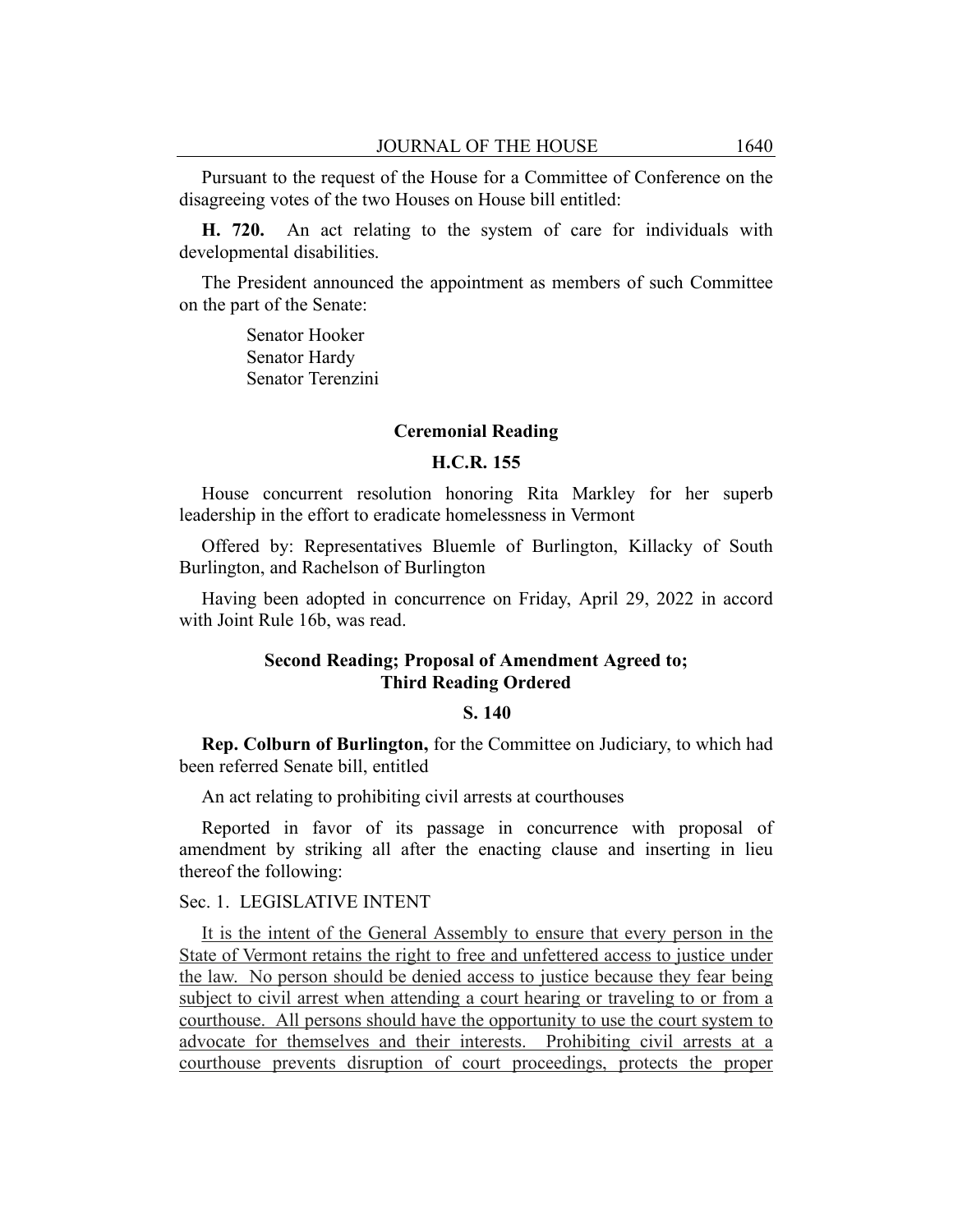functioning of courts, provides a safe and secure location for the resolution of disputes, and promotes public safety by ensuring that victims and witnesses are not discouraged from attending court proceedings. It is the intent of the General Assembly, consistent with long-established common law, to prohibit civil arrests of individuals at courthouses or traveling to and from a courthouse to uphold the principle set forth in Article 4 of the Vermont Constitution that provides, in part, that "every person within this state ought to find a certain remedy, by having recourse to our laws, for all injuries and wrongs," and that "every person ought to obtain [that] right freely . . . completely and without denial . . . [or] delay."

Sec. 2. 12 V.S.A. § 3577 is amended to read:

## § 3577. PRIVILEGE FROM ARREST

(a) The Governor, Lieutenant Governor, State Treasurer, Secretary of State, Auditor of Accounts, Attorney General, and members of the General Assembly and officers and witnesses whose duty it is to attend thereon, in all cases except treason, felony, and breach of the peace, shall be privileged from arrest and imprisonment during their necessary attendance on and in going to and returning from the General Assembly.

(b) A party or witness in a cause pending in any court in the State or before special masters, auditors, referees, or commissioners, and a witness in a criminal cause pending in any such court, shall not be arrested, imprisoned, or detained by virtue of civil process. Any witness summoned from outside the State in a criminal cause, pending in any court within the State, shall be privileged from the service of papers of any kind whatsoever, and from arrest for any cause while going to, attending at, or returning from such court or trial of such cause.

 $(c)(1)$  Prohibition. A person shall not be subject to civil arrest while traveling to, entering, remaining at, or returning from a court proceeding.

(2) Exceptions. Subdivision (1) of this subsection shall not apply to:

(A) an arrest pursuant to a judicially issued warrant or a court order;

(B) an arrest for contempt of the court where the proceeding is occurring; or

(C) an arrest to maintain order or safety in the court where the proceeding is occurring.

(3) Remedies.

(A) A person who violates this subsection by knowingly and willfully executing or assisting with an arrest prohibited by subdivision (1) of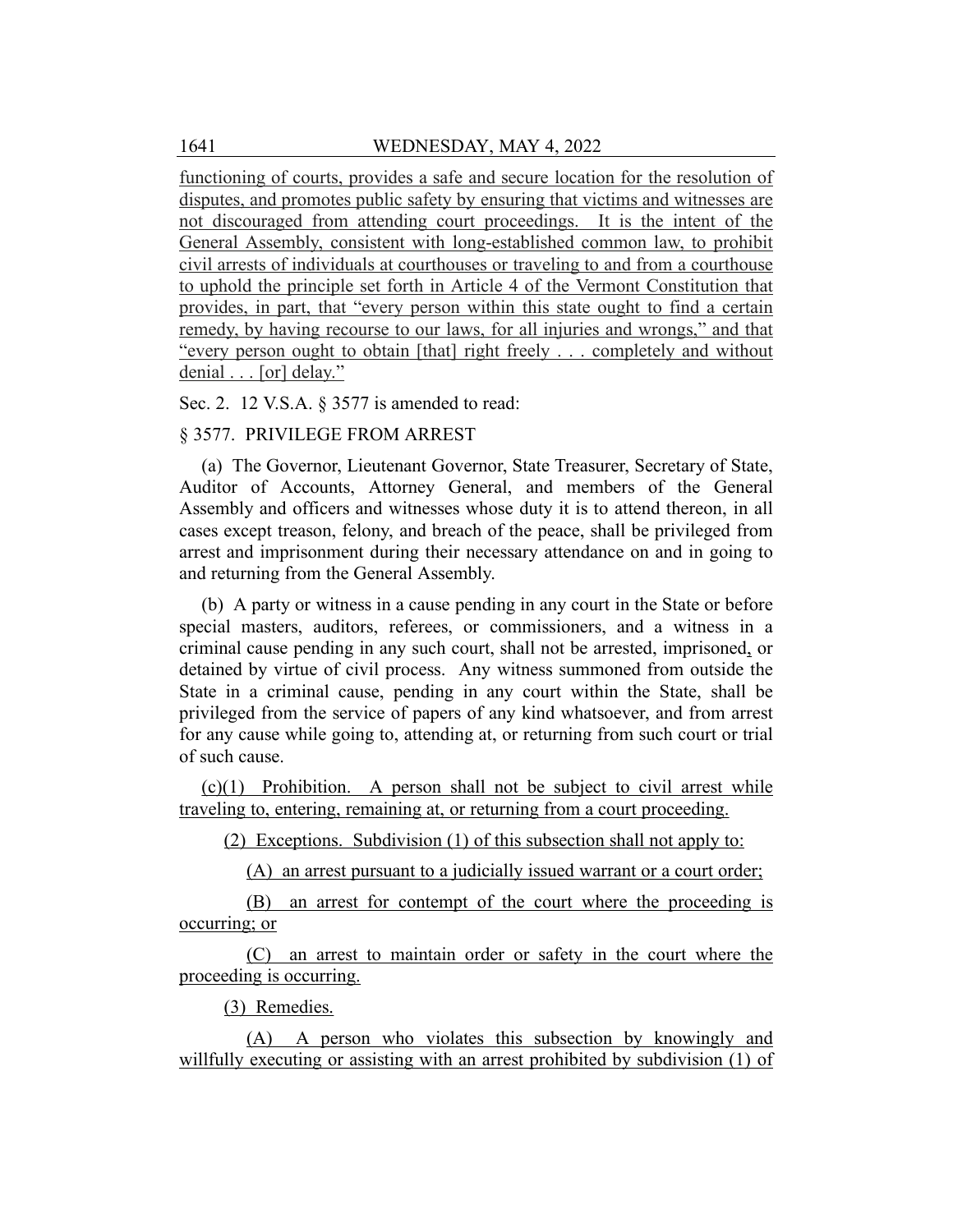this subsection (c) shall be subject to contempt proceedings and may be liable in a civil action for false imprisonment.

(B) A person who is arrested in violation of subdivision (1) of this subsection (c) may bring a civil action against the violator for damages; injunctive, equitable, or declaratory relief; punitive damages; and reasonable costs and attorney's fees.

(C) The Office of the Attorney General may bring a civil action on behalf of the State of Vermont for appropriate injunctive, equitable, or declaratory relief if there is reasonable cause to believe that a violation of subdivision (1) of this subsection (c) has occurred or will occur.

(D) No action under this subsection shall be brought against the Judiciary or any of its members or employees for actions taken to maintain order or safety in the courts.

(E) This section shall not be construed to limit or infringe upon any right, privilege, or remedy available under common law or any other provision of law or rule.

(F) Notwithstanding section 3578 of this title, the protections and remedies afforded by this subsection apply irrespective of when the privilege against civil arrest is invoked.

(4) Definition. As used in this subsection, "civil arrest" means an arrest for purposes of obtaining a person's presence or attendance at a civil proceeding, including an immigration proceeding.

Sec. 3. EFFECTIVE DATE

This act shall take effect on passage.

The bill, having appeared on the Notice Calendar, was taken up, read the second time, the report of the Committee on Judiciary agreed to, and third reading ordered.

#### **Action on Bill Postponed**

## **H. 548**

House bill, entitled

An act relating to miscellaneous cannabis establishment procedures

Was taken up and pending the question, Shall the House concur in the Senate proposal of amendment?, on motion of **Rep. Gannon of Wilmington,** action on the bill was postponed until May 5, 2022.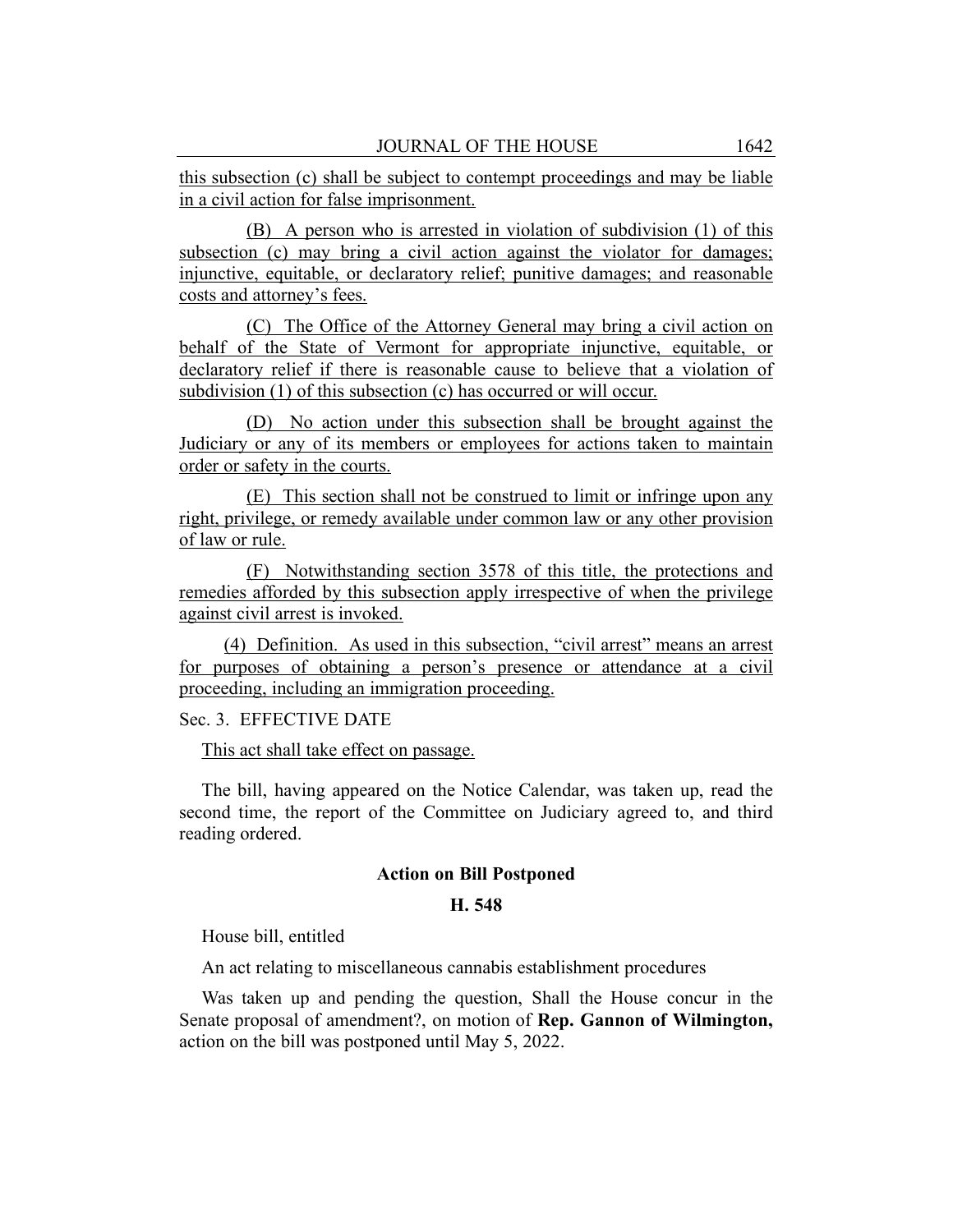# 1643 WEDNESDAY, MAY 4, 2022

#### **Third Reading; Bills Passed**

House bills of the following titles were severally taken up, read the third time, and passed:

#### **H. 742**

House bill, entitled

An act relating to approval of amendments to the charter of the Town of Milton

#### **H. 745**

House bill, entitled

An act relating to the approval of the adoption of the charter of the Town of Montgomery

## **H. 746**

House bill, entitled

An act relating to an amendment to the charter of the City of Burlington

## **Third Reading; Bill Passed in Concurrence with Proposal of Amendment**

**S. 90**

Senate bill, entitled

An act relating to establishing an amyotrophic lateral sclerosis registry

Was taken up, read the third time, and passed in concurrence with proposal of amendment.

## **Third Reading; Bill Passed in Concurrence**

## **S. 122**

Senate bill, entitled

An act relating to the required votes of presidential electors

Was taken up, read the third time, and passed in concurrence.

# **Third Reading; Bills Passed in Concurrence With Proposal of Amendment**

Senate bills of the following titles were severally taken up, read the third time, and passed in concurrence with proposal of amendment: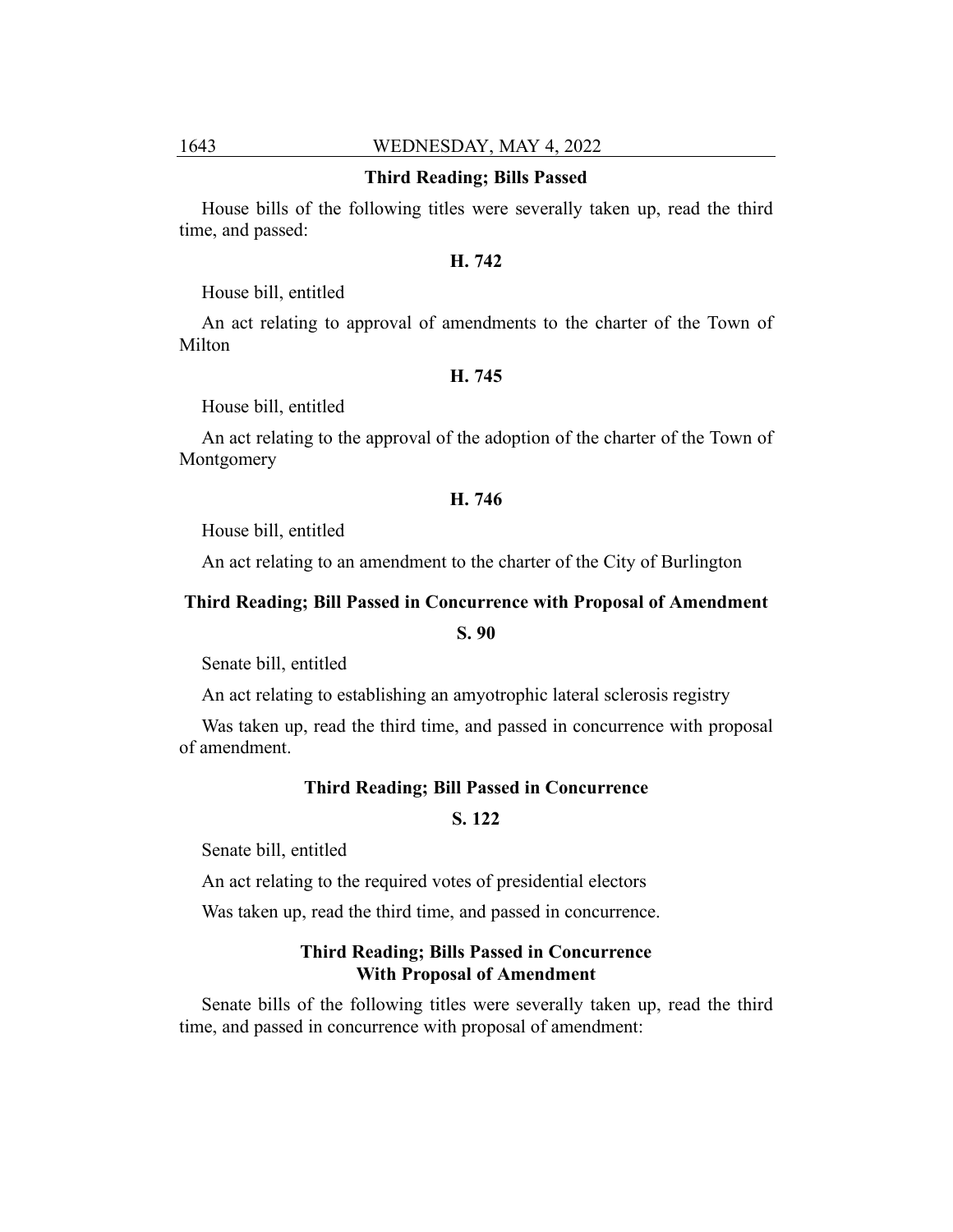## **S. 148**

Senate bill, entitled

An act relating to environmental justice in Vermont

## **S. 161**

Senate bill, entitled

An act relating to extending the baseload renewable power portfolio requirement

## **S. 188**

Senate bill, entitled

An act relating to regulating licensed small cannabis cultivation as farming

## **Proposal of Amendment Disagreed to; Third Reading; Bill Passed in Concurrence with Proposal of Amendment**

# **S. 234**

Senate bill, entitled

An act relating to changes to Act 250

Was taken up and, pending third reading of the bill, **Rep. Laroche of Franklin** moved to amend the House proposal of amendment as follows:

First: By striking out Secs. 13-16, forest blocks, and their reader assistance heading in their entireties

Second: By striking out Secs. 25-41, Natural Resources Board, and their reader assistance heading in their entireties

Third: By striking out Sec. 42, effective dates, and its reader assistance heading in their entireties and inserting in lieu thereof the following:

\* \* \* Effective Date \* \* \*

Sec. 42. EFFECTIVE DATE

This act shall take effect on passage.

and by renumbering the remaining sections to be numerically correct.

Pending the question, Shall the House amend its proposal of amendment as offered by Rep. Laroche of Franklin?, **Rep. McCoy of Poultney** demanded the Yeas and Nays, which demand was sustained by the Constitutional number. The Clerk proceeded to call the roll and the question, Shall the House amend its proposal of amendment as offered by Rep. Laroche of Franklin?, was decided in the negative. Yeas, 44. Nays, 97.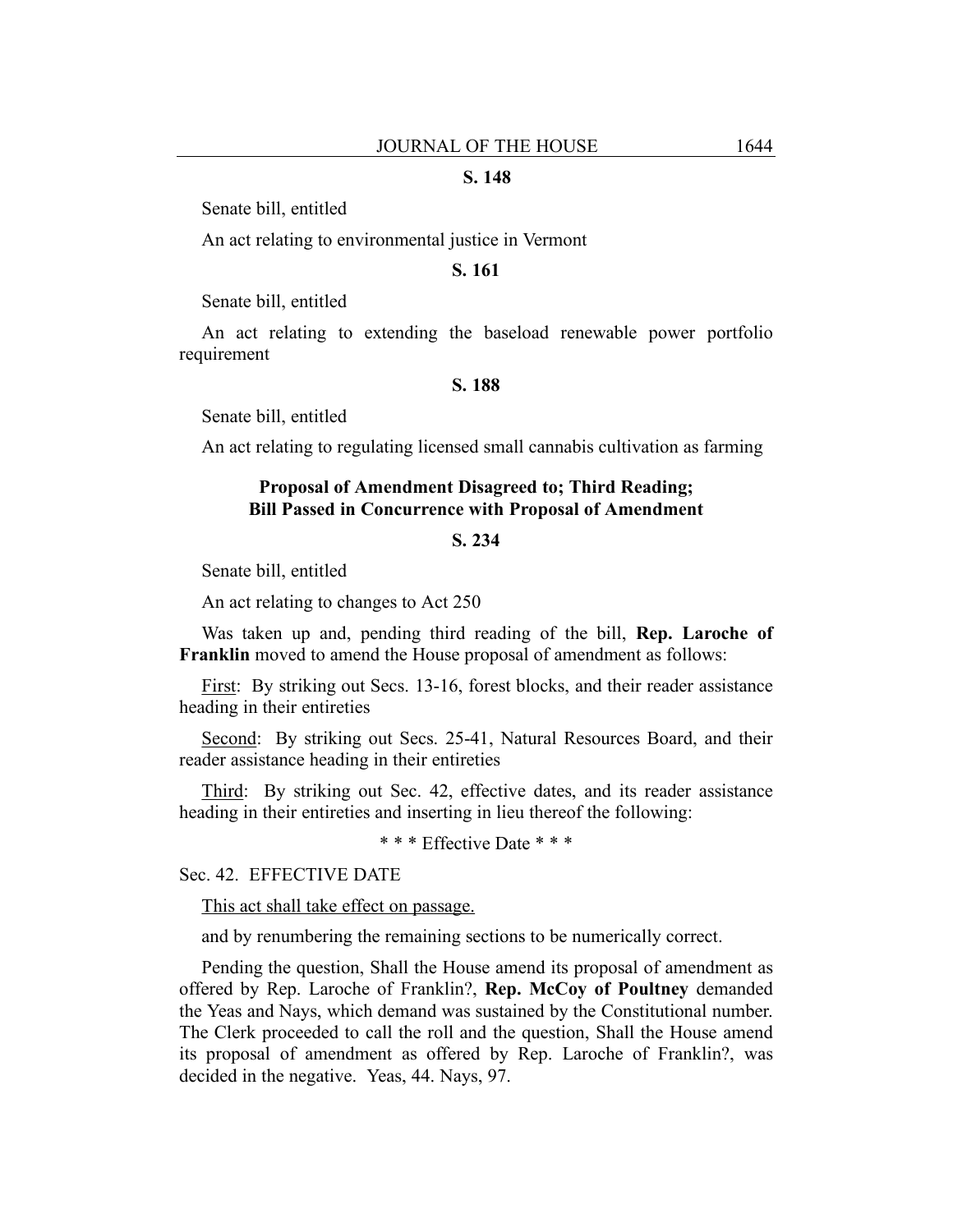## Those who voted in the affirmative are:

Achey of Middletown Springs Brennan of Colchester Burditt of West Rutland Canfield of Fair Haven Cupoli of Rutland City Dickinson of St. Albans Town Donahue of Northfield Fagan of Rutland City Feltus of Lyndon Goslant of Northfield Graham of Williamstown Hango of Berkshire Harrison of Chittenden Helm of Fair Haven

Higley of Lowell Kascenska of Burke Labor of Morgan LaClair of Barre Town Laroche of Franklin Lefebvre of Orange Leffler of Enosburgh Marcotte of Coventry Mattos of Milton McCoy of Poultney McFaun of Barre Town Morgan, L. of Milton Morgan, M. of Milton Morrissey of Bennington Norris of Sheldon Norris of Shoreham

Page of Newport City Parsons of Newbury Pearl of Danville Peterson of Clarendon Rosenquist of Georgia Scheuermann of Stowe Shaw of Pittsford Smith of Derby Strong of Albany Sullivan of Dorset Terenzini of Rutland Town Toof of St. Albans Town Walker of Swanton Williams of Granby

## Those who voted in the negative are:

Ancel of Calais Anthony of Barre City Arrison of Weathersfield Austin of Colchester Bartholomew of Hartland Birong of Vergennes Black of Essex Bluemle of Burlington Bock of Chester Bongartz of Manchester Bos-Lun of Westminster Brady of Williston Briglin of Thetford Brown of Richmond Brownell of Pownal Brumsted of Shelburne Burke of Brattleboro Burrows of West Windsor Campbell of St. Johnsbury Chase of Colchester Christie of Hartford Cina of Burlington Coffey of Guilford Colburn of Burlington Colston of Winooski Conlon of Cornwall Copeland Hanzas of Bradford Corcoran of Bennington

Elder of Starksboro Emmons of Springfield Gannon of Wilmington Garofano of Essex Goldman of Rockingham Grad of Moretown Hooper of Montpelier Hooper of Randolph Hooper of Burlington Houghton of Essex Howard of Rutland City James of Manchester Jerome of Brandon Jessup of Middlesex Killacky of South Burlington Kimbell of Woodstock Kornheiser of Brattleboro LaLonde of South Burlington Lanpher of Vergennes Lefebvre of Newark Lippert of Hinesburg Long of Newfane Masland of Thetford McCarthy of St. Albans City McCormack of Burlington McCullough of Williston Morris of Springfield Mrowicki of Putney

Notte of Rutland City Noyes of Wolcott O'Brien of Tunbridge Ode of Burlington Pajala of Londonderry Partridge of Windham Patt of Worcester Pugh of South Burlington Rachelson of Burlington Rogers of Waterville Scheu of Middlebury Sheldon of Middlebury Sibilia of Dover Sims of Craftsbury Small of Winooski Squirrell of Underhill Stebbins of Burlington Stevens of Waterbury Surprenant of Barnard Taylor of Colchester Till of Jericho Toleno of Brattleboro Townsend of South Burlington Troiano of Stannard Vyhovsky of Essex Walz of Barre City Webb of Shelburne White of Hartford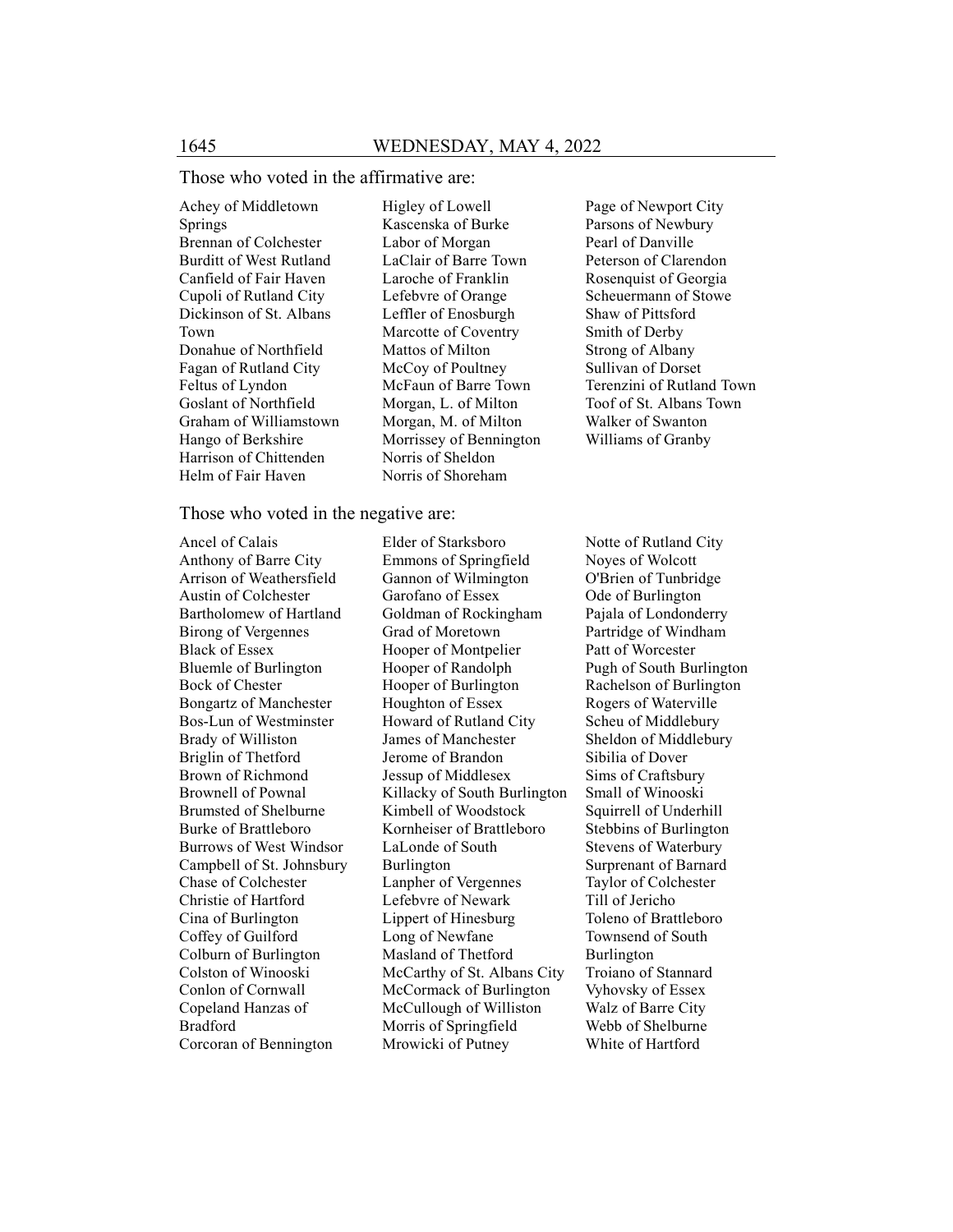## JOURNAL OF THE HOUSE 1646

Cordes of Lincoln Dolan of Essex Dolan of Waitsfield Donnally of Hyde Park Durfee of Shaftsbury

Mulvaney-Stanak of Burlington Murphy of Fairfax Nicoll of Ludlow Nigro of Bennington

Whitman of Bennington Wood of Waterbury Yacovone of Morristown Yantachka of Charlotte

Those members absent with leave of the House and not voting are:

| Beck of St. Johnsbury    | Martel of Waterford   | Smith of New Haven |
|--------------------------|-----------------------|--------------------|
| Gregoire of Fairfield    | Palasik of Milton     | White of Bethel    |
| Kitzmiller of Montpelier | Satcowitz of Randolph |                    |

Thereupon, the bill was read the third time and passed in concurrence with proposal of amendment.

# **Third Reading; Bills Passed in Concurrence With Proposal of Amendment**

Senate bills of the following titles were severally taken up, read the third time, and passed in concurrence with proposal of amendment:

## **S. 258**

Senate bill, entitled

An act relating to agricultural water quality, enforcement, and dairy farming

#### **S. 261**

Senate bill, entitled

An act relating to municipal retention of property tax collections

# **S. 269**

Senate bill, entitled

An act relating to extending the Energy Savings Account Partnership Pilot Program

#### **S. 283**

Senate bill, entitled

An act relating to miscellaneous changes to education laws

#### **Recess**

At two o'clock and twenty-two minutes in the afternoon, the Speaker declared a recess until the fall of the gavel.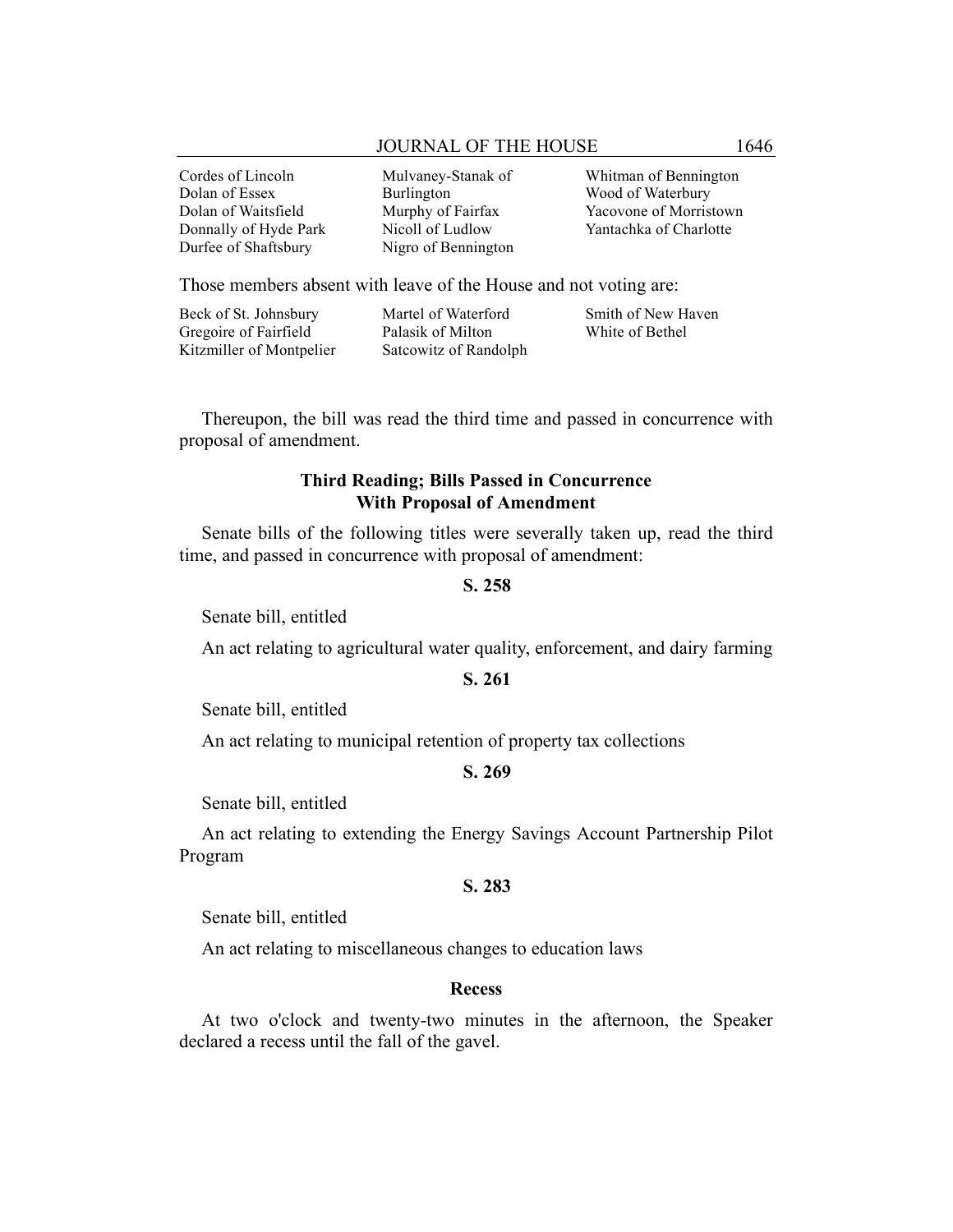#### **Message from the Senate No. 65**

A message was received from the Senate by Mr. Marshall, its Assistant Secretary, as follows:

Madam Speaker:

I am directed to inform the House that:

The Senate has considered House proposal of amendment to Senate bill of the following title:

**S. 11.** An act relating to prohibiting robocalls.

And has concurred therein with an amendment in the passage of which the concurrence of the House is requested.

## **House Called to Order**

At two o'clock and forty five minutes in the afternoon, the Speaker called the House to order.

# **Rules Suspended; Immediate Consideration; Senate Proposal of Amendment Not Concurred in; Committee of Conference Requested and Appointed; Rules Suspended; House Actions Messaged to Senate Forthwith**

## **S. 11**

Pending entry on the Notice Calendar, on motion of **Rep. McCoy of Poultney,** the rules were suspended and Senate bill, entitled

An act relating to prohibiting robocalls

Was taken up for immediate consideration.

The Senate concurred in the House proposal of amendment with the following proposal of amendment thereto:

By striking out all after the enacting clause and inserting in lieu thereof the following:

## Sec. 1. PURPOSE; IMPLEMENTATION

(a) The purpose of Secs. 1–45 of this act is to expand opportunities for workforce education, training, and development for Vermonters and to make meaningful investments to support and expand the workforce across the State.

(b) It is the intent of the General Assembly that each recipient of funding through Secs. 1–45 of this act shall conduct significant outreach to ensure that all Vermonters, and particularly populations that have experienced unequal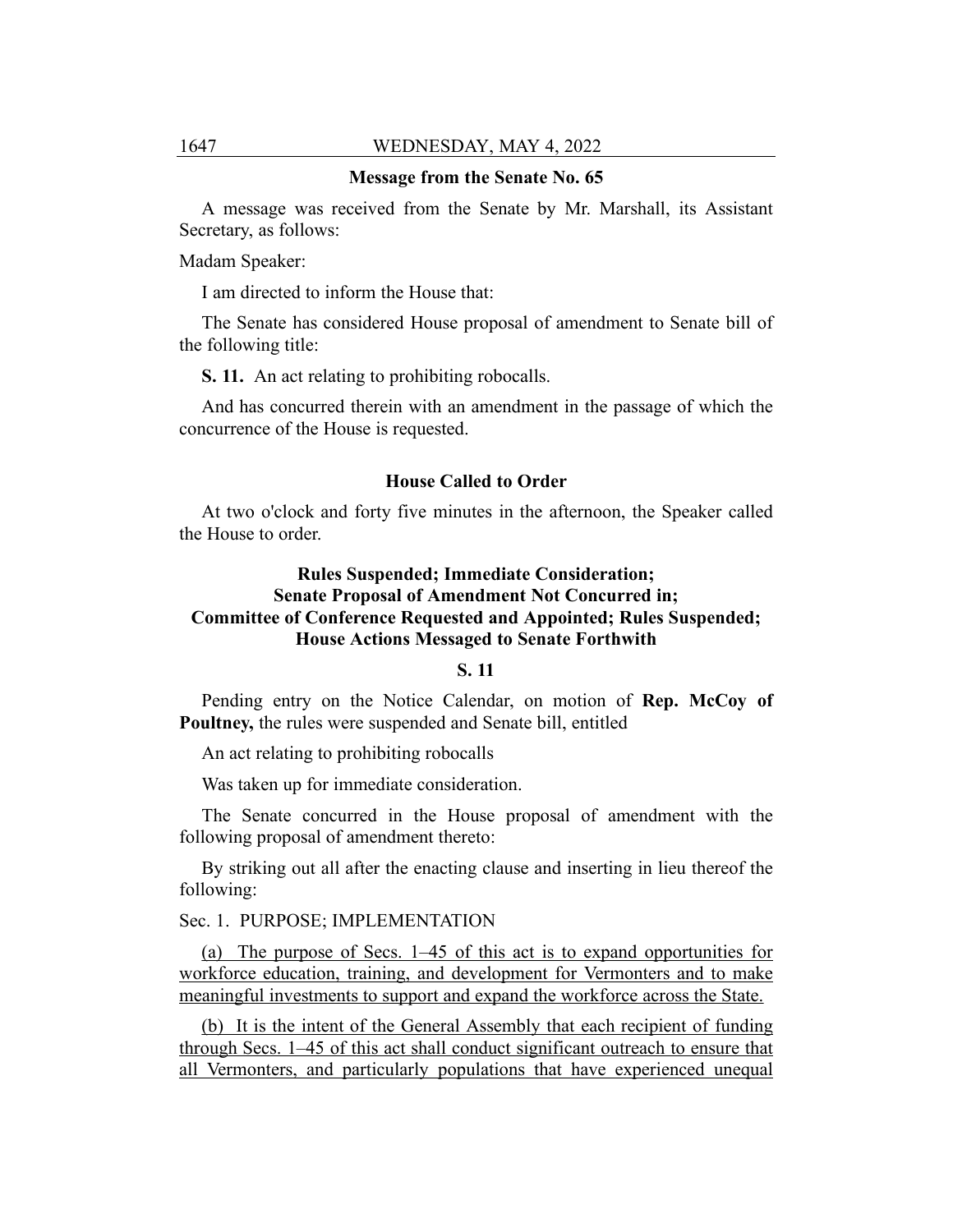access to public or private economic benefits due to geography, socioeconomic status, disability status, gender or gender identity, age, immigration or refugee status, or race, have the opportunity to benefit from the financial and programmatic benefits made available through this act.

# Sec. 2. IMMEDIATE STRATEGIES AND FUNDING FOR EXPANDING THE LABOR FORCE; INCREASING THE NUMBER OF PARTICIPANTS AND PARTICIPATION RATES; APPROPRIATIONS

(a) In fiscal year 2023, the following amounts are appropriated from the General Fund to the following recipients for the purposes specified:

(1) \$2,500,000.00 to the University of Vermont Office of Engagement, in consultation with the Vermont Student Assistance Corporation, to administer a statewide forgivable loan program of \$5,000.00 per graduate for recent college graduates across all Vermont higher education institutions who commit to work in Vermont for two years after graduation.

(2) \$387,000.00 to Vermont Technical College to develop a skilled meat cutter training and apprenticeship facility.

(b) In fiscal year 2023, the amount of \$500,000.00 is appropriated from the American Rescue Plan Act (ARPA) – Coronavirus State Fiscal Recovery Funds to the Agency of Human Services to provide grants, which may be administered through a performance-based contract, to refugee- or New American-focused programs working in Vermont to support increased inmigration or retention of recent arrivals.

Sec. 3. CTE FUNDING AND GOVERNANCE; FINDINGS

(a) Vermont's career and technical education (CTE) system is critical to ensuring that all Vermonters have access to the high-quality resources they need to explore a wide variety of career pathways, earn a postsecondary credential of value, and establish a productive career.

(b) CTE is a vital component of our educational system, supporting and delivering on the goals established by the General Assembly in 2013 Acts and Resolves No. 77 (flexible pathways), 2018 Acts and Resolves No. 189 (workforce development), and in achieving our attainment goal, which is that 70 percent of working-age Vermonters have a credential of value by 2025 (10 V.S.A. § 546).

(c) CTE is also an equity lever, providing every student access to critical workforce training, postsecondary coursework, and the real-world skills and networks that prepare our youth to continue to earn and learn during and after high school.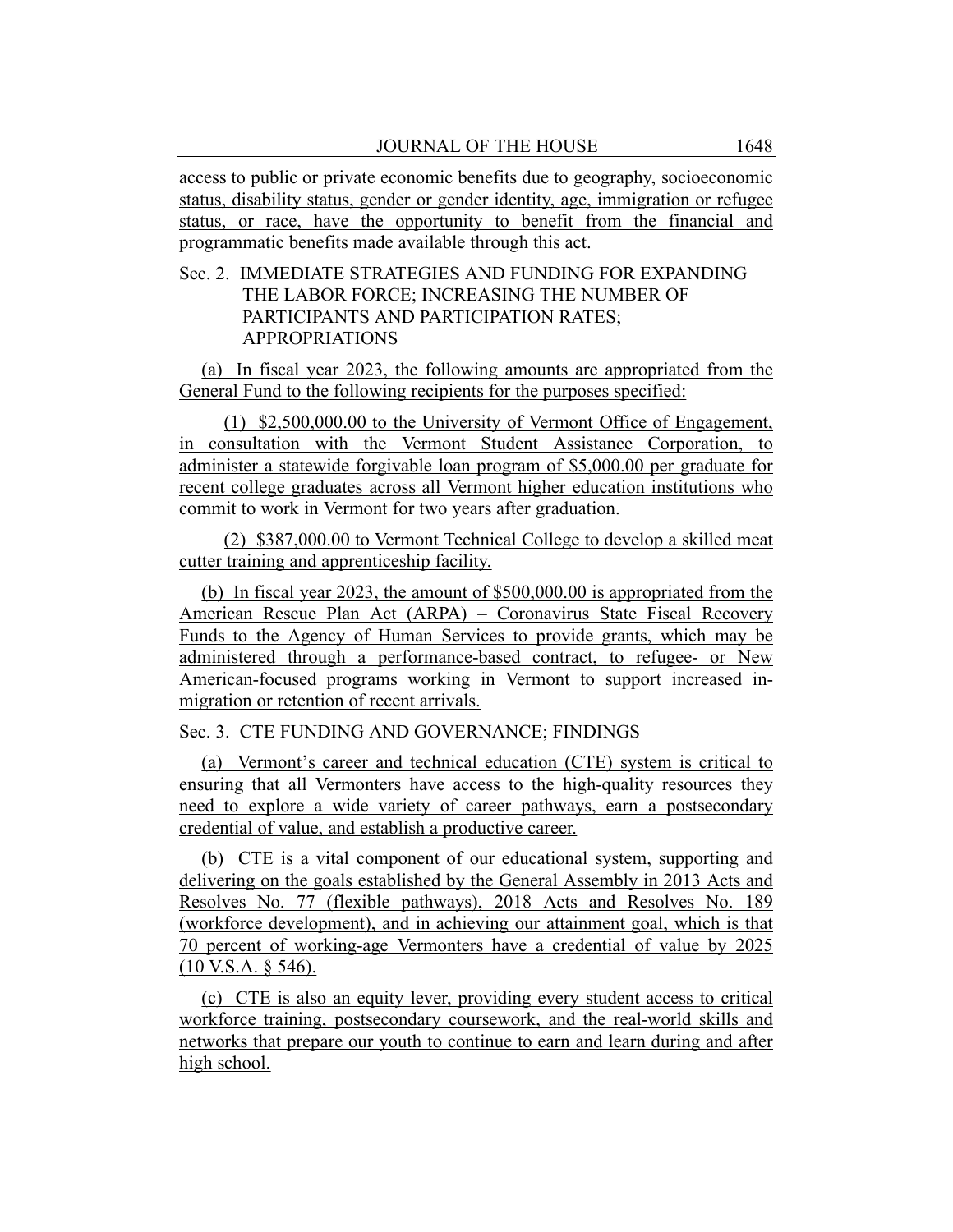(d) As of the fall semester of the 2021–2022 school year, students were enrolling in CTE programs at a higher rate than at the beginning of the pandemic, increasing from 4,160 to 4,565. In the 2020–2021 school year, Vermont's CTE system awarded Tier II credentials of value to 459 students.

(e) Since 2015, through legislative initiatives such as 2015 Acts and Resolves No. 51, 2017 Acts and Resolves No. 69, 2018 Acts and Resolves No. 189, 2019 Acts and Resolves No. 80, and most recently 2021 Acts and Resolves No. 74, the General Assembly and other stakeholders in education and in State government have been working to identify, understand, and resolve long-standing concerns related to the functioning of the CTE system.

(f) In 2018, the Agency of Education embarked on a collaborative process that included students, legislators, and communities across the State to develop a strategic vision and aspirational goals to help guide the transformation of the CTE system.

(g) The State Board of Education adopted the Agency of Education's vision and goals for CTE that "all Vermont learners attain their postsecondary goals by having access to career and technical education systems that are equitable, efficient, integrated and collaborative."

(h) 2018 Acts and Resolves No. 189 committed Vermont to a redesign of its workforce development and training system, including the approval of up to four pilot sites or projects to examine the way our CTE system is funded and governed.

(i) In a report dated June 14, 2021, the Agency of Education reported on its progress, which was interrupted by the COVID-19 pandemic. The report presented possible alternatives to our current funding structure, which is widely seen as a barrier to enrollment. However, these alternatives were based on an examination of only the CTE school district funding model and did not include the study of governance models. The report recommended completing this study of CTE funding and governance models to propose actionable implementation steps for the State.

(j) The Agency of Education's State plan for federal Perkins funds is aligned to the vision and goals created through collaborative processes that included a public comment period. Processes required in the federal legislation like the biennial Comprehensive Local Needs Assessment will strengthen the role of CTE in each region and help to focus the use of limited federal funds to improve the system.

# Sec. 3a. FUNDING AND GOVERNANCE STRUCTURES OF CAREER TECHNICAL EDUCATION IN VERMONT

(a) There is appropriated to the Agency of Education for fiscal year 2023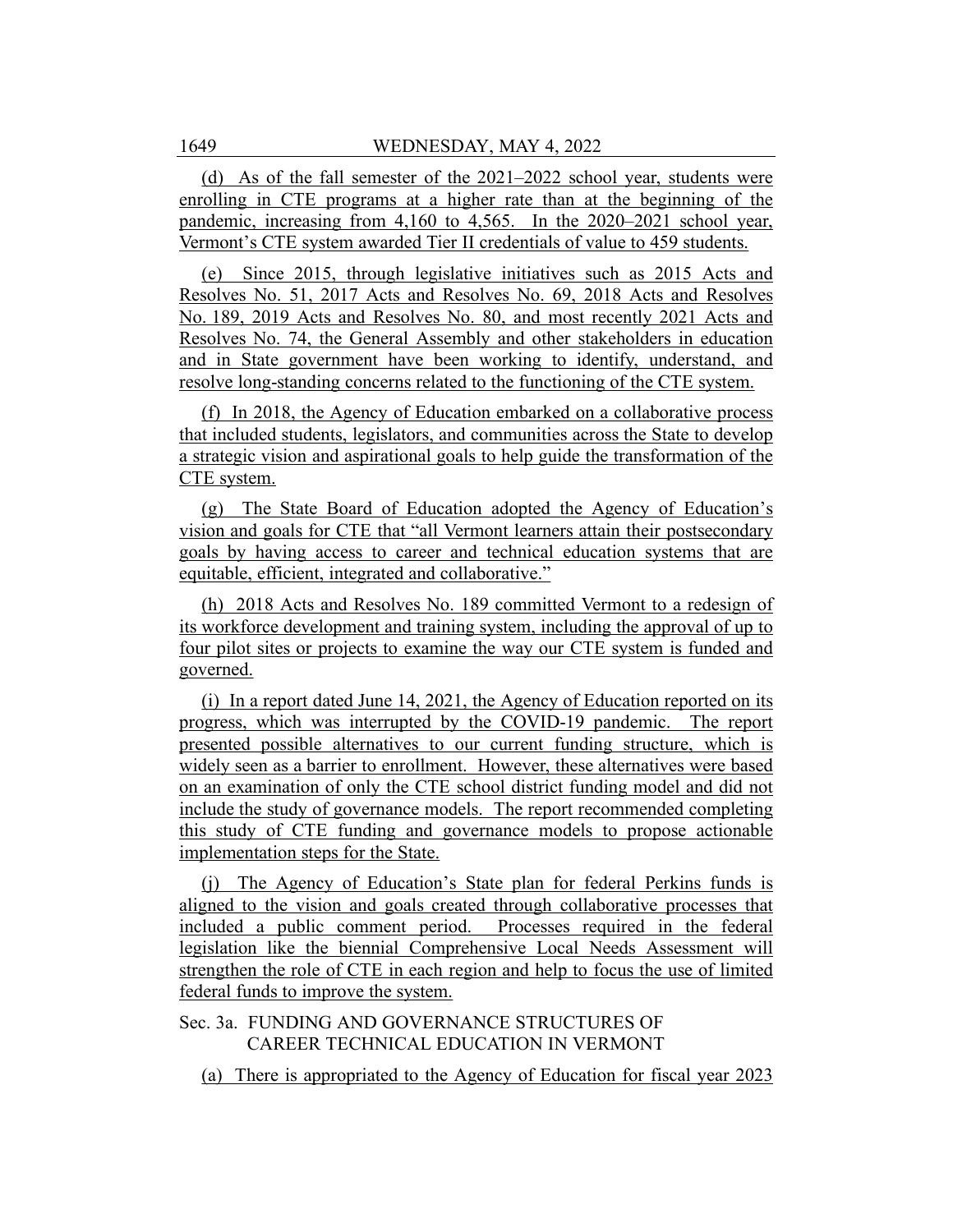the amount of \$180,000.00 from the General Fund to contract for services to:

(1) complete an examination, which was interrupted by COVID-19, of the existing funding structures of career technical education (CTE) in Vermont and identify the best approach moving forward;

(2) examine CTE governance structures in relationship to those funding structures and identify the best approach moving forward;

(3) examine the implications of the existing funding and governance structures for kindergarten through grade 12 schools and adult education;

(4) propose an implementation plan for new models of CTE funding and governance structures to improve the quality, duration, and access to CTE statewide.

(b) In performing its work, the contractor shall consult with the consultant and any other stakeholders involved in completing the report on the design, implementation, and costs of an integrated and coherent adult basic education, adult secondary education, and postsecondary career and technical education system pursuant to 2021 Acts and Resolves No. 74, Sec. H.3.

(c) On or before March 1, 2023, the Agency of Education shall issue a written report to the House and Senate Committees on Education, the House Committee on Commerce and Economic Development, the Senate Committee on Economic Development, Housing and General Affairs, the House Committee on Ways and Means, and the Senate Committee on Finance on the work performed pursuant to subsection (a) of this section.

(d)(1) The Agency of Education shall consider the work performed by the contractor and shall develop an implementation plan, including recommended steps to design and implement new funding and governance models.

(2) On or before July 1, 2023, the Agency shall issue a written report to the House and Senate Committees on Education, the House Committee on Commerce and Economic Development, the Senate Committee on Economic Development, Housing and General Affairs, the House Committee on Ways and Means, and the Senate Committee on Finance that describes the results of its work under this subsection and the implementation plan and makes recommendations for legislative action.

# Sec. 4. INVESTMENT IN THE UP-SKILLING OF PRIVATE SECTOR EMPLOYERS TO SUPPORT THE EVOLUTION OF BUSINESS AND ORGANIZATIONAL MODELS; APPROPRIATIONS

In fiscal year 2023, the amount of \$250,000.00 is appropriated from the General Fund to the Agency of Commerce and Community Development for a performance-based contract to provide statewide delivery of business coaching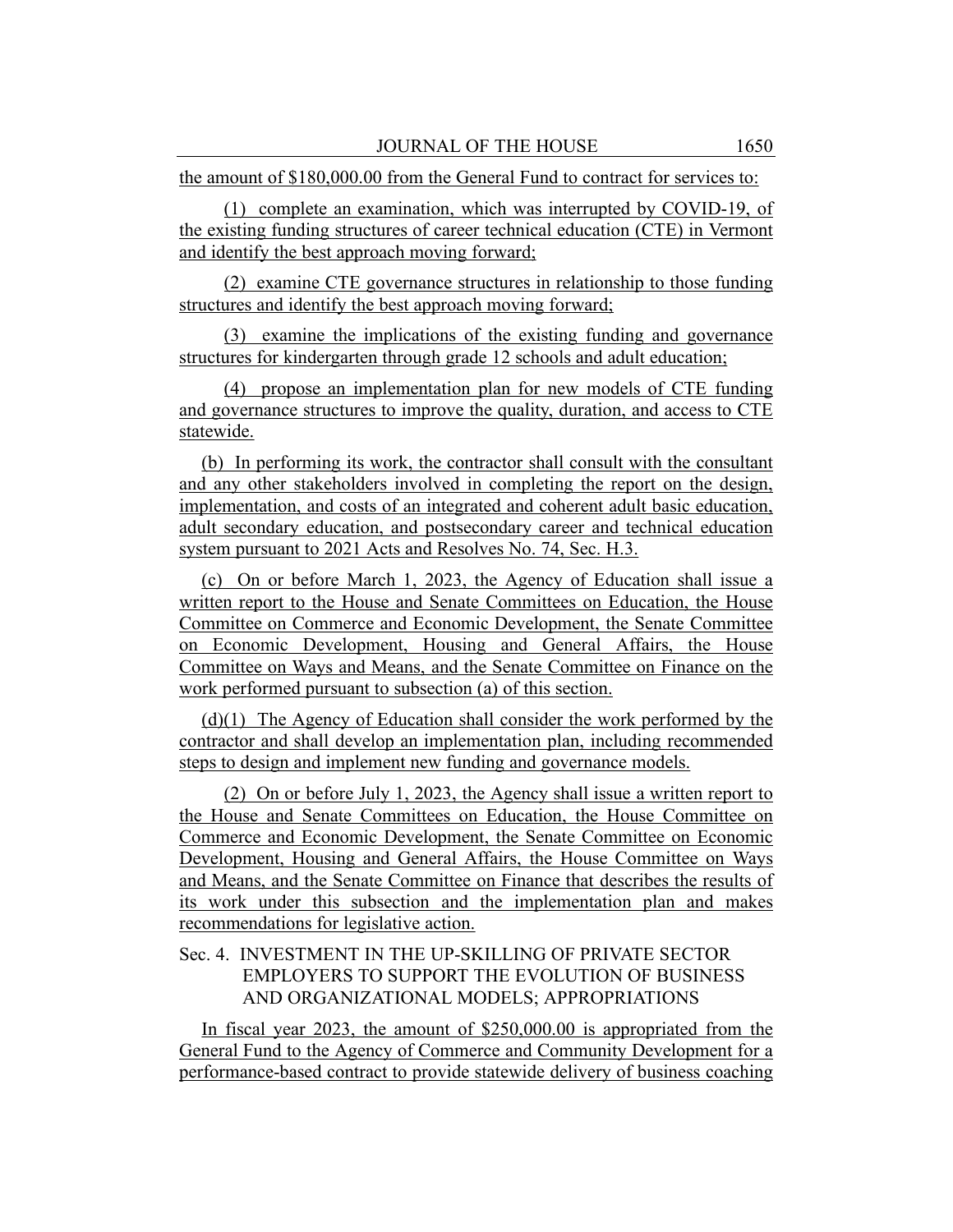and other forms of training to BIPOC business owners, networking and special convenings, and career fairs, workshops and paid internships, career guidance, and other support for BIPOC workers across the State.

## Sec. 4a. EDUCATOR WORKFORCE DEVELOPMENT; APPROPRIATION; REPORT

(a) Purpose. The purpose of this section is to encourage and support the development and retention of qualified and effective Vermont educators. To combat the growing educator shortage throughout the State and meet the needs of Vermont students, it is necessary to invest in nontraditional educator training programs.

(b) Grant program.

(1) Program creation. In fiscal year 2023, there is established the Peer Review Support Grant Program, to be administered by the Agency of Education, to provide grants to expand support, mentoring, and professional development to prospective educators seeking licensure through the Agency of Education's peer review process, with the goal of increased program completion rates.

(2) Program administration. The Agency shall adopt policies, procedures, and guidelines necessary for implementation of the Program described in subdivision (1) of this subsection.

(3) Eligibility criteria. The Agency shall issue grants to organizations or school districts with programs designed to provide prospective educators in the peer review program the support necessary for successful completion of the peer review process by providing:

(A) support through the Praxis exam process;

(B) local educator lead seminars designed around the Vermont licensure portfolio themes;

(C) local educator mentors;

(D) support in completing the peer review portfolio and licensing process; and

(E) continued professional development support within the first year of licensure.

(4) Report. On or before January 15, 2023, the Agency of Education shall report to the Senate and House Committees on Education on the status of the implementation of the Peer Review Support Grant Program and a summary and performance review of the programs to which grants were awarded. The report shall include any metrics used in the performance review, the number of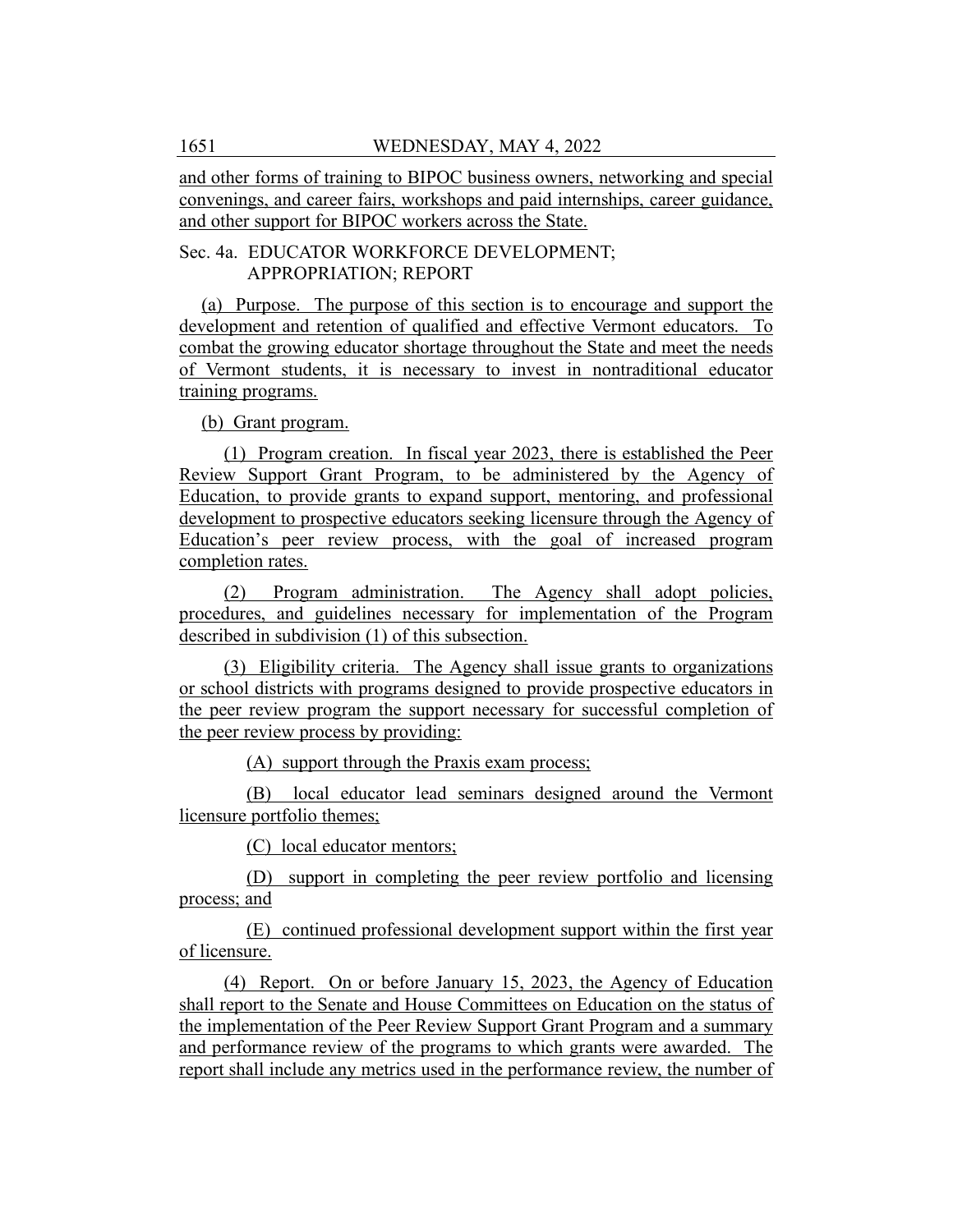program participants, endorsement areas of participants, feedback from participants and mentors, and any recommendation for legislative action.

(c) Appropriation. Notwithstanding 16 V.S.A. § 4025(d), the sum of \$712,500.00 is appropriated from the Education Fund to the Agency of Education in fiscal year 2023 for the purpose of funding the Peer Review Support Grant Program.

# Sec. 5. OFFICE OF WORKFORCE INNOVATION TO LEAD AND COORDINATE STATEWIDE WORKFORCE SYSTEM

(a) Findings. The General Assembly finds:

(1) Vermont is experiencing an acute labor shortage in 2022.

(2) According to the Employment and Labor Marketing Information Division of the Vermont Department of Labor:

(A) There are approximately 28,000 job openings in Vermont as of December 2021.

(B) 9,945 individuals meet the federal statistical definition of unemployed as of January 2022.

(C) 4,500 individuals are receiving unemployment insurance assistance as of March 2022.

(D) The workforce has shrunk by 26,000 individuals from 2019 to 2022, yet the unemployment rate is just three percent as of January 2022.

(E) The workforce participation rate has fallen from 66 percent to 60.6 percent.

(F) The total volume of hires made each year is approximately 200,000 nonunique individuals.

(3) The Department receives approximately 80 percent of its funding from federal sources, which constrains the Department and its employees from adjusting its work to meet immediate needs.

(4) The federal funding for field staff in the Workforce Development Division has declined significantly over the past 20 years, supporting 75 persons in 2022 as compared to 135 in 2003.

(5) Though Vermont has a small population, the unique characteristics of its region's employers, educational institutions, demographics, and socioeconomic conditions make it best to address efforts to connect individuals with training and job placement on a regional basis.

(6) Because most State agencies and departments touch the workforce system in some way, there is a need for more coordination and alignment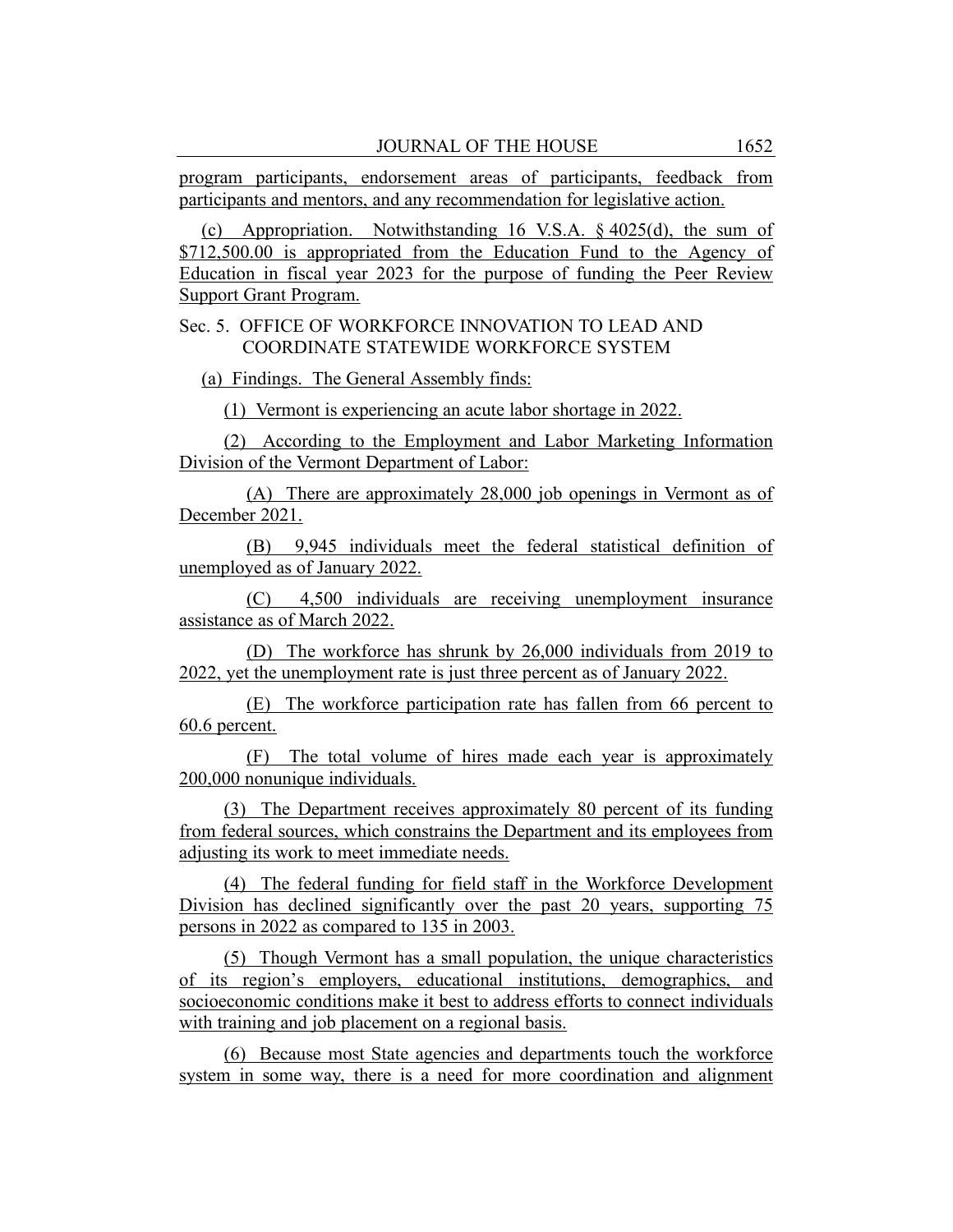across State government to serve both job seekers and employers.

(7) Vermont needs a statewide workforce development, training, and education system in which all Vermonters who want to work, and all employers who want workers, can connect.

(b) Creation of Office of Workforce Innovation. The Office of Workforce Innovation is created within the Governor's office to coordinate statewide and regional workforce expansion across all agencies and departments in State government and among a diverse stakeholder community. The State Workforce Development Board shall be managed by the Office.

(1) Purpose. The purposes of the Office of Workforce Innovation include:

(A) interagency coordination around Governor's work force agenda;

(B) serving as the developer and holder of a statewide work force development plan, including supporting the work of the State Workforce Development Board and contracting with outside process entities as needed to help convene all system actors;

(C) occasionally convening stakeholders;

(D) connecting to National Governors Association best practices research;

(E) endeavoring to have practices implemented throughout the system;

(F) coordinating across State entities to ensure well-coordinated State responses and programs to carry out Governor's work force agenda;

(G) overseeing service delivery by State employees and outside contracts at the local and regional levels;

(H) ensuring interagency communication;

(I) coordination and collaboration to break down silos and to maximize communication flow; and

(J) collaborating with State-level organizations, service providers, and educational institutions.

(2) Personnel. The Director of the Office of Workforce Innovation is created. There shall be two full-time exempt staff to accomplish the duties of the Office. One of these staff positions shall be the current Executive Director of the State Workforce Developmental Board.

(3) Duties. The Director of the Office of the Workforce Innovation shall: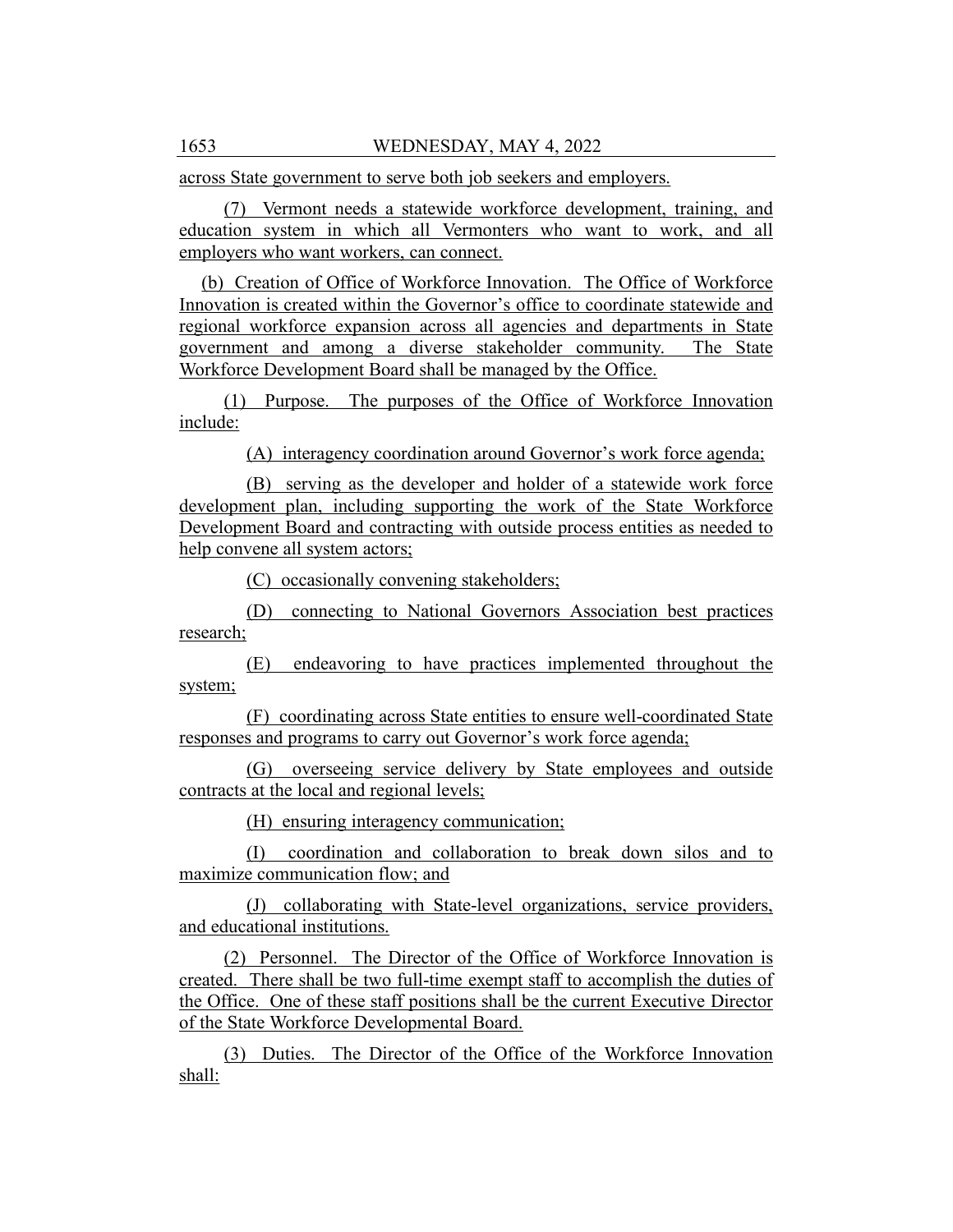## (A) lead Workforce Development and Expansion for the State;

(B) provide interagency coordination and strategic and comprehensive policy leadership for the purpose of workforce development, expansion, training, and education in the State;

(C) determine where Adult CTE should live and how it should be financed; and

(D) complete a feasibility study to assess creating a recyclable and outcome-based funding mechanism to deploy State workforce training funding for re- and up- skilling individuals in strategic sectors and submit findings and recommendations in a report to the Vermont Workforce Development Board;

(E) perform any other duties that are relevant based on the purpose of this section.

(4) Coordination. The Office shall convene interagency and State-level service provider partners, coordinate State-level workforce information collection and distribution, establish interagency working agreements, manage the State Workforce Development Board, and consider other improvements to the structure, coordination, and collaboration of the workforce development system in general. This may include creating a Vermont workforce development network.

(5) Implementation.

(A) The Office of Workforce Innovation shall be established as of July 1, 2022.

(B) On or before January 15, 2023, the Office shall submit an interim report to the House Committee on Commerce and Economic Development and Senate Committee on Economic Development, Housing and General Affairs proposing goals and metrics to measure, and action steps to accomplish, how the Office can effectively coordinate the workforce development system and improve workforce development conditions in this State relative to the data points specified in subsection (a) of this section.

(C) On or before December 1, 2023, the Office shall submit a final report to the House Committee on Commerce and Economic Development and Senate Committee on Economic Development, Housing and General Affairs that addresses its performance relative to the goals, metrics, and action items it has adopted, and that includes findings and any recommendations for legislative action concerning the workforce development system.

(6) Appropriation. The amount of \$1,000,000.00 is appropriated from the General Fund to create the Office and perform its duties.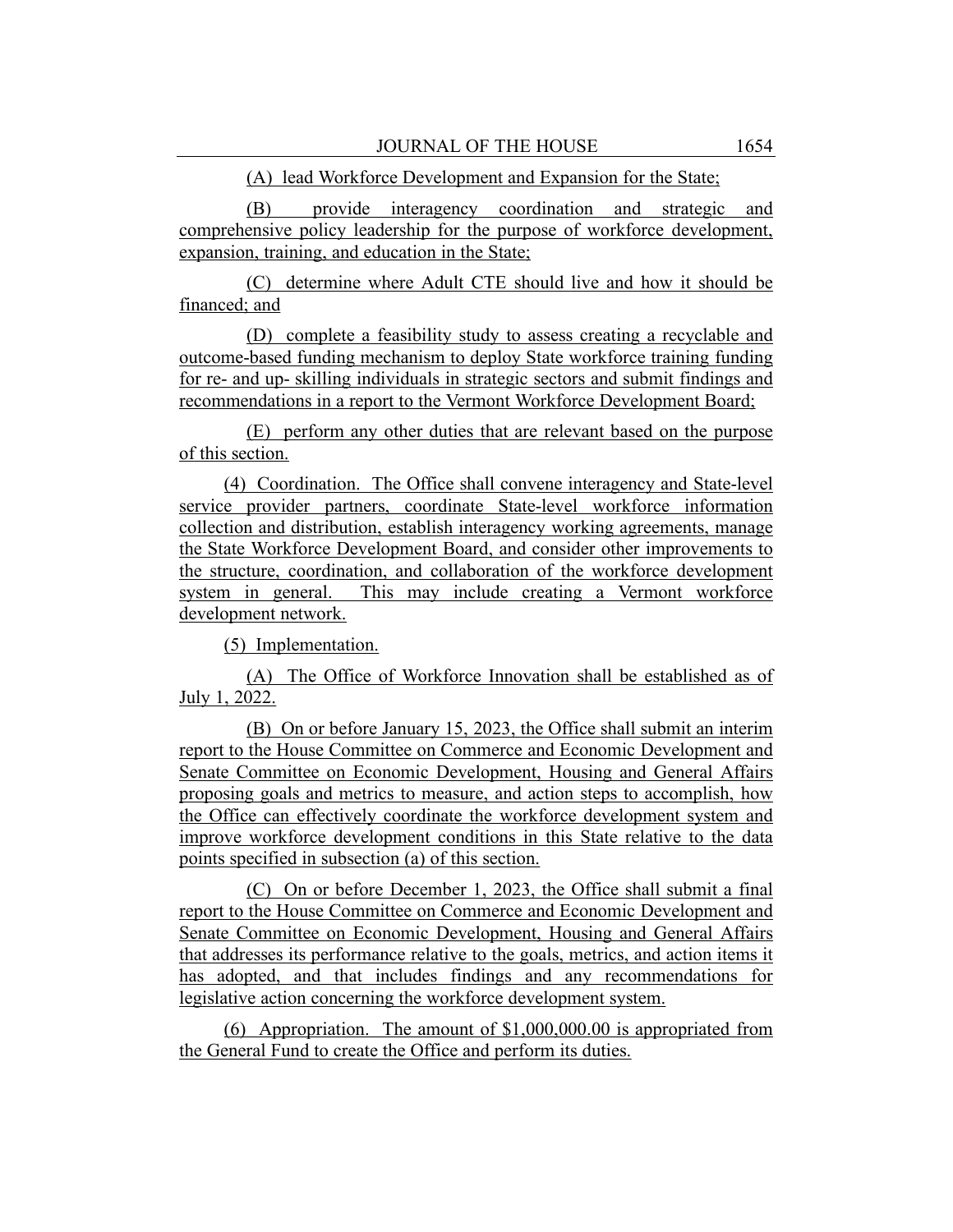Sec. 5a. REGIONAL WORKFORCE EXPANSION SYSTEM

(a) Regional Workforce Expansion System. The amount of \$500,000.00 is appropriated from the General Fund to the Department of Labor for a one-year pilot program to launch and lead a coordinated regional system, beginning in two regions of the State, to work toward accomplishing the following goals:

(1) increase local labor participation rate;

(2) decrease the number of open positions reported by local employers;

(3) increase the wages of workers as they transition to new jobs; and

(4) collect, organize, develop, and share information related to local career pathways with workforce development partners.

(b) Duties. In order to meet the goals specified in subsection (b) of this section, the Department shall:

(1) create new capacity to address and support State activities related to workforce development, expansion, and alignment;

(2) focus on the overarching goal of helping workers find jobs and employers find workers;

(3) support employers in communicating and tailoring their work requirements, conditions, and expectations to better access local workers; and

(4) collaborate with local education and training providers and regional workforce partners to create and regularly distribute data related to local labor force supply and demand.

(c) System infrastructure. The Department shall make investments that improve and expand regional capacity to strengthen networks who assist jobseekers, workers, and employers in connecting.

(1) The Department is authorized to create three classified, one-year limited-service positions, with funding allocated to perform the work described in this section, who shall report to the Workforce Development Division and of whom:

(A) two shall be Workforce Expansion Specialists assigned, one each, to two different regions of the State; and

(B) one shall provide oversight and State-level coordination of activities.

(2)(A) The Department shall use funds allocated to develop systems for coordination, information sharing, and enhanced support to regional partners, host regional meetings, develop regional plans, and provide localized resources including labor market information, training and development opportunities,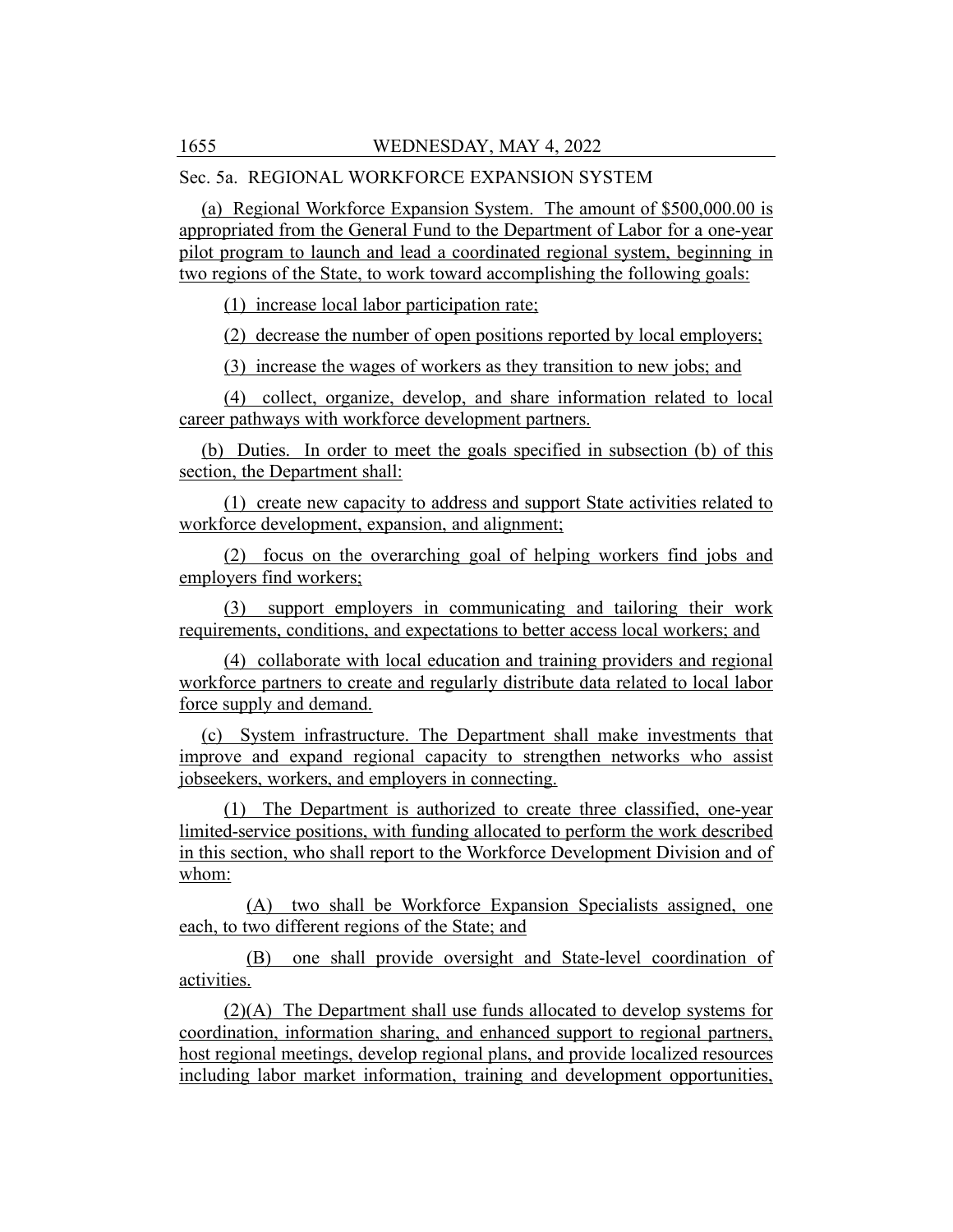and support services.

(B) The Department shall develop labor market information reports to support discussion and decision making that will address local labor market challenges and opportunities and support a regional approach to solving local or unique labor supply challenges.

(e) Interim report. On or before January 15, 2023, the Department shall provide a narrative update on the progress made in hiring staff, establishing interagency agreements, developing regional information exchange systems, and supporting State-level work to expand the labor force to the House and Senate committees of jurisdiction.

(f) Implementation. The Department of Labor shall begin implementing the Regional Workforce Expansion System on or before July 1, 2022.

Sec. 6. INCARCERATED INDIVIDUALS; WORKFORCE DEVELOPMENT; PILOT PROGRAM

(a) Purpose. The purpose of this section is to facilitate the education and vocational training of incarcerated individuals so that they have a greater likelihood of obtaining gainful employment and positively contributing to society upon reintegration into the community.

(b) Policy; appropriations.

(1)(A) In fiscal year 2023, the amount of \$420,000.00 is appropriated from the General Fund to the Department of Corrections, in consultation with the Vermont Department of Labor, to address education and vocational enhancement needs. These funds shall not be allocated from any amounts budgeted for Justice Reinvestment II initiatives.

(B) The Department shall use the funds allocated for the development of education and vocational training for incarcerated individuals residing in a Vermont correctional facility prior to community reintegration. The Department may allocate the funds over three years, consistent with the following:

(i) \$270,000.00 for transition development, including equipment and mobile labs in one or more sites;

(ii) \$100,000.00 for training partner support; and

(iii) \$50,000.00 for curriculum development.

(2) In fiscal year 2023, the amount of \$300,000.00 is appropriated from the General Fund to the Department of Corrections, which may be allocated over not more than three years, to establish a community-based pilot reentry program at the Chittenden Regional Correctional Facility in consultation with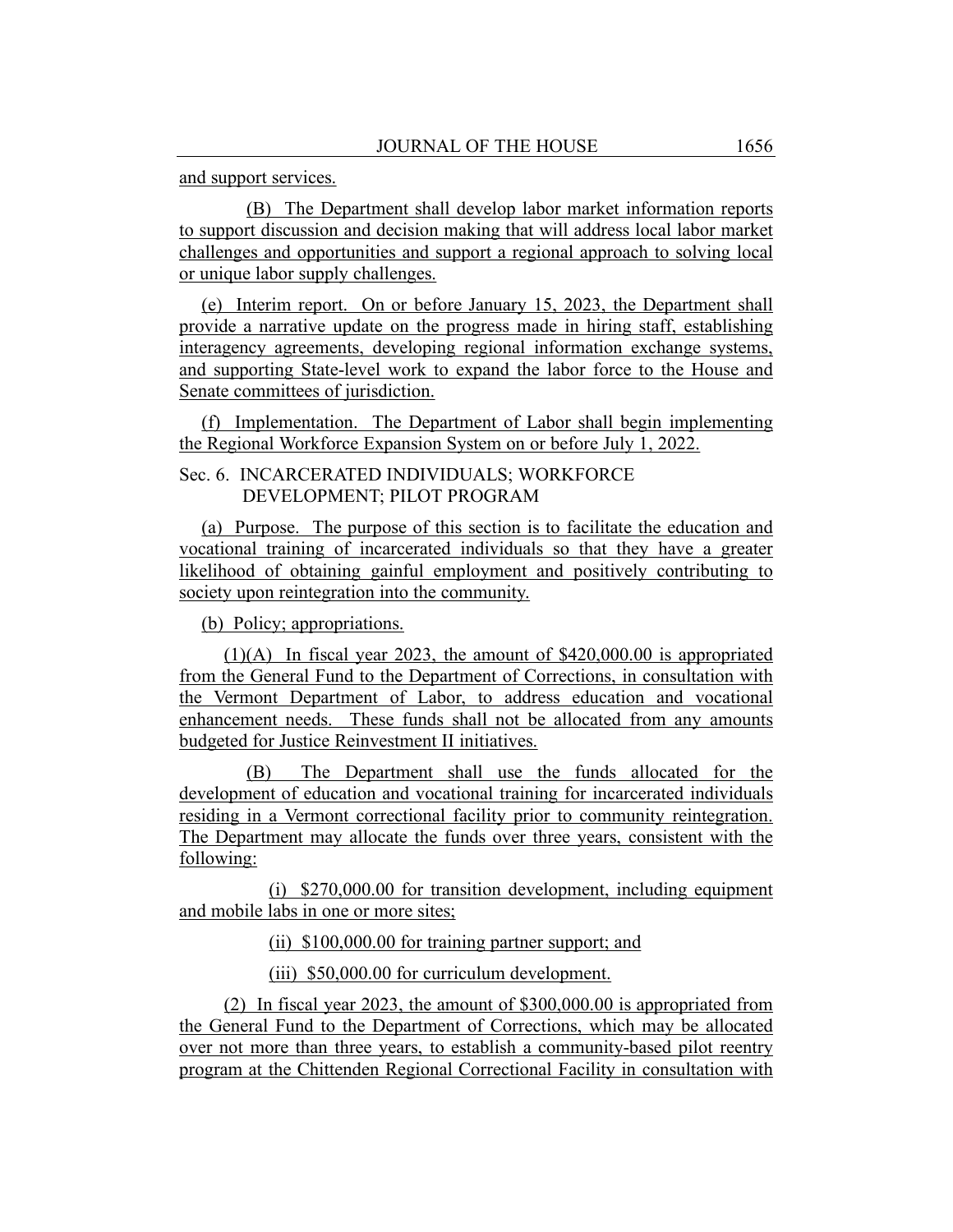the Vermont Department of Labor. The Department of Corrections shall designate a service provider to administer the pilot program's goals to:

(A) provide continuity of services for incarcerated individuals;

(B) expand current employment readiness programs within the facility by building pathways for coordinated transition to employment;

(C) focus on the first six months after individuals are released from the facility;

(D) coordinate with local community resources, parole and probation offices, and other supports to ensure successful transition into the community;

(E) assist individuals in successfully transitioning into new jobs; and

(F) work with employers to support successful hiring and best practices to support incarcerated individuals.

(c) Report. On or before January 15, 2023, the Department of Corrections shall create and submit a report on workforce and education training programs in correctional facilities to the Joint Legislative Justice Oversight Committee; the House Committees on Corrections and Institutions and on Commerce and Economic Development; and the Senate Committees on Economic Development, Housing and General Affairs and on Judiciary. The report shall:

(1) identify program design, logistical needs, and policy changes to current Department of Corrections facility-based training and educational programs necessary to successfully enable incarcerated individuals' reintegration into their communities, including changes to programs that enhance individuals' skill development, knowledge, and other support needed to qualify for and secure a position in a critical occupation in Vermont;

(2) identify disparities of outcomes and recommend solutions for incarcerated Black, Indigenous, and Persons of Color concerning facility-based training, educational programming, and successful community reintegration;

(3) provide an update on the Department of Corrections' use of education and vocational enhancement funding in fiscal year 2023;

(4) provide recommendations on what aspects of the pilot program should be replicated in other correctional facilities in Vermont; and

(5) provide recommended legislation for the continuation of the pilot program or any changes.

# Sec. 7. INTENT

It is the intent of the General Assembly to improve the recruitment and retention of correctional officers to ensure adequate staffing and safe working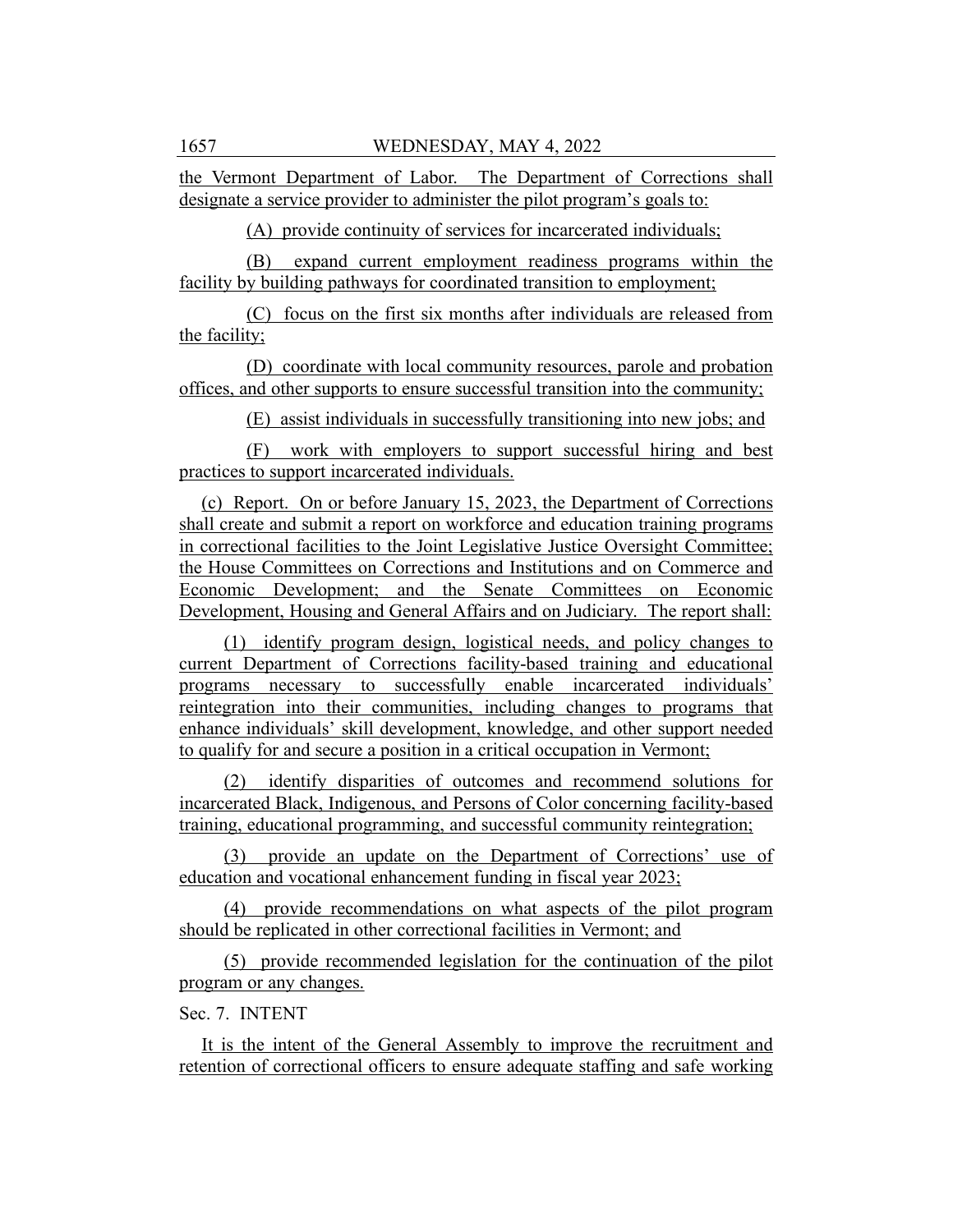conditions in facilities operated by the Department of Corrections.

# Sec. 8. IMPROVEMENT OF CORRECTIONAL OFFICER RECRUITMENT AND RETENTION; REPORT

(a) On or before January 15, 2023, the Secretary of Human Services, in consultation with the Commissioners of Corrections and of Human Resources, shall submit a written report to the House Committees on Appropriations, on Commerce and Economic Development, on Corrections and Institutions, and on Government Operations and the Senate Committees on Appropriations, on Government Operations, and on Judiciary identifying conditions that pose an obstacle to the successful recruitment and retention of correctional officers and setting forth a plan to improve the recruitment and retention of correctional officers.

(b)(1) The report shall specifically analyze the impact of the following on the recruitment and retention of correctional officers:

(A) wages and benefits;

(B) terms and conditions of employment;

(C) working conditions in Department of Corrections facilities, including health and safety issues and the physical condition of the facilities; and

(D) staffing levels and overtime.

(2) The report shall, for each of the issues examined pursuant to subdivision (1) of this subsection, analyze how the following states compare to Vermont and shall identify any best practices in those states that could improve recruitment and retention of correctional officers in Vermont:

(A) Maine;

(B) New Hampshire;

(C) New York;

(D) Massachusetts;

(E) Rhode Island; and

(F) Connecticut.

(c) The report shall, as part of the plan to improve the recruitment and retention of correctional officers, identify specific administrative and legislative actions that are necessary to successfully improve the recruitment and retention of correctional officers.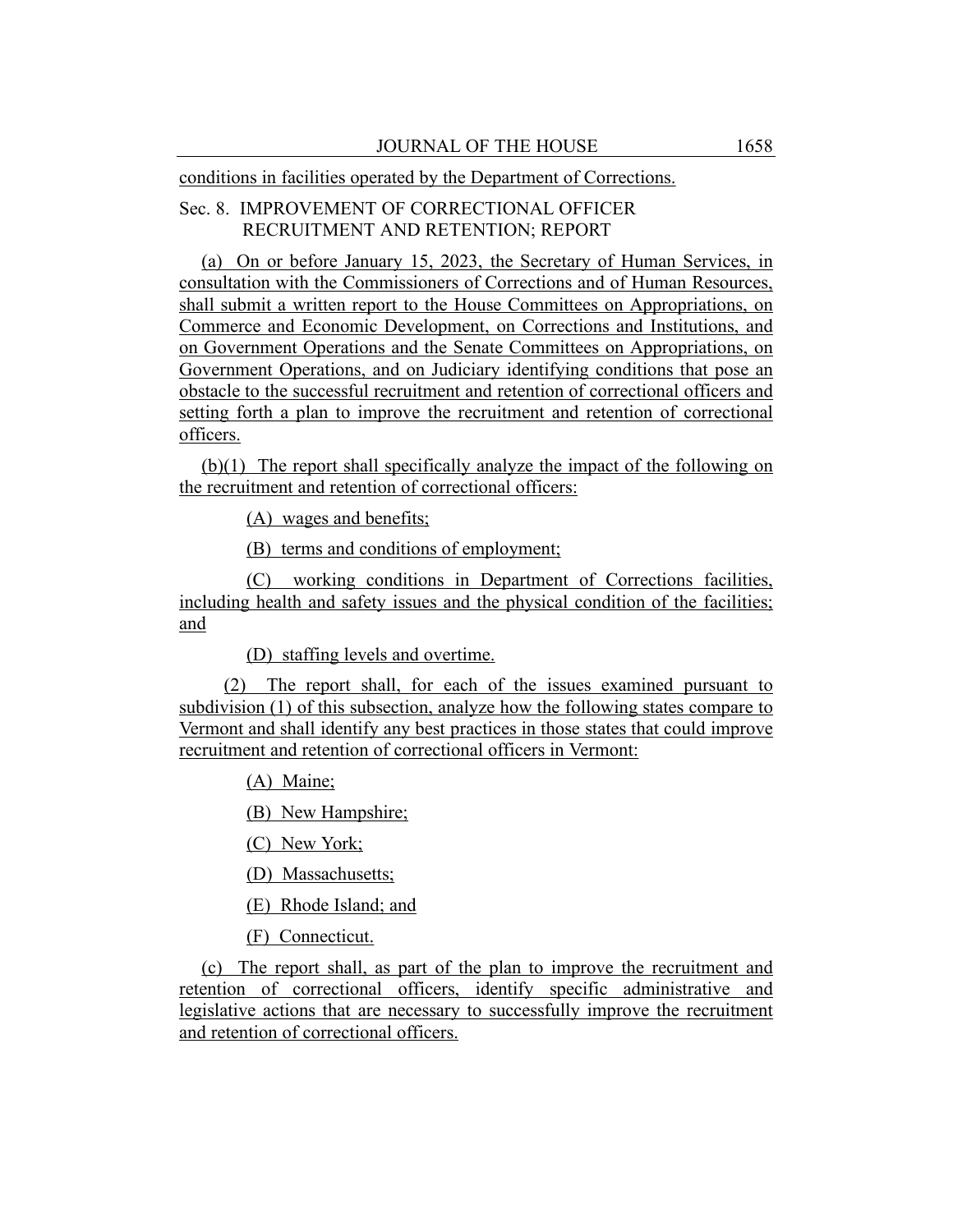## Sec. 9. ASSESSMENT OF RECRUITMENT AND RETENTION INITIATIVES; REPORT

(a) On or before January 15, 2023, the Secretary of Human Services, in consultation with the Commissioner of Human Resources, shall submit to the House and Senate Committees on Appropriations a report regarding the use of funds appropriated pursuant to 2022 Acts and Resolves, No. 83:

(1) Sec. 14 for employee recruitment and retention at:

(A) the secure residential recovery facility; and

(B) the Vermont Psychiatric Care Hospital;

(2) Sec. 68 for employee retention with respect to:

(A) the Department of Corrections; and

(B) the Vermont Veteran's Home; and

(3) Sec. 72 for workforce recruitment and retention incentives with respect to designated and specialized service agencies, including shared living providers.

(b) The report shall assess how effective the appropriations identified pursuant to subsection (a) of this section were in addressing issues related to employee recruitment and retention; identify any ongoing or remaining employee recruitment and retention challenges that the recipients have; and identify any potential legislative, administrative, or programmatic changes that can address those ongoing or remaining employee retention issues.

(c) The report shall also include a recommendation as to whether and how to appropriate additional funds in the 2023 Budget Adjustment Act to address ongoing recruitment and retention challenges at:

(1) the Vermont Veteran's Home;

(2) the Vermont Psychiatric Care Hospital;

(3) the secure residential recovery facility;

(4) designated and specialized service agencies; and

(5) the Department of Corrections' facilities with respect to individuals employed as a Correctional Officer I or a Correctional Officer II.

Sec. 10. REPEALS

10 V.S.A. §§ 544 and 545 are repealed.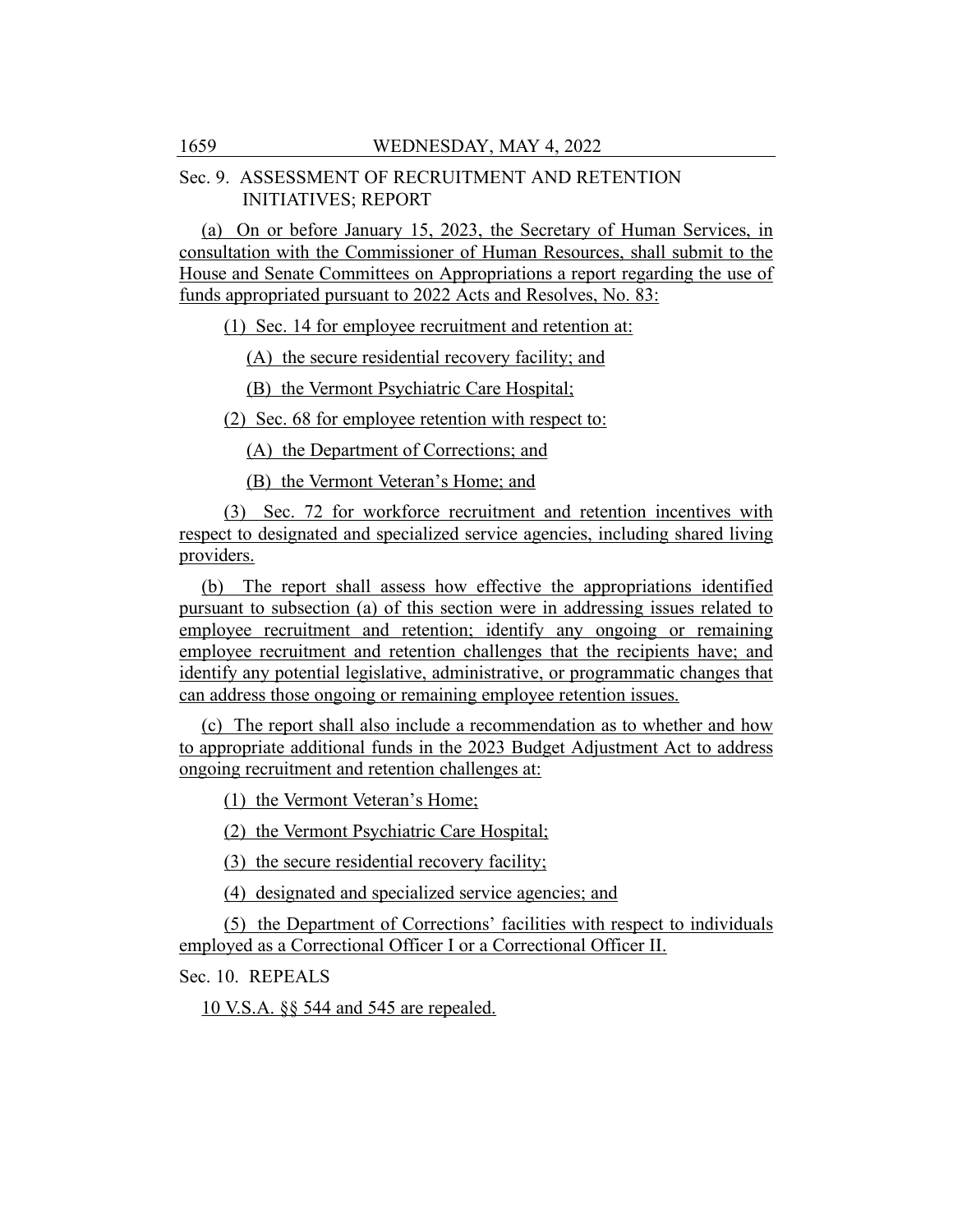## Sec. 11. 10 V.S.A. § 547 is added to read:

## § 547. WORK-BASED LEARNING AND TRAINING PROGRAM

(a) Vermont Work-Based Learning and Training Program. The Department of Labor shall develop the statewide Work-Based Learning and Training Program that serves transitioning secondary and postsecondary students and Vermonters seeking work-based experience as part of a career experience or change and is designed to:

(1) support Vermonters who are graduating from postsecondary education or a secondary CTE program or who are pursuing a career change with a paid on-the-job work experience lasting 12 weeks or fewer;

(2) establish a statewide platform available to all employers to list their internships, returnships, pre-apprenticeships, and registered apprenticeship opportunities and for jobseekers to view and access information about specific opportunities; and

(3) support employers by providing them with assistance in developing and implementing meaningful work-based learning and training opportunities.

(b) Definitions. As used in this section:

(1) "Internship" means a work-based learning experience with an employer where the participant may, but does not necessarily, receive academic credit.

(2) "Returnship" means an on-the-job learning experience for an individual who is returning to the workforce after an extended absence or is seeking a limited-duration on-the-job work experience in a different occupation or occupational setting as part of a career change.

(c) Activities. The Department may use funds appropriated to it for the Program to:

(1) build and administer the Program;

(2) develop an online platform that will connect students and jobseekers with work-based learning and training opportunities within Vermont;

(3) support work-based learning and training opportunities with public and private employers available to prospective workers located in or relocating to Vermont;

(4) promote work-based learning and training as a valuable component of a talent pipeline; and

(5) assist employers in developing meaningful work-based learning and training opportunities.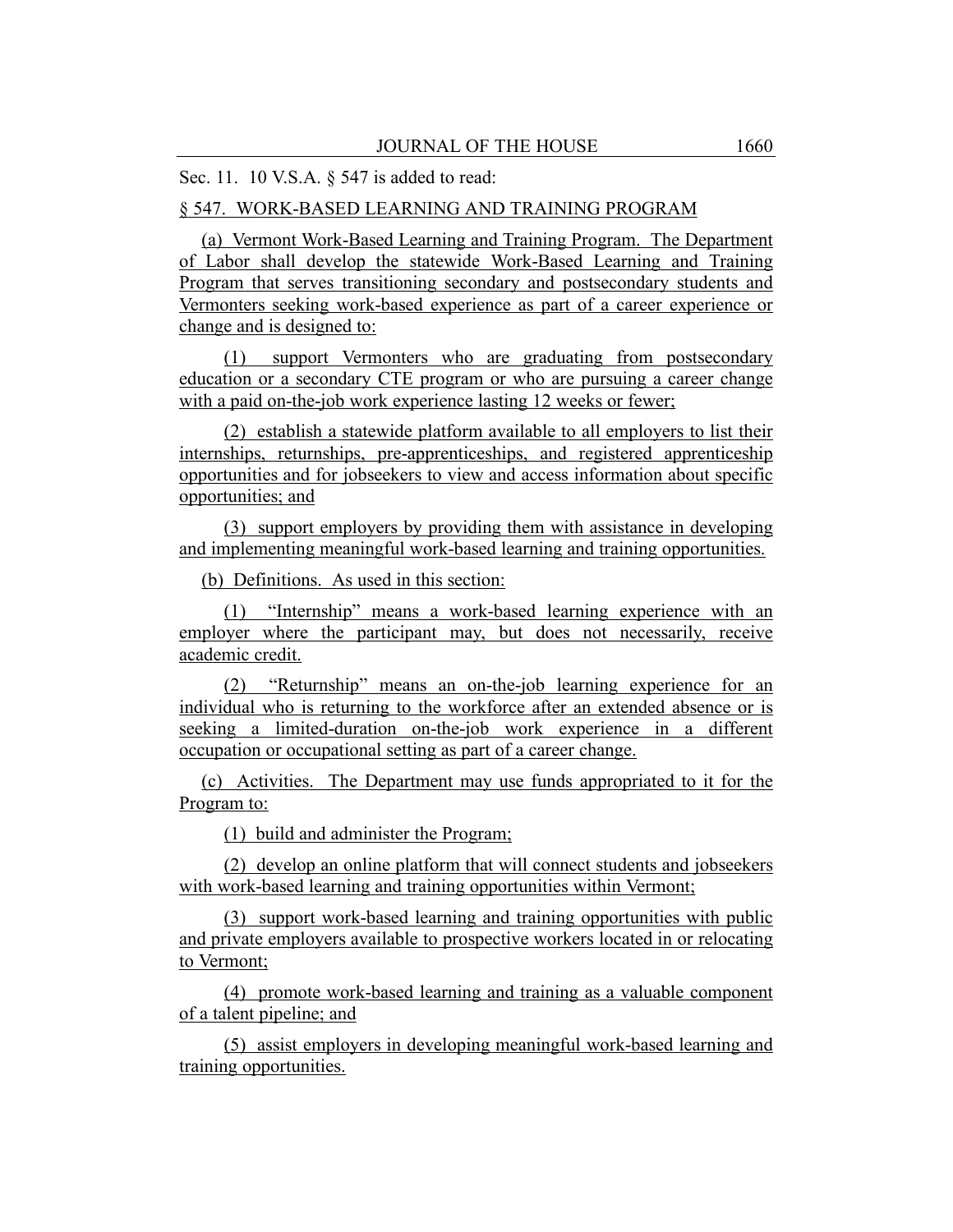(d) Data. The Department shall collect the following data:

(1) the total number of participants served;

(2) the number of participants who received wage assistance or other financial assistance as part of this Program and their employment status one year after completion;

(3) the average wage of participants in subdivision (2) of this subsection at the start of the Program and the average wage of participants one year after completion;

(4) the number of work-based learning or training opportunities listed on the platform; and

(5) the number of employers who offered a work-based learning or training opportunity.

(e) State participation. The Department shall engage appropriate State agencies and departments to expand Program opportunities with State government and with entities awarded State contracts.

(f) Reporting. On or before February 15, 2023, the Department shall report Program data to the relevant committees of jurisdiction.

Sec. 12. WORK-BASED LEARNING AND TRAINING PROGRAM; APPROPRIATION

In fiscal year 2023, the amount of \$1,500,000.00 is appropriated from the General Fund to the Department of Labor to implement the Vermont Work-Based Learning and Training Program created in Sec. 11 of this act. Of this amount, the Department may use not more than \$100,000.00 for the cost of administration.

Sec. 13. [Reserved.]

Sec. 14. THE VERMONT TRADES SCHOLARSHIP PROGRAM

(a) The Vermont Trades Scholarship Program is created and shall be administered by the Vermont Student Assistance Corporation. The Vermont Student Assistance Corporation shall disburse initial licensing fees, exam fees, and tuition payments under the Program on behalf of eligible individuals, subject to the appropriation of funds by the General Assembly for this purpose.

(b) To be eligible for a scholarship under the Program, an individual, whether a resident or nonresident, shall:

(1) be enrolled in an industry-recognized training and certification program that leads to initial employment or career advancement in a building, mechanical, industrial, or medical trade; emergency services, including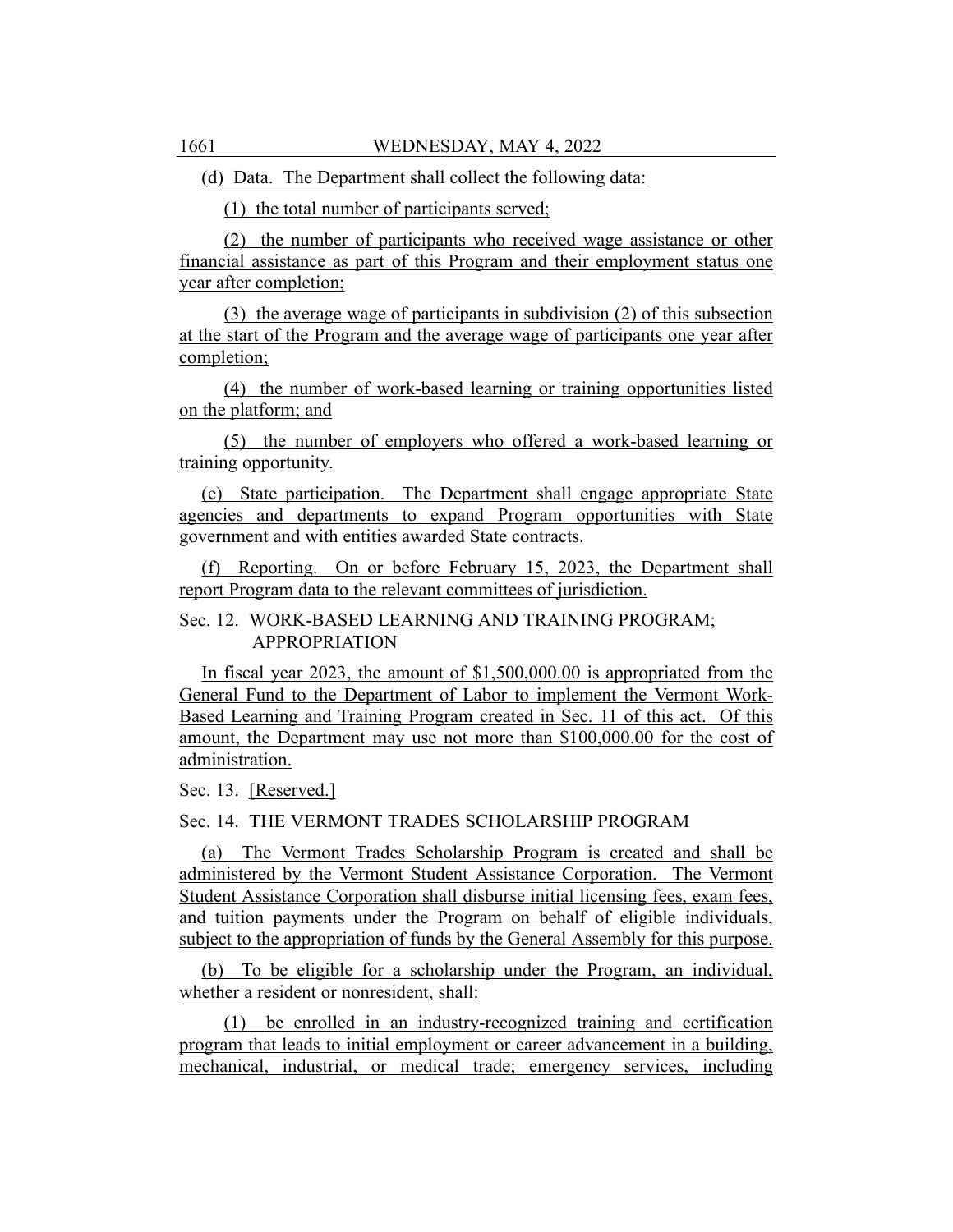paramedics; energy; transportation; broadband; or robotics; or other high demand sector;

(2) demonstrate financial need;

(3) register with the Vermont Department of Labor for the purpose of receiving relevant job referrals, if unemployed; and

(4) agree to work in their profession in Vermont for a minimum of one year following licensure or certification completion for each year of scholarship awarded.

(c)(1) The Corporation shall give preference to students attending a Vermont-based training program or, if one isn't available for their certification, an offer of employment or promotion from a Vermont employer upon completion.

(2) The Corporation shall give priority to applicants who have not received other assistance.

(d) There shall be no deadline to apply for a scholarship under this section. Scholarships shall be awarded on a rolling basis if funds are available, and any funds remaining at the end of a fiscal year shall roll over and shall be available to the Vermont Student Assistance Corporation in the following fiscal year to award additional scholarships as set forth in this section.

(e) In fiscal year 2023 the amount of \$3,500,000.00 is appropriated from the General Fund to the Vermont Student Assistance Corporation for scholarships for trades students under the Vermont Trades Scholarship Program.

Sec. 15. EMERGENCY MEDICAL SERVICES; OUTREACH

The Department of Health, the Department of Labor, and the Vermont Student Assistance Corporation shall coordinate outreach efforts to ensure that emergency service personnel are aware of, and able to access, the opportunities for professional development available through programs in this act.

# Sec. 16. CTE CONSTRUCTION AND REHABILITATION EXPERIENTIAL LEARNING PROGRAM; REVOLVING LOAN FUND

(a) Purpose. This section authorizes and provides funding for the CTE Construction and Rehabilitation Experiential Learning Program and Revolving Loan Fund, the purposes of which are to:

(1) expand the experiential and educational opportunities for high school and adult CTE students to work directly on construction projects;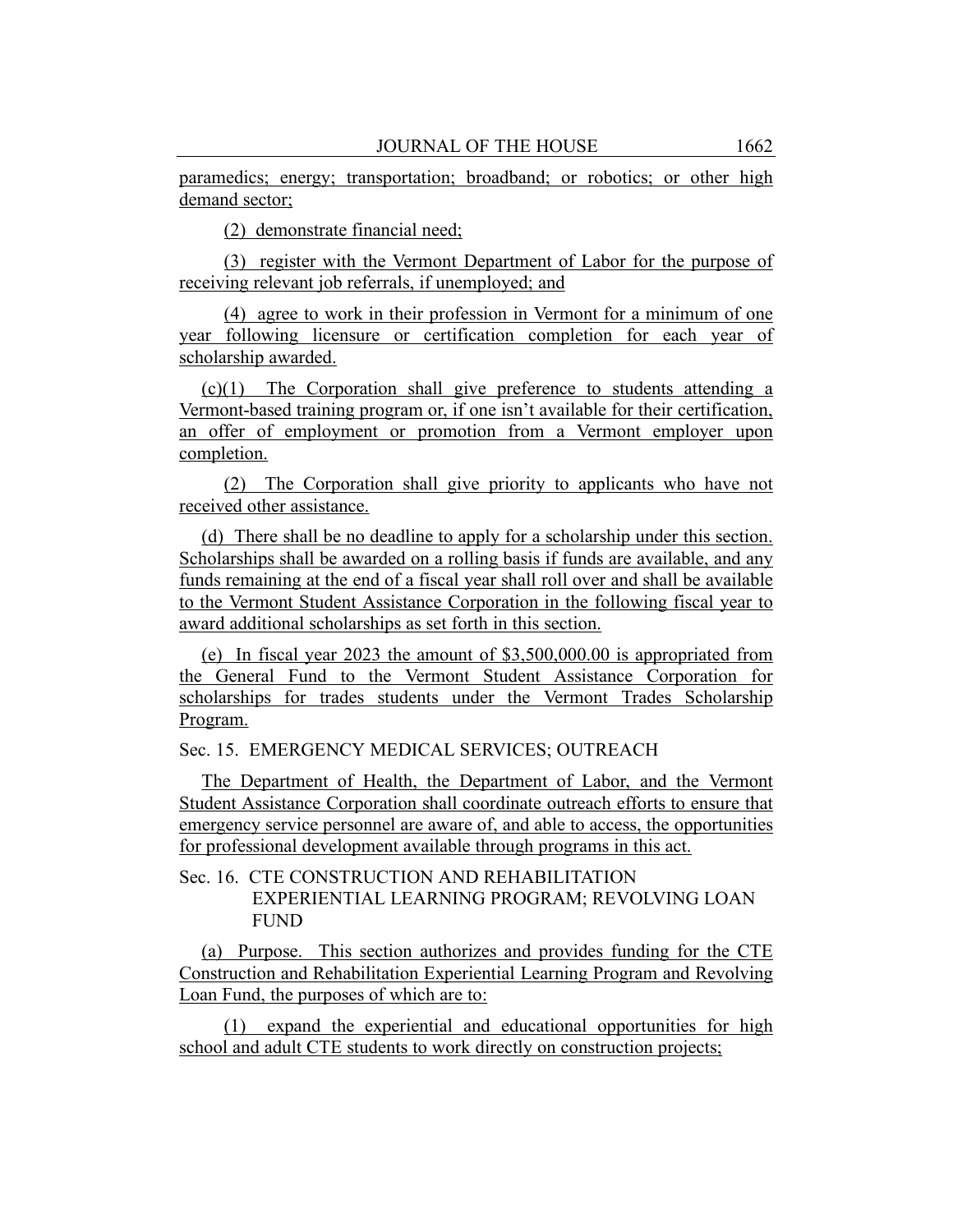(2) build community partnerships among CTE centers, housing organizations, government, and private businesses;

(3) beautify communities and rehabilitate buildings that are underperforming assets;

(4) expand housing access to Vermonters in communities throughout the State; and

(5) improve property values while teaching high school and adult students trade skills.

(b) Appropriation; creation of fund; administration. Notwithstanding 16 V.S.A. § 4025(d):

(1) In fiscal year 2023, the amount of \$10,000,000.00 is appropriated from the Education Fund to the Vermont Housing and Conservation Board to create and administer the CTE Construction and Rehabilitation Experiential Learning Program and Revolving Loan Fund pursuant to this section.

(2) The Board may use not more than five percent of the Fund for its costs of administration.

(c) Proposals; applications; funding.

(1) A regional CTE center, working in collaboration with one or more housing and community partners, private businesses, nonprofit organizations, or municipalities, shall identify construction projects that would be relevant and appropriate for CTE students enrolled in construction, electrical, plumbing, design, business management, or other CTE programs.

(2) Prior to or during the application process, a CTE center and its partners shall consult with the Board and other organizations to identify and consider potential funding partners to leverage amounts available through the Fund.

(3) A CTE center and its partners shall apply to the Board for funding by submitting a project application that includes the information required by the Board and addresses the following:

(A) the educational benefits for students and fit with the CTE curriculum;

(B) the community benefits for the neighborhood, municipality, or region in which the project is located; and

(C) the partners with whom the CTE center is collaborating and the respective responsibility for the aspects of a project, including:

(i) educational instruction and academic credit;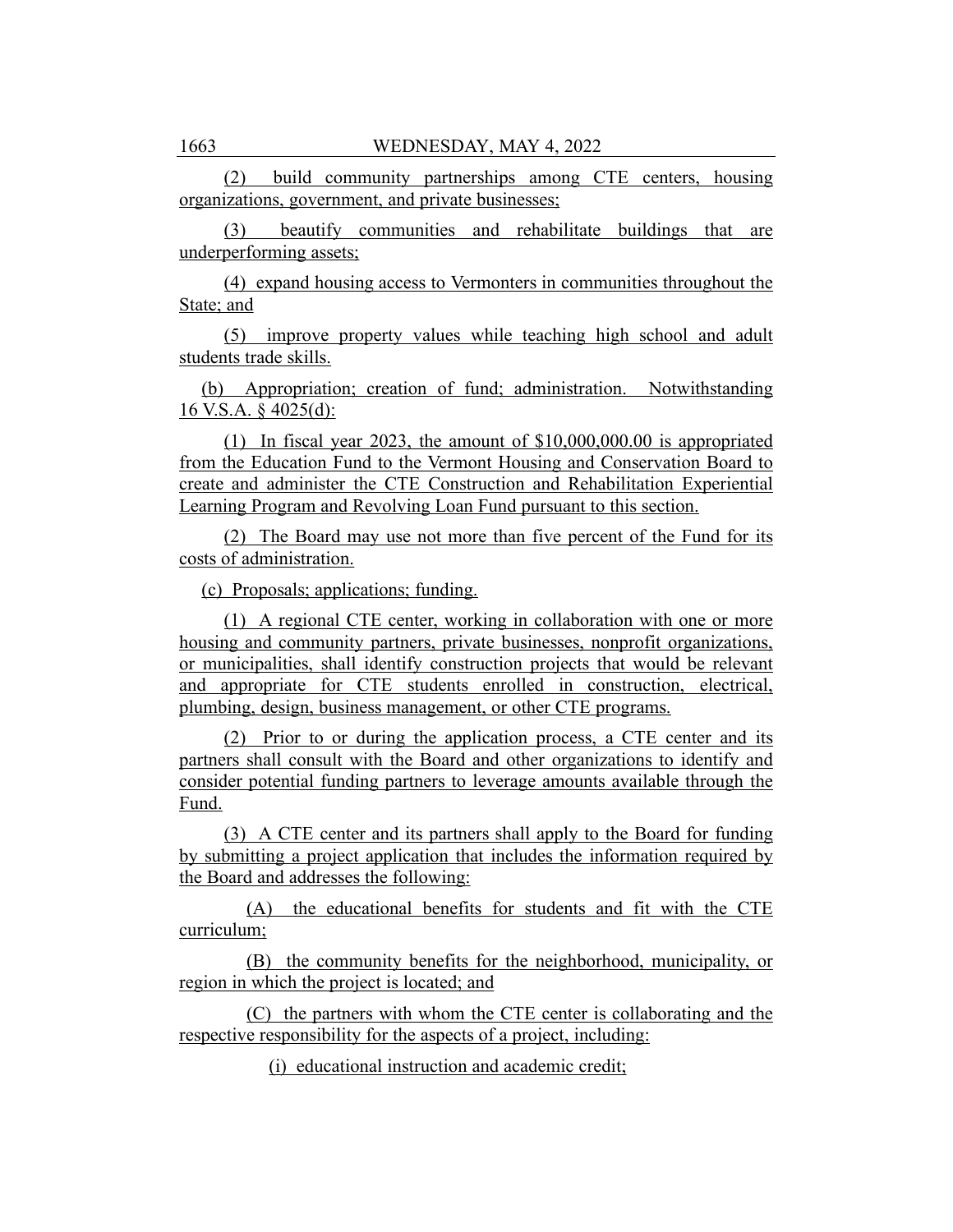(ii) project management;

(iii) insurance coverage for students and the property;

(iv) compensation and benefits, including compliance with labor laws, standards, and practices; and

(v) property acquisition, ownership, and transfer.

(4) A CTE center may use funding for, and shall specify in its application the allocation of costs associated with:

(A) acquisition, design, permitting, construction, marketing, and other building-related expenses; and

(B) costs for labor, including for student wages and for instructor compensation during the academic year as well as for summer or other work that is not otherwise budgeted during the academic year.

(d) Eligibility; review; approval. The Board may approve an application that includes the information required by subsection (c) of this section and provide funding for a project that meets the following eligibility criteria:

(1) The project involves the rehabilitation of one of the following types of property that require repair and improvement:

(A) blighted or otherwise non-code-compliant residential property that results in a building with not more than four dwelling units that are affordable to seniors, households with lower income, or other communities that need access to affordable housing;

(B) municipal facilities;

(C) school buildings or related educational facilities; or

(D) commercial construction projects that have substantial community benefit.

(2) The project includes a weatherization component.

(3) Students working on the project receive academic credit, a competitive wage, or both.

(e) Affordability; flexibility. If appropriate in the circumstances, the Board shall condition funding for a project on the inclusion of one or mechanisms addressing the affordability of the property upon rent or sale.

(f) Funding; proceeds; revolving loans.

(1) The Board shall provide funding for projects from the amounts available in the Fund in the form of zero-interest loans, in an amount, for a period, and upon terms specified by the Board.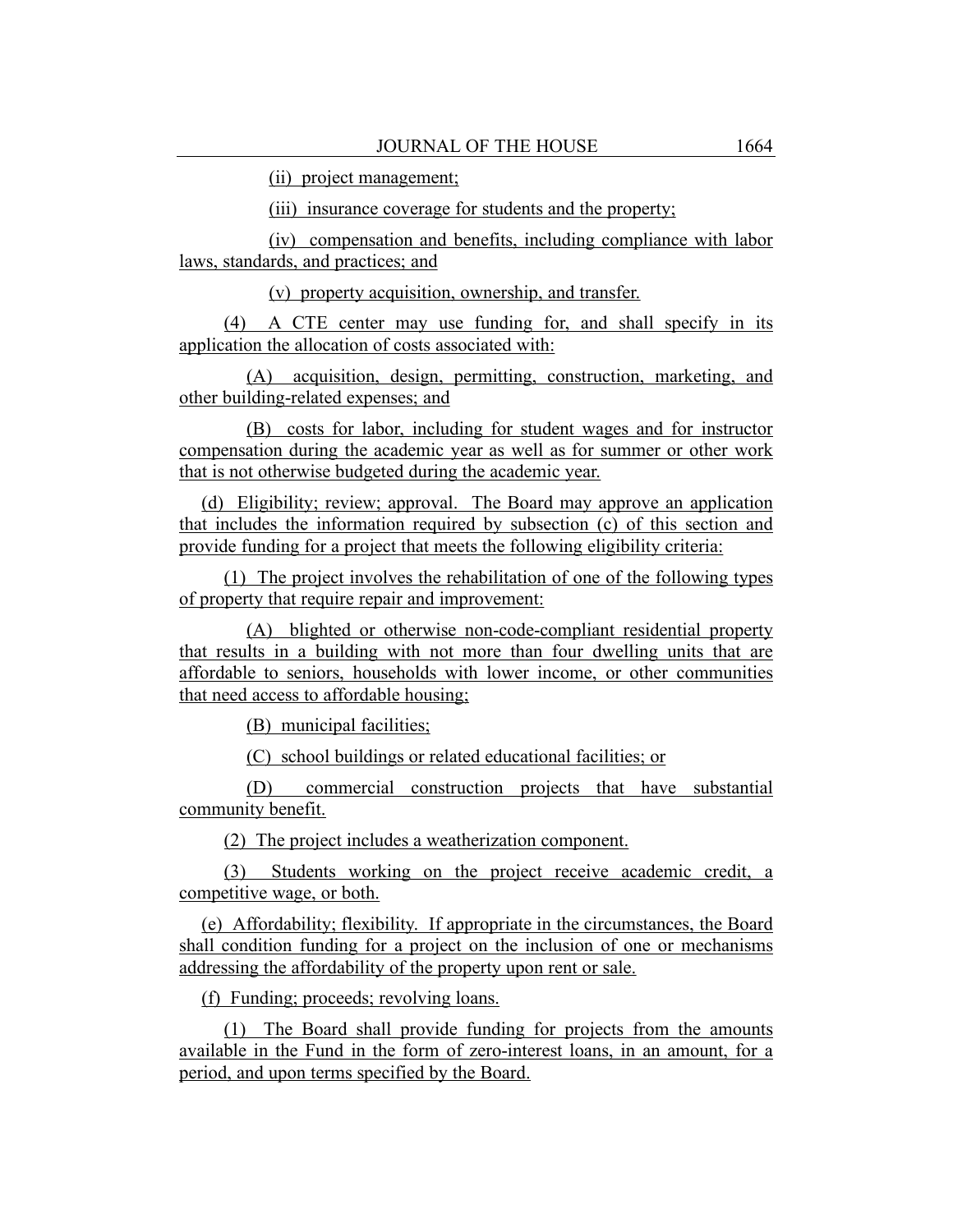(2) If a completed project results in a gain for a CTE center, upon the sale or transfer of a completed project, or upon completion of any rehabilitation work, the CTE center shall return any loan proceeds and any profits realized to the Board to provide funding for future projects through the Fund.

(3) If a completed project results in a loss for the CTE center, upon the sale or transfer of a completed project, or upon completion of any rehabilitation work, the Board shall hold the CTE center harmless for the amount of the loss and the CTE center shall return any remaining loan funds to the Board to provide funding for future projects through the Fund.

(g) Eligible CTE Center. For purposes of the Program, an existing alternative technical education provider that receives funding from the Education Fund may participate in the Program if:

(1) the regional CTE Center for a region chooses not to participate in the Program; and

(2) the alternative technical education provider can offer a comparable educational opportunity through the Program for technical students in that region.

(h) Report. The Board shall address the implementation of this section in its annual report to the General Assembly.

Sec. 17. [Reserved.]

# Sec. 18. AGENCY OF HUMAN SERVICES; EMPLOYEE EDUCATION PROGRAMS

On or before January 15, 2023, the Agency of Human Services shall catalogue all educational programs and opportunities it makes available to its employees, including identifying which programs and opportunities are offered to which employees, and report those findings to the House Committees on Health Care and on Human Services and the Senate Committee on Health and Welfare.

Sec. 19. HEALTH CARE WORKFORCE; LEGISLATIVE INTENT

(a) The General Assembly values all health care workers, at every level and in each component of the health care system. The General Assembly also acknowledges the many struggles faced by health care workers and that the pandemic has placed further strain on an already taxed system. Many health care workers have not had their pay adjusted over time to address increases in the cost of living, essentially amounting to pay cuts from year to year. Health care workers have experienced burnout, trauma, and moral injuries due to a history of underfunding and the present stress of the pandemic. In addition,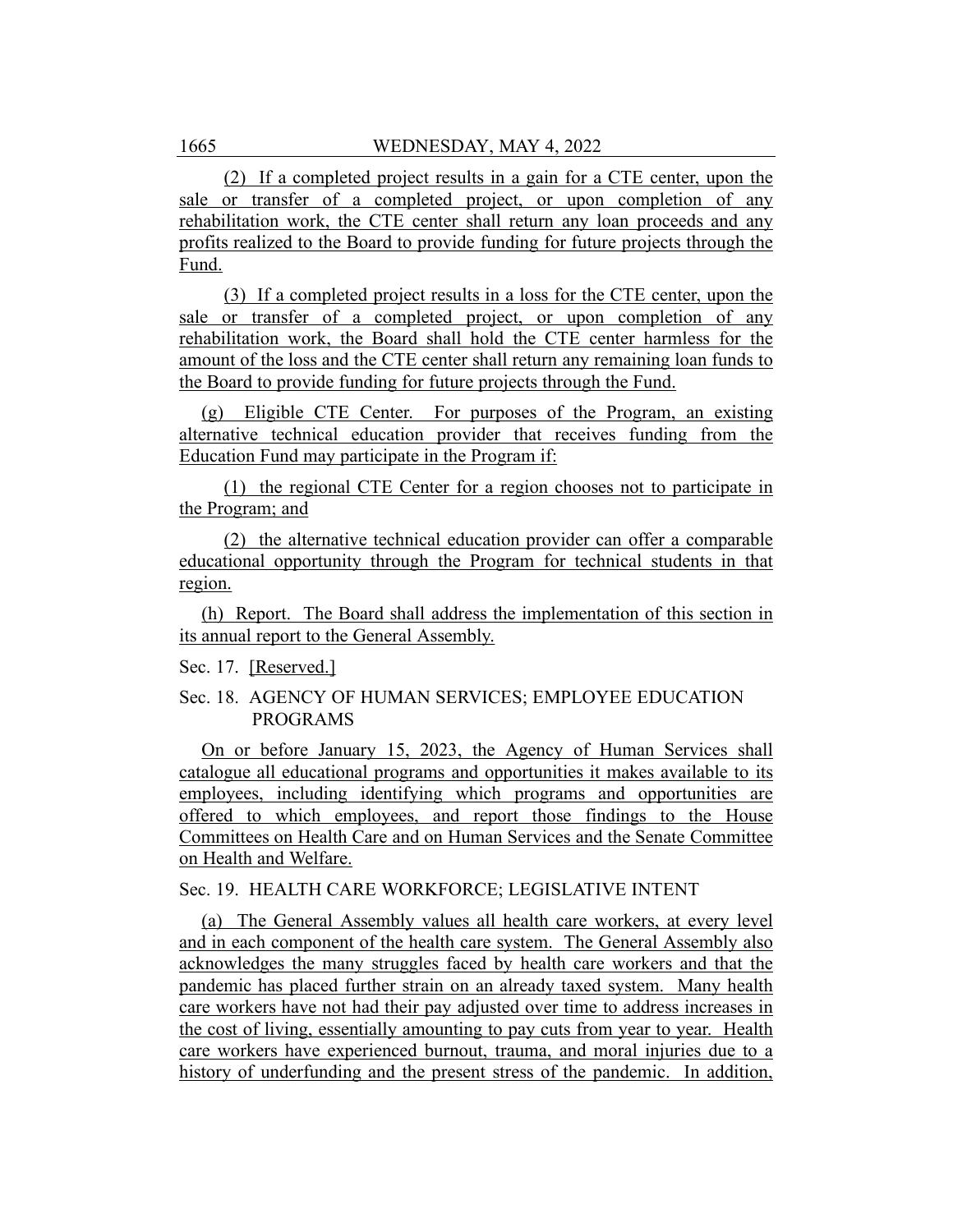the combination of the pandemic and continued health care workforce shortages has created an unsustainable reliance on traveling nurses that must be addressed.

(b) In order to retain and recruit health care workers in Vermont, it is the intent of the General Assembly to invest in multiple solutions aimed at reinforcing our health care workforce in the present and sustaining our health care workers into the future.

# Sec. 20. EMERGENCY GRANTS TO SUPPORT NURSE FACULTY AND **STAFF**

(a) In fiscal year 2023 the amount of \$1,000,000.00 is appropriated from the American Rescue Plan Act (ARPA) – Coronavirus State Fiscal Recovery Funds to the Department of Health and shall carry forward for the purpose of providing emergency interim grants to Vermont's nursing schools over two years to increase the compensation for their nurse faculty and staff, with \$500,000.00 to be distributed in each of fiscal years 2023 and 2024 to increase the compensation for each full-time-equivalent (FTE) member of the clinical and didactic nurse faculty and staff. The Department shall distribute the funds among the nursing schools in Vermont equitably based on each school's proportion of nursing faculty and staff to the total number of FTE nursing faculty and staff across all nursing schools statewide.

(b) If the nurse faculty or staff, or both, of a nursing school receiving a grant under this section are subject to a collective bargaining agreement, the use of the grant funds provided to the nursing school for those faculty or staff, or both, shall be subject to impact bargaining between the nursing school and the collective bargaining representative of the nurse faculty or staff, or both, to the extent required by the applicable collective bargaining agreement.

# Sec. 21. NURSE PRECEPTOR INCENTIVE GRANTS; HOSPITALS; WORKING GROUP; REPORT

(a)(1) In fiscal year 2023 the amount of  $$1,400,000.00$  is appropriated from the General Fund to the Agency of Human Services to provide incentive grants to hospital-employed nurses in Vermont to serve as preceptors for nursing students enrolled in Vermont nursing school programs. The Agency shall distribute the funds to hospitals employing nurses who provide student preceptor supervision based on the number of preceptor hours to be provided, at a rate of \$5.00 per preceptor hour, or a lesser hourly rate if the need exceeds the available funds. The Agency shall prioritize funding for hospitals that provide matching funds for additional preceptor compensation or that commit to providing future compensation and support to expanding the number of preceptors.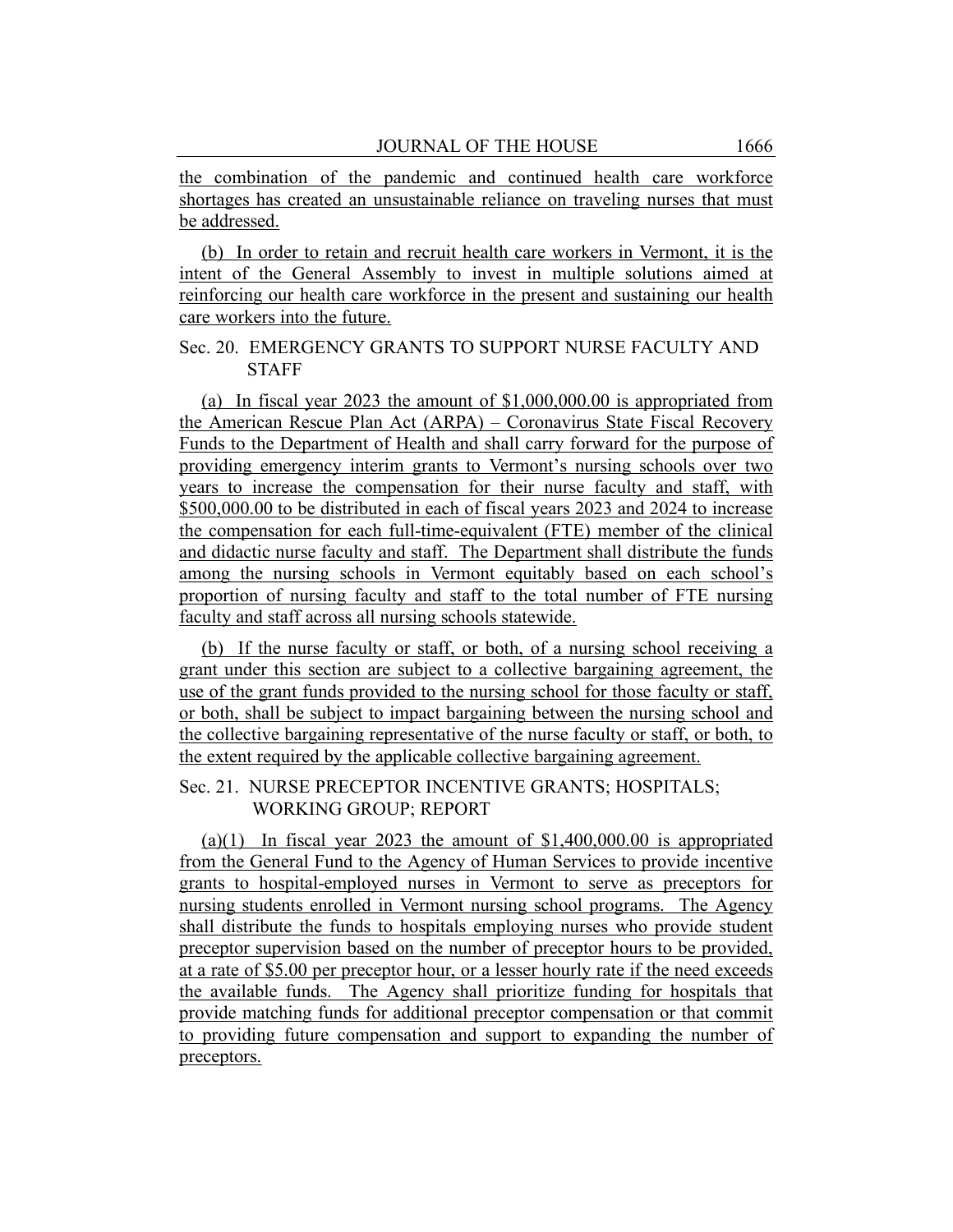(2) If nurse preceptors receiving compensation pursuant to a grant awarded to a hospital under this section are subject to a collective bargaining agreement, the use of the grant funds provided to the hospital for the nurse preceptors shall be subject to impact bargaining between the hospital and the collective bargaining representative of the nurses to the extent required by the collective bargaining agreement.

(b)(1) The Director of Health Care Reform or designee in the Agency of Human Services shall convene a working group of stakeholders representing nursing schools, the Vermont Area Health Education Centers, long-term care facilities, designated and specialized service agencies, federally qualified health centers, home health agencies, primary care practices, and other health care facilities to:

(A) identify ways to increase clinical placement opportunities across a variety of health care settings for nursing students enrolled in Vermont nursing school programs, including exploring opportunities for participation through remote means;

(B) establish sustainable funding models for compensating nurses serving as preceptors or for supporting the hiring of additional nurses to alleviate the pressures on nurse preceptors, or both; and

(C) develop an action plan for implementing the clinical placement expansion and sustainable funding models identified and established pursuant to subdivisions (A) and (B) of this subdivision (1), including addressing the need for student housing opportunities.

(2) On or before January 15, 2023, the Director of Health Care Reform shall provide the working group's action plan and any recommendations for legislative action to the House Committees on Health Care, on Commerce and Economic Development, and on Appropriations and the Senate Committees on Health and Welfare, on Economic Development, Housing and General Affairs, and on Appropriations.

# Sec. 22. HEALTH CARE EMPLOYER NURSING PIPELINE AND APPRENTICESHIP PROGRAM

(a) In fiscal year 2023 the amount of \$2,000,000.00 is appropriated from the American Rescue Plan Act (ARPA) – Coronavirus State Fiscal Recovery Funds to the Vermont State College System and shall carry forward for the purpose of providing grants to health care employers, including hospitals, long-term care facilities, designated and specialized service agencies, federally qualified health centers, and other health care providers, to establish or expand partnerships with Vermont nursing schools to create nursing pipeline or apprenticeship programs, or both, that will train members of the health care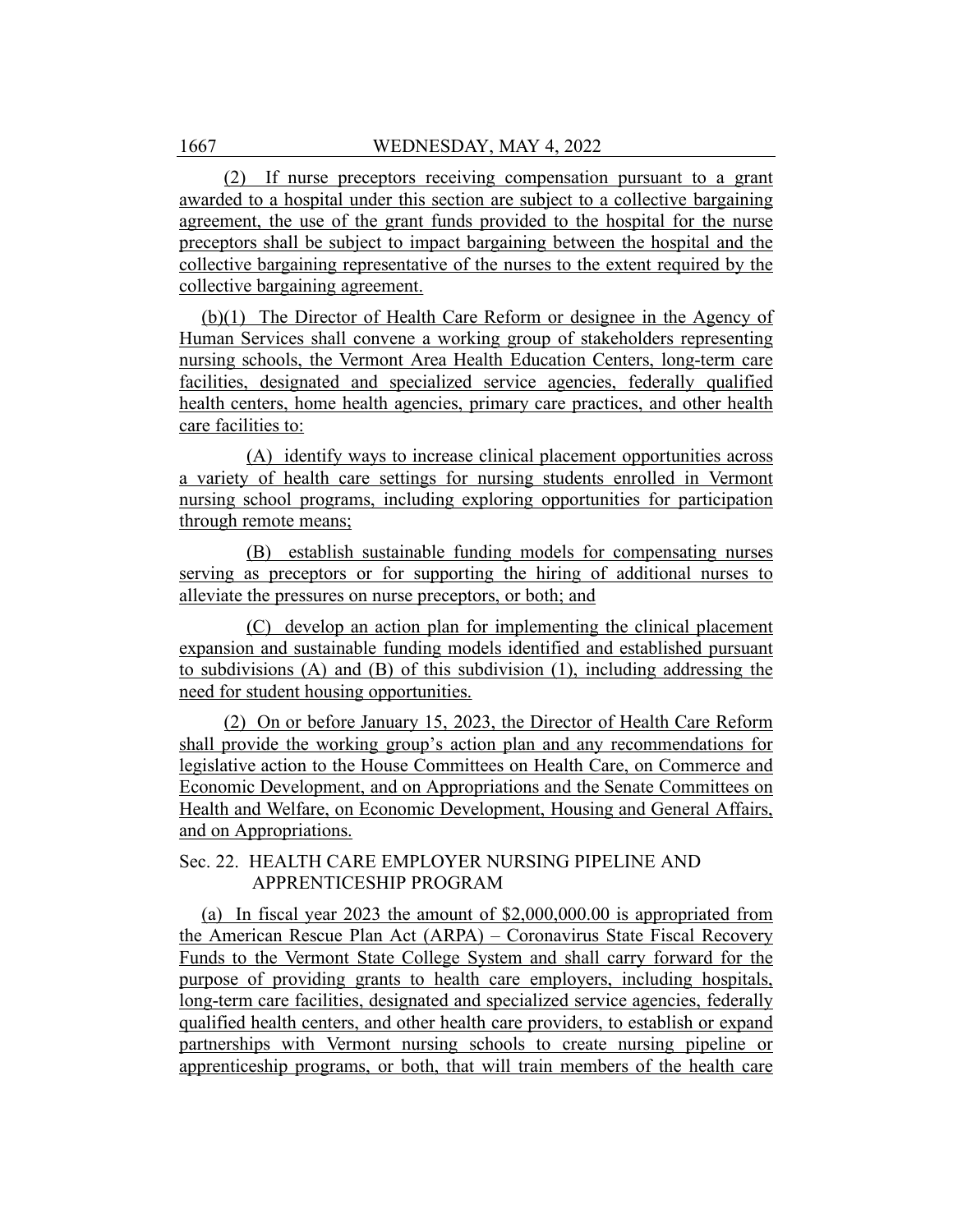employers' existing staff, including personal care attendants, licensed nursing assistants, and licensed practical nurses, to become higher-level nursing professionals. Through a combination of scholarship awards, grants awarded to health care employers pursuant to this section, and the health care employer's contributions, the trainees' tuition and fees shall be covered in full, and trainees shall be provided with assistance in meeting their living costs, such as housing and child care, while attending the program.

(b) In awarding grants pursuant to this section, the Vermont State College System shall give priority to health care employer proposals based on the following criteria:

(1) the extent to which the health care employer proposes to participate financially in the program;

(2) the extent of the health care employer's commitment to sustaining the program financially, including providing financial support for nurse preceptors, to create ongoing opportunities for educational advancement in nursing;

(3) the ability of the health care employer's staff to leverage nursing scholarship opportunities to maximize the reach of the grant funds;

(4) the employer's demonstrated ability to retain nursing students in the Vermont nursing workforce;

(5) the employer's geographic location, in order to ensure access to pipeline and apprenticeship programs for nursing staff across Vermont; and

(6) the employer's commitment to advancing the professional development of individuals from marginalized communities, especially those that have been historically disadvantaged in accessing educational opportunities and career advancement in the health care professions.

(c)(1) The Vermont State College System shall begin awarding grants under this section expeditiously in order to enable health care employer staff to begin enrolling in nursing school programs that commence in the fall of 2022.

(2) On or before September 15, 2022, the Vermont State College System shall provide an update to the Health Reform Oversight Committee on the status of program implementation.

Sec. 23. 18 V.S.A. § 34 is added to read:

# § 34. VERMONT NURSING FORGIVABLE LOAN INCENTIVE PROGRAM

(a) As used in this section: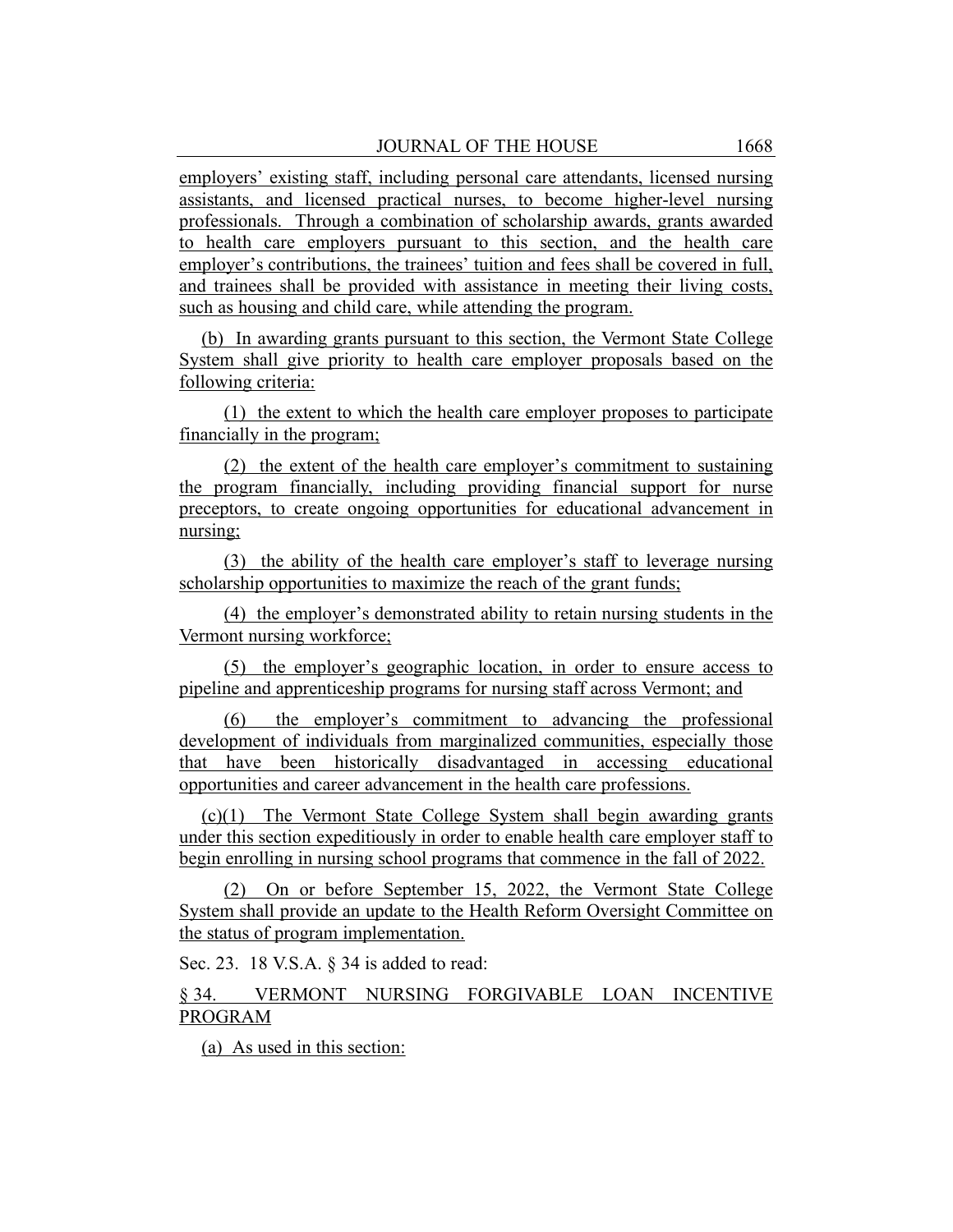(1) "Corporation" means the Vermont Student Assistance Corporation established in 16 V.S.A. § 2821.

(2) "Eligible individual" means an individual who satisfies the eligibility requirements under this section for a forgivable loan.

(3) "Eligible school" means an approved postsecondary education institution, as defined under 16 V.S.A. § 2822.

(4) "Forgivable loan" means a loan awarded under this section covering tuition, which may also include room, board, and the cost of required books and supplies for up to full-time attendance at an eligible school.

(5) "Gift aid" means grant or scholarship financial aid received from the federal government or from the State.

(6) "Program" means the Vermont Nursing Forgivable Loan Incentive Program created under this section.

(b) The Vermont Nursing Forgivable Loan Incentive Program is created and shall be administered by the Department of Health in collaboration with the Corporation. The Program provides forgivable loans to students enrolled in an eligible school who commit to working as a nurse in this State and who meet the eligibility requirements in subsection (d) of this section.

(c) The Corporation shall disburse forgivable loan funds under the Program on behalf of eligible individuals, subject to the appropriation of funds by the General Assembly for this purpose.

(d) To be eligible for a forgivable loan under the Program, an individual, whether a resident or nonresident, shall satisfy all of the following requirements:

(1) be enrolled at a nursing program at an eligible school;

(2) demonstrate financial need;

(3) maintain good standing at the eligible school at which the individual is enrolled;

(4) agree to work as a nurse in Vermont directly for a Vermont health care provider for a minimum of one year following licensure for each year of forgivable loan awarded.

(5) have executed a credit agreement or promissory note that will reduce the individual's forgivable loan benefit, in whole or in part, pursuant to subsection (g) of this section, if the individual fails to complete the period of service required in this subsection;

(6) have provided such other documentation as the Corporation may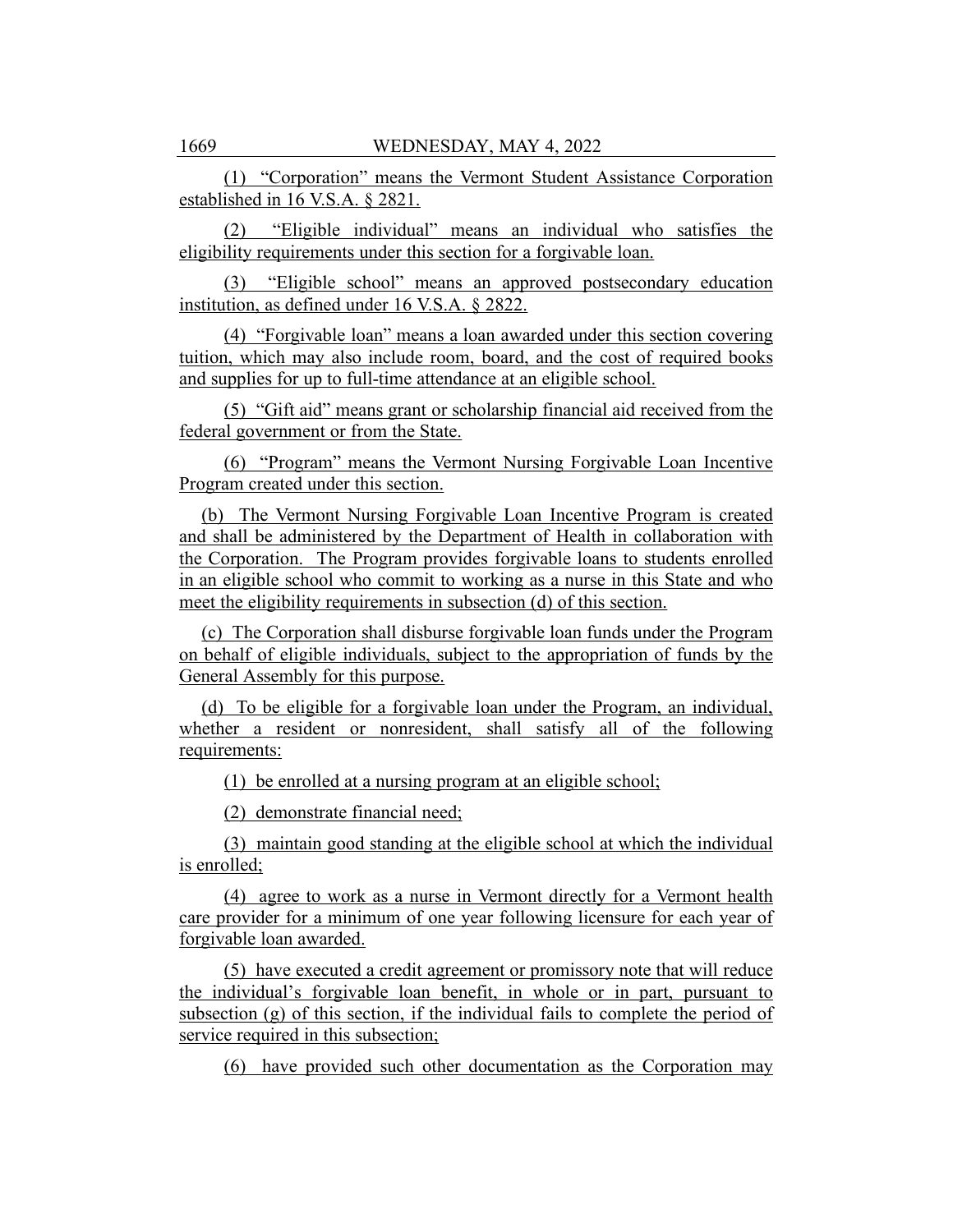## require; and

(7) have completed the Program's application form, the free application for federal student aid (FAFSA), and the Vermont grant application each academic year of enrollment in accordance with a schedule determined by the Corporation.

(e)(1) First priority for forgivable loan funds shall be given to students pursuing a practical nursing certificate who will be eligible to sit for the NCLEX-PN examination upon completion of the certificate.

(2) Second priority for forgivable loan funds shall be given to students pursuing an associate's degree in nursing who will be eligible to sit for the NCLEX-RN examination upon graduation.

(3) Third priority for forgivable loan funds shall be given to students pursuing a bachelor of science degree in nursing.

(4) Fourth priority shall be given to students pursuing graduate nursing education.

(f) In addition to the priorities established in subsection (e) of this section:

(1) Vermont residents attending an eligible school in Vermont shall receive first priority for forgivable loans;

(2) Vermont residents attending an eligible school in another state shall receive second priority for forgivable loans;

(3) Nonresidents attending an eligible school in Vermont shall receive third priority for forgivable loans; and

(4) Nonresidents attending an eligible school in another state shall receive fourth priority for forgivable loans.

(g) If an eligible individual fails to serve as a nurse in this State for a period that would entitle the individual to the full forgivable loan benefit received by the individual, other than for good cause as determined by the Corporation in consultation with the Vermont Department of Health, then the individual shall receive only partial loan forgiveness for a pro rata portion of the loan pursuant to the terms of the interest-free credit agreement or promissory note signed by the individual at the time of entering the Program.

(h) There shall be no deadline to apply for a forgivable loan under this section. Forgivable loans shall be awarded on a rolling basis as long as funds are available, and any funds remaining at the end of a fiscal year shall roll over and shall be available to the Department of Health and the Corporation in the following fiscal year to award additional forgivable loans as set forth in this section.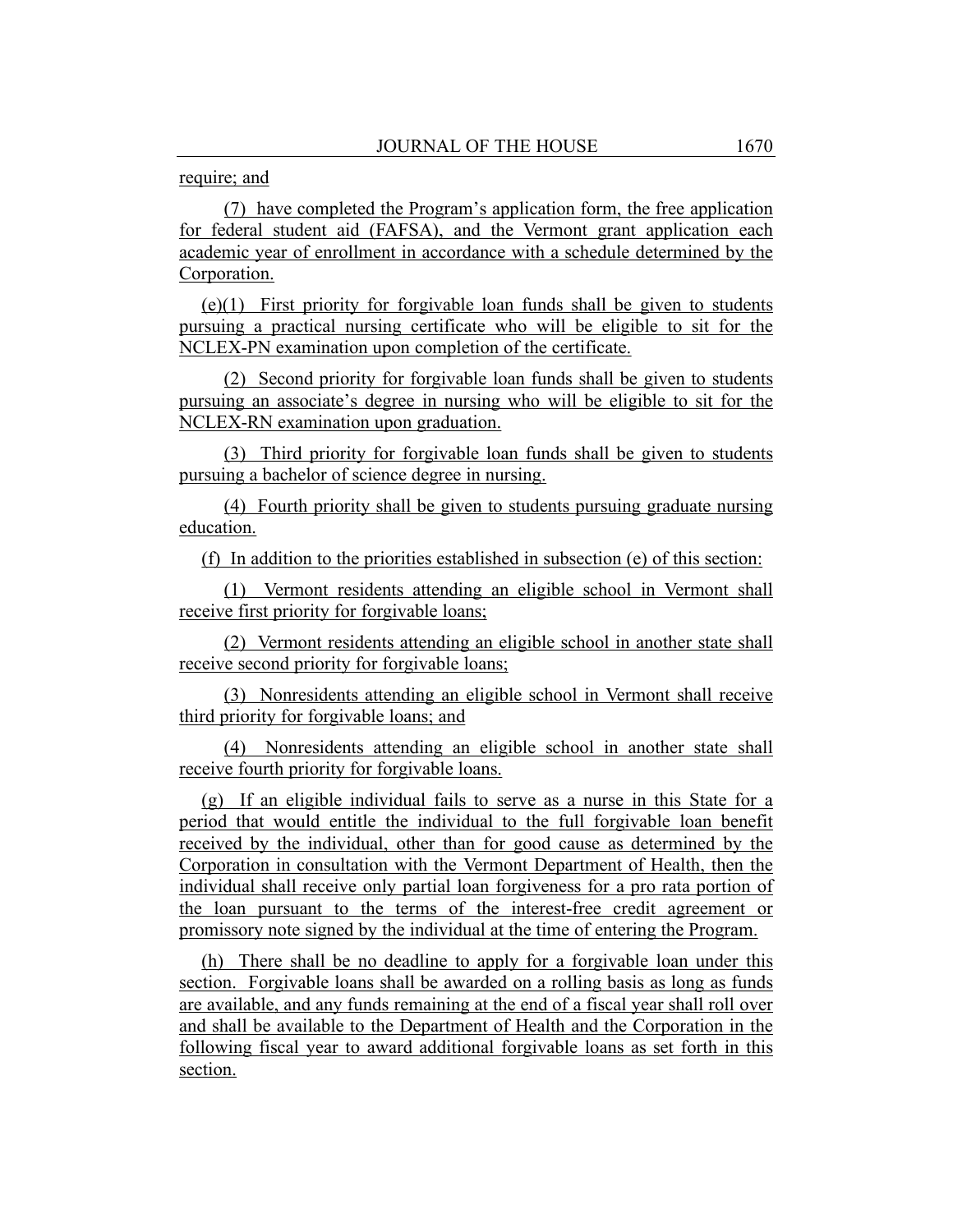(i) The Corporation shall adopt policies, procedures, and guidelines necessary to implement the provisions of this section, including maximum forgivable loan amounts.

# Sec. 24. REPEAL

18 V.S.A. § 31 (educational assistance; incentives; nurses) is repealed.

# Sec. 25. VERMONT NURSING FORGIVABLE LOAN INCENTIVE PROGRAM; APPROPRIATION

In fiscal year 2023, the amount of \$100,000.00 in General Fund investment funds is appropriated to the Department of Health for forgivable loans for nursing students under the Vermont Nursing Forgivable Loan Incentive Program established in Sec. 23 of this act.

Sec. 26. 18 V.S.A. § 35 is added to read:

§ 35. VERMONT CARE PROFESSIONAL LOAN REPAYMENT PROGRAM

(a) As used in this section:

(1) "AHEC" means the Vermont Area Health Education Centers program.

(2) "Eligible individual" means an individual who satisfies the eligibility requirements for loan repayment under this section.

(3) "Eligible school" means an approved postsecondary education institution, as defined under 16 V.S.A. § 2822.

(4) "Loan repayment" means the cancellation and repayment of loans under this section.

(5) "Loans" means education loans guaranteed, made, financed, serviced, or otherwise administered by an accredited educational lender for attendance at an eligible school.

"Program" means the Vermont Health Care Professional Loan Repayment Program created under this section.

(b) The Vermont Health Care Professional Loan Repayment Program is created and shall be administered by the Department of Health in collaboration with AHEC. The Program provides loan repayment on behalf of individuals who live and work in this State as a health care professional, including as a nurse, physician assistant, dental hygienist, medical technician, primary care provider, child psychiatrist, general surgeon, emergency medical service professional, paramedic, or in another field experiencing a health care workforce shortage and who meet the eligibility requirements in subsection (d)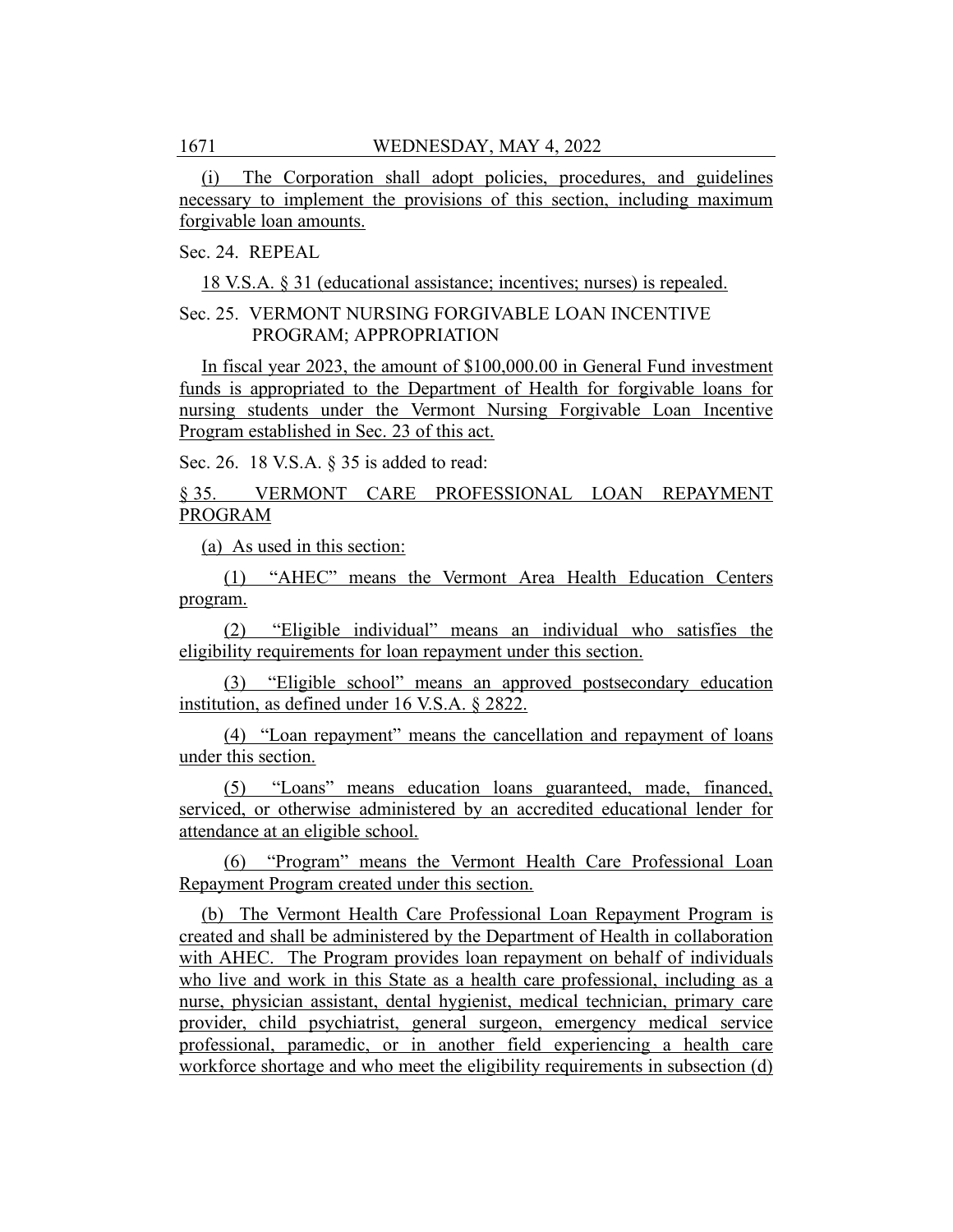of this section.

(c) The loan repayment benefits provided under the Program shall be paid on behalf of the eligible individual by AHEC, subject to the appropriation of funds by the General Assembly specifically for this purpose.

(d) To be eligible for loan repayment under the Program, an individual shall satisfy all of the following requirements:

(1) have graduated from an eligible school where the individual was awarded a degree in a field experiencing a health care workforce shortage in this State;

(2) work in this State as a nurse, physician assistant, dental hygienist, medical technician, primary care provider, child psychiatrist, general surgeon, emergency medical service professional, paramedic, or in another field experiencing a health care workforce shortage; and

(3) be a resident of Vermont.

(e)(1) An eligible individual shall be entitled to an amount of loan cancellation and repayment under this section equal to one year of loans for each year of service as a health care professional in this State.

(2) AHEC shall award loan repayments in amounts that are sufficient to attract high-quality candidates while also making a meaningful increase in Vermont's health care professional workforce. AHEC shall prioritize awards to candidates working in fields in which Vermont is experiencing the greatest health care workforce shortages.

# Sec. 27. VERMONT HEALTH CARE PROFESSIONAL LOAN REPAYMENT PROGRAM; APPROPRIATION

In fiscal year 2023 the amount of \$3,000,000.00 is appropriated from the General Fund to the Department of Health for loan repayment for health care professionals under the Vermont Health Care Professional Loan Repayment Program established in Sec. 26 of this act.

Sec. 28. 18 V.S.A. § 36 is added to read:

## § 36. NURSE FACULTY FORGIVABLE LOAN INCENTIVE PROGRAM

(a) As used in this section:

(1) "Corporation" means the Vermont Student Assistance Corporation established in 16 V.S.A. § 2821.

(2) "Eligible individual" means an individual who satisfies the eligibility requirements under this section for a forgivable loan.

(3) "Eligible school" means an approved postsecondary education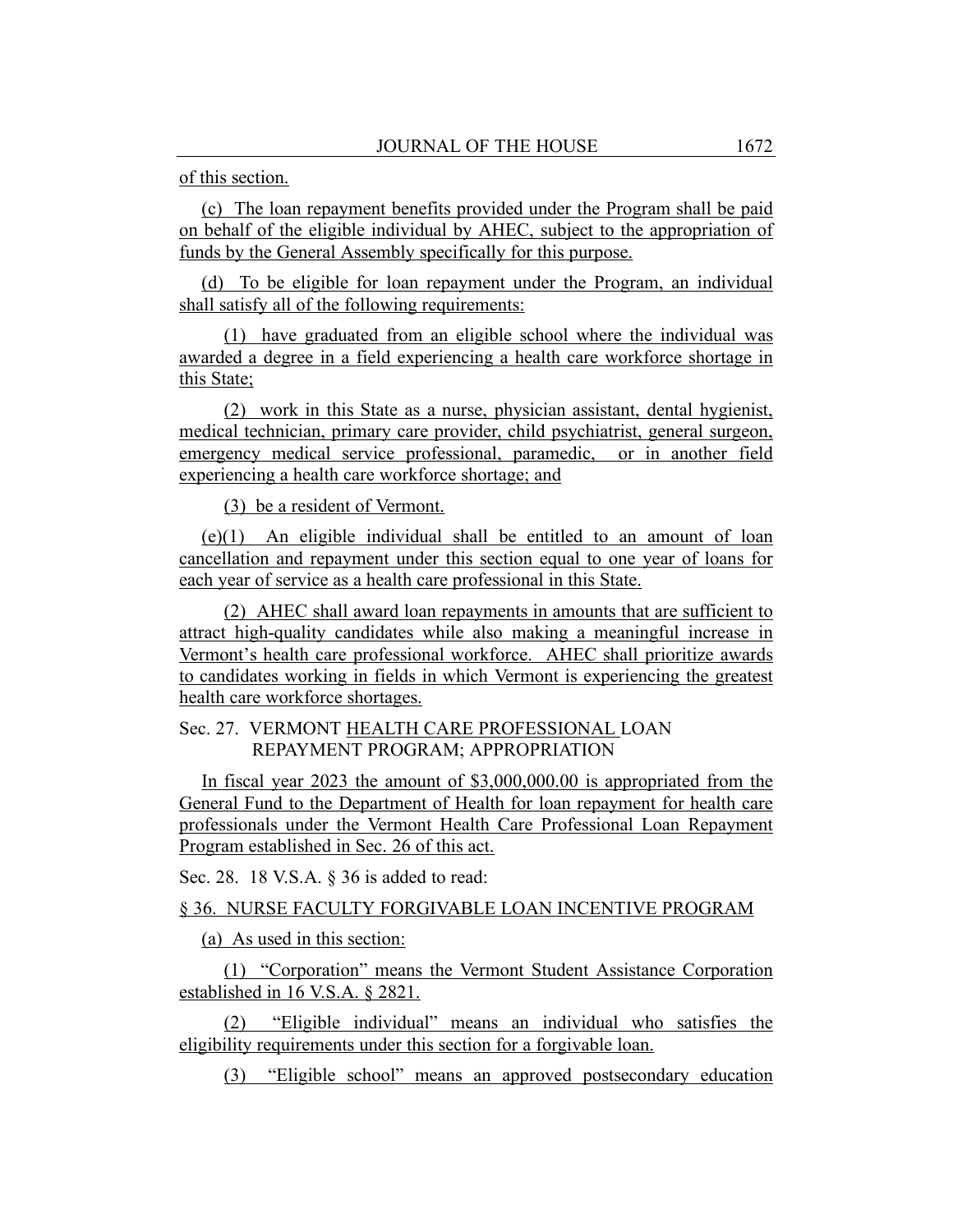institution, as defined under 16 V.S.A. § 2822.

(4) "Forgivable loan" means a loan awarded under this section covering tuition, which may also cover room, board, and the cost of required books and supplies for up to full-time attendance at an eligible school.

(5) "Gift aid" means grant or scholarship financial aid received from the federal government or from the State.

(6) "Nurse faculty member" or "member of the nurse faculty" means an individual with a master's or doctoral degree that qualifies the individual to teach at a nursing school in this State.

(7) "Program" means the Nurse Faculty Forgivable Loan Program created under this section.

(b) The Nurse Faculty Forgivable Loan Program is created and shall be administered by the Department of Health in collaboration with the Corporation. The Program provides forgivable loans to students enrolled in an eligible school who commit to working as a member of the nurse faculty at a nursing school in this State and who meet the eligibility requirements in subsection (d) of this section.

(c) The Corporation shall disburse forgivable loan funds under the Program on behalf of eligible individuals, subject to the appropriation of funds by the General Assembly specifically for this purpose.

(d) To be eligible for a forgivable loan under the Program, an individual, whether a resident or nonresident, shall satisfy all of the following requirements:

(1) be enrolled at an eligible school in a program that leads to a graduate degree in nursing;

(2) maintain good standing at the eligible school at which the individual is enrolled;

(3) agree to work as member of the nurse faculty at a nursing school in Vermont for a minimum of one year following licensure for each year of forgivable loan awarded.

(4) have executed a credit agreement or promissory note that will reduce the individual's forgivable loan benefit, in whole or in part, pursuant to subsection (e) of this section if the individual fails to complete the period of service required in subdivision (3) of this subsection;

(5) have completed the Program's application form and the free application for federal student aid (FAFSA) in accordance with a schedule determined by the Corporation; and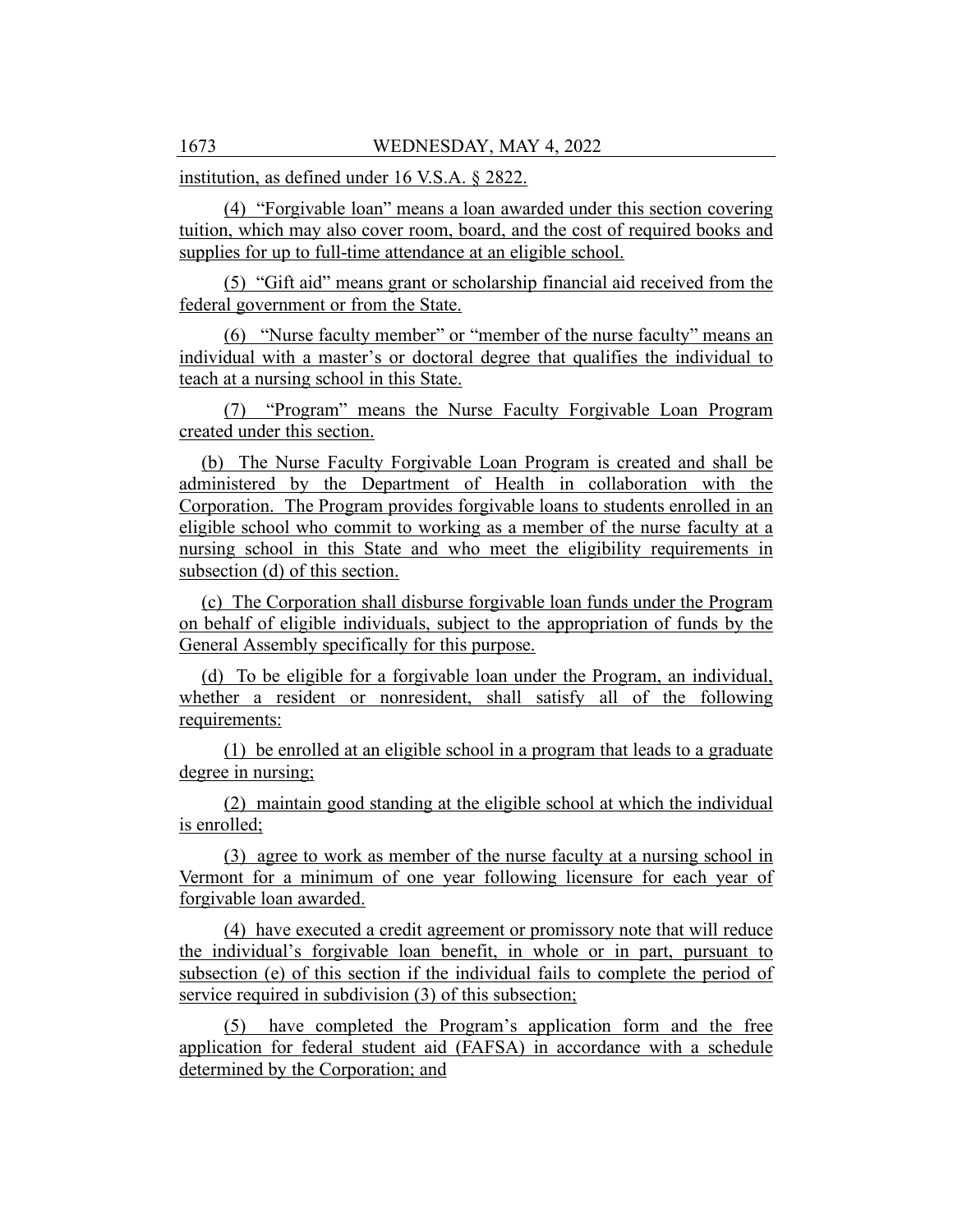(6) have provided such other documentation as the Corporation may require.

(e) If an eligible individual fails to serve as a nurse faculty member at a nursing school in this State for a period that would entitle the individual to the full forgivable loan benefit received by the individual, other than for good cause as determined by the Corporation in consultation with the Vermont Department of Health, then the individual shall receive only partial loan forgiveness for a pro rata portion of the loan pursuant to the terms of the interest-free reimbursement promissory note signed by the individual at the time of entering the Program.

(f) The Corporation shall adopt policies, procedures, and guidelines necessary to implement the provisions of this section, including maximum forgivable loan amounts.

Sec. 29. NURSE FACULTY FORGIVABLE LOAN PROGRAM; APPROPRIATION

In fiscal year 2023, the amount of \$500,000.00 is appropriated from the American Rescue Plan Act (ARPA) – Coronavirus State Fiscal Recovery Funds to the Department of Health for forgivable loans for nurse faculty members under the Nurse Faculty Forgivable Loan Program established in Sec. 28 of this act.

Sec. 29a. 18 V.S.A. § 37 is added to read:

### § 37. NURSE FACULTY LOAN REPAYMENT PROGRAM

(a) As used in this section:

(1) "AHEC" means the Vermont Area Health Education Centers program.

(2) "Eligible individual" means an individual who satisfies the eligibility requirements under this section for loan repayment.

(3) "Eligible school" means an approved postsecondary education institution, as defined under 16 V.S.A. § 2822.

(4) "Gift aid" means grant or scholarship financial aid received from the federal government or from the State.

(5) "Loan repayment" means the cancellation and repayment of loans under this section.

(6) "Loans" means education loans guaranteed, made, financed, serviced, or otherwise administered by an accredited educational lender for attendance at an eligible school.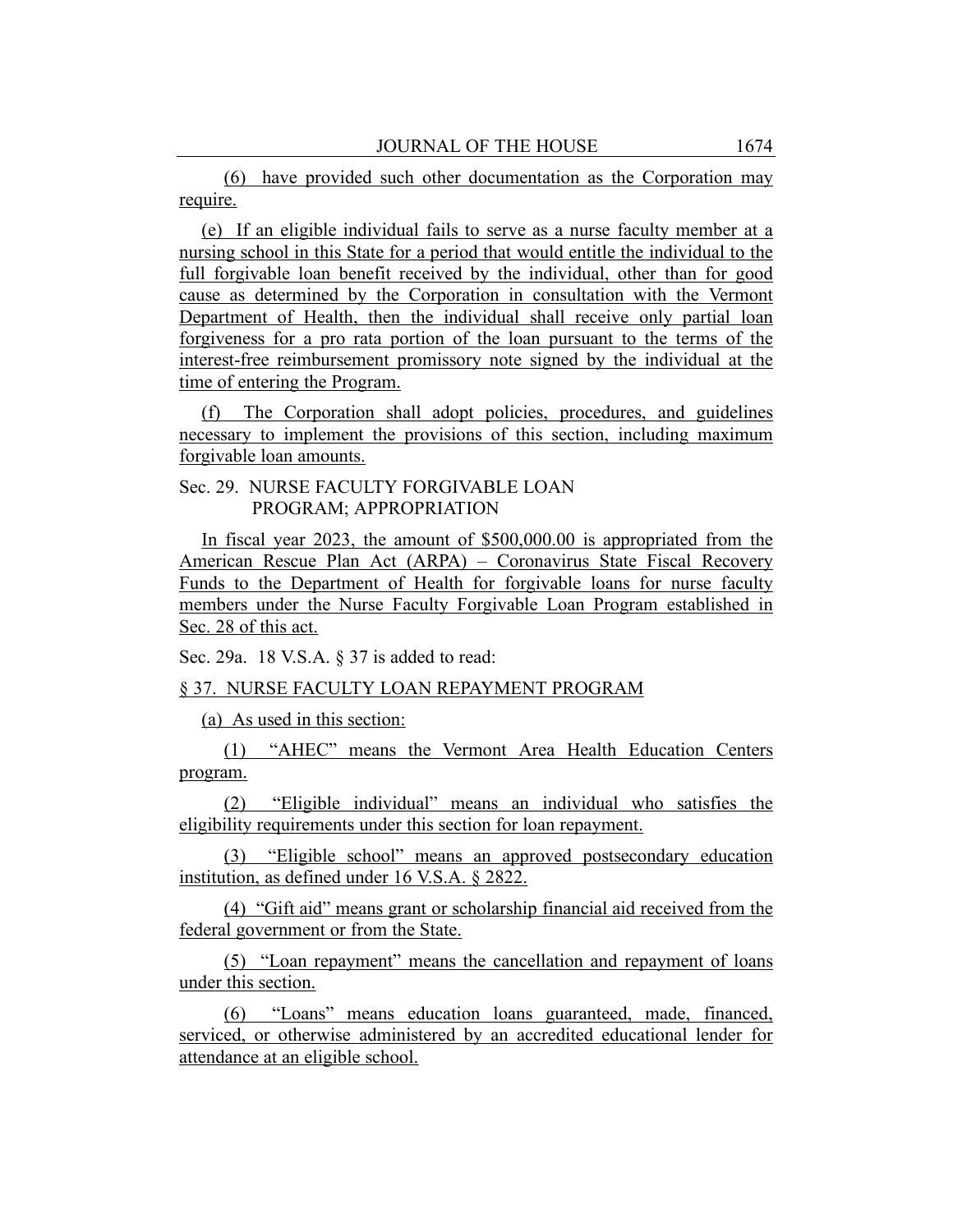(7) "Nurse faculty member" or "member of the nurse faculty" means a nurse with a master's or doctoral degree that qualifies the individual to teach at a nursing school in this State.

(8) "Program" means the Nurse Faculty Loan Repayment Program created under this section.

(b) The Nurse Faculty Loan Repayment Program is created and shall be administered by the Department of Health in collaboration with AHEC. The Program provides loan repayment on behalf of individuals who work as nurse faculty members at a nursing school in this State and who meet the eligibility requirements in subsection (d) of this section.

(c) The loan repayment benefits provided under the Program shall be paid on behalf of the eligible individual by AHEC, subject to the appropriation of funds by the General Assembly specifically for this purpose.

(d) To be eligible for loan repayment under the Program, an individual shall satisfy all of the following requirements:

(1) graduated from an eligible school where the individual was awarded a graduate degree in nursing;

(2) work as a member of the nurse faculty at a nursing school in this State; and

(3) be a resident of Vermont.

(e) An eligible individual shall be entitled to an amount of loan cancellation and repayment under this section equal to one year of loans for each year of service as a member of the nurse faculty at a nursing school in this State.

Sec. 29b. NURSE FACULTY LOAN REPAYMENT PROGRAM; APPROPRIATION

In fiscal year 2023, the amount of \$500,000.00 is appropriated from the American Rescue Plan Act (ARPA) – Coronavirus State Fiscal Recovery Funds to the Department of Health for loan repayment for nurse faculty members under the Nurse Faculty Loan Repayment Program established in Sec. 29a of this act.

Sec. 29c. 18 V.S.A. § 38 is added to read:

## § 38. VERMONT MENTAL HEALTH PROFESSIONAL FORGIVABLE LOAN INCENTIVE PROGRAM

(a) As used in this section:

(1) "Corporation" means the Vermont Student Assistance Corporation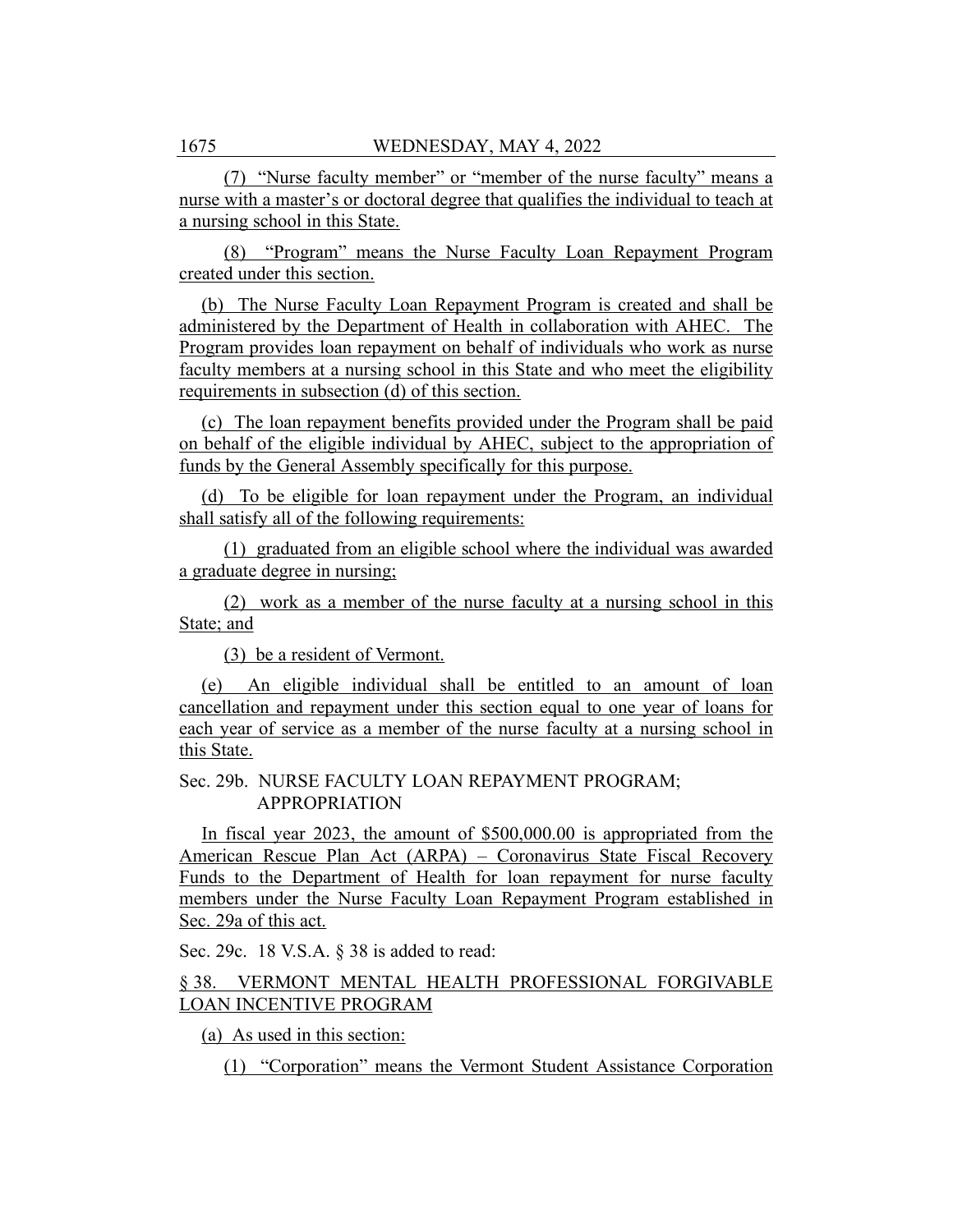established in 16 V.S.A. § 2821.

(2) "Eligible individual" means an individual who satisfies the eligibility requirements under this section for a forgivable loan.

(3) "Eligible school" means a school in the Vermont State College System.

(4) "Forgivable loan" means a loan awarded under this section covering tuition, which may also cover room, board, and the cost of required books and supplies for up to full-time attendance at an eligible school.

(5) "Gift aid" means grant or scholarship financial aid received from the federal government or from the State.

(6) "Program" means the Vermont Mental Health Professional Forgivable Loan Incentive Program created under this section.

(b) The Vermont Mental Health Professional Forgivable Loan Incentive Program is created and shall be administered by the Department of Health in collaboration with the Corporation. The Program provides forgivable loans to students enrolled in a master's program at an eligible school who commit to working as a mental health professional in this State and who meet the eligibility requirements in subsection (d) of this section.

(c) The Vermont Student Assistance Corporation shall disburse forgivable loan funds under the Program on behalf of eligible individuals, subject to the appropriation of funds by the General Assembly for this purpose.

(d) To be eligible for a forgivable loan under the Program, an individual, whether a resident or nonresident, shall satisfy all of the following requirements:

(1) be enrolled at a school in this State in a program, whether through in-person or remote instruction, that leads to a master's degree in a mental health field;

(2) maintain good standing at the eligible school at which the individual is enrolled;

(3) have used any available gift aid;

(4) agree to work as a mental health professional in Vermont for a minimum of one year following licensure for each year of forgivable loan awarded;

(5) have executed a credit agreement or promissory note that will reduce the individual's forgivable loan benefit, in whole or in part, pursuant to subsection (e) of this section if the individual fails to complete the period of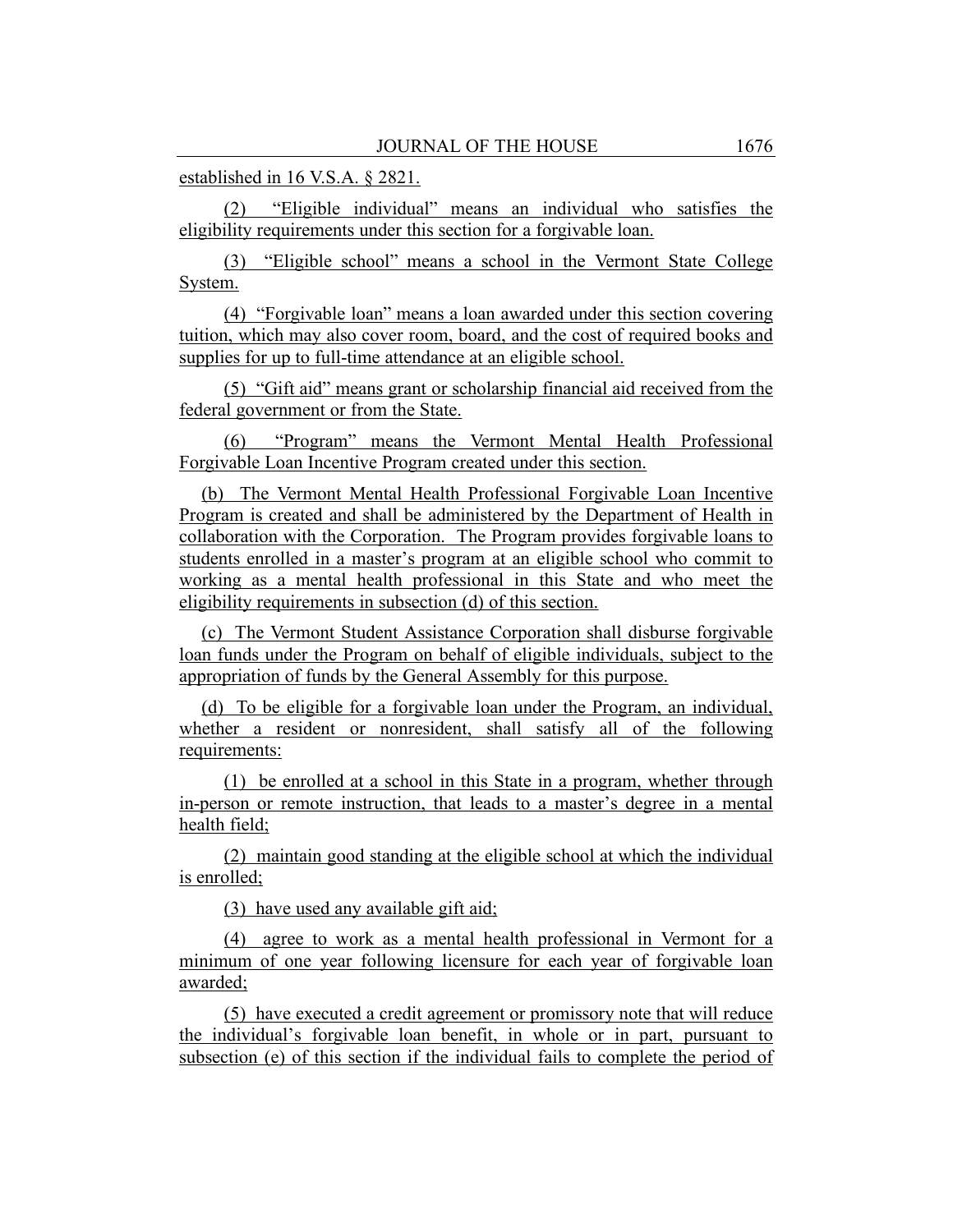service required in subdivision (4) of this subsection;

(6) have completed the Program's application form and the free application for federal student aid (FAFSA) in accordance with a schedule determined by the Corporation; and

(7) have provided such other documentation as the Corporation may require.

(e) If an eligible individual fails to serve as a mental health professional in this State in compliance with the Program for a period that would entitle the individual to the full forgivable loan benefit received by the individual, other than for good cause as determined by the Corporation in consultation with the Vermont Department of Health, then the individual shall receive only partial loan forgiveness for a pro rata portion of the loan pursuant to the terms of the interest-free reimbursement promissory note signed by the individual at the time of entering the Program.

## Sec. 29d. VERMONT MENTAL HEALTH PROFESSIONAL FORGIVABLE LOAN INCENTIVE PROGRAM; APPROPRIATION

In fiscal year 2023, the amount of \$1,500,000.00 is appropriated from the American Rescue Plan Act (ARPA) – Coronavirus State Fiscal Recovery Funds to the Department of Health for forgivable loans under the Vermont Mental Health Professional Forgivable Loan Incentive Program established in Sec. 29c of this act.

## Sec. 29e. AGENCY OF HUMAN SERVICES; DESIGNATED AND SPECIALIZED SERVICE AGENCIES; WORKFORCE DEVELOPMENT

(a) In fiscal year 2023, the amount of \$1,250,000.00 is appropriated to the Agency of Human Services, of which \$1,000,000 is from the American Rescue Plan Act (ARPA) – Coronavirus State Fiscal Recovery Funds and \$250,000.00 is from the General Fund, to be distributed to the designated and specialized service agencies equitably based on each agency's proportion of full-time equivalent (FTE) mental health and substance use disorder treatment staff to the total number of FTE mental health and substance use disorder treatment staff across all designated and specialized service agencies statewide. The designated and specialized service agencies shall use these funds for loan repayment and tuition assistance to promote the recruitment and retention of high-quality mental health and substance use disorder treatment professionals available to Vermont residents in need of their services, as set forth in subsection (b) of this section.

(b)(1) Each designated and specialized service agency shall make the funds received pursuant to subsection (a) of this section available to its current and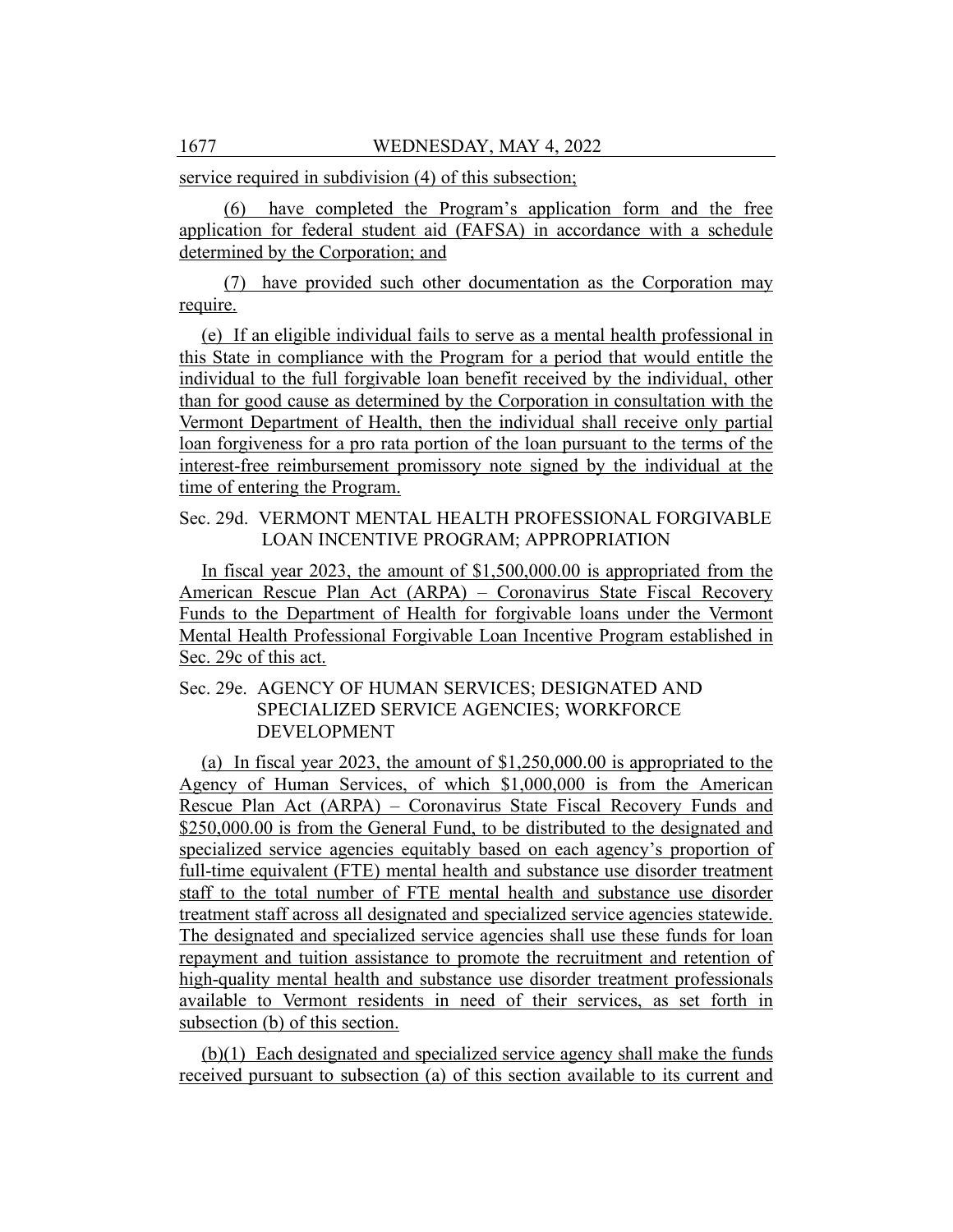prospective employees as set forth in subdivisions (A) and (B) of this subdivision (1) on a rolling basis in exchange for a one-year service obligation to provide mental health services or substance use disorder treatment services, or both, at a designated or specialized service agency in this State. The funds may be used for the following purposes:

(A) loan repayment for master's-level clinicians, bachelor's-level direct service staff, and nurses; and

(B) tuition assistance for individuals pursuing degrees to become master's-level clinicians, bachelor's-level direct service staff, and nurses.

(2) Loan repayment and tuition assistance funds shall be available to the current and prospective employees of designated and specialized service agencies in the form of forgivable loans, with the debt forgiven upon the employee's completion of the required service obligation.

(c) On or before March 1, 2023, the Agency of Human Services shall make a presentation available to the House Committees on Appropriations, on Health Care, and on Human Services; the Senate Committees on Appropriations and on Health and Welfare on the use of the funds appropriated in this section.

Sec. 30. 18 V.S.A. § 9456 is amended to read:

#### § 9456. BUDGET REVIEW

(a) The Board shall conduct reviews of each hospital's proposed budget based on the information provided pursuant to this subchapter and in accordance with a schedule established by the Board.

(b) In conjunction with budget reviews, the Board shall:

\* \* \*

(10) require each hospital to provide information on administrative costs, as defined by the Board, including specific information on the amounts spent on marketing and advertising costs; and

(11) require each hospital to create or maintain connectivity to the State's Health Information Exchange Network in accordance with the criteria established by the Vermont Information Technology Leaders, Inc., pursuant to subsection 9352(i) of this title, provided that the Board shall not require a hospital to create a level of connectivity that the State's Exchange is unable to support;

(12) review the hospital's investments in workforce development initiatives, including nursing workforce pipeline collaborations with nursing schools and compensation and other support for nurse preceptors; and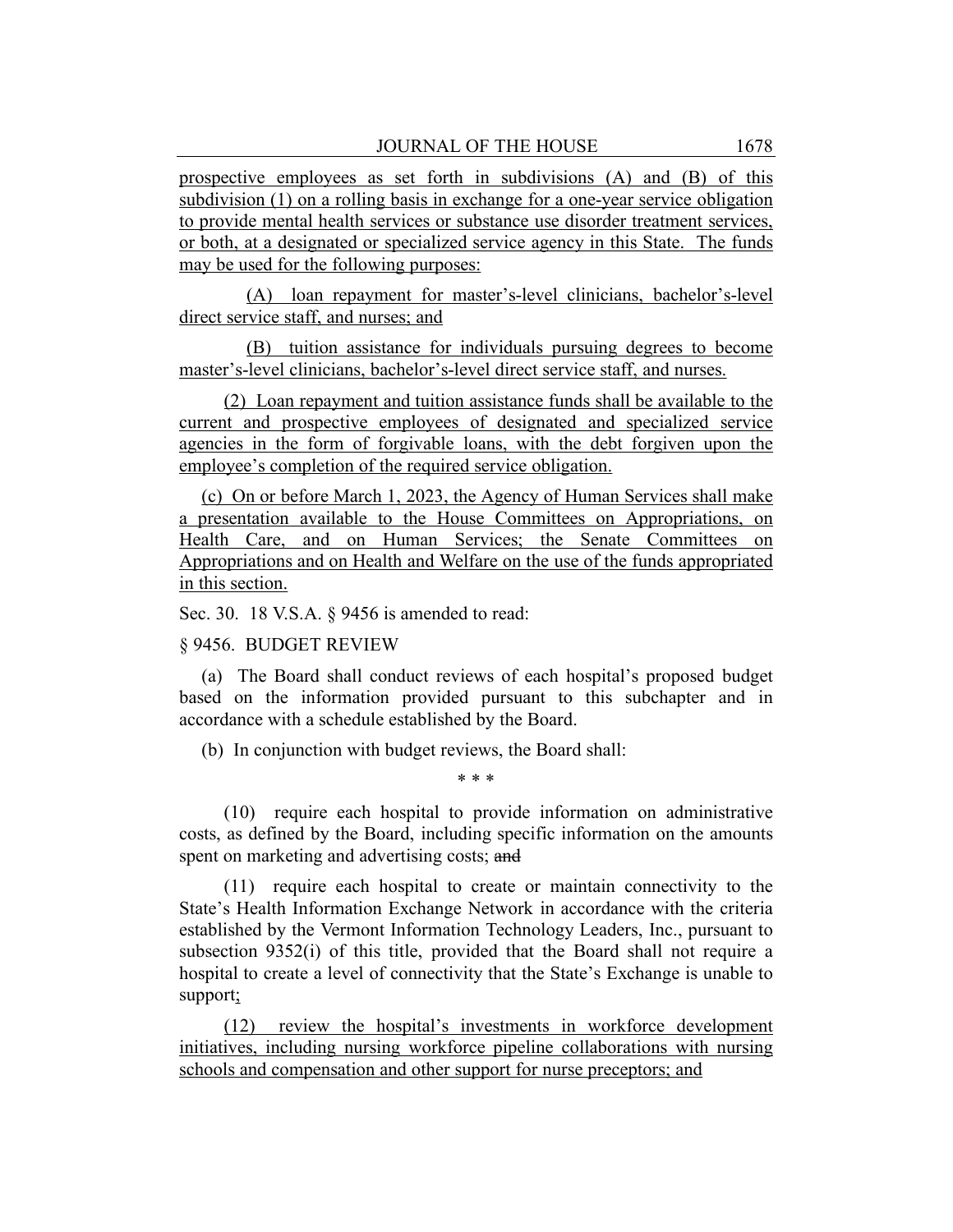(13) consider the salaries for the hospital's executive and clinical leadership and the hospital's salary spread, including a comparison of median salaries to the medians of northern New England states.

\* \* \*

# Sec. 31. GREEN MOUNTAIN CARE BOARD; FISCAL YEAR 2023 HOSPITAL BUDGET REVIEW; NURSING WORKFORCE DEVELOPMENT INITIATIVES

For hospital fiscal year 2023, the Green Mountain Care Board may exclude all or a portion of a hospital's investments in nursing workforce development initiatives from any otherwise applicable financial limitations on the hospital's budget or budget growth. Notwithstanding any provision of GMCB Rule 3.202, the Board may modify its hospital budget guidance for hospital fiscal year 2023 as needed to comply with this section.

## Sec. 32. AGENCY OF HUMAN SERVICES; HEALTH CARE WORKFORCE DATA CENTER

(a) In fiscal year 2023, the amount of \$750,000.00 is appropriated from the American Rescue Plan Act (ARPA) – Coronavirus State Fiscal Recovery Funds to the Office of Health Care Reform in the Agency of Human Services to enable the Agency to establish and operate the statewide Health Care Workforce Data Center. In order to enhance the State's public health data systems, respond to the COVID-19 public health emergency, and improve the State's COVID-19 mitigation and prevention efforts, the Center shall collect health care workforce data, shall collaborate with the Director of Health Care Reform to identify and propose solutions to address data gaps, and shall share the data with the Green Mountain Care Board as appropriate to inform the Board's Health Resource Allocation Plan responsibilities pursuant to 18 V.S.A. § 9405.

(b) The Center shall use existing statewide information to the extent practicable to avoid imposing administrative burdens on health care providers and to avoid duplication of efforts underway elsewhere in Vermont. The Center shall expand its data collection practices over two years to include all levels of the health care workforce, beginning with the highest-level licensed health care professionals.

(c) In order to ensure the Center has access to accurate and timely health care workforce data, the Center:

(1) shall have the cooperation of other State agencies and departments in responding to the Center's requests for information;

(2) may enter into data use agreements with institutions of higher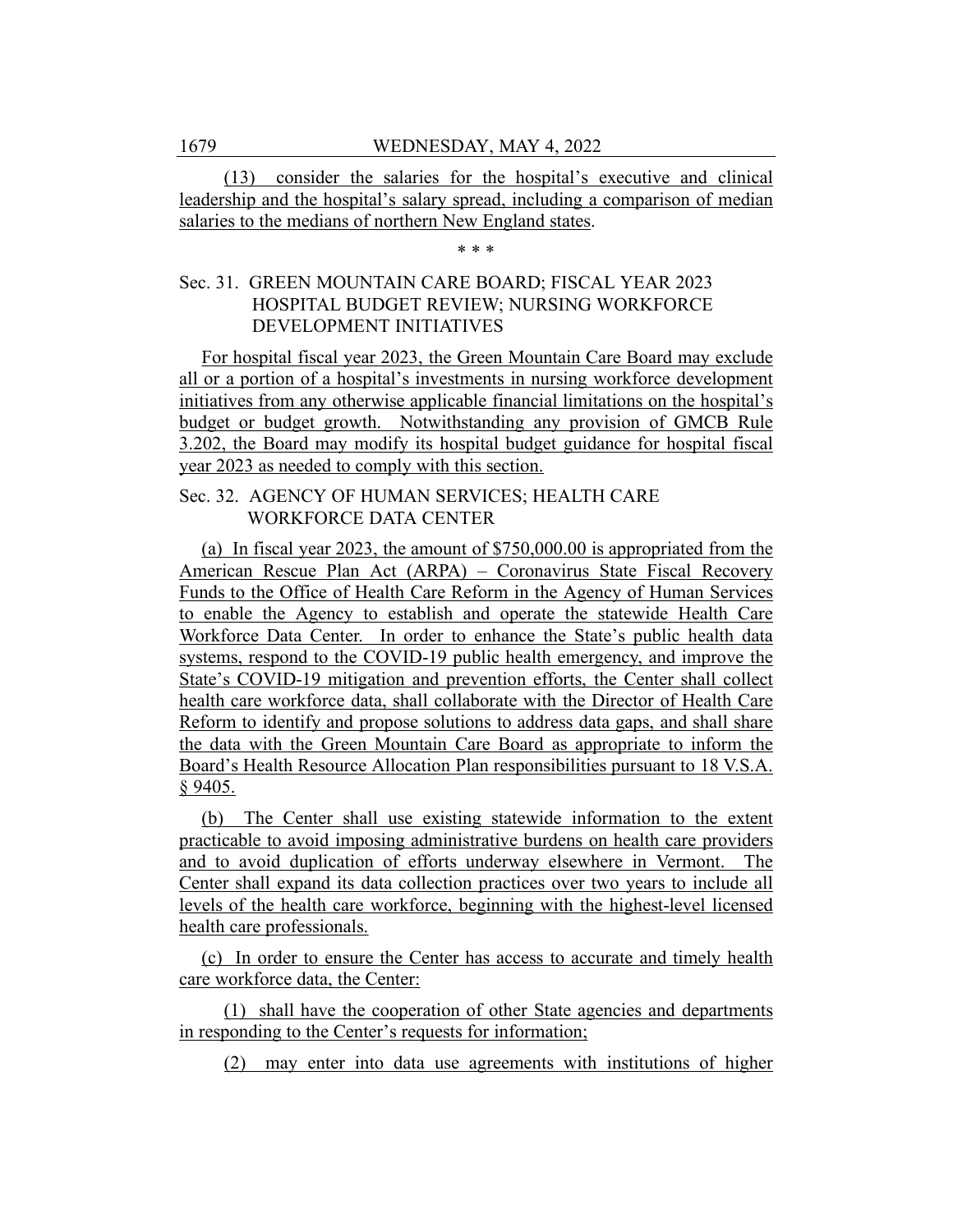education and other public and private entities, to the extent permitted under State and federal law; and

(3) may collect vacancy and turnover information from health care employers.

(d) One permanent classified Health Care Workforce Data Center Manager position is created in the Agency of Human Services, Office of Health Care Reform in fiscal year 2023 to manage the Health Care Workforce Data Center created pursuant to this section.

(e) The Agency of Human Services may include proposals for additional funding or data access, or both, for the Center as part of the Agency's fiscal year 2024 budget request.

Sec. 33. [Reserved.]

## Sec. 34. AGENCY OF HUMAN SERVICES; POSITION; APPROPRIATION

(a) One classified, three-year limited-service Health Care Workforce Coordinator position is created in the Agency of Human Services, Office of Health Care Reform in fiscal year 2023 to support the health care workforce initiatives set forth in this act and in the Health Care Workforce Development Strategic Plan. The Coordinator shall focus on building educational, clinical, and housing partnerships and support structures to increase and improve health care workforce training, recruitment, and retention.

(b) In fiscal year 2023 the amount of \$170,000.00 is appropriated from the General Fund to the Agency of Human Services, Office of Health Care Reform for the Health Care Workforce Coordinator position, of which \$120,000.00 is for personal services and \$50,000.00 is for operating expenses.

## Sec. 35. DEPARTMENT OF LABOR; GREEN MOUNTAIN CARE BOARD; SUPPLY AND DEMAND MODELING

On or before January 15, 2023, the Department of Labor, in collaboration with the Green Mountain Care Board, shall explore and recommend to the House Committees on Health Care, on Human Services, and on Commerce and Economic Development and the Senate Committees on Health and Welfare and on Economic Development, Housing and General Affairs a process, methodology, and necessary funding amounts to establish and maintain the capacity to perform health care supply and demand modeling based on information in the Health Care Workforce Data Center, for use by health care employers, health care educators, and policymakers.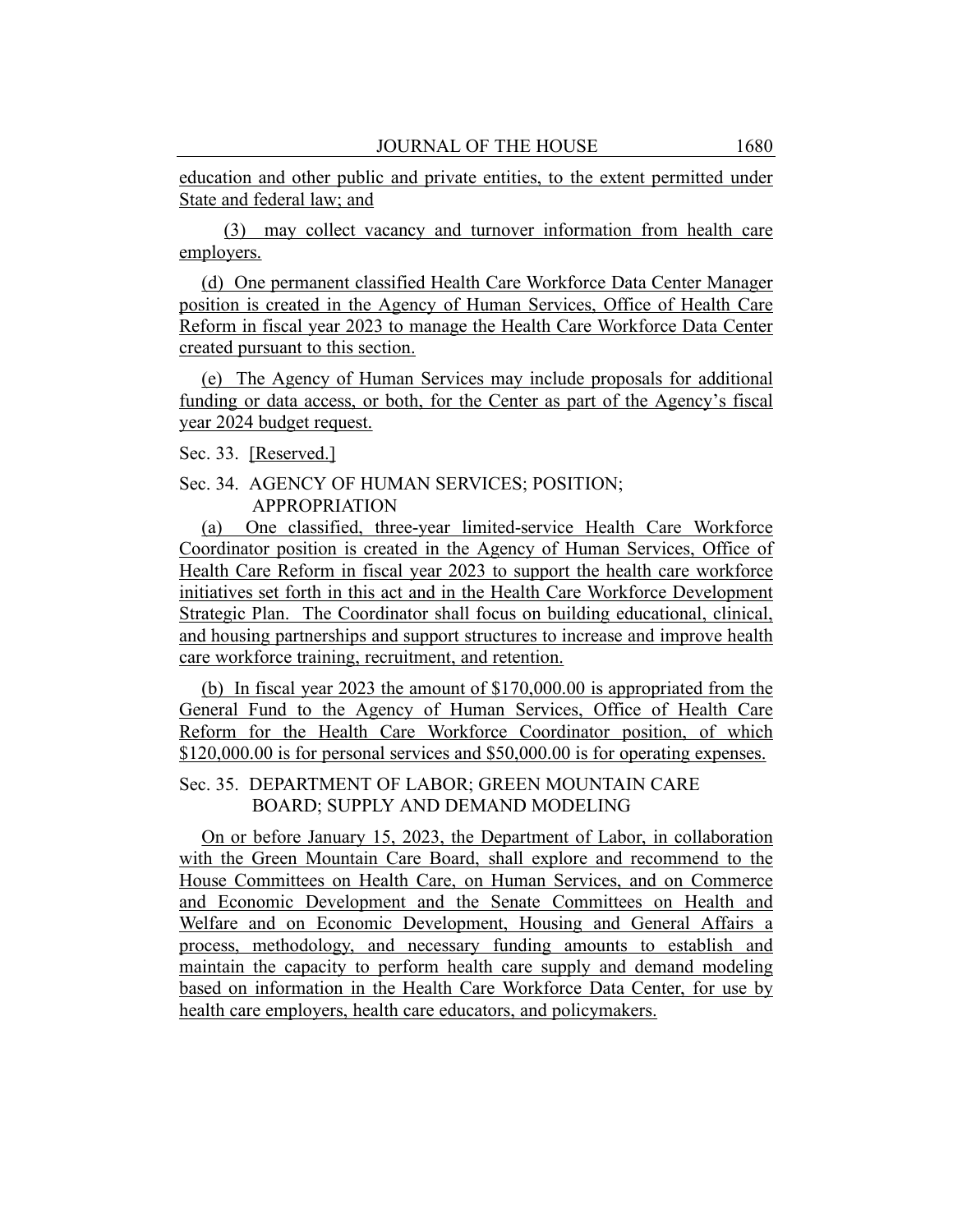# Sec. 36. DEPARTMENT OF FINANCIAL REGULATION; GREEN MOUNTAIN CARE BOARD; PRIOR AUTHORIZATIONS; ADMINISTRATIVE COST REDUCTION; REPORT

(a) The Department of Financial Regulation shall explore the feasibility of requiring health insurers and their prior authorization vendors to access clinical data from the Vermont Health Information Exchange whenever possible to support prior authorization requests in situations in which a request cannot be automatically approved.

(b) The Department of Financial Regulation shall direct health insurers to provide prior authorization information to the Department in a format required by the Department in order to enable the Department to analyze opportunities to align and streamline prior authorization request processes. The Department shall share its findings and recommendations with the Green Mountain Care Board, and the Department and the Board shall collaborate to provide recommendations to the House Committee on Health Care and the Senate Committees on Health and Welfare and on Finance on or before January 15, 2023 regarding the statutory changes necessary to align and streamline prior authorization processes and requirements across health insurers.

Sec. 37. 33 V.S.A. § 3543 is amended to read:

§ 3543. STUDENT LOAN REPAYMENT ASSISTANCE

(a)(1) There is established a need-based student loan repayment assistance program for the purpose of providing student loan repayment assistance to any individual employed by a regulated, privately operated center-based child care program or family child care home.

(2) An eligible individual shall:

(A)(i) work in a privately operated center-based child care program or in a family child care home that is regulated by the Division for at least an average of 30 hours per week for 48 weeks of the year; or

(ii) if the individual is an employee of a Vermont Head Start program that operates fewer than 48 weeks per year, work a minimum of nine months of the year, inclusive of any employer-approved time off;

(B) receive an annual salary of not more than \$50,000.00 through the individual's work in regulated childcare; and

(C) have earned an associates or bachelor's degree with a major concentration in early childhood, child and human development, elementary education, special education with a birth to age eight focus, or child and family services within the preceding five years.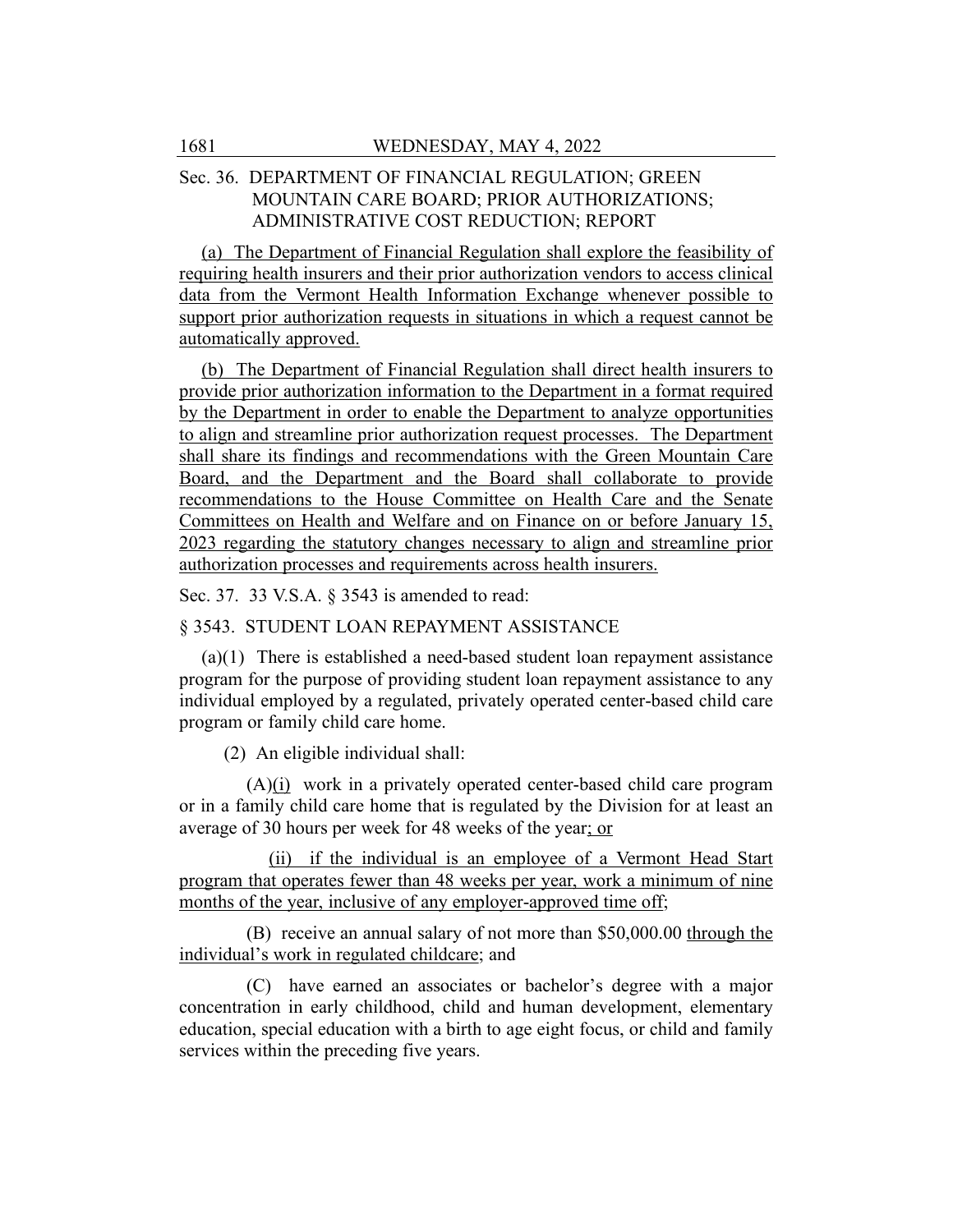#### \* \* \*

# Sec. 38. PILOT PROGRAM; POSITIONS EMBEDDED WITHIN RECOVERY CENTERS

(a)(1) In fiscal year 2023 the amount of  $$1,290,000.00$  is appropriated from the General Fund to the Department for Disabilities, Aging, and Independent Living's Division of Vocation Rehabilitation for the purpose of developing and implementing a two-year pilot program that authorizes 15 FTE new limited-service positions embedded within 12 recovery centers across the State.

(2) The 15 FTE limited-service positions shall be allocated as follows:

(A) Of the total appropriation, not more than \$540,000.00 total may be allocated in equal amounts to fund the following 2.5 FTE at each of two geographically diverse recovery centers:

(i) one FTE to serve as an employment counselor within the Division of Vocation Rehabilitation;

(ii) one FTE to serve as an employment consultant within the Vermont Association of Business Industry and Rehabilitation; and

(iii) 0.5 FTE to serve as Employment Assistance Program staff within the Division of Vocation Rehabilitation.

(B) Of the total appropriation, \$75,000.00 may be allocated in equal amounts to fund a minimum of one-half FTE position, who shall serve as an employment support counselor, at each of the 10 remaining recovery centers in the State.

(C) Any amounts not appropriated for positions may be used to provide stipends for transportation, child care, or other costs necessary to enable clients to work.

(b) On or before January 1, 2024, the Division of Vocational Rehabilitation, in collaboration with the Vermont Association of Business Industry and Rehabilitation and the Division of Alcohol and Drug Abuse Programs, shall submit a report to the House Committees on Commerce and Economic Development and on Human Services and to the Senate Committees on Economic Development, Housing and General Affairs and on Health and Welfare summarizing the effectiveness of the pilot program, including:

(1) educational attainment and achievement of program recipients;

(2) acquisition of a credential of value pursuant to 10 V.S.A. § 546;

(3) number of job placements; and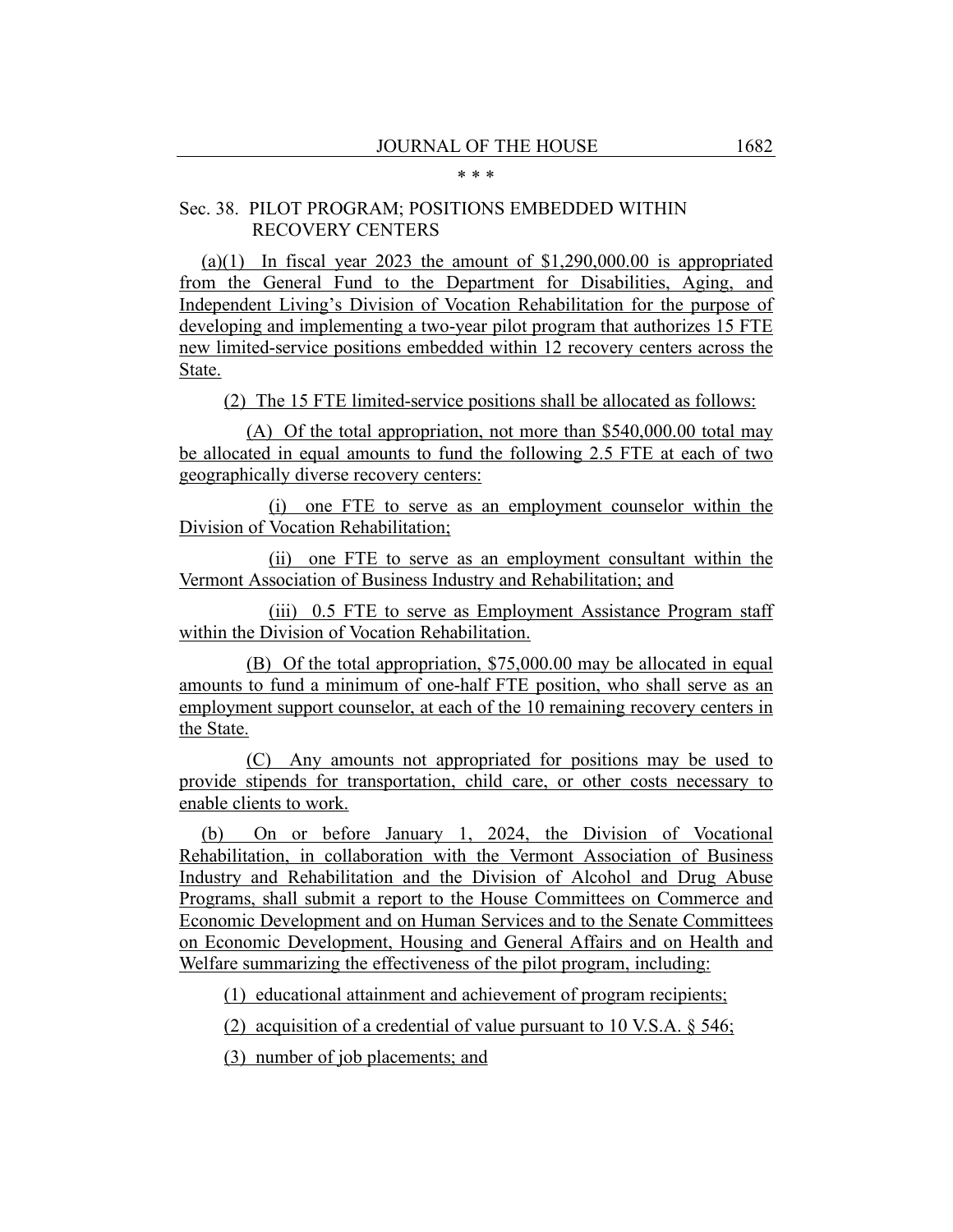(4) job retention rates.

# Sec. 39. CREDENTIAL OF VALUE GOAL; PUBLIC-PRIVATE PARTNERSHIP; APPROPRIATION

(a) Duties. In fiscal year 2023, the amount of \$150,000.00 is appropriated from the General Fund to the Vermont Student Assistance Corporation for a performance-based contract to perform the following duties, in coordination and alignment with State partners, in support of the State's goal articulated in 10 V.S.A. § 546 that 70 percent of working-age Vermonters hold a credential of value by 2025 (Goal):

(1) increase public awareness of the value of postsecondary education and training to help persons of any age make informed decisions about the value of education and training that would further their advancement in educational pathways and pursuit of career goals, through targeted outreach as outlined in subsection (b) of this section;

(2) promote a broad understanding of the public good and value in achieving the State's Goal and of actions stakeholders can take to increase attainment;

(3) assist or coordinate with stakeholders, such as educational, business, governmental, nonprofit, and philanthropic organizations, in activities that seek to align the delivery of high-quality education and training opportunities with career advancement and support the policy priorities outlined in 10 V.S.A. § 546;

(4) collect and display publicly available, nonconfidential information about postsecondary credentials available to Vermonters;

(5) facilitate conversations or provide information about the national best practices in aligning, recognizing, measuring, tracking, and promoting postsecondary credentials of value to the Vermont Department of Labor, the Department of Economic Development, the State Workforce Development Board, and the Agency of Education when requested;

(6) maintain web-based resources that provide information about opportunities to obtain a postsecondary credential of value, in coordination with State partners;

(7) support the Vermont Department of Labor and Agency of Education transition or integration of Advance Vermont's web-based resources and collected information referenced in subdivisions (4) and (6) of this subsection into a State-supported system in a coordinated way; and

(8) meet on a quarterly basis with the Vermont Department of Labor and Agency of Education about activities described in this subsection.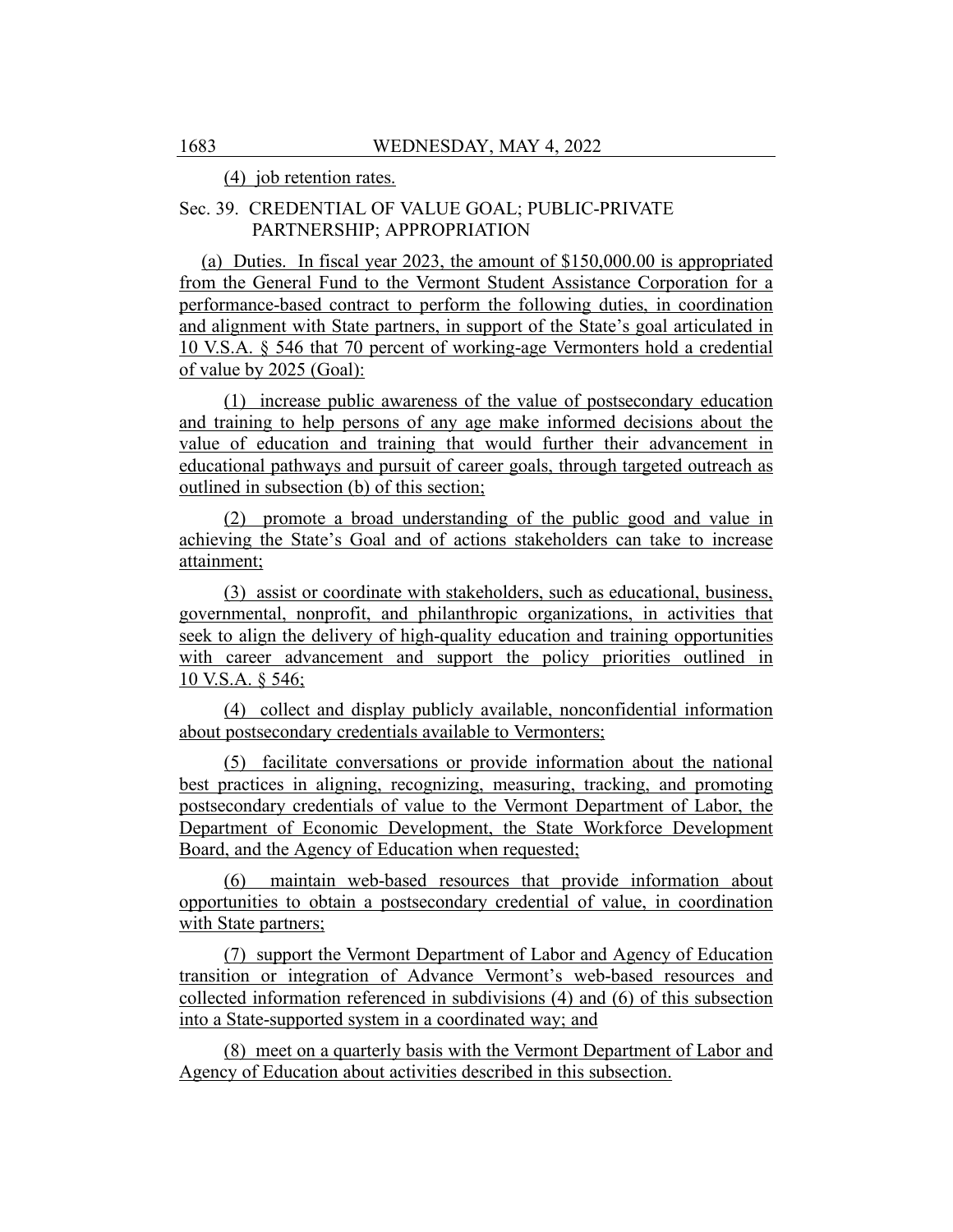(b) Outreach. The contractor may use funds awarded by the State to:

(1) create and distribute public-facing communications and resources related to the duties described in this section; and

(2) offer support to career and education counselors, employment and training counselors, jobseekers and their families, and other stakeholders, consistent with best practice and State policy and programs, to help them better understand the postsecondary education and training landscape.

(c) Reports. The contractor shall provide written reports to:

(1) the Vermont Department of Labor and Agency of Education about anticipated work and activities using a simplified reporting template jointly developed by the contractor and the State entities on a quarterly basis; and

(2) on or before December 15, 2022, the House and Senate committees of jurisdiction regarding the use of funds, activities performed, and outcomes achieved pursuant to this section.

## Sec. 40. VERMONT SERVE, LEARN, AND EARN PROGRAM; APPROPRIATION

(a) In fiscal year 2023, the amount of \$2,000,000.00 is appropriated from the General Fund to the Department of Forests, Parks and Recreation to continue funding through the pilot project Vermont Serve, Learn, and Earn Program, which supports workforce development goals through creating meaningful paid service and learning opportunities for young adults, and which has a goal to serve 1,700 participants and complete 13,000 service weeks over the next three years, through the Vermont Youth Conservation Corps, Vermont Audubon, Vermont Works for Women, and Resource VT.

(b) The Department shall provide the legislative committees of jurisdiction an interim Program reports on or before January 15, 2023 and 2024 and a final Program report on or before January 15, 2025.

## Sec. 41. ADULT EDUCATION AND LITERACY; FINDINGS

The General Assembly finds:

(1) Adult education and literacy services are a key piece of the workforce development system and serve as the entryway into career readiness and workforce development for tens of thousands of our most vulnerable Vermonters, those with low literacy, under-education, or those simply in need of increased skills so that they can succeed.

(2) 36,000 adults in Vermont do not have a high school credential, and tens of thousands more lack the skills to matriculate into and be successful in college, in career training programs, or both. Adult education and literacy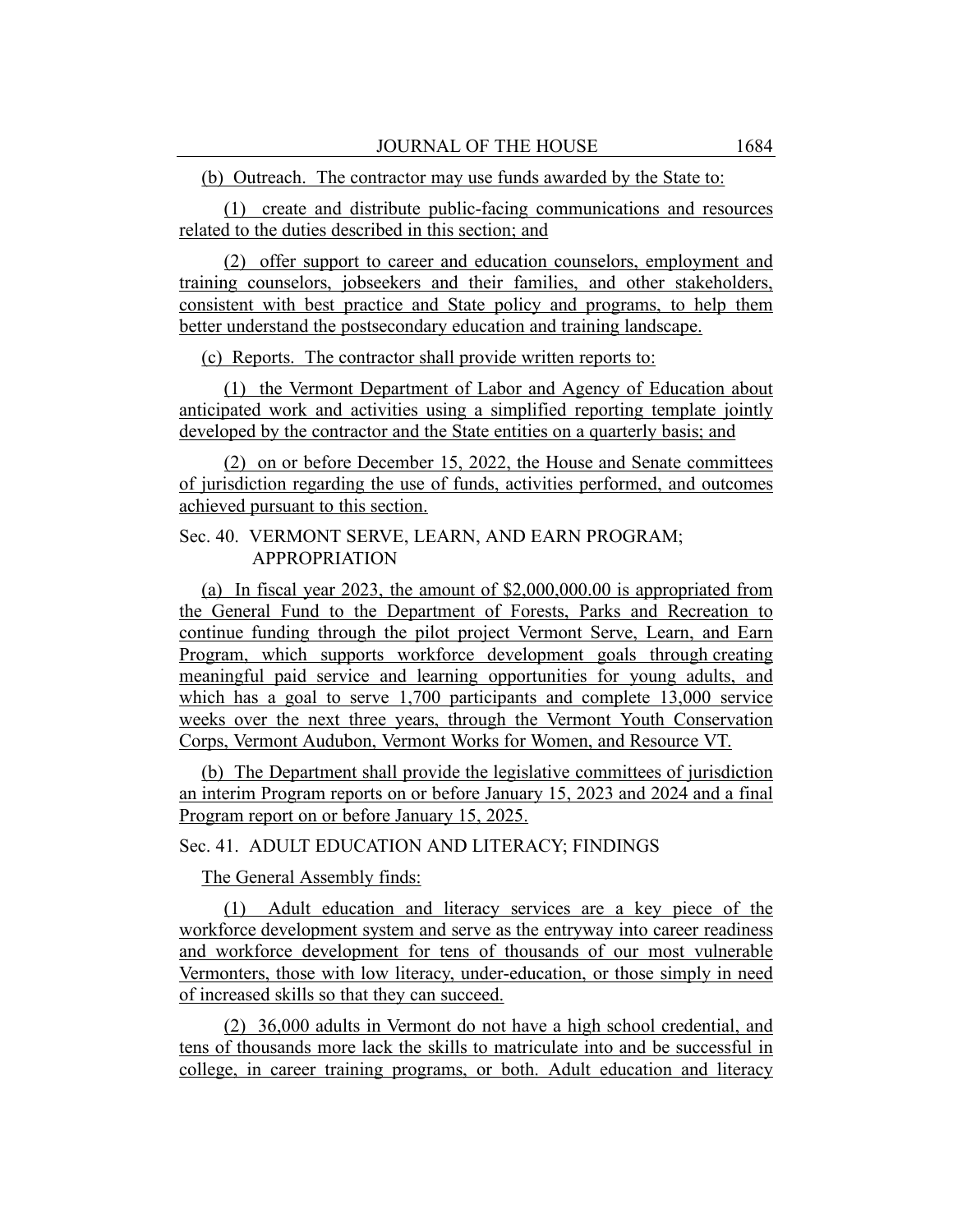providers are the first stop on the path to the transformative opportunities that Vermont is offering for these individuals.

(3) Adult education and literacy services help people build the assets they need to move out of poverty successfully, as well as the confidence to continue to move toward success throughout their lives. Students are supported to identify concrete goals and then break those goals down into steps. Students set goals in the domains of:

(A) family and life;

(B) academics; and

(C) career and college readiness.

Sec. 42. FINDINGS; FOREST FUTURE STRATEGIC ROADMAP

The General Assembly finds for the purposes of this section and Secs. 43 to 45 of this act:

(1) Private and public forestlands:

(A) constitute unique and irreplaceable resources, benefits, and values of statewide importance;

(B) contribute to the protection and conservation of wildlife habitat, air, water, and soil resources of the State;

(C) mitigate the effects of climate change; and

(D) benefit the general health and welfare of the persons of the State.

(2) The forest products sector, including maple sap collection:

(A) is a major contributor to and is valuable to the State's economy by providing nearly 14,000 jobs for Vermonters, generating \$2.1 billion in annual sales, and supporting \$30.8 million in additional economic activity from trail uses and seasonal tourism;

(B) is essential to the manufacture of forest products that are used and enjoyed by the persons of the State; and

(C) benefits the general welfare of the persons of the State.

(3) Private and public forestlands are critical for and contribute significantly to the State's outdoor recreation and tourism economies.

(4) Eighty percent of Vermont's forestland is held in private ownership, of which 56 percent of private lands are enrolled in the forestland category of Vermont's Use Value Appraisal Program (UVA). UVA is Vermont's most important conservation program and contains the largest foundation of supply to support a vibrant forest-based rural economy.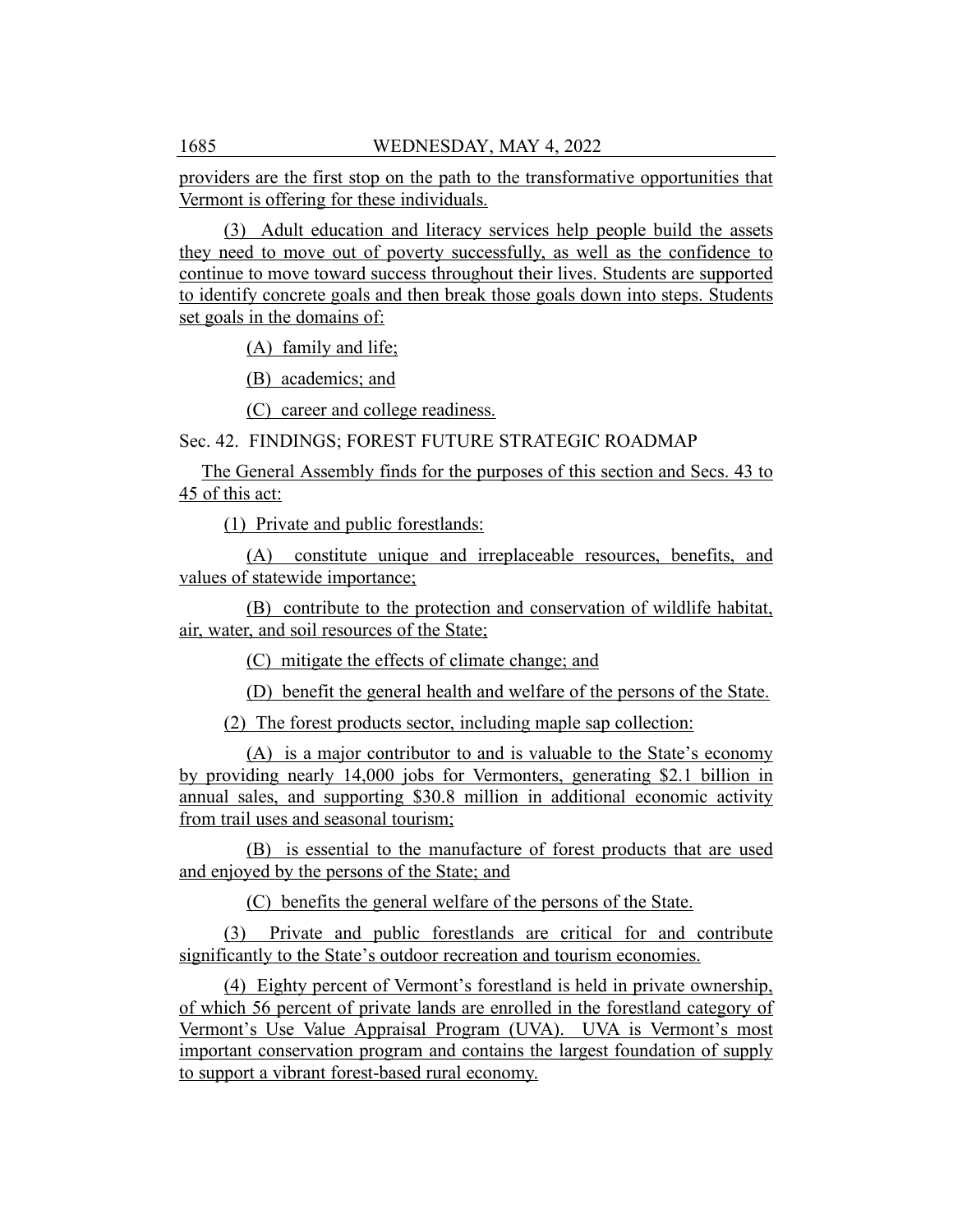(5) Economic realities and demand pressures for urban, commercial, and residential land uses throughout the State continue to challenge forest landowners trying to maintain intact forests. Forest fragmentation can adversely affect the natural environment and viable forest management. Addressing the economic and social needs of the forest products sector is paramount to keeping forests intact, viable, and healthy.

(6) The encouragement, development, improvement, and preservation of forestry operations will result in extant, intact, and functioning forests that will provide a general benefit to the health and welfare of the persons of the State and the State's economy.

(7) To strengthen, promote, and protect the Vermont forest products sector, the State should establish the Vermont Forest Future Strategic Roadmap.

Sec. 43. 10 V.S.A. chapter 82 is added to read:

CHAPTER 82. VERMONT FOREST FUTURE STRATEGIC ROADMAP § 2531. VERMONT FOREST FUTURE STRATEGIC ROADMAP

(a) Creation. The Commissioner of Forests, Parks and Recreation shall create the Vermont Forest Future Strategic Roadmap to strengthen, modernize, promote, and protect the forest products sector in Vermont. The Commissioner of Forests, Parks and Recreation may contract with a qualified contractor for the creation of the Vermont Forest Future Strategic Roadmap. During the contract proposal process, the Commissioner of Forests, Parks and Recreation shall seek a proposal to complete the Vermont Forest Future Strategic Roadmap from the Vermont Sustainable Jobs Fund.

(b) Intended outcomes. The intended outcomes of the Vermont Forest Future Strategic Roadmap are to:

(1) increase sustainable economic development and jobs in Vermont's forest economy;

(2) promote ways to expand the workforce and strengthen forest product enterprises in order to strengthen, modernize, promote, and protect the Vermont forest economy into the future;

(3) promote the importance of healthy, resilient, and sustainably managed working forests that provide a diverse array of high-quality products now and in the future; and

(4) identify actionable strategies designed to strengthen, modernize, promote, and protect the forest products sector in Vermont, including opportunities for new product development, opening new markets for Vermont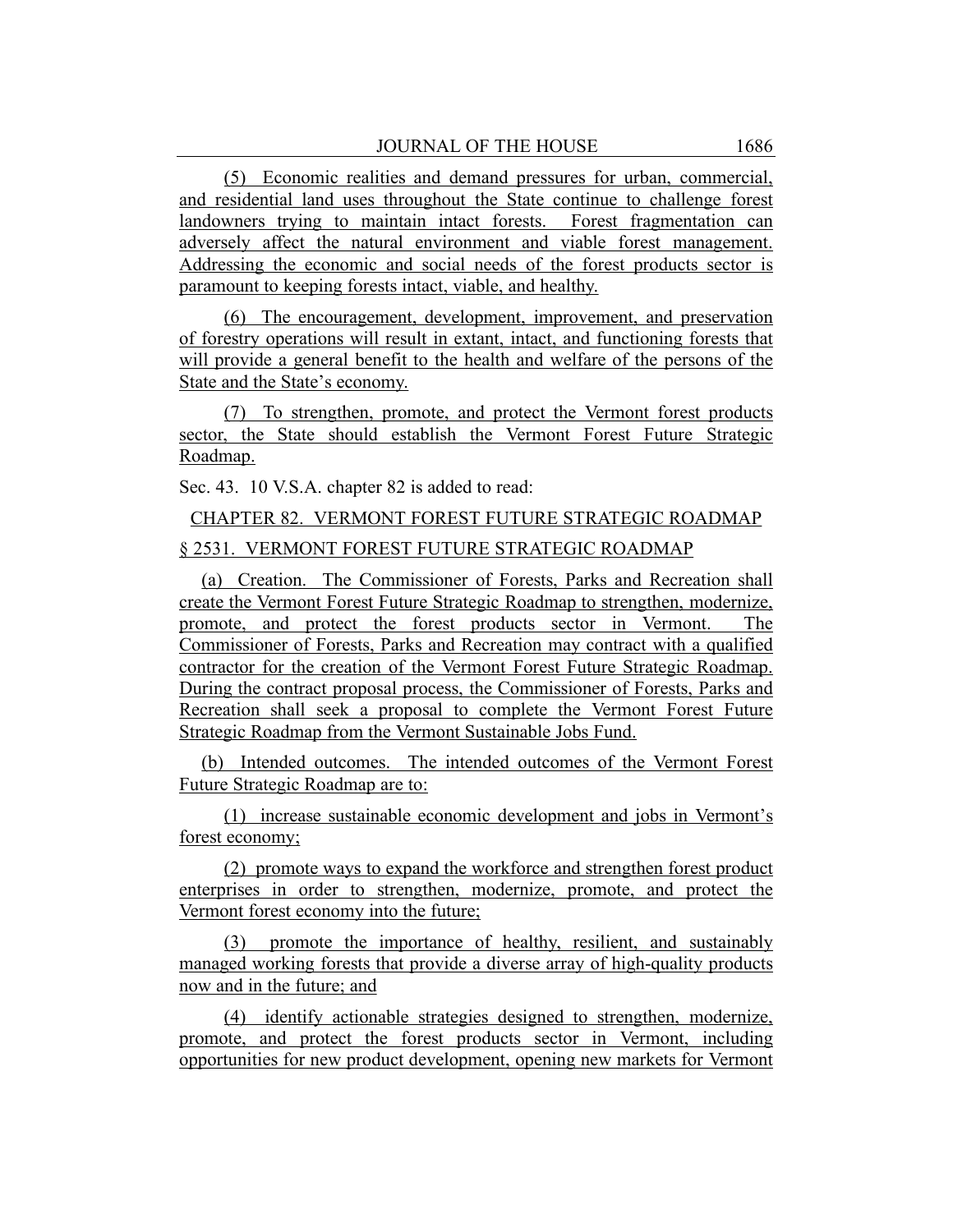forest products, adopting modern manufacturing processes, and utilizing new ways to market Vermont forest products.

(c) Strategic Roadmap content. In developing the Vermont Forest Future Strategic Roadmap, the Commissioner of Forests, Parks and Recreation or the relevant contractor shall:

(1) review all existing data, plans, and industry-level research completed over the past 10 years, including the Working Lands Enterprise Fund's Forest Sector Systems Analysis, and identify any recommendations in those reports in order to build upon previous efforts;

(2) identify infrastructure investment and funding to support and promote Vermont forest products enterprises;

(3) identify regulatory barriers and propose policy recommendations to support and strengthen the Vermont forest economy;

(4) identify opportunities for all State agencies to engage with and enhance the Vermont forest products sector, including the Department of Buildings and General Services, the Agency of Commerce and Community Development, the Department of Tourism and Marketing, the Agency of Education, the Agency of Transportation, the Department of Public Service, the Agency of Natural Resources, the Department of Financial Regulation, and the Department of Labor;

(5) develop recommendations to support education and training of the current and future workforce of the Vermont forest products sector;

(6) propose alternatives for the modernization of transportation and regulation of Vermont forest products enterprises, including modernization of local and State permits;

(7) identify methods or programs that Vermont forest enterprises can utilize to access business assistance services;

(8) recommend how to maintain access by Vermont forest products enterprises to forestland and how to maintain the stewardship and conservation of Vermont forests as a whole;

(9) propose methods to enhance market development and manufacturing by Vermont forest products enterprises, including value chain coordination and regional partnerships;

(10) recommend consumer education and marketing initiatives; and

(11) recommend how to clarify the roles of various public entities and nongovernmental organizations that provide certain services to the forestry sector and to ensure coordination and alignment of those functions in order to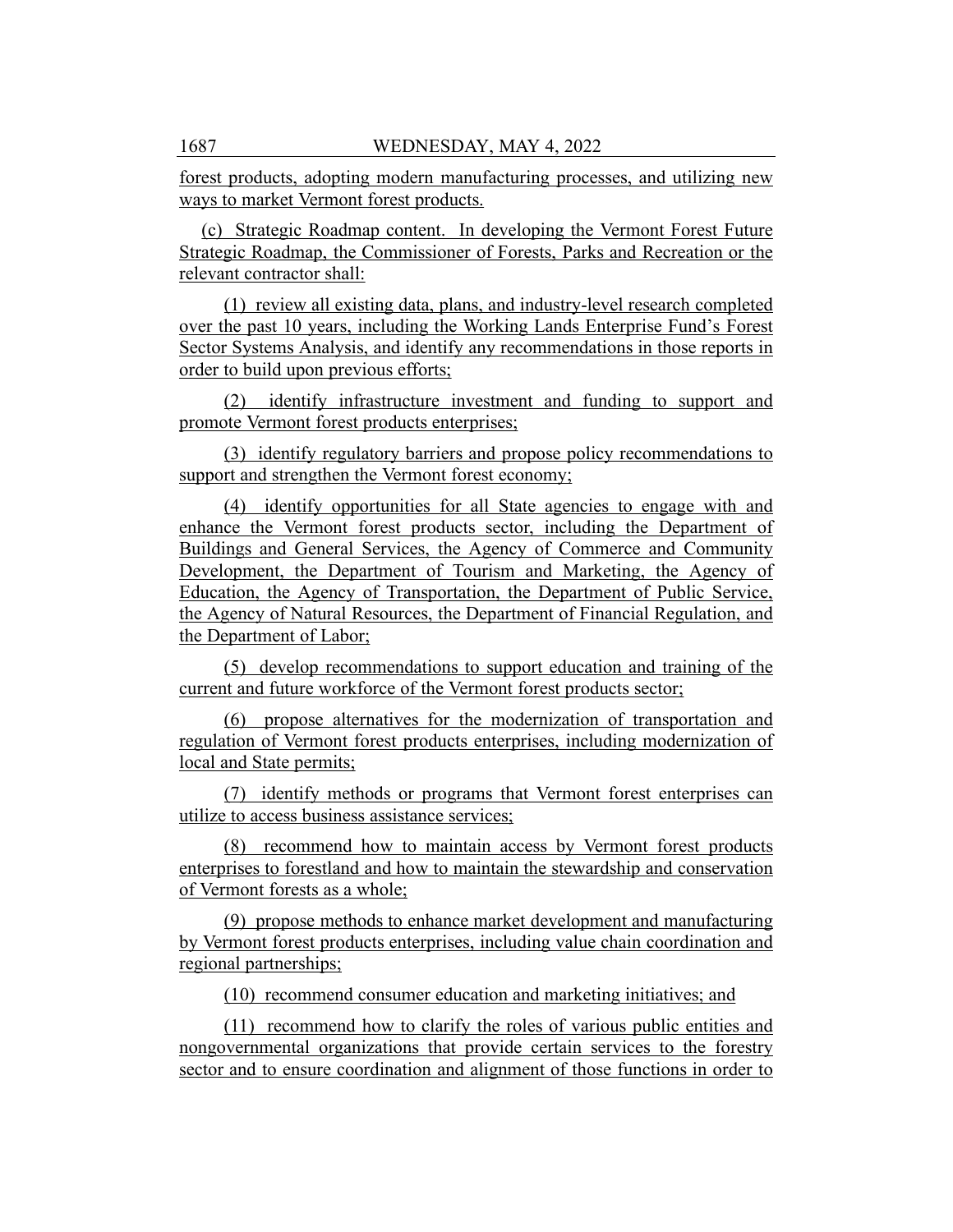advance and maximize the strength of the forest products industry.

(d) Process for development of Vermont Forest Future Strategic Roadmap.

(1) The Commissioner of Forests, Parks and Recreation or relevant contractor shall develop the Vermont Forest Future Strategic Roadmap and all subsequent revisions through the use of a public stakeholder process that includes and invites participation by interested parties representing all users of Vermont's forests, including representatives of forest products enterprises, State agencies, investors, forestland owners, recreational interests, loggers, foresters, truckers, sawmills, firewood processors, wood products manufacturers, education representatives, and others.

(2) The Commissioner of Forests, Parks and Recreation, in collaboration with forest products sector stakeholders, shall review the Strategic Roadmap periodically and shall update the Strategic Roadmap at least every 10 years.

(e) Advisory panel; administration.

(1) The Commissioner of Forests, Parks and Recreation or relevant contractor shall convene a Vermont Forest Future Strategic Roadmap advisory panel to review and counsel in the development and implementation of the Vermont Forest Future Strategic Roadmap. The advisory panel shall include representatives of forest products enterprises, State agencies, investors, forestland owners, foresters, loggers, truckers, wood products manufacturers, recreational specialists, education representatives, trade organizations, and other partners as deemed appropriate. The Commissioner of Forests, Parks and Recreation shall select representatives to the advisory panel.

(2) The Commissioner of Forests, Parks and Recreation or relevant contractor may seek grants or other means of assistance to support the development and implementation of the Vermont Forest Future Strategic Roadmap.

Sec. 44. IMPLEMENTATION

(a) The Commissioner of Forests, Parks and Recreation or relevant contractor shall submit to the General Assembly:

(1) draft recommendations for the Vermont Forest Future Strategic Roadmap on or before July 1, 2023; and

(2) a final report and recommendations for the Vermont Forest Future Strategic Roadmap on or before January 1, 2024.

(b) Any recommendation submitted under this section shall include recommended appropriations sufficient to implement the recommendation or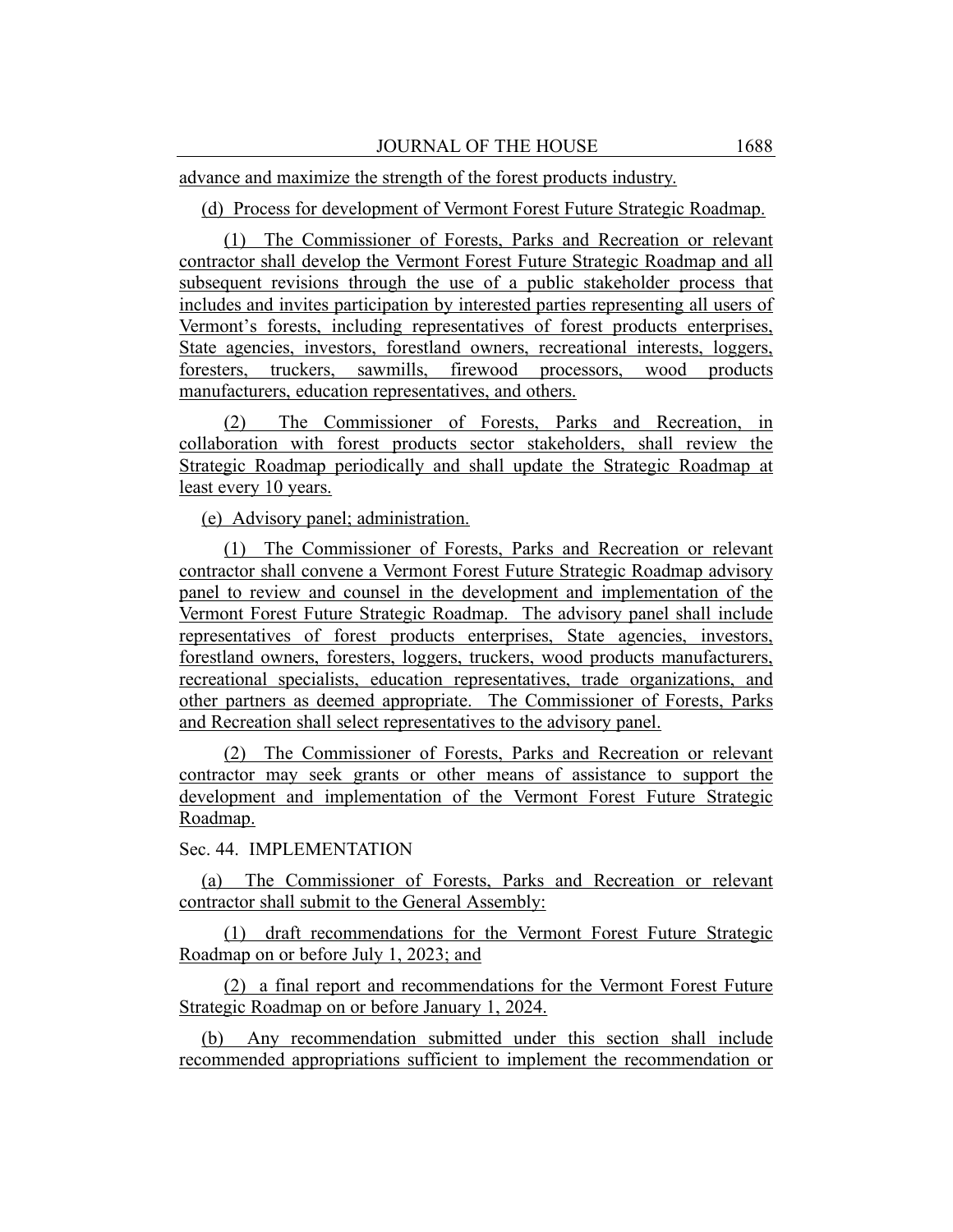the Vermont Forest Future Strategic Roadmap as a whole.

# Sec. 45. APPROPRIATIONS

In addition to any other funds appropriated to the Department of Forests, Parks and Recreation, in fiscal year 2023 the amount of \$250,000.00 is appropriated from the General Fund to the Department to enter a two-year contract in fiscal year 2023 for the purpose of contracting for the development of the Vermont Forest Future Strategic Roadmap required by 10 V.S.A. § 2531.

\* \* \* Purpose \* \* \*

#### Sec. 46. PURPOSE

The purpose of Secs. 47–59b of this act is to address the negative economic impacts of COVID-19 on Vermont's economy, employers, workers, and families while simultaneously leveraging opportunities to grow Vermont's economy.

\* \* \* Relocating Employee Incentives \* \* \*

Sec. 47. 10 V.S.A. § 4 is amended to read:

#### § 4. NEW RELOCATING EMPLOYEE INCENTIVES

(a) The Agency of Commerce and Community Development shall design and implement a program to award incentive grants to relocating employees as provided in this section and subject to the policies and procedures the Agency adopts to implement the program.

(b) A relocating employee may be eligible for a grant under the program for qualifying expenses, subject to the following:

(1) A base grant shall not exceed \$5,000.00.

(2) The Agency may award an enhanced grant, which shall not exceed \$7,500.00, for a relocating employee who becomes a resident in a labor market area in this State in which:

(A) the average annual unemployment rate in the labor market area exceeds the average annual unemployment rate in the State; or

(B) the average annual wage in the State exceeds the annual average wage in the labor market area.

(c) The Agency shall:

(1) adopt procedures for implementing the program, which shall include a simple certification process to certify relocating employees and qualifying expenses;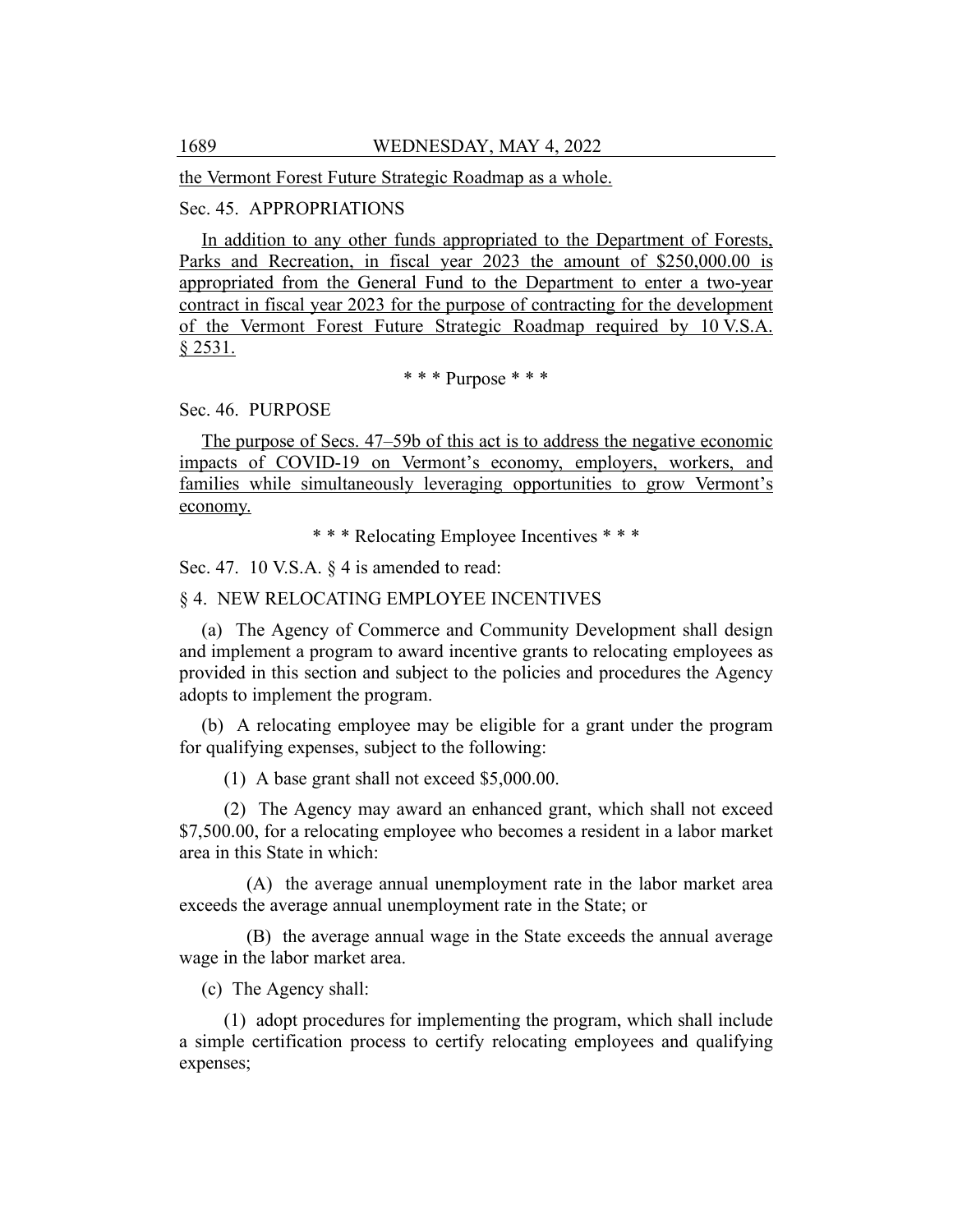(2) promote awareness of the program, including through coordination with relevant trade groups and by integration into the Agency's economic development marketing campaigns;

(3) award grants to relocating employees on a first-come, first-served basis beginning on July 1, 2021, subject to available funding adopt procedures to initially approve an applicant for a grant after verifying a relocating employee's eligibility and to make final payment of a grant after verifying that the relocating employee has completed relocation to this State; and

(4) adopt measurable goals, performance measures, and an audit strategy to assess the utilization and performance of the program.

(d)  $\Theta$ n Annually, on or before January 15, 2022, the Agency shall submit a report to the House Committee on Commerce and Economic Development and the Senate Committee on Economic Development, Housing and General Affairs concerning the implementation of this section, including:

(1) a description of the policies and procedures adopted to implement the program;

(2) the promotion and marketing of the program; and

(3) an analysis of the utilization and performance of the program, including the projected revenue impacts and other qualitative and quantitative returns on investment in the program based on available data and modeling.

(e) As used in this section:

(1) "Qualifying expenses" means the actual costs a relocating employee incurs for relocation expenses, which may include moving costs, closing costs for a primary residence, rental security deposit, one month's rent payment, and other relocation expenses established in Agency guidelines.

(2) "Relocating employee" means an individual who meets the following criteria:

(A)(i) On or after July 1, 2021:

(I) the individual becomes a full-time resident of this State;

(II) the individual becomes a full-time employee at a Vermont location of a for-profit or nonprofit business organization domiciled or authorized to do business in this State, or of a State, municipal, or other public sector employer; and

(III) the individual becomes employed in one of the "Occupations with the Most Openings" identified by the Vermont Department of Labor in its "Short Term Employment Projections 2020-2022"; and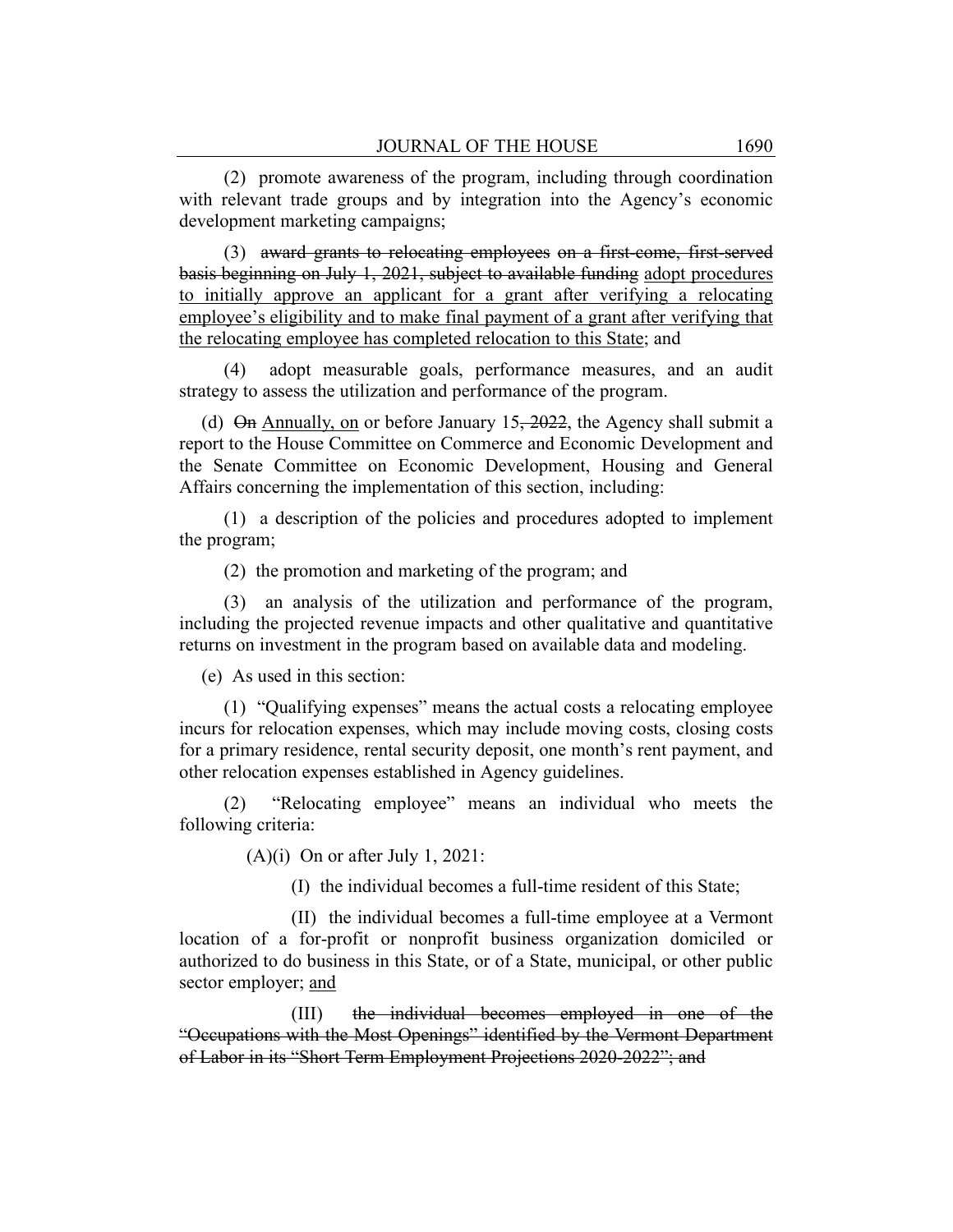(IV) the employer attests to the Agency that, after reasonable time and effort, the employer was unable to fill the employee's position from among Vermont applicants; or

(ii) on or after February 1, 2022:

(I) the individual becomes a full-time resident of this State; and

(II) the individual is a full-time employee of an out-of-state business and performs the majority of his or her employment duties remotely from a home office or a co-working space located in this State.

(B) The individual receives gross salary or wages that equal or exceed the Vermont livable wage rate calculated pursuant to 2 V.S.A. § 526.

(C) The individual is subject to Vermont income tax.

## Sec. 48. THINK VERMONT REGIONAL RECRUITMENT AND RELOCATION NETWORK

(a) Regional recruitment and relocation network. The Department of Tourism and Marketing shall launch and lead a coordinated regional relocation network to facilitate the successful recruitment and relocation of individuals to Vermont. The Department of Tourism and Marketing shall build capacity to facilitate lead generation and support a network of regional and local entities embedded in their communities who will act as resource coordinators to transform leads into permanent residents. These network partners shall be responsible for providing quick, customized information, resources, and referrals. The network shall be designed to:

(1) leverage all available State and federal resources;

(2) provide a regionally customized customer support pathway for potential residents;

(3) receive, respond to, and track leads generated by State marketing efforts;

(4) ensure that every inquiry is responded to in a timely, appropriate way in support of future employment and successful relocation;

(5) collaborate with regional employers on their recruitment efforts to maximize the sharing of information about employment opportunities and promote placements or matching of applicants;

(6) track, share, and report information between other regional contacts, State agencies, and departments; and

(7) evolve and respond to new needs and resources.

(b) System infrastructure.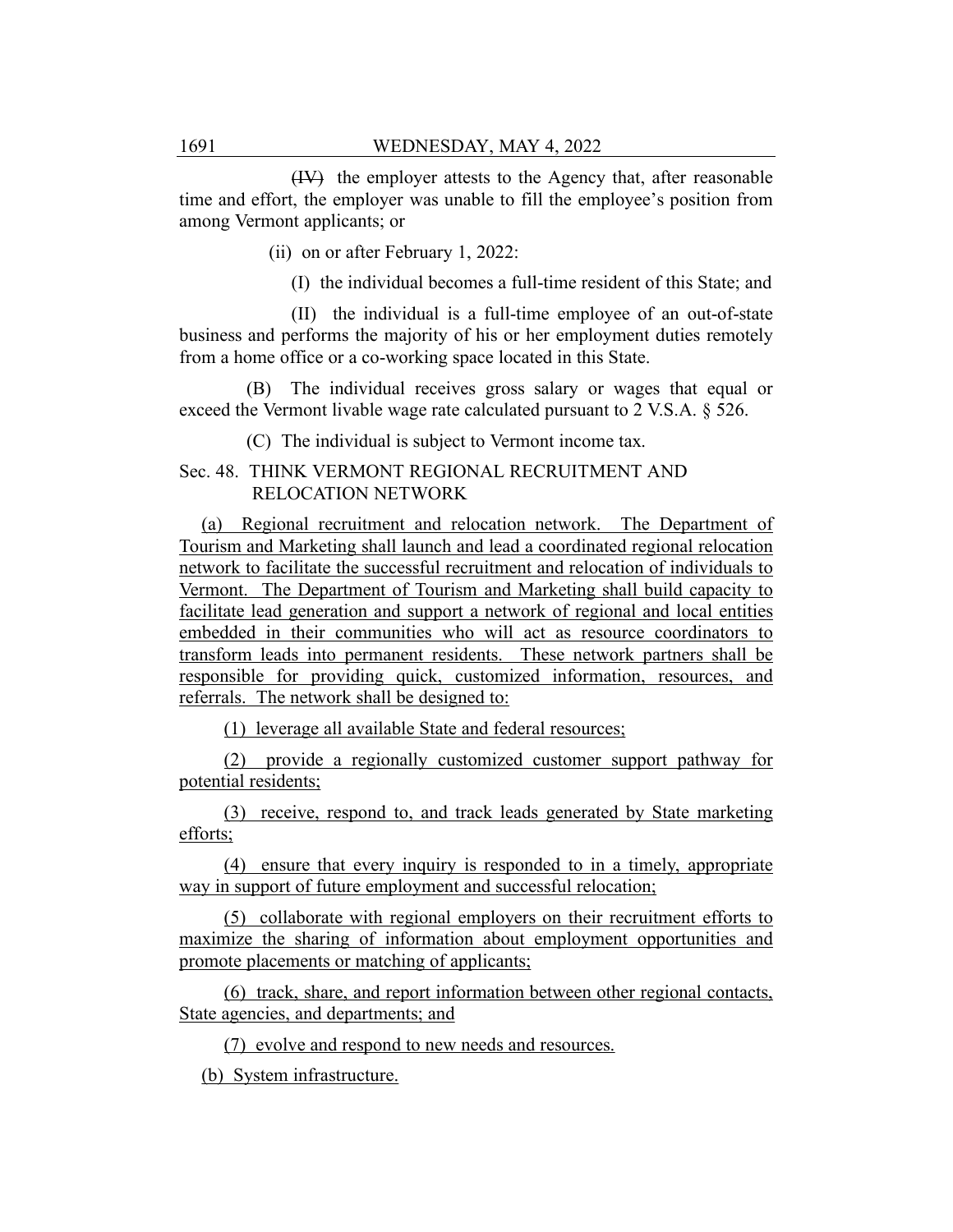(1) The Department shall establish a competitive RFP process, with the goal of contracting with an entity, based on responses received, in each of 12 designated regions. The competitive process will help the Department ensure that there is capacity within responding entities to perform the scope of work required.

(2) The Department shall score the RFP responses and utilize a scoring system to choose a partner entity in each region of the State.

(3) The Department shall create one full-time staff position to maintain oversight and management of the regional network and report on outcomes and relocation services delivered.

(4) The regional network shall be integrated into current recruitment efforts to maximize existing tools such as ThinkVermont.com.

(5) The Department shall leverage its existing programmatic footprint to ensure that relocation assistance is available in every region of the State.

(6) To the extent possible, the regional relocation network shall not duplicate or replace existing public or private recruitment programs.

(7) The Department shall work to coordinate and enhance these efforts to create a wraparound system of support, information, and recordkeeping.

(c) Coordination. The Department shall coordinate with statewide and community-based organizations, as well as Agencies and Departments in State government, including the Department of Labor, the Agency of Human Services, Vocational Rehabilitation, Regional Development Corporations and Regional Planning Commissions, and statewide and local chambers of commerce.

(d) Promotion and marketing.

(1) The Department shall promote Vermont as a relocation destination to attract new residents to the State and generate leads for the regional relocation network.

(2) The Department shall use a mix of marketing tactics, each with specific benchmarks to define success, including:

(A) secure and maintain positive earned media coverage in national, regional, and other news media;

(B) extend the reach of positive news coverage through owned media channels;

(C) utilize paid media opportunities to advertise Vermont as a place to live, work, visit, and do business; and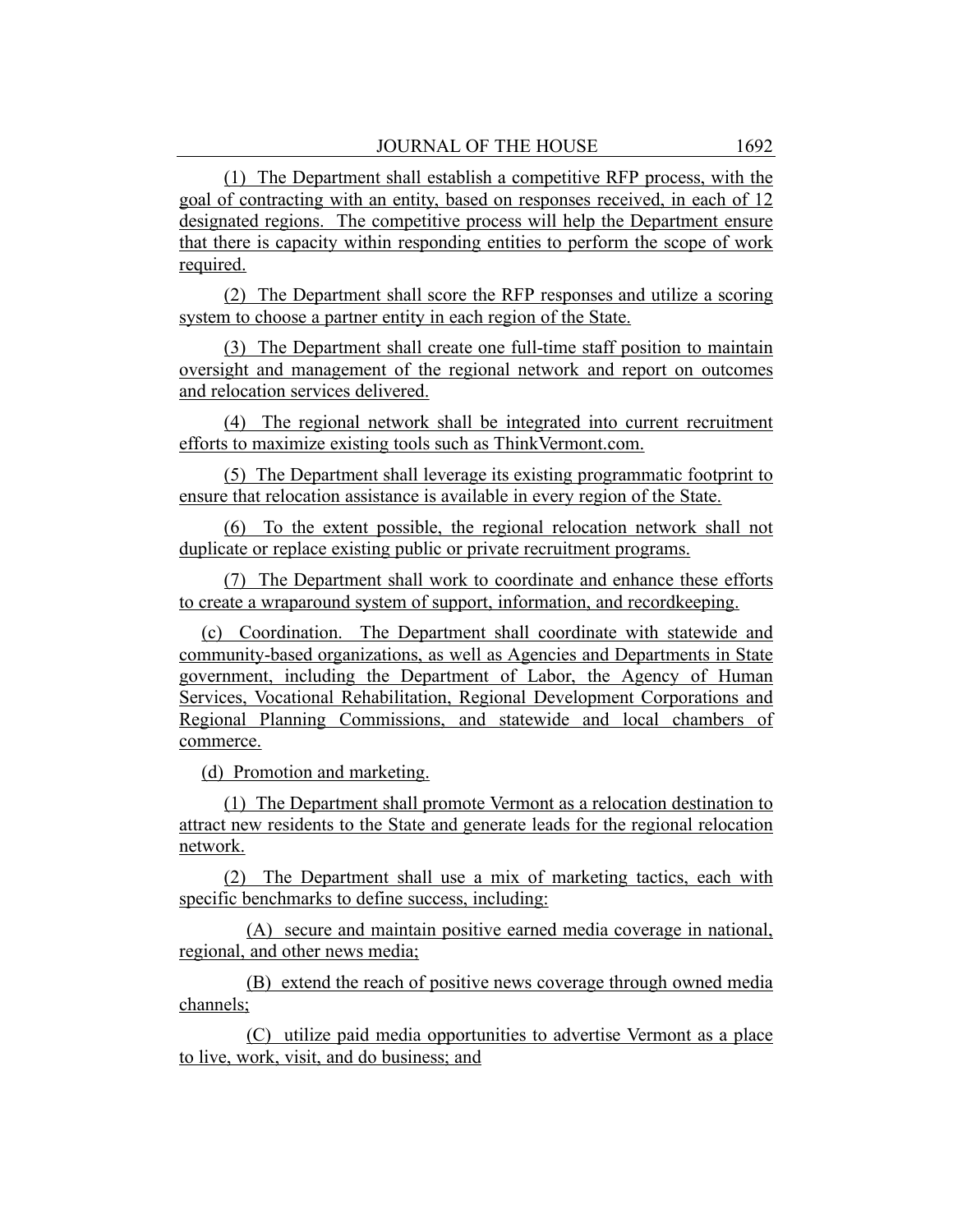(D) utilize targeting techniques to reach key populations in high demand occupations in sectors facing workforce shortages in Vermont as well as individuals of diverse backgrounds.

(e) Report. The Department shall include the following metrics in addition to a progress update and any recommendations annually to the General Assembly:

(1) the number of inquiries received and individuals served in each region, by region; and

(2) employment and relocation status data on all individuals served.

(f) Implementation. The Department of Tourism and Marketing shall launch the RFP and select regional network partners based on the responses on or before November 15, 2022.

\* \* \* Capital Investment Grant Program \* \* \*

Sec. 49. 2021 Acts and Resolves No. 74, Sec. H.18 is amended to read:

Sec. H.18 CAPITAL INVESTMENT GRANT PROGRAM

(a) Creation; purpose; regional outreach.

(1) The Agency of Commerce and Community Development shall use the \$10,580,000 appropriated to the Department of Economic Development in Sec. G.300(a)(12) of this act to design and implement a capital investment grant program consistent with this section.

(2) The purpose of the program is to make funding available for transformational projects that will provide each region of the State with the opportunity to attract businesses, retain existing businesses, create jobs, and invest in their communities by encouraging capital investments and economic growth.

(3) The Agency shall collaborate with other State agencies, regional development corporations, regional planning commissions, and other community partners to identify potential regional applicants and projects to ensure the distribution of grants throughout the regions of the State.

(b) Eligible applicants.

(1) To be eligible for a grant, an applicant shall comply with the Department of Treasury Final Rule implementing the Coronavirus State and Local Fiscal Recovery Funds established under the American Rescue Plan Act and meet the following criteria:

(A) The applicant is located within this State.

(B) The applicant is: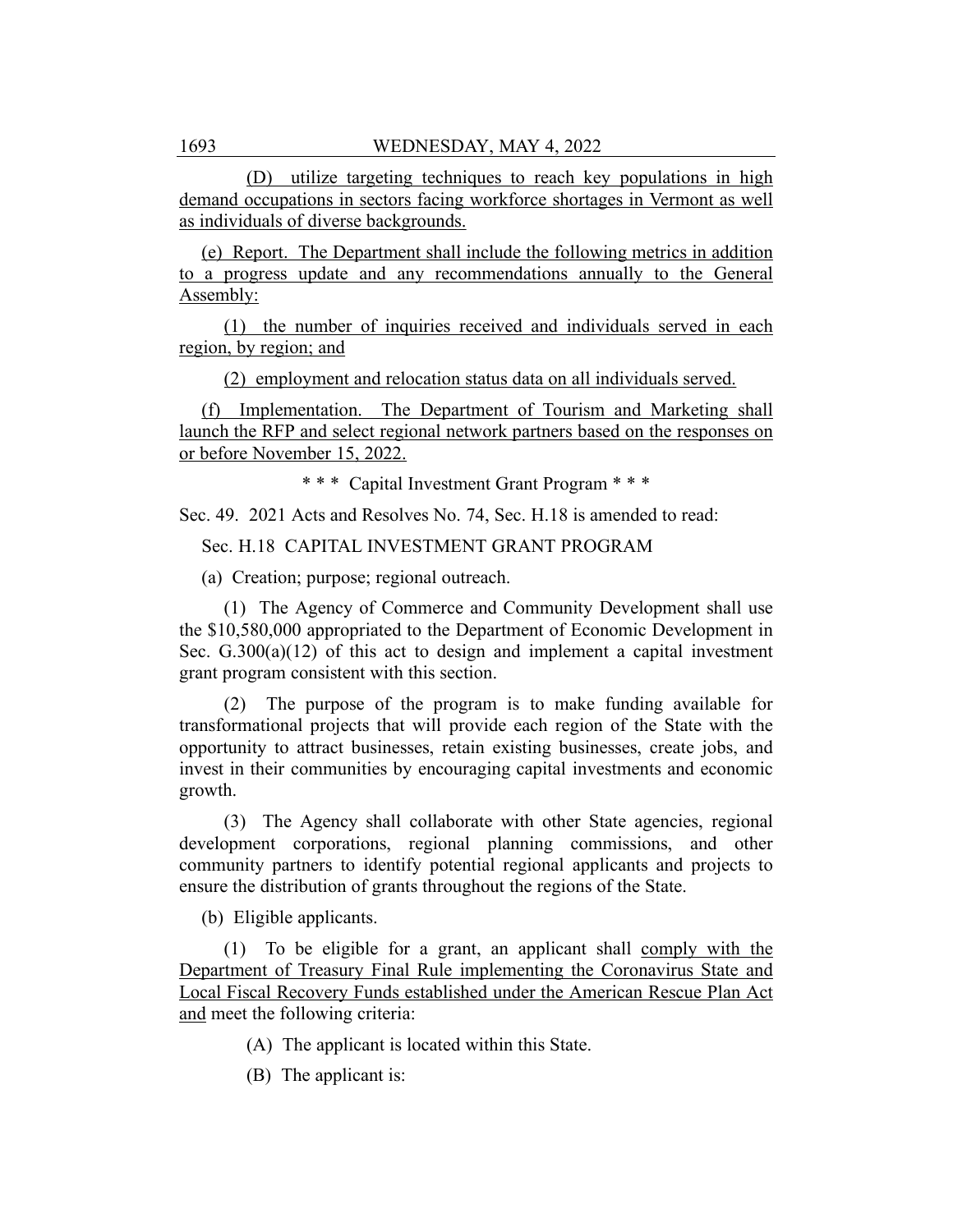$(i)(I)$  a for-profit entity with not less than a 10 percent equity interest in the project; or

(II) a nonprofit entity; and

(ii) grant funding from the Program represents not more than  $50$ 20 percent of the total project cost.

(C) The applicant demonstrates:

(i) community and regional support for the project;

(ii) that grant funding is needed to complete the project;

(iii) leveraging of additional sources of funding from local, State, or federal economic development programs; and

(iv) an ability to manage the project, with requisite experience and a plan for fiscal viability.

(2) The following are ineligible to apply for a grant:

(A) a State or local government-operated business;

(B) a municipality;

(C) a business that, together with any affiliated business, owns or operates more than 20 locations, regardless of whether those locations do business under the same name or within the same industry; and

(D) a publicly-traded publicly traded company.

(c) Awards; amount; eligible uses.

(1) An award shall not exceed the lesser of \$1,500,000.00 \$1,000,000 or the estimated net State fiscal impact of the project based on Agency modeling 20 percent of the total project cost.

(2) A recipient may use grant funds for the acquisition of property and equipment, construction, renovation, and related capital expenses.

(3) A recipient may combine grant funds with funding from other sources but shall not use grant funds from multiple sources for the same costs within the same project.

(4) The Agency shall release grant funds upon determining that the applicant has met all Program conditions and requirements.

(5) Nothing in this section is intended to prevent a grant recipient from applying for additional grant funds if future amounts are appropriated for the program.

(d) Data model; approval.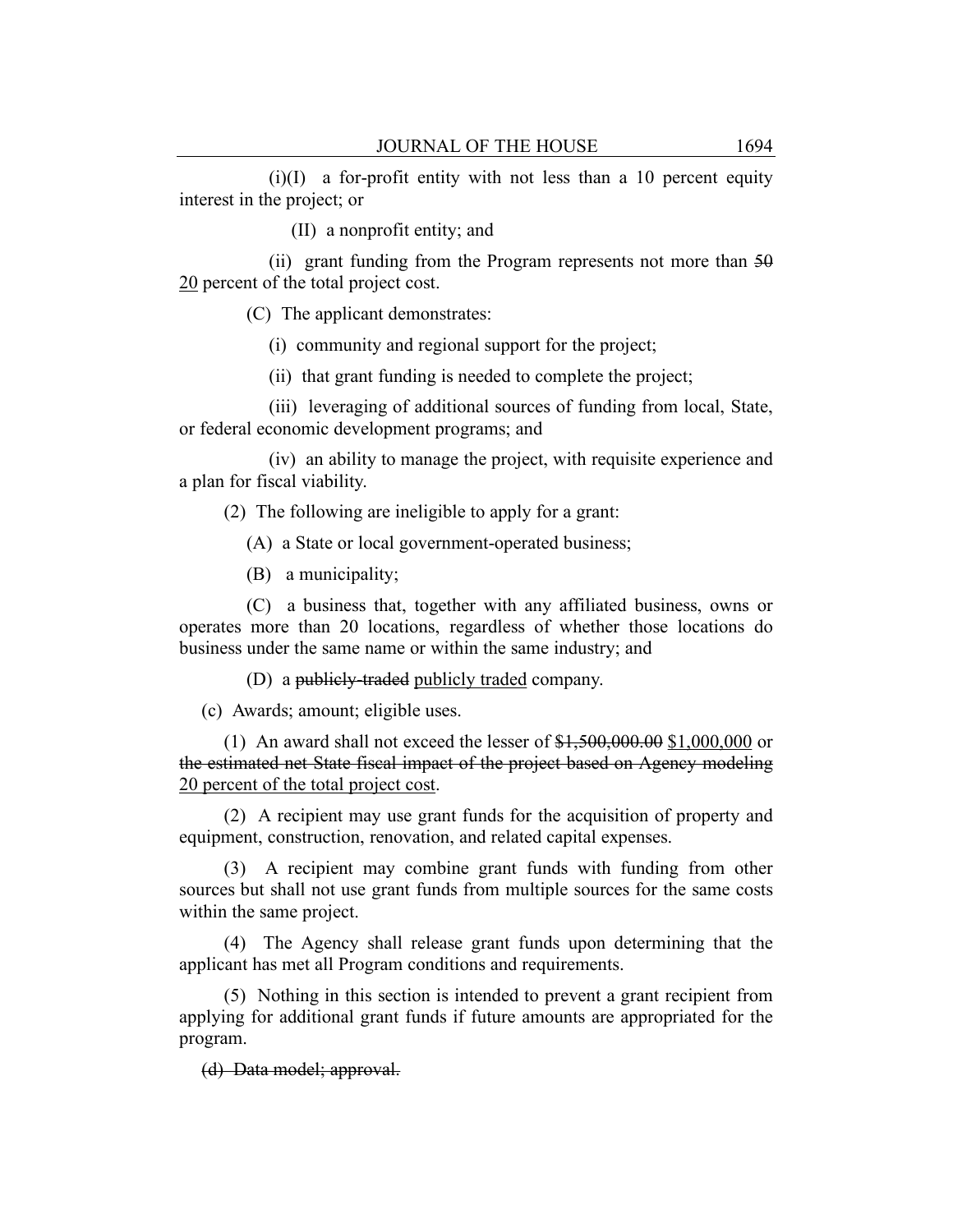(1) The Agency shall collaborate with the Legislative Economist to design a data model and related methodology to assess the fiscal, economic, and societal impacts of proposals and prioritize them based on the results.

(2) The Agency shall present the model and related methodology to the Joint Fiscal Committee for its approval not later than September 1, 2021.

(e) Application process; decisions; awards.

(1)(A) The Agency shall accept applications on a rolling basis for threemonth periods and shall review and consider for approval the group of applications it has received as of the conclusion of each three-month period.

(B) The Agency shall make application information available to the Legislative Economist and the Executive Economist in a timely manner.

(2) Using the data model and methodology approved by the Joint Fiscal Committee, the Agency shall analyze the information provided in an application to estimate the net State fiscal impact of a project, including the following factors:

(A) increase to grand list value;

(B) improvements to supply chain;

(C) jobs impact, including the number and quality of jobs; and

(D) increase to State GDP. [Repealed.]

(3) The Secretary of Commerce and Community Development shall appoint an interagency team, which may include members from among the Department of Economic Development, the Department of Housing and Community Development, the Agency of Agriculture, Food and Markets, the Department of Public Service, the Agency of Natural Resources, or other State agencies and departments, which team shall review, analyze, and recommend projects for funding consistent with the guidelines the Agency develops in coordination with the Joint Fiscal Office and approved by the Joint Fiscal Committee and based on the estimated net State fiscal impact of a project and on other contributing factors, including the following:

(A) transformational nature of the project for the region;

(B) project readiness, quality, and demonstrated collaboration with stakeholders and other funding sources;

(C) alignment and consistency with regional plans and priorities; and

(D) creation and retention of workforce opportunities.

(4) The Secretary of Commerce and Community Development shall consider the recommendations of the interagency team and shall give final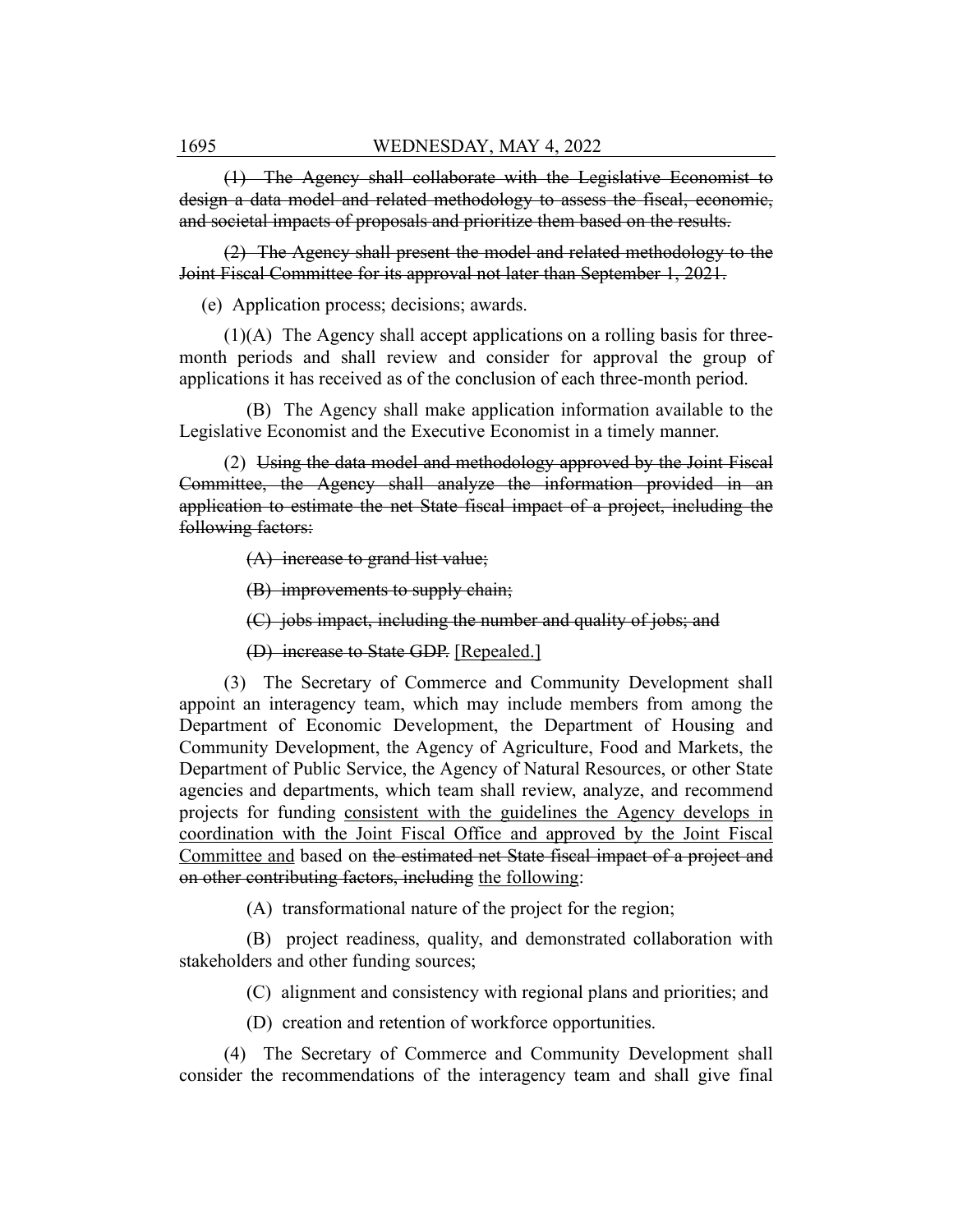approval to projects.

(f) Grant agreements; post award monitoring.

(1) If selected by the Secretary, the applicant and the Agency shall execute a grant agreement that includes audit provisions and minimum requirements for the maintenance and accessibility of records that ensures that the Agency and the Auditor of Accounts have access and authority to monitor awards.

(2) The Agency shall publish on its website not later than 30 days after approving an award a brief project description, the name of the grantee, and the amount of a grant.

(g) Report. On or before December  $15, 2021$  February 15, 2023, the Agency shall submit a report to the House Committee on Commerce and Economic Development and the Senate Committee on Economic Development, Housing and General Affairs concerning the implementation of this section, including:

(1) a description of the implementation of the program;

(2) the promotion and marketing of the program;

(3) an analysis of the utilization and performance of the program, including the projected revenue impacts and other qualitative and quantitative returns on investment in the program based on available data and modeling.

(h) Implementation.

(1) The Agency of Commerce and Community Development shall consult with the Legislative Joint Fiscal Office to develop guidelines and approval processes for the Capital Investment Grant Program and shall submit the proposed guidelines and processes to the Joint Fiscal Committee for approval prior to accepting applications for grants through the Program.

(2) When considering whether and how to prioritize economic sectors that have suffered economic harm due to the COVID-19 pandemic, the Agency may designate one or more sectors for priority consideration through the Program, including the arts and culture, travel, lodging, tourism, agriculture, and child care sectors.

\* \* \* VEDA Short-Term Forgivable Loans \* \* \*

#### Sec. 50. VEDA SHORT-TERM FORGIVABLE LOANS

(a) Creation. The Vermont Economic Development Authority shall create a Short-Term Forgivable Loan Program to support Vermont businesses experiencing continued working capital shortfalls as a result of the COVID-19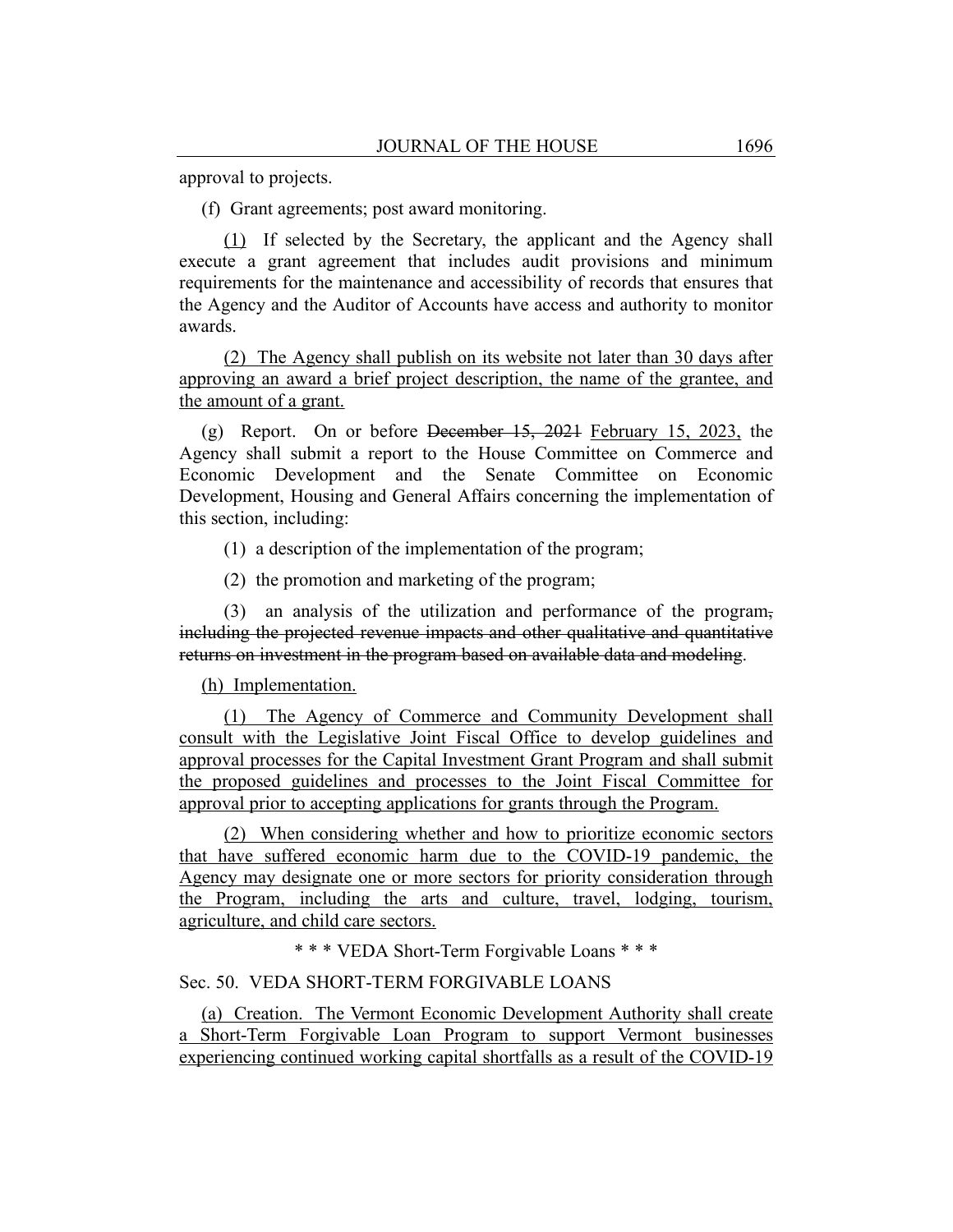public health emergency.

(b) Eligible business. An eligible borrower is a for-profit or nonprofit business:

(1) with fewer than 500 employees;

(2) located in Vermont;

(3) that was in operation or had taken substantial steps toward becoming operational as of March 13, 2020; and

(4) that can identify economic harm caused by or exacerbated by the pandemic.

(c) Economic harm.

(1) An applicant shall demonstrate economic harm from lost revenue, increased costs, challenges covering payroll, rent or mortgage interest, or other operating costs that threaten the capacity of the business to weather financial hardships and result in general financial insecurity due to the COVID-19 public health emergency.

(2) The Authority shall measure economic harm by a material decline in the applicant's annual adjusted net operating income before the COVID-19 public health emergency relative to its annual adjusted net operating income during the COVID-19 public health emergency.

(3) When assessing an applicant's adjusted net operating income, the Authority shall consider previous COVID-19 State and federal subsidies, reasonable owner's compensation, noncash expenses, extraordinary items, and other adjustments deemed appropriate.

(4) To be eligible for a loan, the Authority shall determine that a business has experienced at least a 25 percent reduction in its adjusted net operating income in calendar years 2020 and 2021 combined as compared to 2019, or other appropriate basis of comparison where necessary, and that 50 percent or more of the reduction occurred in 2021.

(d) Maximum loan. The Authority shall determine the amount of a loan award pursuant to guidelines adopted pursuant to subsection (f) of this section, provided that a loan shall not exceed the lesser of:

(1) \$200,000.00;

(2)(A) six months of eligible fixed costs; or

(B) if, due to the nature of the business and its historical experience fixed costs are not an accurate measure of ongoing operational need, another amount based on a comparable measure of cost; or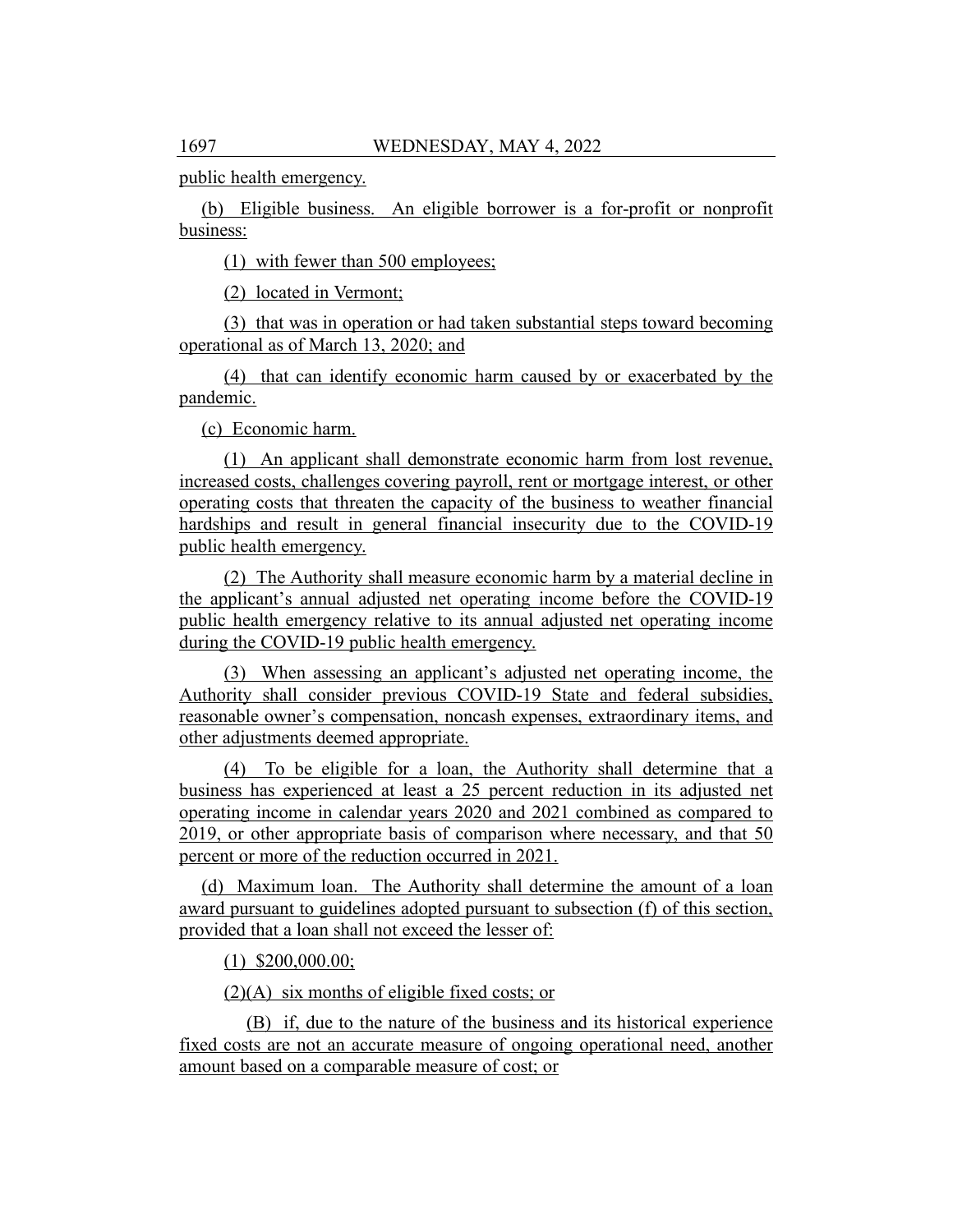(3) the amount of the cumulative decline in adjusted net operating income during the COVID-19 public health emergency in 2020 and 2021.

(e) Eligible use of loan; loan forgiveness.

(1) A loan recipient may use loan proceeds to pay for eligible fixed costs or operating expenses but shall not use the proceeds for capital expenditures.

(2) The Authority shall approve loan forgiveness based on documentation evidencing loan proceeds were used to pay for eligible fixed costs or operating expenses.

(f) Guidelines. The Vermont Economic Development Authority shall consult with the Legislative Joint Fiscal Office to develop guidelines and approval processes for the VEDA Short-Term Forgivable Loan Program and shall submit the proposed guidelines and processes to the Joint Fiscal Committee for approval prior to accepting applications for grants through the Program.

(g) Priority sectors. When considering whether and how to prioritize economic sectors that have suffered economic harm due to the COVID-19 pandemic, the Agency of Commerce and Community Development may designate one or more sectors for priority funding through the Program, including the arts and culture, travel, lodging, tourism, agriculture, and child care sectors.

Sec. 51. INTENT; WINDHAM COUNTY ECONOMIC DEVELOPMENT

It is the intent of the General Assembly to take any legislative action necessary:

(1) to transfer all unobligated Windham County Economic Development Program grant funds and Program special fund balances from the Agency of Commerce and Community Development to the Brattleboro Development Credit Corporation not later than October 1, 2022;

(2) to move all Program-related loans and loan servicing functions from the Vermont Economic Development Authority to the Corporation not later than October 1, 2022; and

(3) to ensure that future payments of principal and interest on outstanding loans originally issued by the Authority are paid to the Corporation.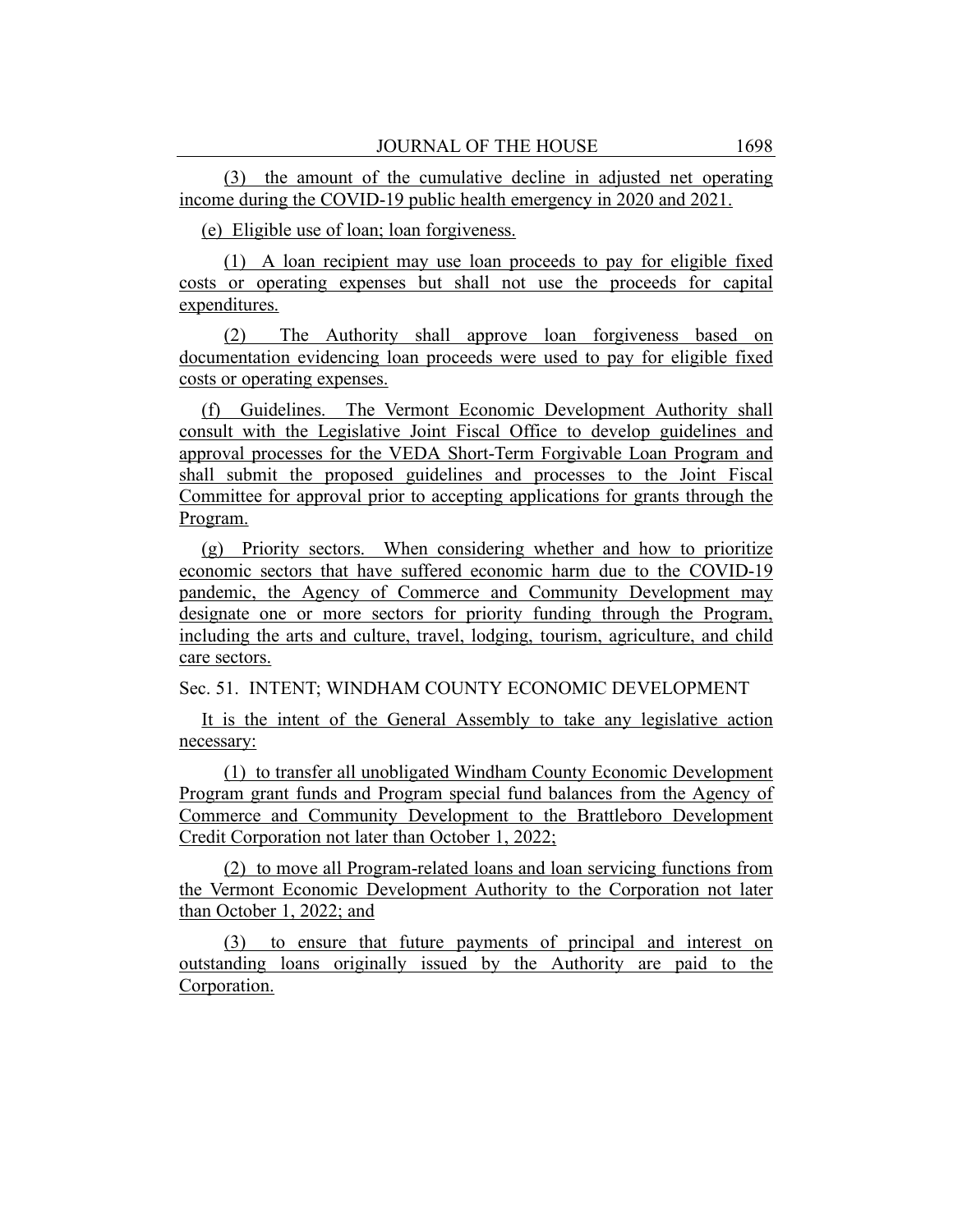\* \* \* Project-Based Tax Increment Financing \* \* \*

Sec. 52. 24 V.S.A. 1892(d) is amended to read:

(d) The following municipalities have been authorized to use education tax increment financing for a tax increment financing district:

(1) the City of Burlington, Downtown;

(2) the City of Burlington, Waterfront;

(3) the Town of Milton, North and South Town of Bennington;

(4) the City of Newport City of Montpelier;

(5) the City of Winooski;

(6) the Town of Colchester;

(7) the Town of Hartford;

 $(8)(7)$  the City of St. Albans;

 $(9)(8)$  the City of Barre;

(10)(9) the Town of Milton, Town Core; and

 $(11)(10)$  the City of South Burlington.

Sec. 52a. 32 V.S.A. § 5404a is amended to read:

## § 5404a. TAX STABILIZATION AGREEMENTS; TAX INCREMENT FINANCING DISTRICTS

(a) A tax agreement or exemption shall affect the education property tax grand list of the municipality in which the property subject to the agreement is located if the agreement or exemption is:

\* \* \*

(b)(1) An agreement affecting the education property tax grand list defined under subsection (a) of this section shall reduce the municipality's education property tax liability under this chapter for the duration of the agreement or exemption without extension or renewal, and for a maximum of 10 years. A municipality's property tax liability under this chapter shall be reduced by any difference between the amount of the education property taxes collected on the subject property and the amount of education property taxes that would have been collected on such property if its fair market value were taxed at the equalized nonhomestead rate for the tax year.

(2) Notwithstanding any other provision of law, if a municipality has entered into an agreement that reduces the municipality's education property tax liability under this chapter and the municipality establishes a tax increment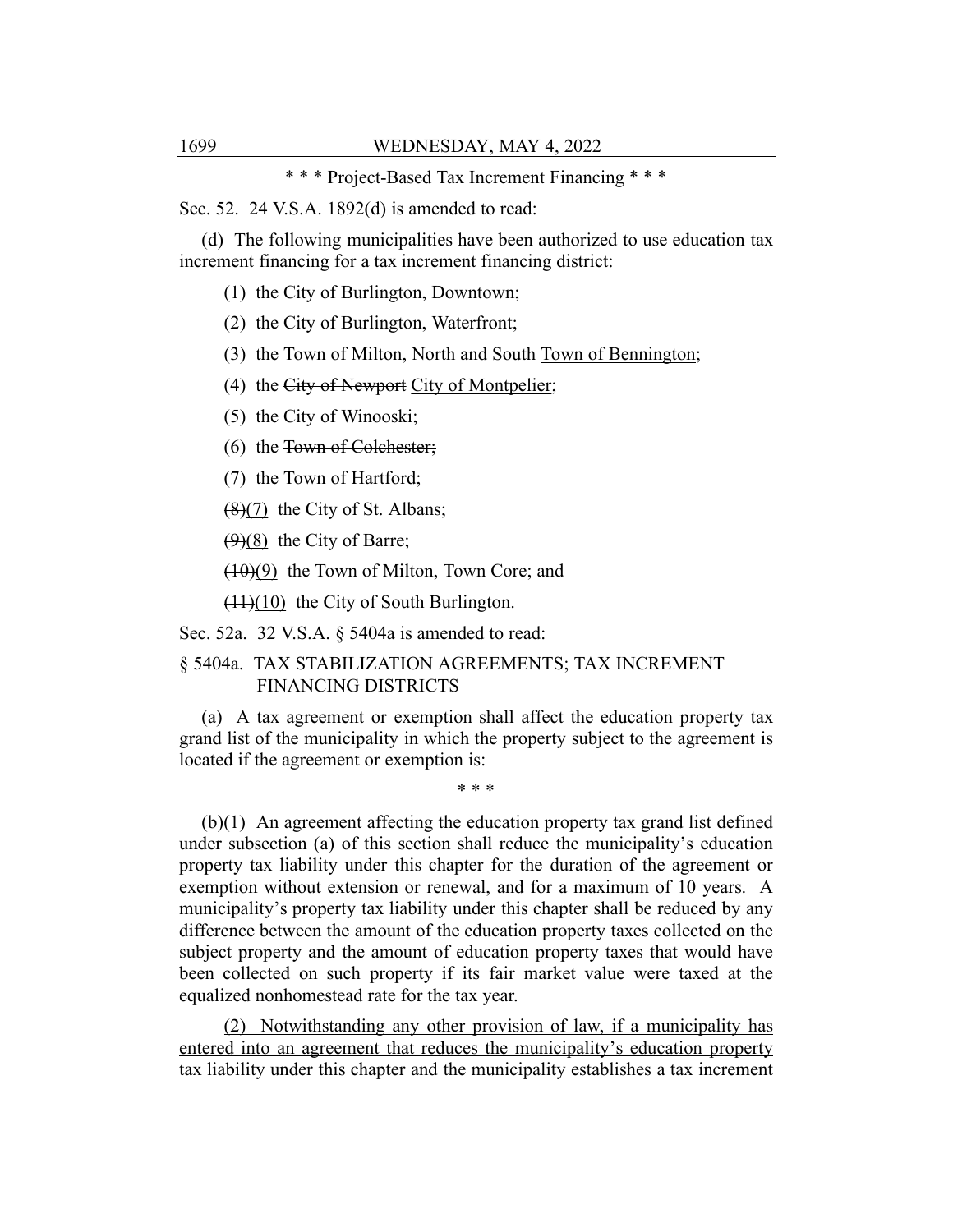financing district under 24 V.S.A. chapter 53, subchapter 5, the municipality's municipal and education tax increment shall be calculated based on the assessed value of the properties in the municipality's grand list and not on the stabilized value.

\* \* \*

(f) A municipality that establishes a tax increment financing district under 24 V.S.A. chapter 53, subchapter 5 shall collect all property taxes on properties contained within the district and apply not more than 70 percent of the State education property tax increment, and not less than 85 percent of the municipal property tax increment, to repayment of financing of the improvements and related costs for up to 20 years pursuant to 24 V.S.A. § 1894, if approved by the Vermont Economic Progress Council pursuant to this section, subject to the following:

(1) In a municipality with one or more approved districts, the Council shall not approve an additional district until the municipality retires the debt incurred for all of the districts in the municipality.

(2) The Council shall not approve more than six four districts in the State, and not more than two per county, provided:

(A) The districts listed in 24 V.S.A. § 1892(d) shall not be counted against the limits imposed in this subdivision (2).

(B) The Council shall consider complete applications in the order they are submitted, except that if during any calendar month the Council receives applications for more districts than are actually available in a county, the Council shall evaluate each application and shall approve the application that, in the Council's discretion, best meets the economic development needs of the county.

(C) If, while the General Assembly is not in session, the Council receives applications for districts that would otherwise qualify for approval but, if approved, would exceed the six-district four-district limit in the State, the Council shall make one or more presentations to the Emergency Board concerning the applications, and the Emergency Board may, in its discretion, increase the six-district limit.

(D) The Council shall not approve more than one district in Bennington County and one district in Washington County.

\* \* \*

(4) In any year that the assessed valuation of real property in a district decreases in comparison to the original taxable value of the real property in a district, a municipality shall pay the amount equal to the tax calculated based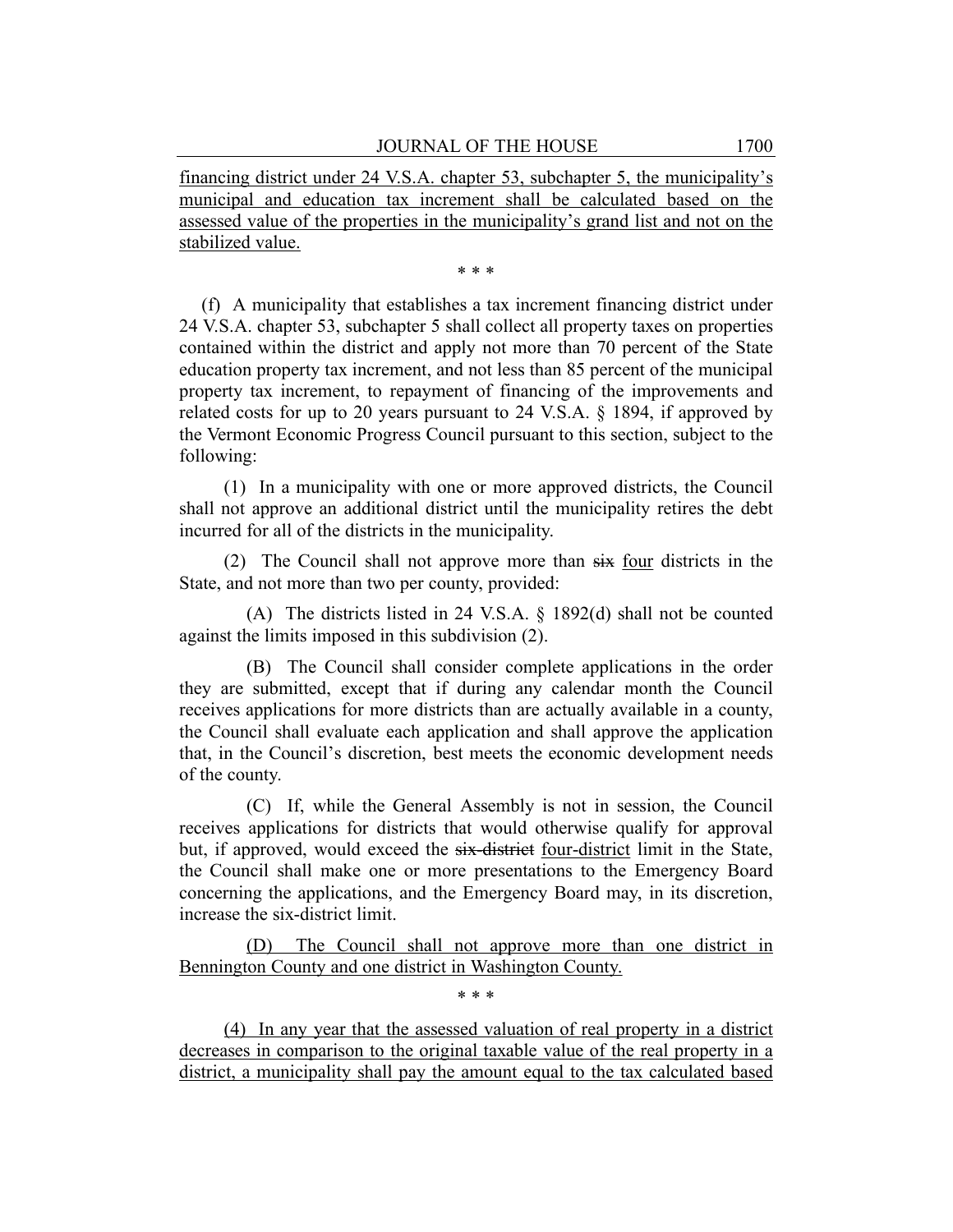on the original taxable value to the Education Fund.

\* \* \*

(h) To approve utilization of incremental revenues pursuant to subsection (f) of this section:

\* \* \*

(4) Project criteria. Determine that the proposed development within a tax increment financing district will accomplish at least three of the following five criteria:

\* \* \*

(C) The project will affect the remediation and redevelopment of a brownfield located within the district. In the case of a brownfield, the Vermont Economic Progress Council is authorized to adopt rules pursuant to subsection (j) of this section to clarify what is a reasonable improvement, as defined in 24 V.S.A. § 1891, to remediate and stimulate the development or redevelopment in the district. As used in this section, "brownfield" means an area in which a hazardous substance, pollutant, or contaminant is or may be present, and that situation is likely to complicate the expansion, development, redevelopment, or reuse of the property.

# Sec. 52b. TAX INCREMENT FINANCING PROJECT DEVELOPMENT; PILOT PROGRAM

\* \* \*

(a) Definitions. As used in this section:

(1) "Committed" means pledged and appropriated for the purpose of the current and future payment of tax increment financing and related costs as defined in this section.

(2) "Coordinating agency" means any public or private entity from outside the municipality's departments or offices and not employing the municipality's staff, which has been designated by a municipality to administer and coordinate a project during creation, public hearing process, approval process, or administration and operation during the life of the project, including overseeing infrastructure development, real property development and redevelopment, assisting with reporting, and ensuring compliance with statute and rule.

(3) "Financing" means debt incurred, including principal, interest, and any fees or charges directly related to that debt, or other instruments or borrowing used by a municipality to pay for improvements and related costs for the approved project, only if authorized by the legal voters of the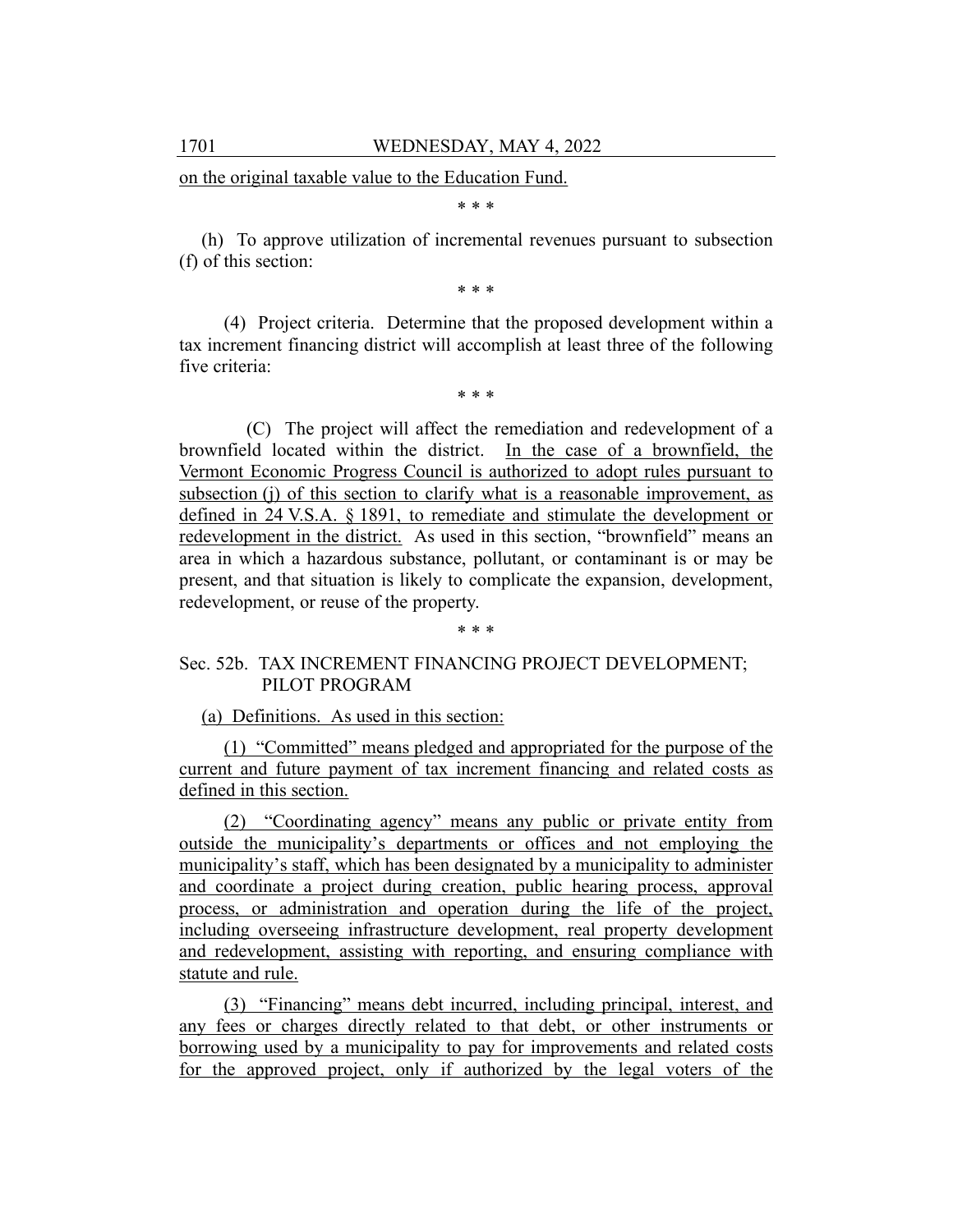municipality in accordance with 24 V.S.A. § 1894. Payment for eligible related costs may also include direct payment by the municipality using the district increment. However, such anticipated payments shall be included in the vote by the legal voters of the municipality in accordance with subsection (f) of this section. If interfund loans within the municipality are used as the method of financing, no interest shall be charged. Bond anticipation notes may be used as a method of financing and may qualify as a municipality's first incurrence of debt. A municipality that uses a bond anticipation note during the third or sixth year that a municipality may incur debt pursuant to subsection (f) of this section shall incur all permanent financing not more than one year after issuing the bond anticipation note.

(4) "Improvements" means the installation, new construction, or reconstruction of infrastructure that will serve a public purpose, including utilities, transportation, public facilities and amenities, land and property acquisition and demolition, brownfield remediation, and site preparation. "Improvements" also means the funding of debt service interest payments for a period of up to five years, beginning on the date on which the first debt is incurred.

(5) "Legislative body" means the mayor and alderboard, the city council, the selectboard, and the president and trustees of an incorporated village, as appropriate.

(6) "Municipality" means a city, town, or incorporated village.

(7) "Nexus" means the causal relationship that must exist between the improvements and the expected development and redevelopment in the TIF Project Zone or the expected outcomes in the TIF Project Zone.

(8) "Original taxable value" means the total valuation as determined in accordance with 32 V.S.A. chapter 129 of all taxable real property located within the project as of the creation date, provided that no parcel within the project shall be divided or bisected.

(9) "Project" means a public improvement, as defined in subdivision (4) of this subsection, with a total debt ceiling, including related costs, and principal and interest payments, of not more than \$5,000,000.00. A project must:

(A) Clearly require substantial public investment over and above the normal municipal operating or bonded debt expenditures.

(B) Only include public improvements that are integral to the expected private development.

(C) Meet one of the following four criteria: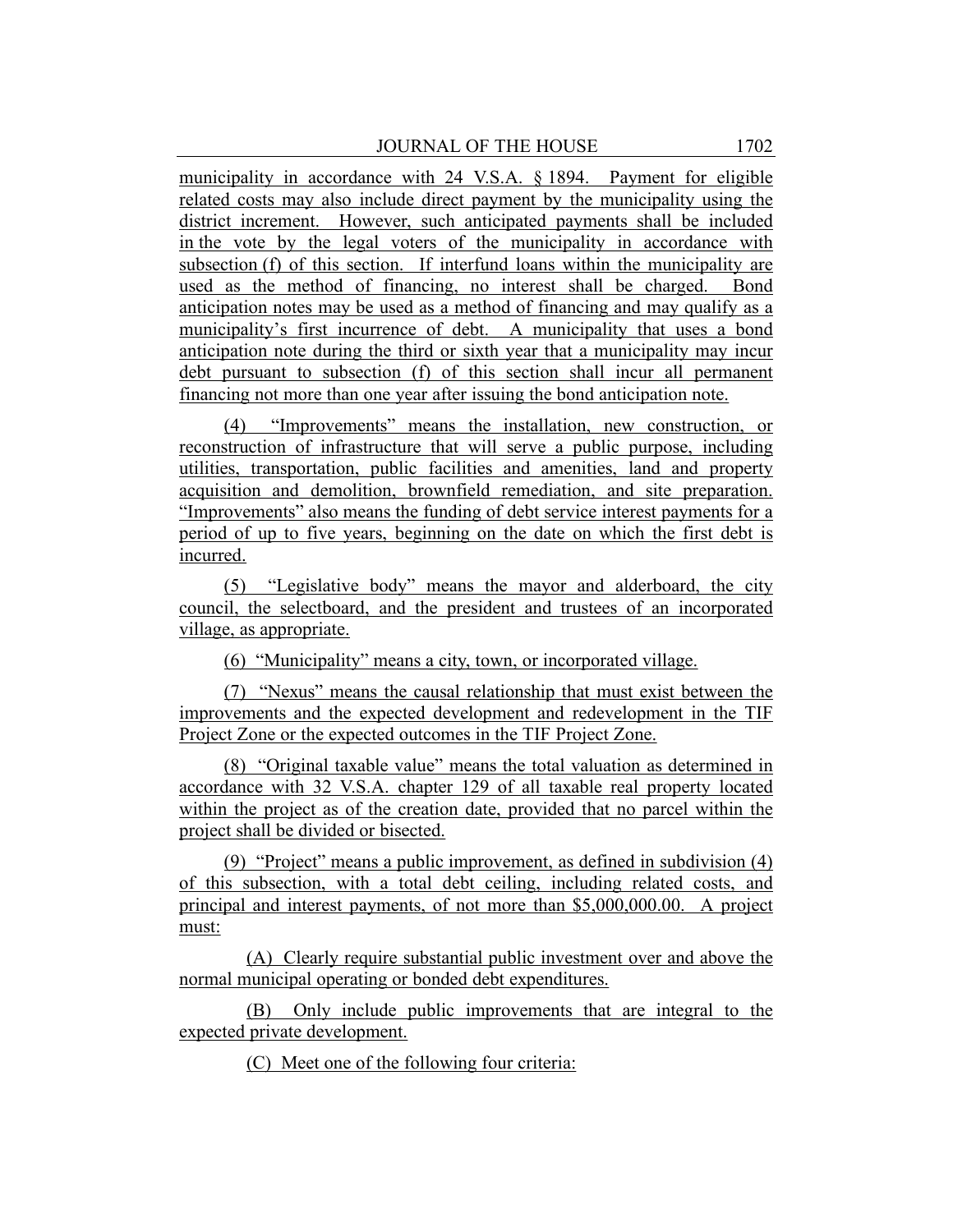(i) The development includes new or rehabilitated affordable housing, as defined in 24 V.S.A. § 4303.

(ii) The project will affect the remediation and redevelopment of a brownfield located within the district. As used in this section, "brownfield" means an area in which a hazardous substance, pollutant, or contaminant is or may be present, and that situation is likely to complicate the expansion, development, redevelopment, or reuse of the property.

(iii) The development will include at least one entirely new business or business operation or expansion of an existing business within the project, and this business will provide new, quality, full-time jobs that meet or exceed the prevailing wage for the region as reported by the Department of Labor.

(iv) The development will enhance transportation by creating improved traffic patterns and flow or creating or improving public transportation systems.

(10) "Related costs" means expenses incurred and paid by the municipality, exclusive of the actual cost of constructing and financing improvements, that are directly related to the creation and implementation of the project, including reimbursement of sums previously advanced by the municipality for those purposes. Related costs may not include direct municipal expenses such as departmental or personnel costs.

(11) "TIF project zone" means an area located within one or more active designations approved by the Vermont Downtown Development Board under 24 V.S.A. chapter 76A, or located within an industrial park as defined in 10 V.S.A. § 212(7), for the parcels in a municipality that have nexus to the project.

(b) Pilot program. Beginning on January 1, 2023 and ending on December 31, 2027, the Vermont Economic Progress Council is authorized to approve a total of not more than four tax increment financing projects, with not more than three projects per year; provided, however, that there shall not be more than one project per municipality.

(c) General authority. Under the pilot program established in subsection (b) of this section, a municipality, upon approval of its legislative body, may apply to the Vermont Economic Progress Council pursuant to the process set forth in subsection (e) of this section to use tax increment financing for a project.

(d) Eligibility.

(1) A municipality is only authorized to apply for a project under this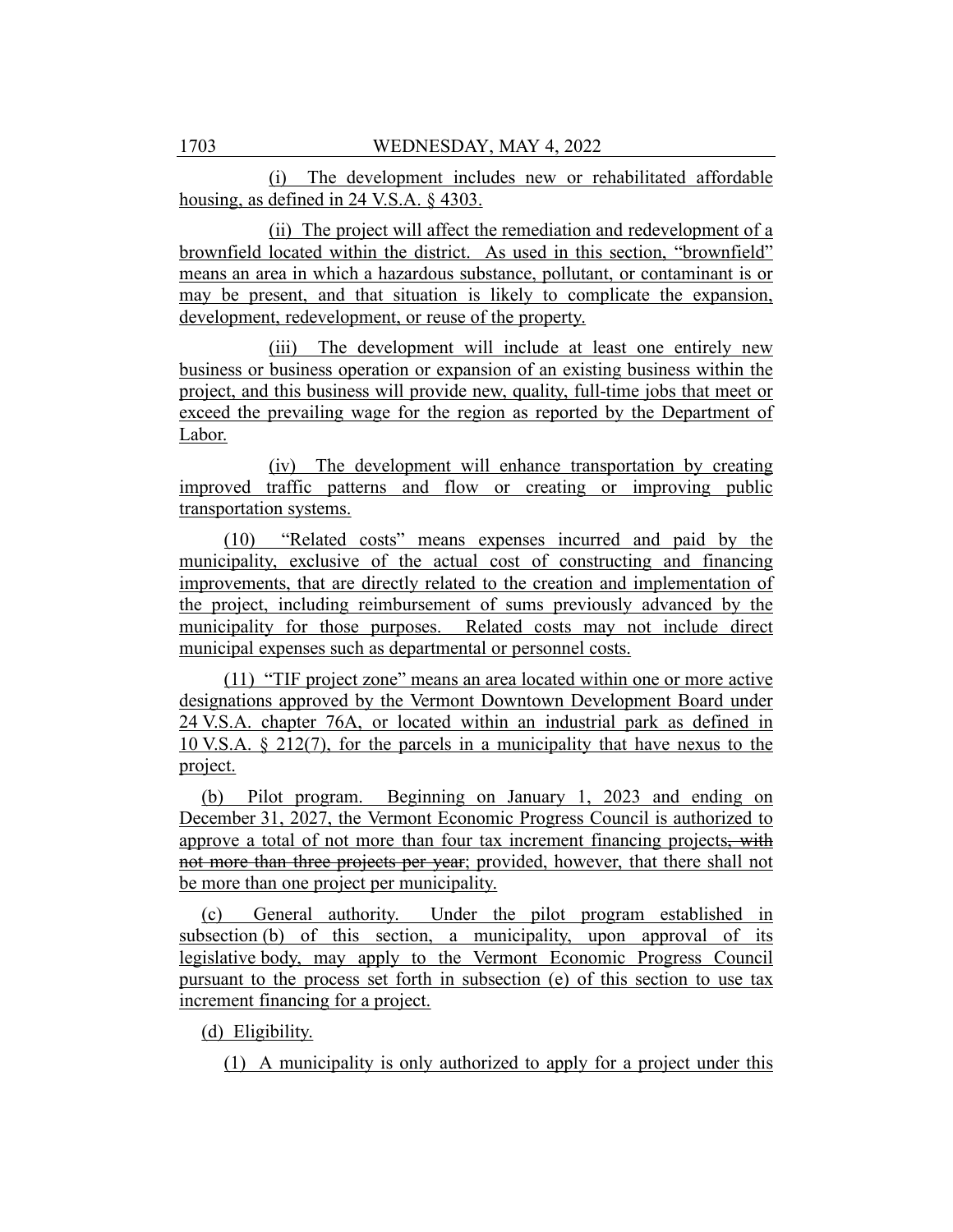## section if:

(A) the project will serve one or more active designations approved by the Vermont Downtown Development Board under 24 V.S.A. chapter 76A, or is located within an industrial park as defined in 10 V.S.A. § 212(7); and

(B) the proposed infrastructure improvements and the projected development or redevelopment are compatible with confirmed municipal and regional development plans and the project has clear local and regional significance for employment, housing, brownfield remediation, or transportation improvements.

(2) A municipality with an approved tax increment financing district as set forth in 24 V.S.A. 1892(d) is not authorized to apply for a project under this section.

(e) Approval process. The Vermont Economic Progress Council shall do all of the following to approve an application submitted pursuant to subsection (c) of this section:

(1)(A) Review each application to determine that the infrastructure improvements proposed to serve the project and the proposed development in the project would not have occurred as proposed in the application, or would have occurred in a significantly different and less desirable manner than as proposed in the application, but for the proposed utilization of the incremental tax revenues.

(B) The review shall take into account:

(i) the amount of additional time, if any, needed to complete the proposed development for the project and the amount of additional cost that might be incurred if the project were to proceed without education property tax increment financing;

(ii) how the proposed project components and size would differ, if at all, including, if applicable to the project, in the number of units of affordable housing, as defined in 24 V.S.A. § 4303, without education property tax increment financing;

(iii)(I) the amount of additional revenue expected to be generated as a result of the proposed project;

(II) the percentage of that revenue that shall be paid to the Education Fund;

(III) the percentage that shall be paid to the municipality; and

(IV) the percentage of the revenue paid to the municipality that shall be used to pay financing incurred for development of the project; and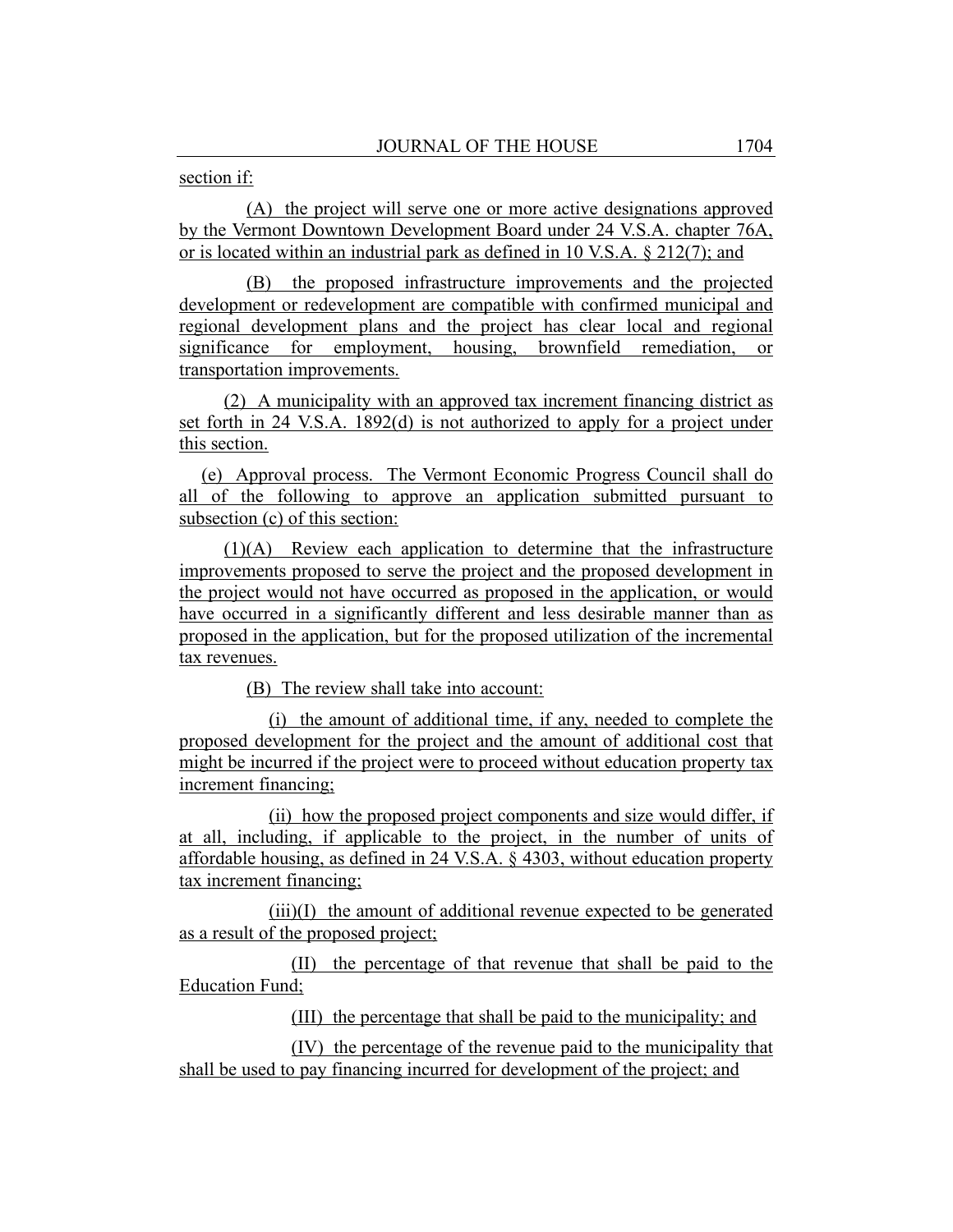(iv) the nexus between the improvement and the expected development and redevelopment for the project and expected outcomes in the TIF Project Zone.

(2) Process requirements. Determine that each application meets all of the following requirements:

(A) The municipality held public hearings and established a project.

(B) The municipality has developed a tax increment financing project plan, including a project description; a development financing plan; a pro forma projection of expected costs; a projection of revenues; a statement and demonstration that the project would not proceed without the allocation of a tax increment; evidence that the municipality is actively seeking or has obtained other sources of funding and investment; and a development schedule that includes a list, a cost estimate, and a schedule for public improvements and projected private development to occur as a result of the improvements. The creation of the project shall occur at 12:01 a.m. on April 1 of the calendar year the municipal legislative body votes to approve the tax increment financing project plan.

(C) the municipality has approved or pledged the utilization of incremental municipal tax revenues for the purposes of the project in the proportion set for in subdivision (i)(2) of this section.

(f) Incurring indebtedness.

(1) A municipality approved under the process set forth in subsection (e) of this section may incur indebtedness against revenues to provide funding to pay for improvements and related costs for tax increment financing project development.

(2) Notwithstanding any provision of any municipal charter, the municipality shall only require one authorizing vote to incur debt through one instance of borrowing to finance or otherwise pay for the tax increment financing project improvements and related costs; provided, however, that a municipality may present one or more subsequent authorization votes in the event a vote fails. The municipality shall be authorized to incur indebtedness only after the legal voters of the municipality, by a majority vote of all voters present and voting on the question at a special or annual municipal meeting duly warned for the purpose, authorize the legislative body to pledge the credit of the municipality, borrow, or otherwise secure the debt for the specific purposes so warned.

(3) Any indebtedness shall be incurred within three years from the date of approval by the Vermont Economic Progress Council, unless the Vermont Economic Progress Council grants an extension of an additional three years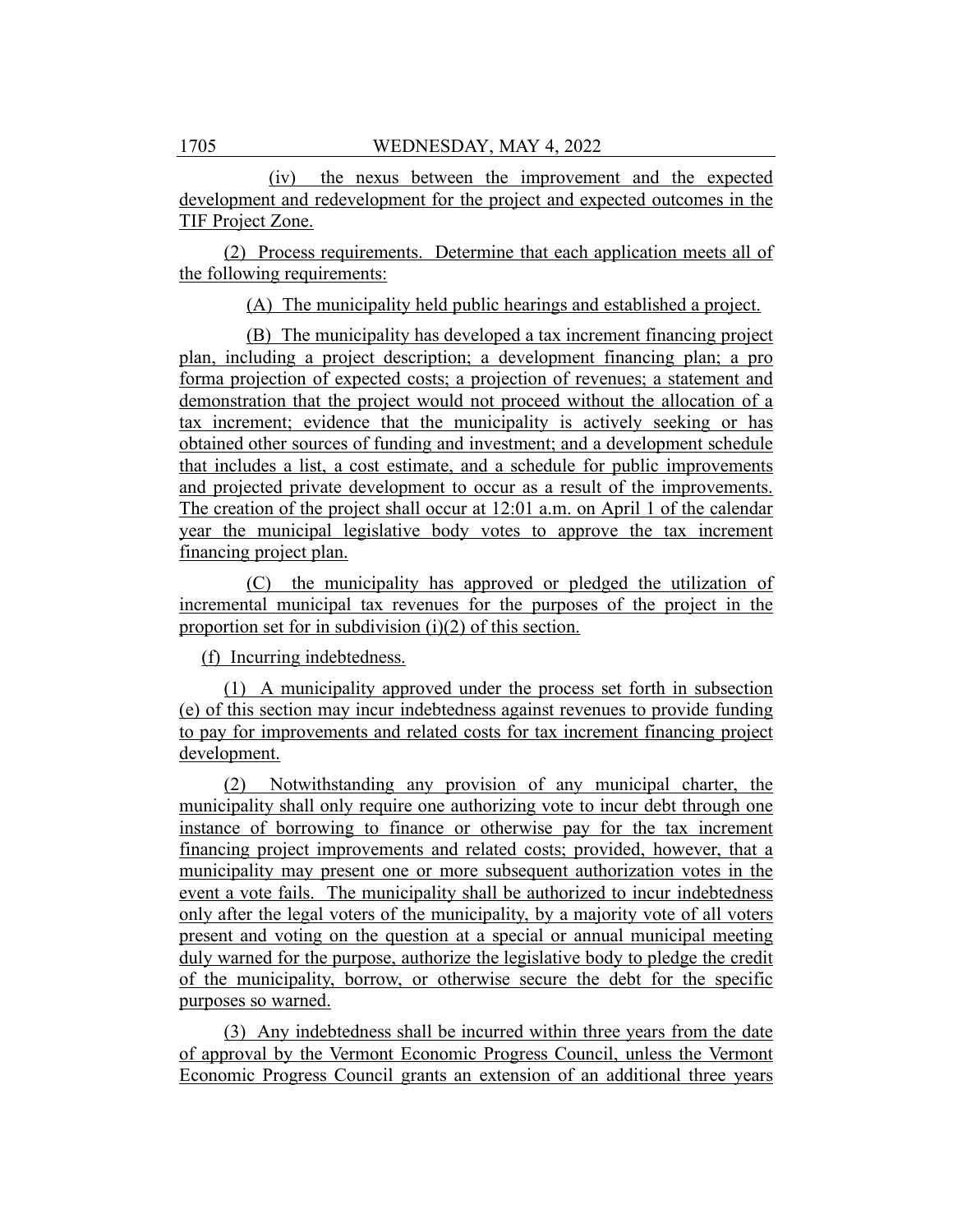pursuant to the substantial change process set forth in the 2015 TIF Rule; provided, however, that an updated plan is submitted prior to the three-year termination date of the project.

(g) Original taxable value. As of the date the project is approved by the legislative body of the municipality, the lister or assessor for the municipality shall certify the original taxable value and shall certify to the legislative body in each year thereafter during the life of the project the amount by which the total valuation as determined in accordance with 32 V.S.A. chapter 129 of all taxable real property located within the project has increased or decreased relative to the original taxable value.

(h) Tax increments.

(1) In each year following the approval of the project, the lister or assessor shall include not more than the original taxable value of the real property in the assessed valuation upon which the treasurer computes the rates of all taxes levied by the municipality and every other taxing district in which the project is situated, but the treasurer shall extend all rates so determined against the entire assessed valuation of real property for that year. In each year, the municipality shall hold apart, rather than remit to the taxing districts, that proportion of all taxes paid that year on the real property within the project that the excess valuation bears to the total assessed valuation. The amount held apart each year is the "tax increment" for that year. Not more than the percentages established pursuant to subsection (i) of this section of the municipal and State education tax increments received with respect to the project and committed for the payment for financing for improvements and related costs shall be segregated by the municipality in a special tax increment financing project account and in its official books and records until all capital indebtedness of the project has been fully paid. The final payment shall be reported to the treasurer, who shall thereafter include the entire assessed valuation of the project in the assessed valuations upon which municipal and other tax rates are computed and extended, and thereafter no taxes from the project shall be deposited in the project's tax increment financing account.

(2) In each year, a municipality shall remit not less than the aggregate original taxable value to the Education Fund.

(3) Notwithstanding any charter provision or other provision, all property taxes assessed within a project shall be subject to the provision of subdivision (1) of this subsection. Special assessments levied under 24 V.S.A. chapter 76A or 87 or under a municipal charter shall not be considered property taxes for the purpose of this section if the proceeds are used exclusively for operating expenses related to properties within the project and not for improvements as defined in subdivision (a)(3) of this section.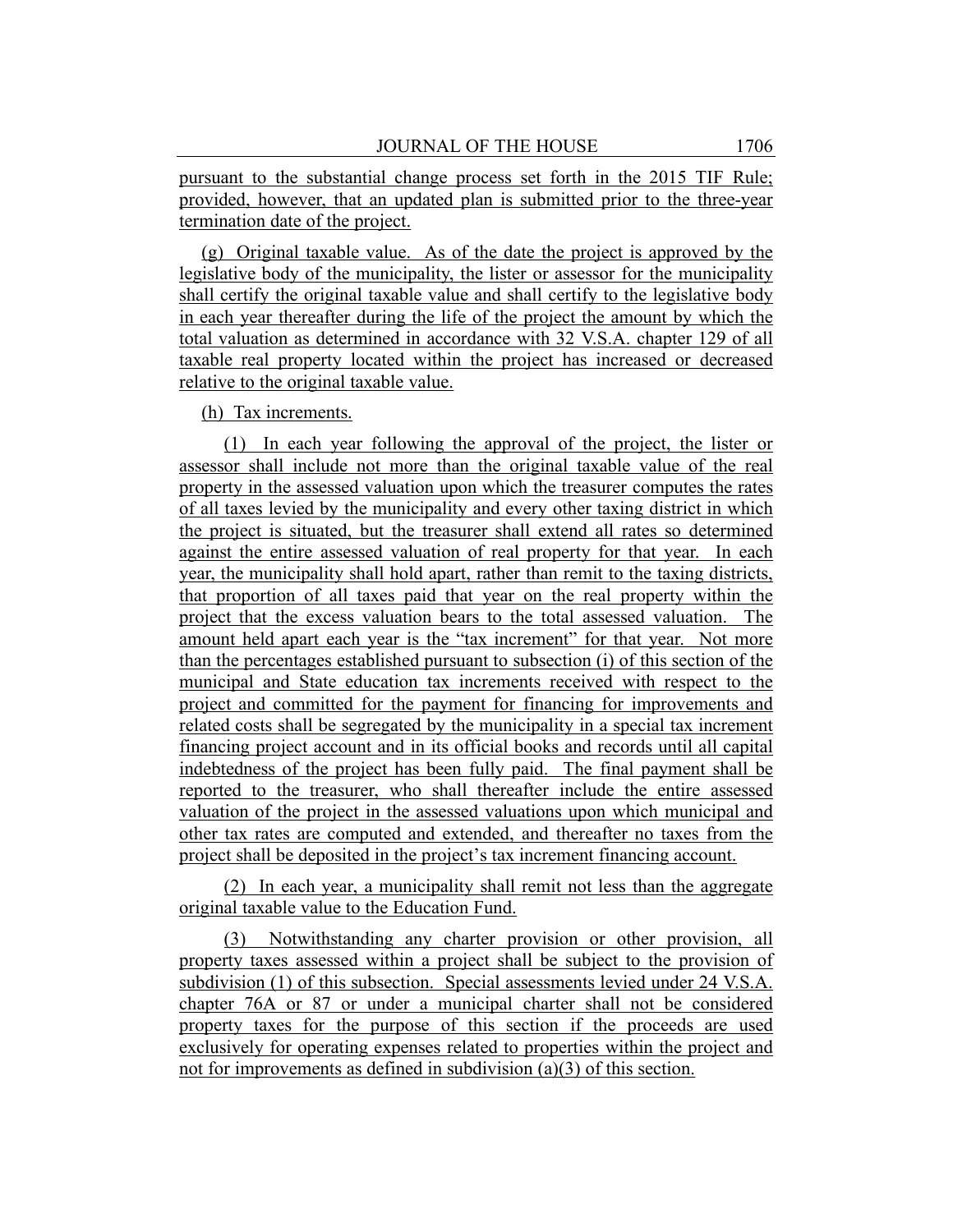(4) Amounts held apart under subdivision (1) of this subsection shall only be used for financing and related costs as defined in subsection (a) of this section.

(i) Use of tax increment.

(1) Education property tax increment. For only debt incurred within the period permitted under subdivision (e)(3) of this section after approval of the project, up to 70 percent of the education tax increment may be retained for up to 20 years, beginning with the education tax increment generated the year in which the first debt incurred for the project financed in whole or in part with incremental education property tax revenue. Upon incurring the first debt, a municipality shall notify the Department of Taxes and the Vermont Economic Progress Council of the beginning of the 20-year retention period of the education tax increment.

(2) Use of the municipal property tax increment. For only debt incurred within the period permitted under subdivision  $(e)(3)$  of this section after approval of the project, not less than 85 percent of the municipal tax increment shall be retained to service the debt, beginning the first year in which debt is incurred, pursuant to subdivision (1) of this subsection.

(j) Distribution. Of the municipal and education tax increments received in any tax year that exceed the amounts committed for the payment of the financing for improvements and related costs for the project, equal portions of each increment may be retained for the following purposes: prepayment of principal and interest on the financing, placed in a special account required by subdivision  $(g)(1)$  of this section and used for future financing payments or used for defeasance of the financing. Any remaining portion of the excess municipal tax increment shall be distributed to the city, town, or village budget, in the proportion that each budget bears to the combined total of the budgets, unless otherwise negotiated by the city, town, or village, and any remaining portion of the excess education tax increment shall be distributed to the Education Fund.

(k) Information reporting. Every municipality with an approved project pursuant to this section shall:

(1) Develop a system, segregated for the project, to identify, collect, and maintain all data and information necessary to fulfill the reporting requirements of this section, including performance measures.

(2) Provide, as required by events, notification to the Vermont Economic Progress Council and the Department of Taxes regarding any tax increment financing development project debt obligations, public votes, or votes by the municipal legislative body immediately following such obligation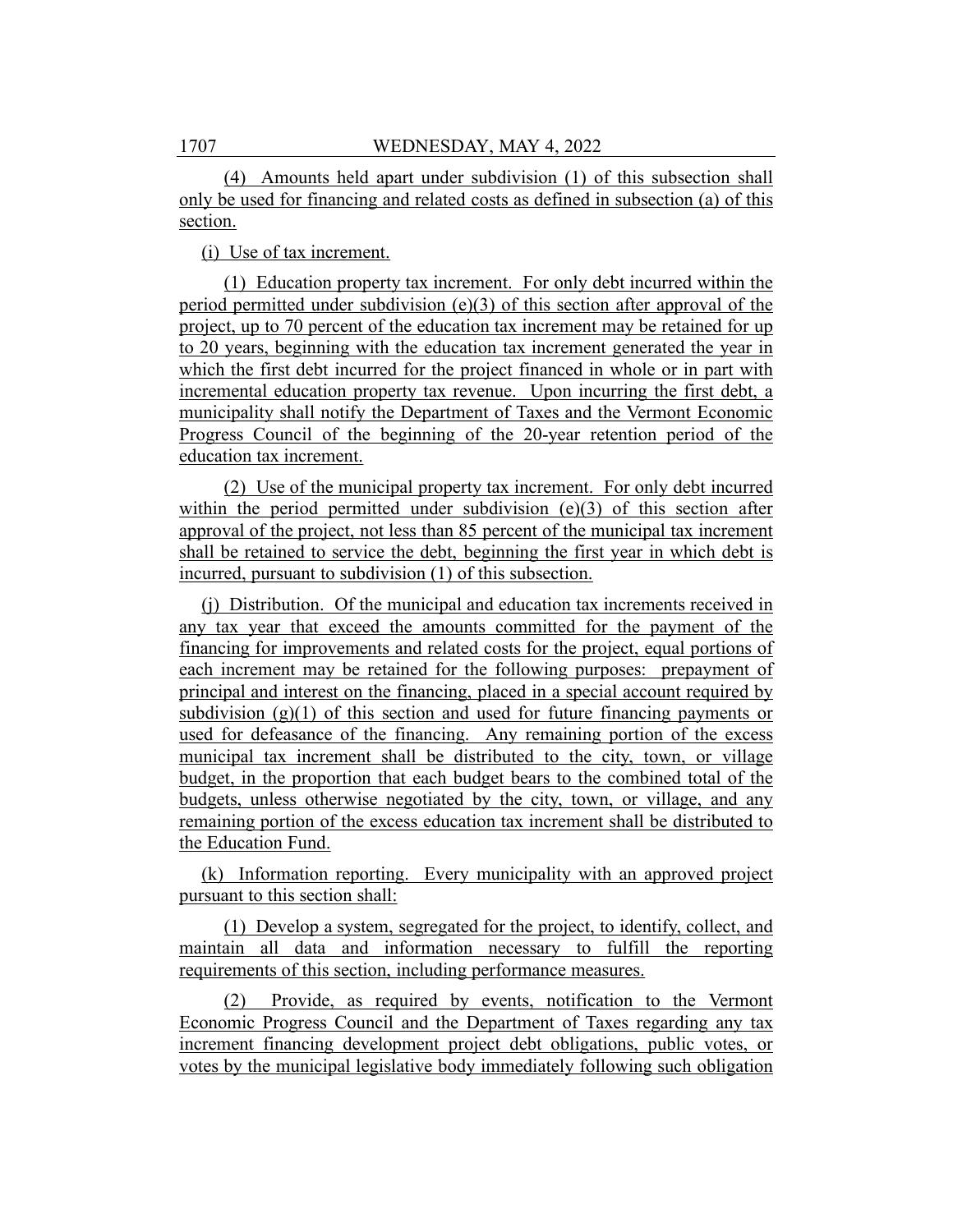or vote on a form prescribed by the Council, including copies of public notices, agendas, minutes, vote tally, and a copy of the information provided to the public in accordance with 24 V.S.A. § 1894(i).

## (3) Annually:

(A) Ensure that the tax increment financing project account required by subdivision  $(h)(1)$  is subject to the annual audit prescribed in subsection (m) of this section. Procedures must include verification of the original taxable value and annual and total municipal and education tax increments generated, expenditures for debt and related costs, and current balance.

(B) On or before October 1 of each year, on a form prescribed by the Council, submit an annual report to the Vermont Economic Progress Council and the Department of Taxes, including the information required by subdivision (2) of this section if not already submitted during the year, all information required by subdivision (A) of this subdivision (3), and the information required by 32 V.S.A.  $\delta$  5404a(i), including performance measures and any other information required by the Council or the Department of Taxes.

(l) Annual report. The Vermont Economic Progress Council and the Department of Taxes shall submit an annual report to the Senate Committees on Economic Development, Housing and General Affairs and on Finance and the House Committees on Commerce and Economic Development and on Ways and Means on or before January 1 each year. The report shall include the date of approval, a description of the project, the original taxable value of the property subject to the project development, the scope and value of projected and actual improvements and developments in the TIF Project Zone, projected and actual incremental revenue amounts, and division of the increment revenue between project debt, the Education Fund, the special account required by subdivision (h)(1) and the municipal General Fund, projected and actual financing, and a set of performance measures developed by the Vermont Economic Progress Council, which may include outcomes related to the criteria for which the municipality applied and the amount of infrastructure work performed by Vermont firms.

#### (m) Audit; financial reports.

(1) The State Auditor of Accounts shall conduct performance audits of all projects approved under this section. The cost of conducting each audit shall be considered a "related cost" as defined in subdivision (a)(10) of this section and shall be billed back to the municipality pursuant to 32 V.S.A. § 168(b). Audits conducted pursuant to this subsection shall include a review of a municipality's adherence to relevant statutes and policies adopted by the Vermont Economic Progress Council pursuant to subsection (o) of this section,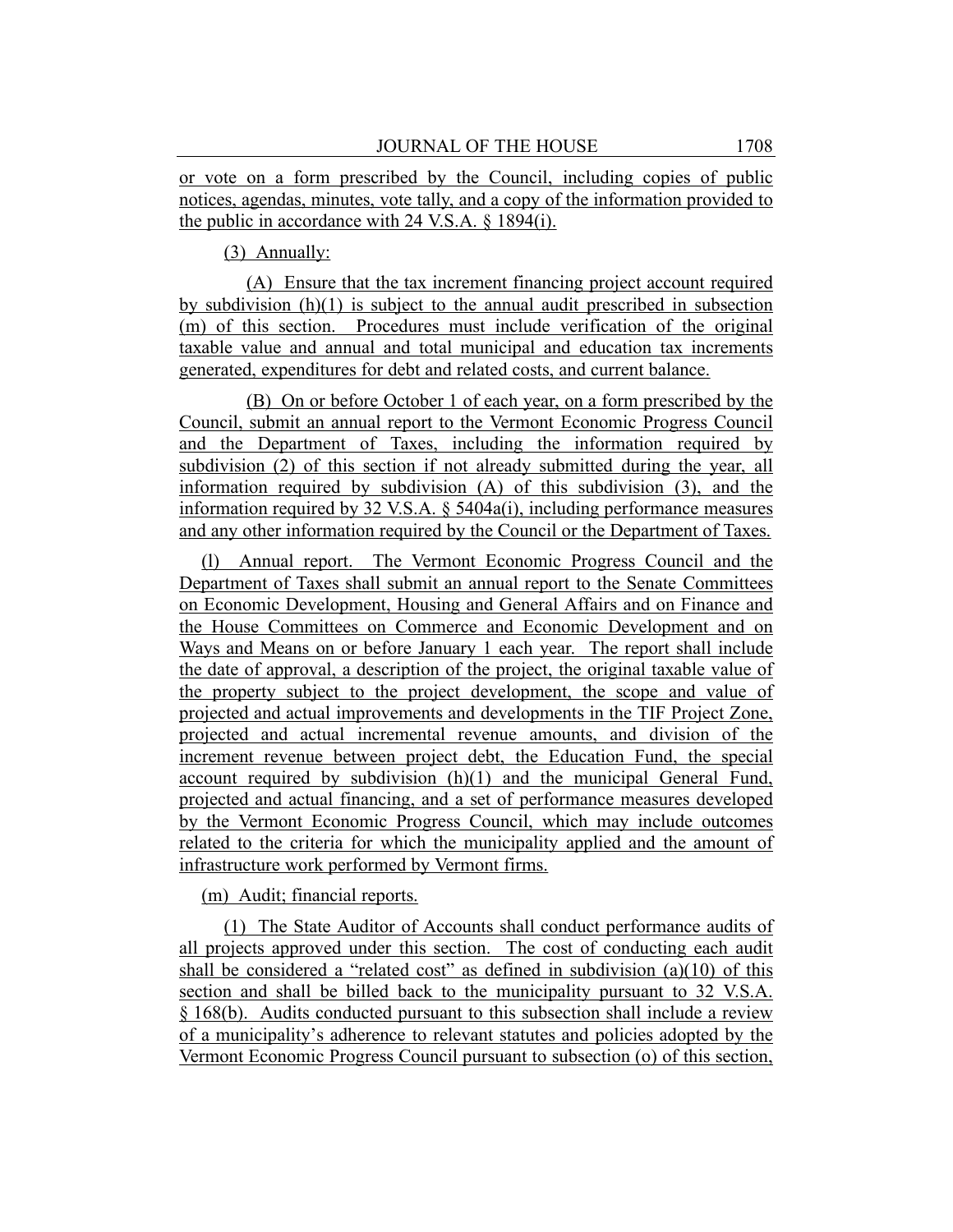verification of the original taxable value, an assessment of record keeping related to revenues and expenditures, a validation of the portion of the tax increment retained by the municipality and used for debt repayment and the portion directed to the Education Fund, and current balance.

(2) The State Auditor shall conduct the audits described in subdivision (1) of this subsection based on the following schedule:

(A) a first audit shall be conducted five years after the first debt is incurred;

(B) a second audit shall be conducted seven years after completion of the first audit; and

(C) a final audit shall be conducted at the end of the period for retention of education increment.

(n) Authority to issue decisions.

(1) The Secretary of Commerce and Community Development, after reasonable notice to a municipality and an opportunity for a hearing, is authorized to issue decisions to a municipality on questions and inquiries concerning the administration of projects, statutes, rules, noncompliance with this section, and any instances of noncompliance identified in audit reports conducted pursuant to subsection (m) of this section.

(2) The Vermont Economic Progress Council shall prepare recommendations for the Secretary prior to the issuance of a decision. As appropriate, the Council may prepare such recommendations in consultation with the Commissioner of Taxes, the Attorney General, and the State Treasurer. In preparing recommendations, the Council shall provide a municipality with a reasonable opportunity to submit written information in support of its position. The Secretary shall review the recommendations of the Council and issue a final written decision on each matter within 60 days following the receipt of the recommendations. The Secretary may permit an appeal to be taken by any party to a Superior Court for determination of questions of law in the same manner as the Supreme Court may by rule provide for appeals before final judgment from a Superior Court before issuing a final decision.

(o) The Vermont Economic Progress Council is authorized to adopt policies that are consistent with the 2015 TIF Rule, as may be modified by subsequent rule, to implement this section.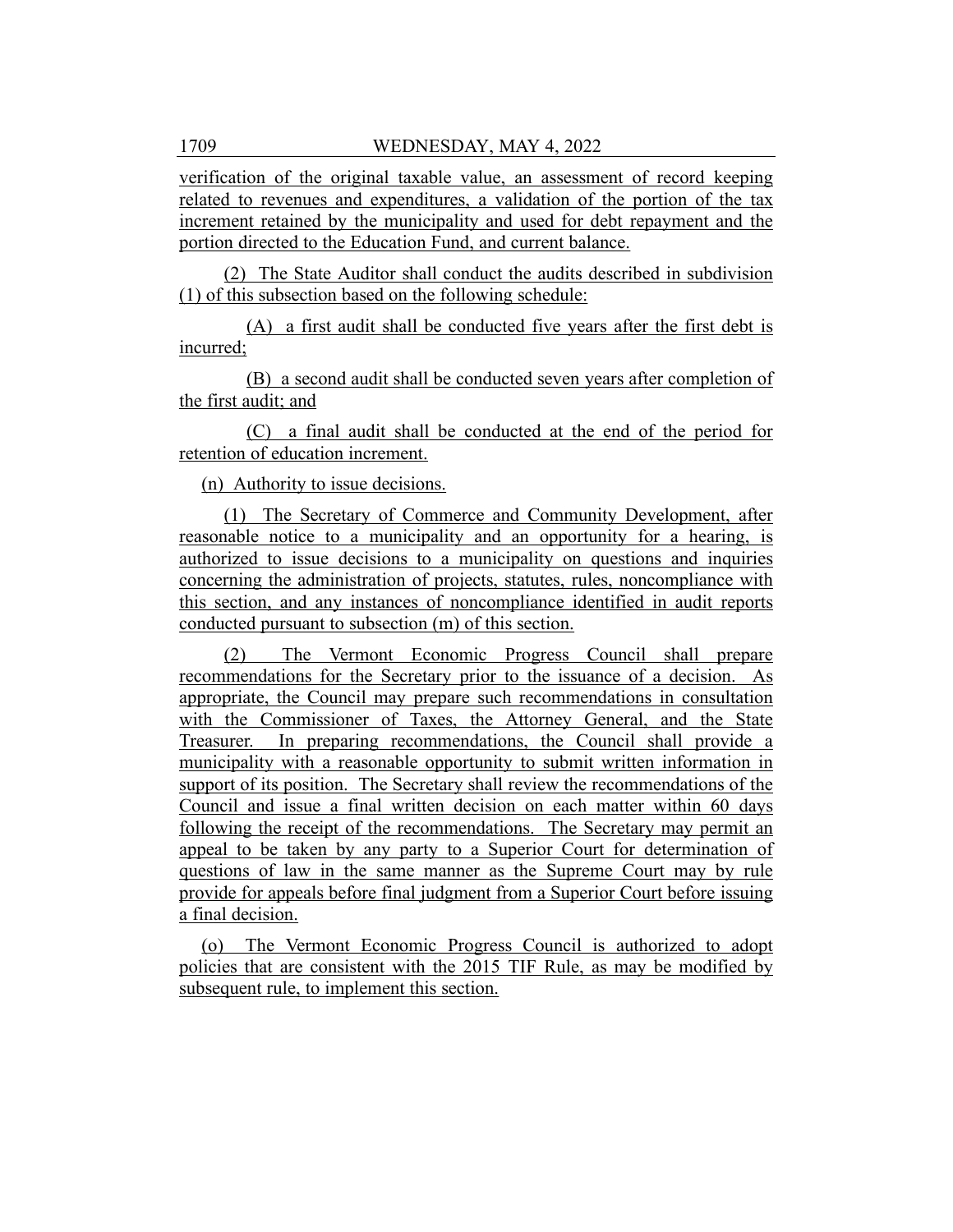Sec. 52c. 24 V.S.A. § 1891 is amended to read:

# § 1891. DEFINITIONS

When As used in this subchapter:

\* \* \*

(4) "Improvements" means the installation, new construction, or reconstruction of infrastructure that will serve a public purpose and fulfill the purpose of tax increment financing districts as stated in section 1893 of this subchapter, including utilities, transportation, public facilities and amenities, land and property acquisition and demolition, and site preparation. "Improvements" also means the funding of debt service interest payments for a period of up to five years, beginning on the date in which the first debt is incurred.

\* \* \*

(7) "Financing" means debt incurred, including principal, interest, and any fees or charges directly related to that debt, or other instruments or borrowing used by a municipality to pay for improvements in a tax increment financing district, only if authorized by the legal voters of the municipality in accordance with section 1894 of this subchapter. Payment for the cost of district improvements and related costs may also include direct payment by the municipality using the district increment. However, such payment is also subject to a vote by the legal voters of the municipality in accordance with section 1894 of this subchapter and, if not included in the tax increment financing plan approved under subsection 1894(d) of this subchapter, is also considered a substantial change and subject to the review process provided by subdivision  $1901(2)(B)$  of this subchapter. If interfund loans within the municipality are used as the method of financing, no interest shall be charged. Bond anticipation notes may be used as a method of financing and may qualify as a district's first incurrence of debt. A municipality that uses a bond anticipation note during the fifth year or tenth year that a district may incur debt pursuant to section 1894 of this title shall incur all permanent financing not more than one year after issuing the bond anticipation note.

\* \* \*

Sec. 52d. 24 V.S.A. § 1895 is amended to read:

## § 1895. ORIGINAL TAXABLE VALUE

(a) Certification. As of the date the district is created, the lister or assessor for the municipality shall certify the original taxable value and shall certify to the legislative body in each year thereafter during the life of the district the amount by which the total valuation as determined in accordance with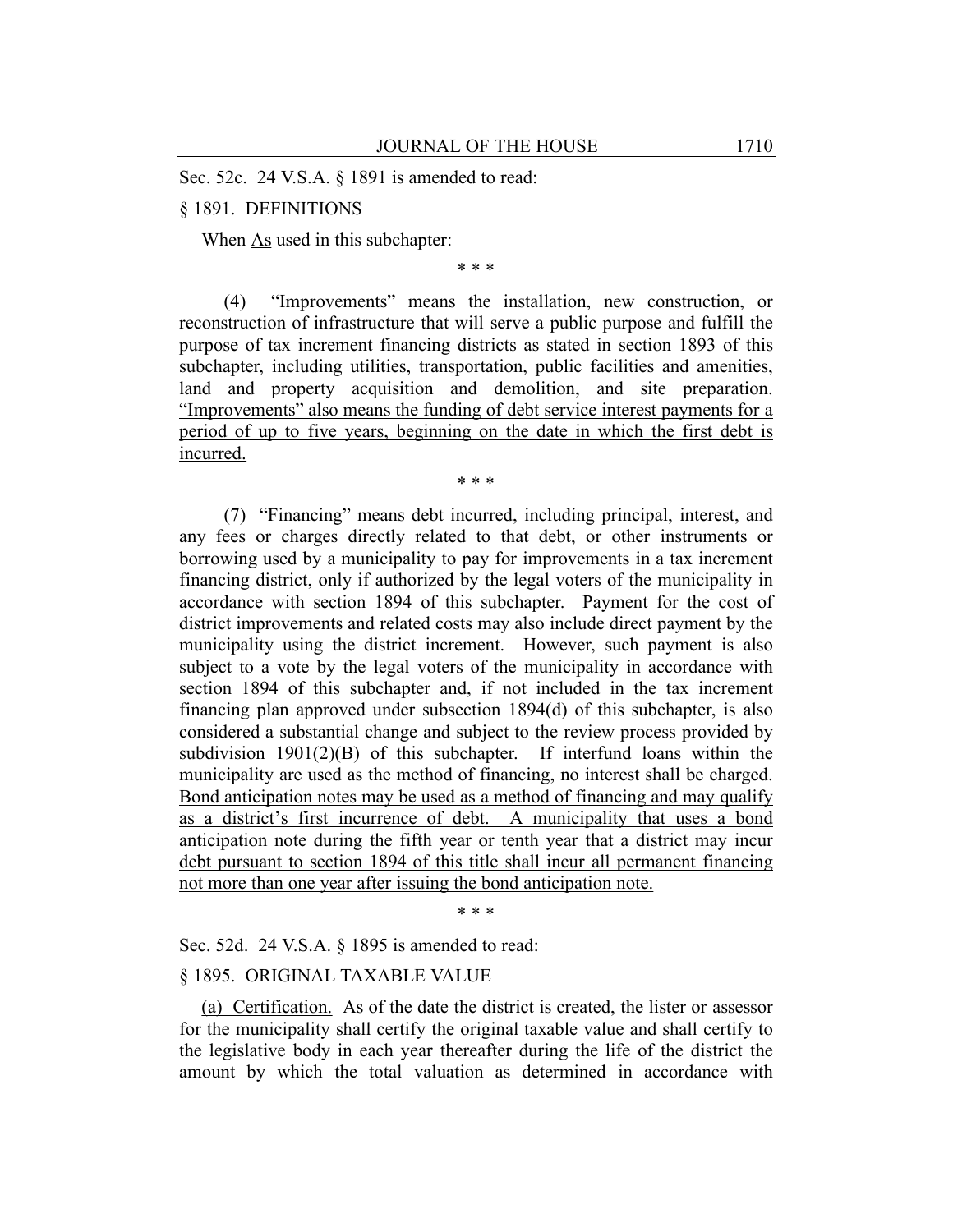32 V.S.A. chapter 129 of all taxable real property located within the tax increment financing district has increased or decreased relative to the original taxable value.

(b) Boundary of the district. Any parcel within a district shall be located wholly within the boundaries of a district. No adjustments to the boundary of a district are permitted after the approval of a tax increment financing district plan as described in section 1894 of this title.

\* \* \* Vermont Film and Media Industry \* \* \*

# Sec. 53. VERMONT FILM AND MEDIA INDUSTRY TASK FORCE; STUDY; REPORT

(a) There is created the Vermont Film and Media Industry Task Force composed of the following members:

(1) one current member of the House of Representatives, who shall be appointed by the Speaker of the House;

(2) one current member of the Senate, who shall be appointed by the Senate Committee on Committees;

(3) the Secretary of Commerce and Community Development or designee; and

(4) a member, appointed by the Vermont Arts Council, who shall serve as chair and shall convene meetings of the Task Force.

(b)(1) The Task Force shall have legal assistance from the Office of Legislative Counsel and fiscal assistance from the Joint Fiscal Office.

(2) Members of the Task Force shall receive per diem compensation and reimbursement for expenses as provided in 32 V.S.A. § 1010 for not more than four meetings.

(c) On or before January 15, 2023, the Task Force shall consult relevant stakeholders in the film and media industry and shall study and submit a report to the House Committee on Commerce and Economic Development and to the Senate Committee on Economic Development, Housing and General Affairs that reviews the history of State efforts to cultivate the film and media industry in Vermont and what financial and other support the State may provide in the future to revitalize the industry following the COVID-19 pandemic and to invigorate the industry in the future, including:

(1) successes and failures of past State involvement;

(2) opportunities to invigorate the industry, attract filmmakers and media entrepreneurs, and promote Vermont as an attractive destination for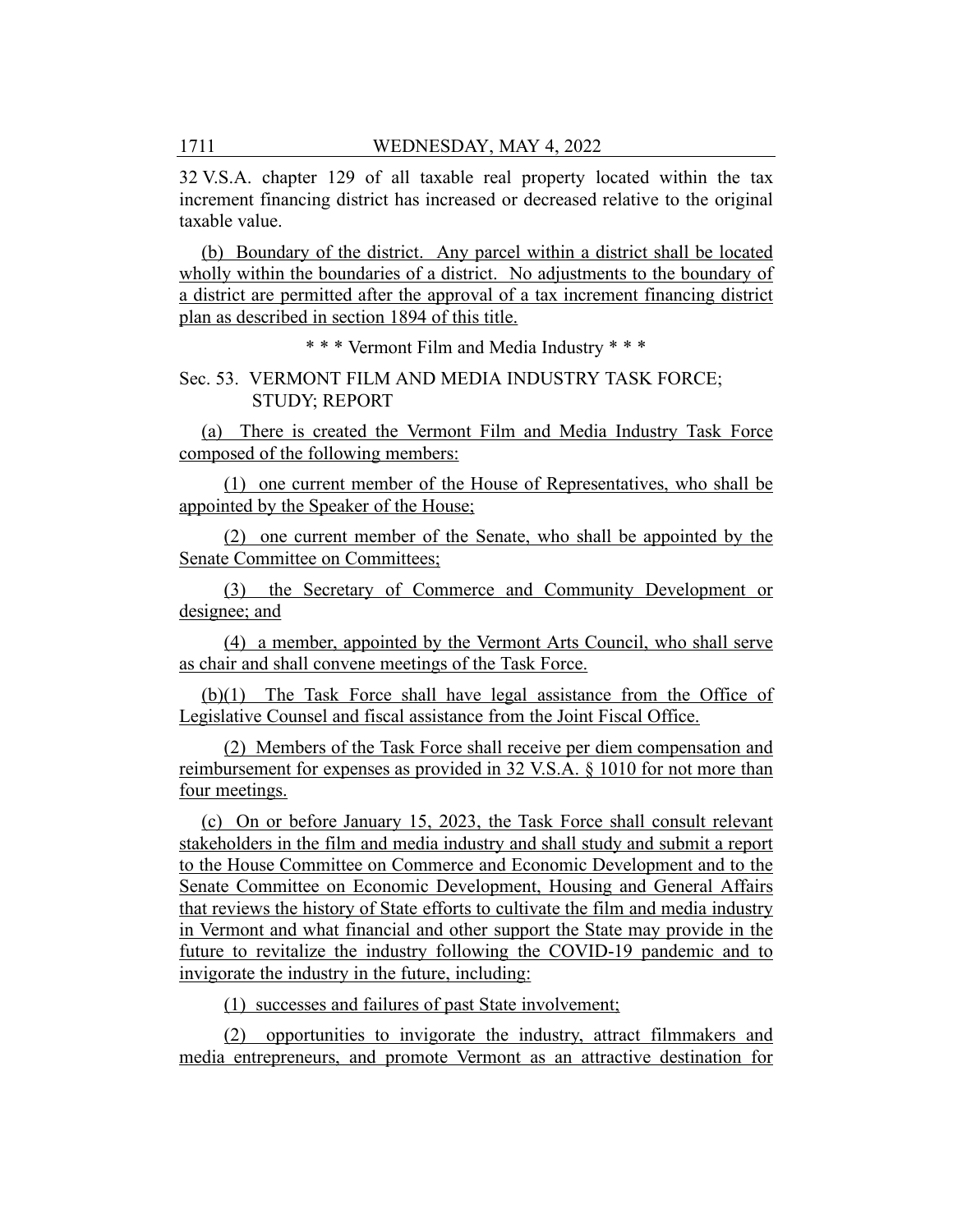tourism and for business development;

(3) how Vermont can differentiate and compete with other jurisdictions that also seek to cultivate a more expansive film and media industry;

(4) a survey of which entities, in State government and in the private sector, provide outreach and support to businesses in the industry;

(5) opportunities for employing federal COVID-19 relief funds to revive the industry; and

(6) a cost-benefit analysis of establishing new State financial, administrative, or other supports for the industry.

\* \* \* Minimum Wage \* \* \*

Sec. 54. FINDINGS

The General Assembly finds:

(1) The COVID-19 pandemic has caused the labor market to tighten, which has resulted in employers offering higher starting wages to workers in many occupations.

(2) Supply chain disruptions and labor shortages related to the COVID-19 pandemic have caused significant inflation and increases in the cost of living for Vermonters.

(3) Increasing Vermont's minimum wage will better align the statutory minimum wage with the actual conditions in Vermont's labor market and will help lower-wage workers to better afford the cost of essential goods and services.

Sec. 54a. 21 V.S.A. § 384 is amended to read:

§ 384. EMPLOYMENT; WAGES

(a)(1) An employer shall not employ any employee at a rate of less than \$10.96. Beginning on January 1, 2021, an employer shall not employ any employee at a rate of less than \$11.75. Beginning on January 1, 2022, an employer shall not employ any employee at a rate of less than \$12.55. Beginning on January 1, 2023, an employer shall not employ any employee at a rate of less than \$13.75. Beginning on January 1, 2024, an employer shall not employ any employee at a rate of less than \$15.00, and on each subsequent January 1, the minimum wage rate shall be increased by five percent or the percentage increase of the Consumer Price Index, CPI-U, U.S. city average, not seasonally adjusted, or successor index, as calculated by the U.S. Department of Labor or successor agency for the 12 months preceding the previous September 1, whichever is smaller, but in no event shall the minimum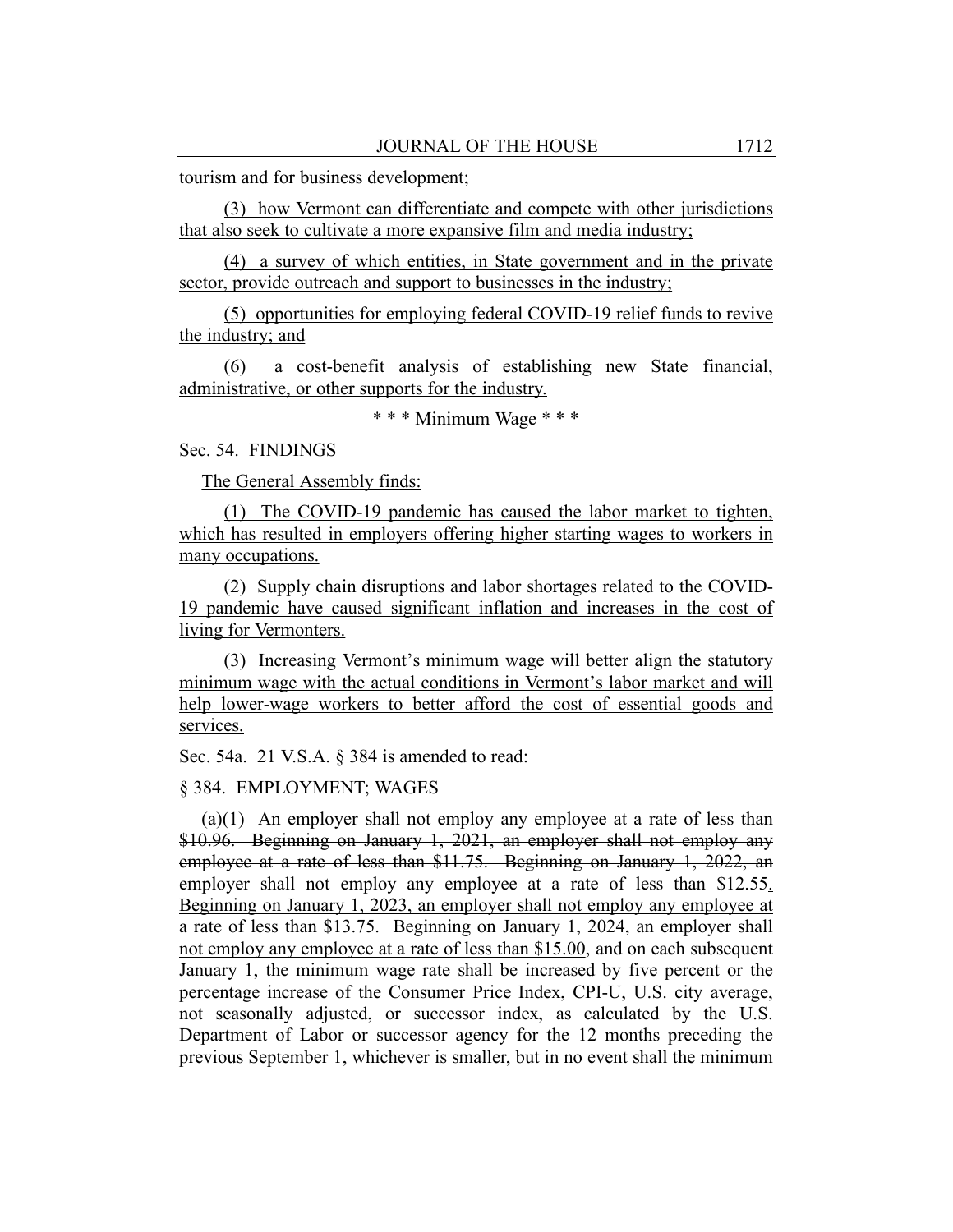wage be decreased. The minimum wage shall be rounded off to the nearest \$0.01.

\* \* \*

\* \* \* COVID-19-Related Paid Leave Grant Program \* \* \*

## Sec. 55. FINDINGS AND INTENT

(a) The General Assembly finds that:

(1) COVID-19 has caused increased employee absences due to illness, quarantine, and school and daycare closures.

(2) Many employees do not have sufficient paid time off to cover all of their COVID-19-related absences from work.

(3) Some employers have provided their employees with additional paid time off for COVID-19-related purposes.

(4) The surge in COVID-19 cases caused by the Omicron variant of the virus has made it financially difficult or impossible for employers to provide additional paid time off to their employees for COVID-19-related purposes.

(5) Providing grants to employers to reimburse a portion of the cost of providing paid time off to employees for COVID-19-related purposes will:

(A) help to mitigate some negative economic impacts of the COVID-19 pandemic on employers;

(B) improve employee retention;

(C) prevent the spread of COVID-19 in the workplace; and

(D) provide crucial income to employees and their families.

(6) The Front-Line Employees Hazard Pay Grant Program established pursuant to 2020 Acts and Resolves No. 136, Sec. 6 and expanded pursuant to 2020 Acts and Resolves No. 168, Sec. 1 successfully directed millions of dollars in hazard pay to front-line workers during the first year of the COVID-19 pandemic. By utilizing grants to employers, who in turn provided the hazard pay to their employees, the Program enabled employers to retain employees and reward them for their hard work during the uncertainty of the early months of the COVID-19 pandemic.

(b) It is the intent of the General Assembly that the COVID-19-Related Paid Leave Grant Program created pursuant to section 14a of this act shall be modeled on the Front-Line Employees Hazard Pay Grant Program and shall assist employers in providing paid leave to their employees for COVID-19 related absences.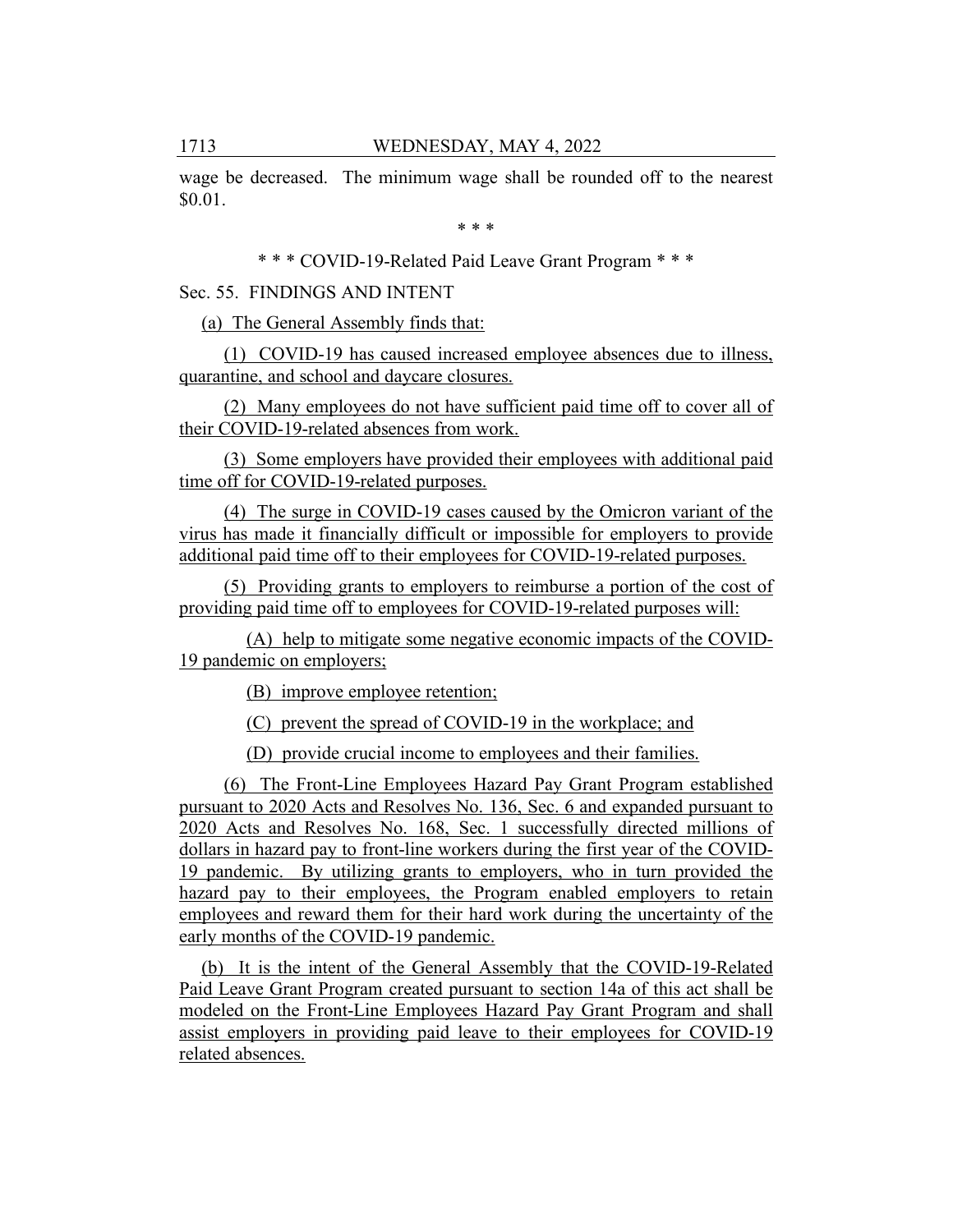## Sec. 55a. COVID-19-RELATED PAID LEAVE GRANT PROGRAM

(a)(1) There is established in the Agency of Administration the COVID-19- Related Paid Leave Grant Program to administer and award grants to employers to reimburse the cost of providing COVID-19-related paid leave provided to employees.

(2) The sum of \$16,500,000.00 is appropriated from the American Rescue Plan Act (ARPA) – Coronavirus State Fiscal Recovery Funds to the Agency of Administration in fiscal year 2023 for the provision of grants to reimburse employers for the cost of providing COVID-19-related sick leave. Not more than five percent of the amount appropriated pursuant to this subdivision (2) may be used for expenses related to program administration and outreach.

(b) As used in this section:

(1) "Agency" means the Agency of Administration.

(2) "COVID-19-related reason" means the employee is:

(A) self-isolating because the employee has been diagnosed with COVID-19 or tested positive for COVID-19;

(B) self-isolating pursuant to the recommendation of a health care provider or a State or federal public health official because the employee has been exposed to COVID-19 or the employee is experiencing symptoms of COVID-19;

(C) caring for a parent, grandparent, spouse, child, sibling, parent-inlaw, grandchild, or foster child, because:

(i) the school or place of care where that individual is normally located during the employee's workday is closed due to COVID-19;

(ii) that individual has been requested not to attend the school or the place of care where that individual is normally located during the employee's workday due to COVID-19;

(iii) that individual has been diagnosed with or tested positive for COVID-19; or

(iv) that individual is self-isolating pursuant to the recommendation of a health care provider or a State or federal public health official because that individual has been exposed to or is experiencing symptoms of COVID-19;

(D) attending an appointment for the employee or the employee's parent, grandparent, spouse, child, sibling, parent-in-law, grandchild, or foster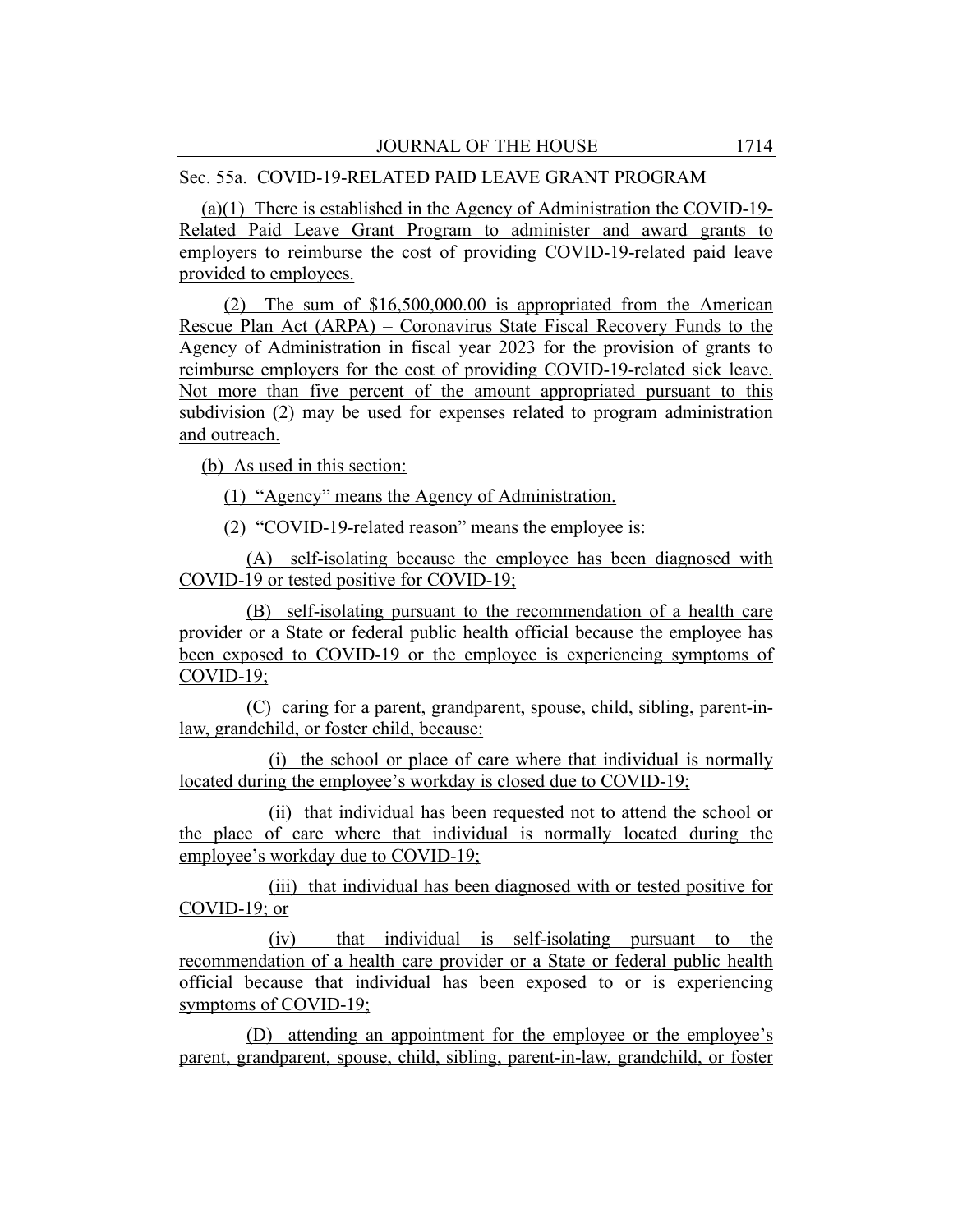child to receive a vaccine or a vaccine booster for protection against COVID-19; or

(E) experiencing symptoms, or caring for a parent, grandparent, spouse, child, sibling, parent-in-law, grandchild, or foster child who is experiencing symptoms, related to a vaccine or a vaccine booster for protection against COVID-19.

(3) "Employee" means an individual who, in consideration of direct or indirect gain or profit, is employed by an employer to perform services in Vermont.

(4) "Employer" means any person that has one or more employees performing services for it in Vermont. "Employer" does not include the State or the United States.

(5) "Program" means the COVID-19-Related Paid Leave Grant Program established pursuant to this section.

(6) "Program period" means the period beginning on January 1, 2022 and ending on December 31, 2022.

(7) "Secretary" means the Secretary of Administration.

(c)(1) An employer may apply to the Secretary for one or more grants to reimburse the employer for the cost of paid leave provided to its employees for COVID-19-related reasons during the program period.

(2) An employer's grant amount may include reimbursement for retroactively provided COVID-19-related paid leave to employees who took unpaid leave for a COVID-19-related reason during the program period because the employee did not have sufficient accrued paid leave available at the time that the employee took the leave.

(3) Employers may submit applications for grants not more than once each calendar month for paid leave provided during the program period between the beginning of the program period or the employer's previous application, whichever is later, and the date of the employer's current application.

(4) For the sole purpose of administering grants related to paid leave provided to independent direct support providers for COVID-19-related reasons, ARIS Solutions, as the fiscal agent for the employers of the independent direct support providers, shall have the authority to apply for a grant in the same manner as any employer.

(d)(1) The Secretary shall:

(A) adopt procedures for implementing the Program, which shall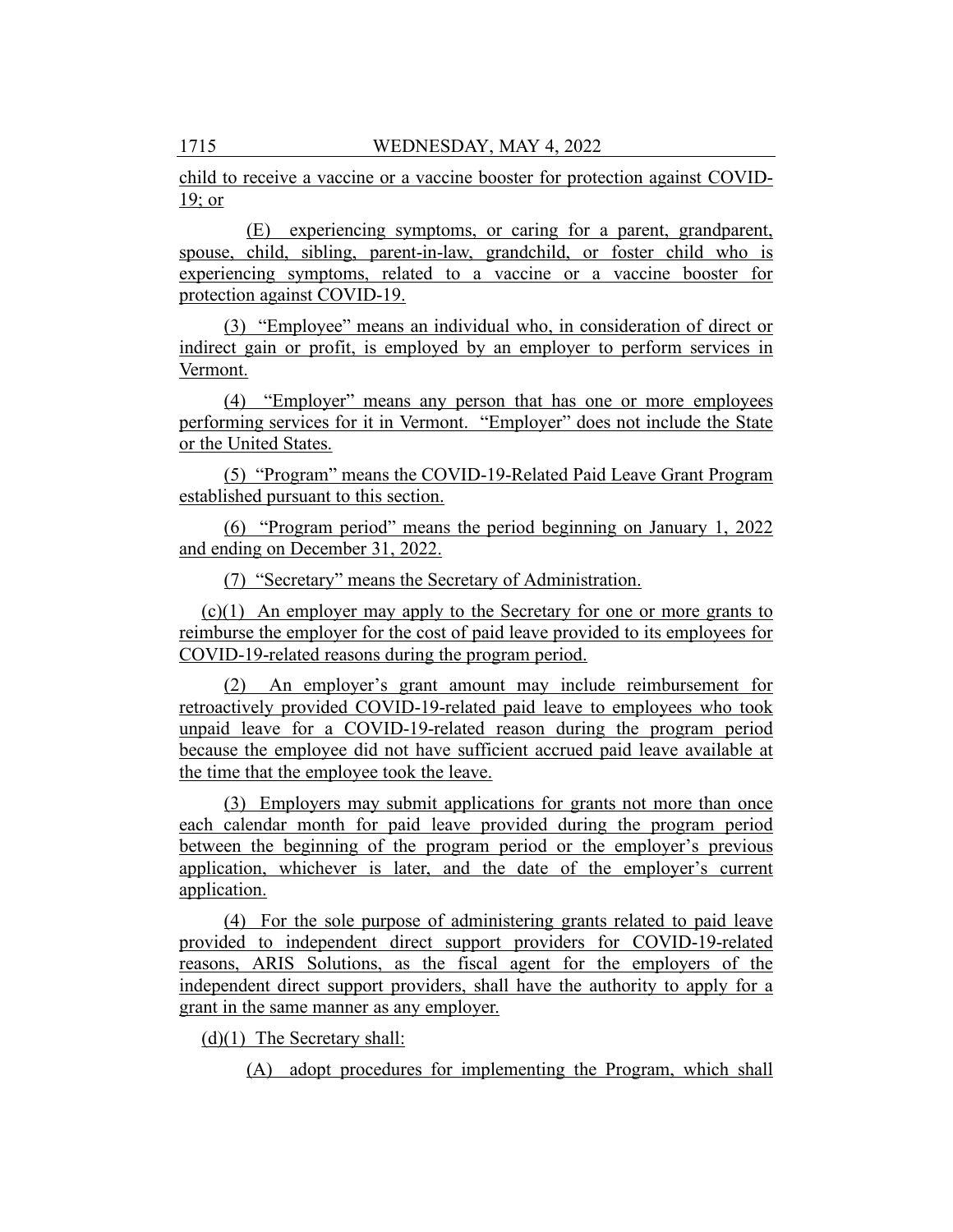include a simple grant application process, a process to allow employers to certify the amount of paid leave provided for COVID-19-related reasons, and a process to allow employers to report on their use of the grant funds awarded pursuant to this section;

(B) promote awareness of the Program to employers;

(C) award grants to employers on a first-come, first-served basis, subject to available funding; and

(D) develop and implement an audit strategy to assess grant utilization, the performance of the Program, and compliance with Program requirements.

(2)(A) The Secretary may delegate administration of one or more aspects of the Program to other agencies and departments of the State.

(B) The Secretary may enter into agreements, memoranda of understanding, or contracts with private entities as necessary to implement or administer the Program and, notwithstanding any provision of law to the contrary, shall not be required to competitively bid any contracts entered into pursuant to this subdivision  $(2)(B)$ . For the purposes of the Program, the ongoing public health risk posed by COVID-19 shall be deemed to be an emergency situation that justifies the execution of sole source contracts pursuant to Bulletin 3.5, the State's Procurement and Contracting Procedures.

(e)(1) Employers may apply for grants to either reimburse a portion of the cost of COVID-19-related paid leave provided to employees or to provide funds to be used to retroactively provide paid leave to employees who took unpaid leave for COVID-19-related reasons.

(A) For reimbursement of COVID-19-related paid leave that was already provided, the employer may, subject to the limitations of subdivision (2) of this subsection (e), apply for a grant in an amount equal the number of hours of COVID-19-related paid leave provided to each employee multiplied by the greater of either the 67 percent of the minimum wage established pursuant to 21 V.S.A. § 384 or 67 percent of the employee's regular hourly wage.

(B) For COVID-19-related paid leave that will be provided retroactively to employees who took unpaid leave for COVID-19-related reasons, the employer may, subject to the limitations of subdivision (2) of this subsection (e), apply for a grant in an amount equal the number of hours of COVID-19-related paid leave to be provided to each employee multiplied by the greater of either the 67 percent of the minimum wage established pursuant to 21 V.S.A. § 384 or 67 percent of the employee's regular hourly wage.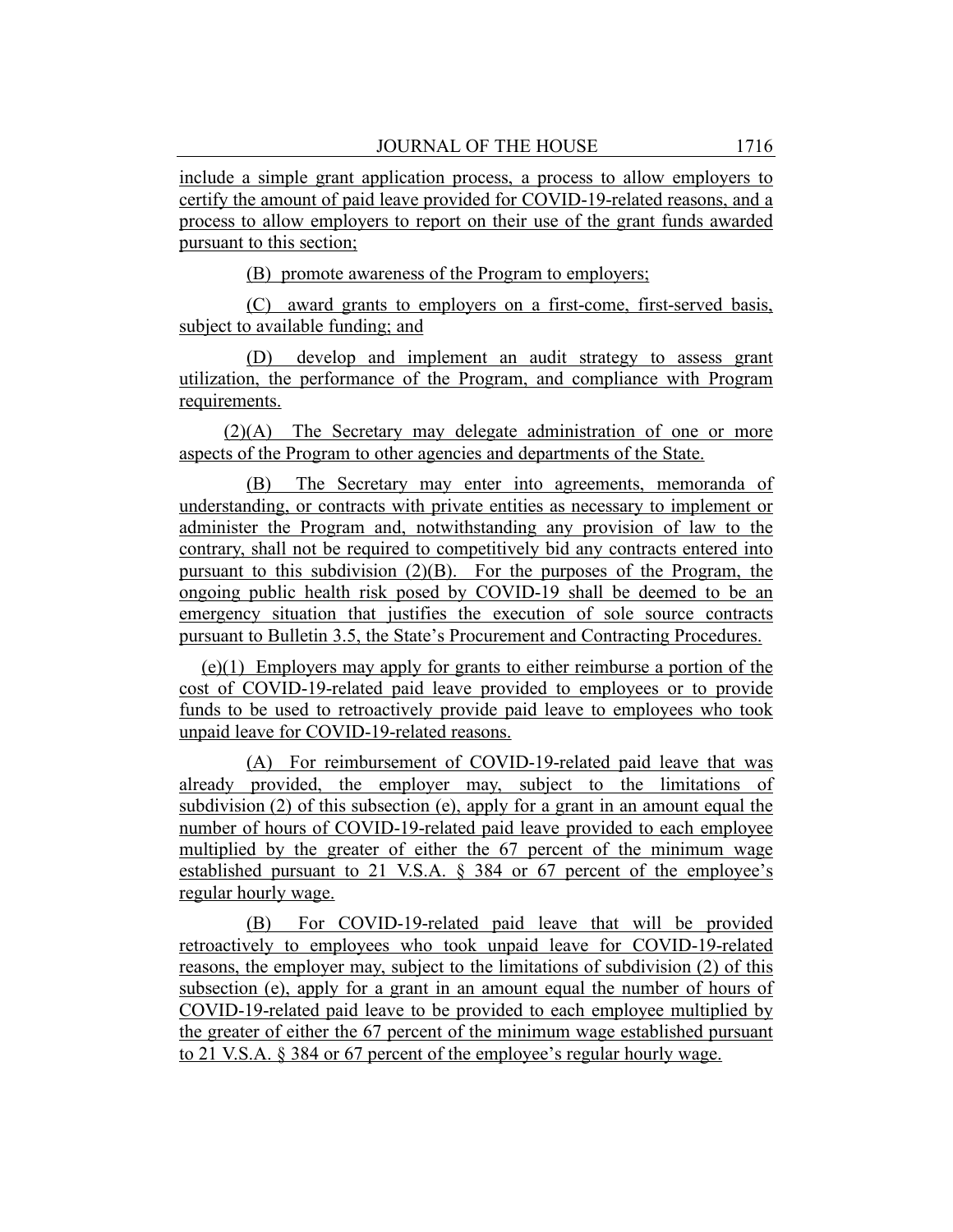(2)(A) An employer may only apply for a grant in relation to COVID-19-related leave that was taken by an employee during the program period.

(B) The maximum number of hours of COVID-19-related leave for each employee that an employer may seek grant funding for through the Program shall equal the lesser of 80 hours or two times the employee's average weekly hours worked for the employer during the six months preceding the date of the first application relating to that employee.

(C) The maximum amount that an employer shall be eligible to receive for COVID-19-related paid leave for each employee shall be not more than \$27.50 per hour of leave, with an aggregate maximum of \$2,200.00 per employee during the program period.

(f) As a condition of being eligible to receive a grant through the Program, each employer shall be required to certify:

(1) that the employer is not seeking funds in relation to any amounts of paid leave that were deducted from the employee's accrued paid leave balance at the time the COVID-19-related leave was taken unless those amounts have been restored to the employee's accrued paid leave balance;

(2) grant funds shall only be used in relation to the payment of an employee's wages for the period when the employee was absent from work for a COVID-19-related reason; and

(3) employees receiving paid leave funded by a grant shall not be required to pay an administrative fee or other charge in relation to the employer requesting the grant.

(g) Each employer that receives a grant shall, not later than March 1, 2023, report to the Agency on a form provided by the Secretary the amount of grant funds used to provide paid leave to employees and the amount of any remaining grant funds that were not spent. All unspent grant funds shall be returned to the Agency pursuant to a procedure adopted by the Secretary.

(h) Any personally identifiable information that is collected by the Program, any entity of State government performing a function of the Program, or any entity that the Secretary contracts with to perform a function of the Program shall be kept confidential and shall be exempt from inspection and copying under the Public Records Act.

\* \* \* Study of Paid Family and Medical Leave Insurance \* \* \*

Sec. 55b. FINDINGS

The General Assembly finds that:

(1) The COVID-19 pandemic highlighted the challenges that a lack of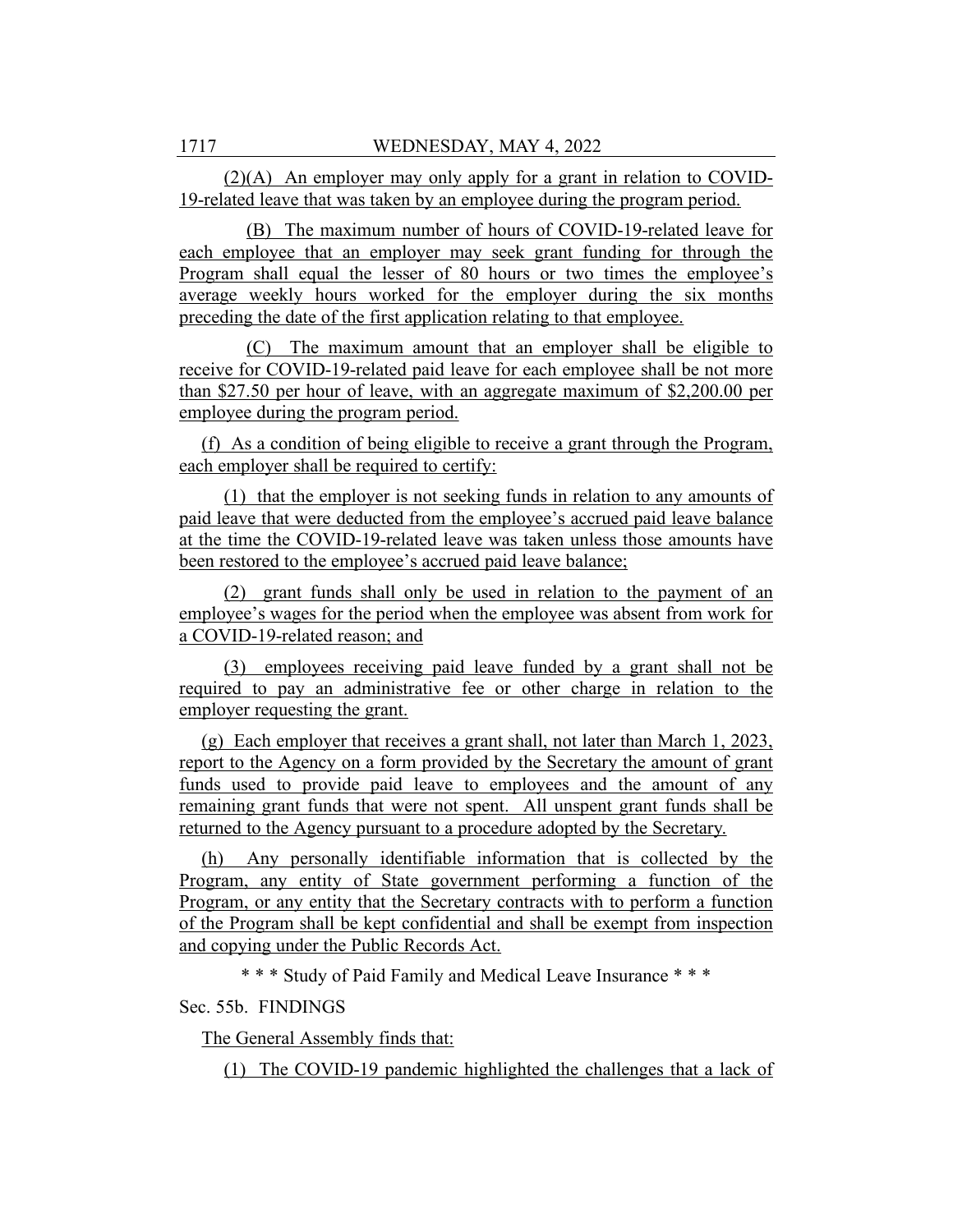paid leave poses to employees who must be absent from work for an extended period of time due to illness or caregiving needs.

(2) Paid family and medical leave insurance would provide essential income replacement for employees who must be absent from work for an extended period of time due to illness, caregiving needs, or the birth or adoption of a child.

(3) Paid family and medical leave insurance would mitigate the impact of absences on employers by providing an affordable means of providing paid leave to employees while improving employee retention.

Sec. 55c. PAID FAMILY AND MEDICAL LEAVE; TASK FORCE; REPORT

(a) Creation. There is created the Paid Family and Medical Leave Insurance Task Force to reexamine the work and report of the Study Committee on Employee Funded Paid Leave created pursuant to 2013 Acts and Resolves No. 31, Sec. 13 and to investigate proven and tested paid family and medical leave insurance programs in the United States in order to develop an understanding of the best practices and implementation possibilities for the potential enactment of an equitable and affordable paid family and medical leave insurance program in Vermont, which may include both universal and voluntary models.

(b) Membership. The Task Force shall be composed of the following members:

(1) three current members of the House of Representatives, not all from the same political party, who shall be appointed by the Speaker of the House; and

(2) three current members of the Senate, not all from the same political party, who shall be appointed by the Committee on Committees.

(c) Powers and duties.

(1) The Task Force shall examine the establishment of a paid family and medical leave program in Vermont, including the following:

(A) the potential for creating a paid family and medical leave insurance program in Vermont based on the experience of and best practices from currently operating paid family and medical leave insurance solutions in the United States that provide leave for the following purposes:

(i) bonding with a newborn or adopted child;

(ii) caring for an ill or injured family member;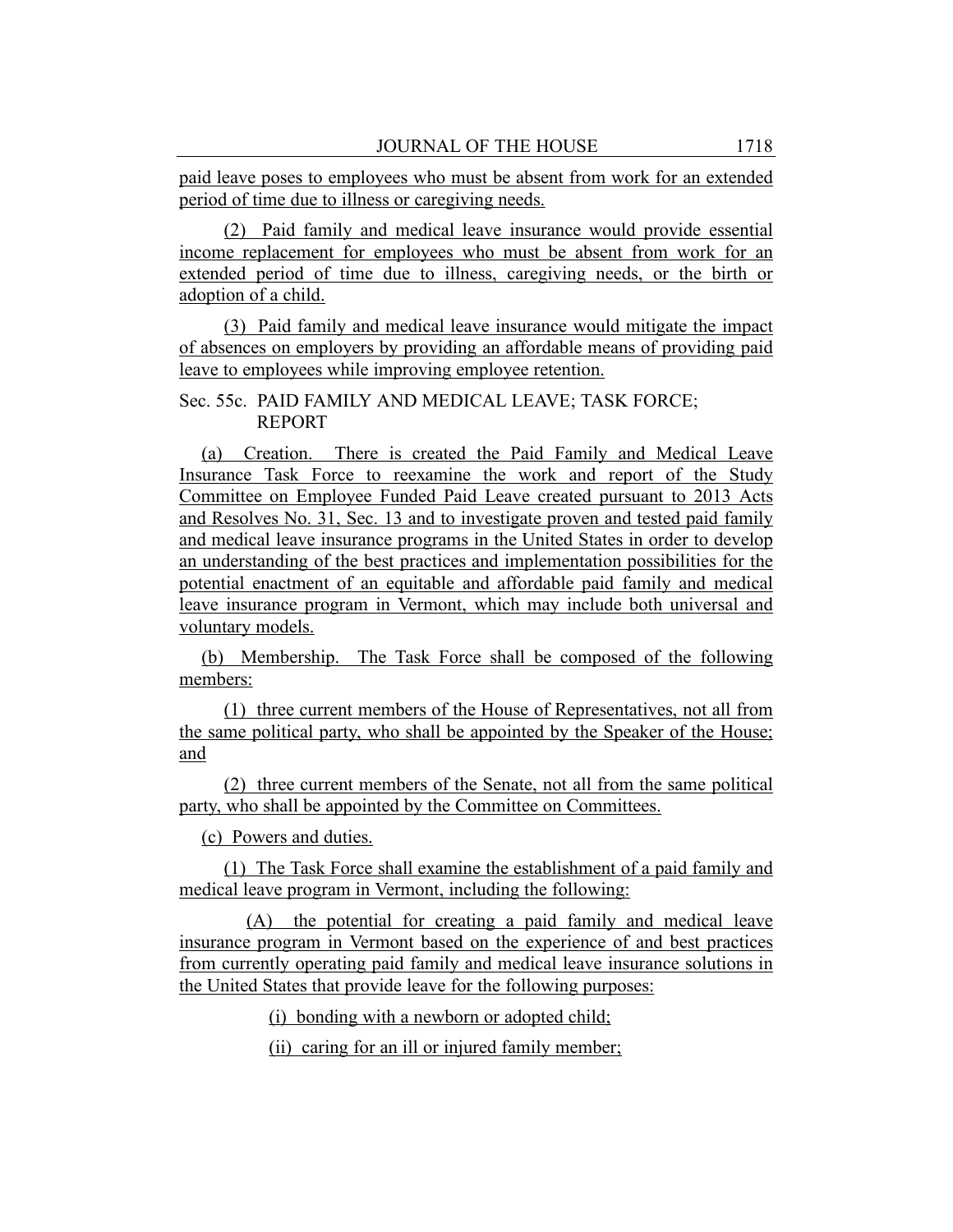(iii) the employee's own illness or injury; and

(iv) exigencies related to a family member serving in the U.S. Armed Forces;

(B) based on the solutions examined pursuant to subdivision (1) of this subsection, develop and examine models and projections for the startup and implementation of similar solutions in Vermont, including:

(i) potential start-up and administrative costs;

(ii) administrative requirements and considerations;

(iii) advantages relative to the other models;

(iv) examples from other jurisdictions and the experience of the programs in those jurisdictions;

(v) benefits and drawbacks; and

(vi) any other considerations that the Task Force determines are relevant;

(C) opportunities to utilize tested and proven administrative models or public-private partnerships to reduce administrative costs of a paid family and medical leave insurance program or to enable a paid family and medical leave insurance benefits to be established more quickly; and

(D) considerations related to the potential enactment of a federal paid family and medical leave insurance program, including any measures that may be necessary to ensure that a potential State program could adapt to and complement the coverage provided by any federal program.

(2) The Task Force shall consult with affected stakeholders and interested parties, including stakeholders and interested parties representing:

(A) the labor community;

(B) Vermont businesses;

(C) groups advocating for gender equity;

(D) Vermonters who are Black, Indigenous, or a Person of Color; and

(E) children and families.

(d) Assistance.

(1) The Task Force shall have the administrative assistance of the Office of Legislative Operations, the technical assistance of the Joint Fiscal Office, and the legal assistance of the Office of Legislative Counsel.

(2) The Task Force may contract with one or more entities or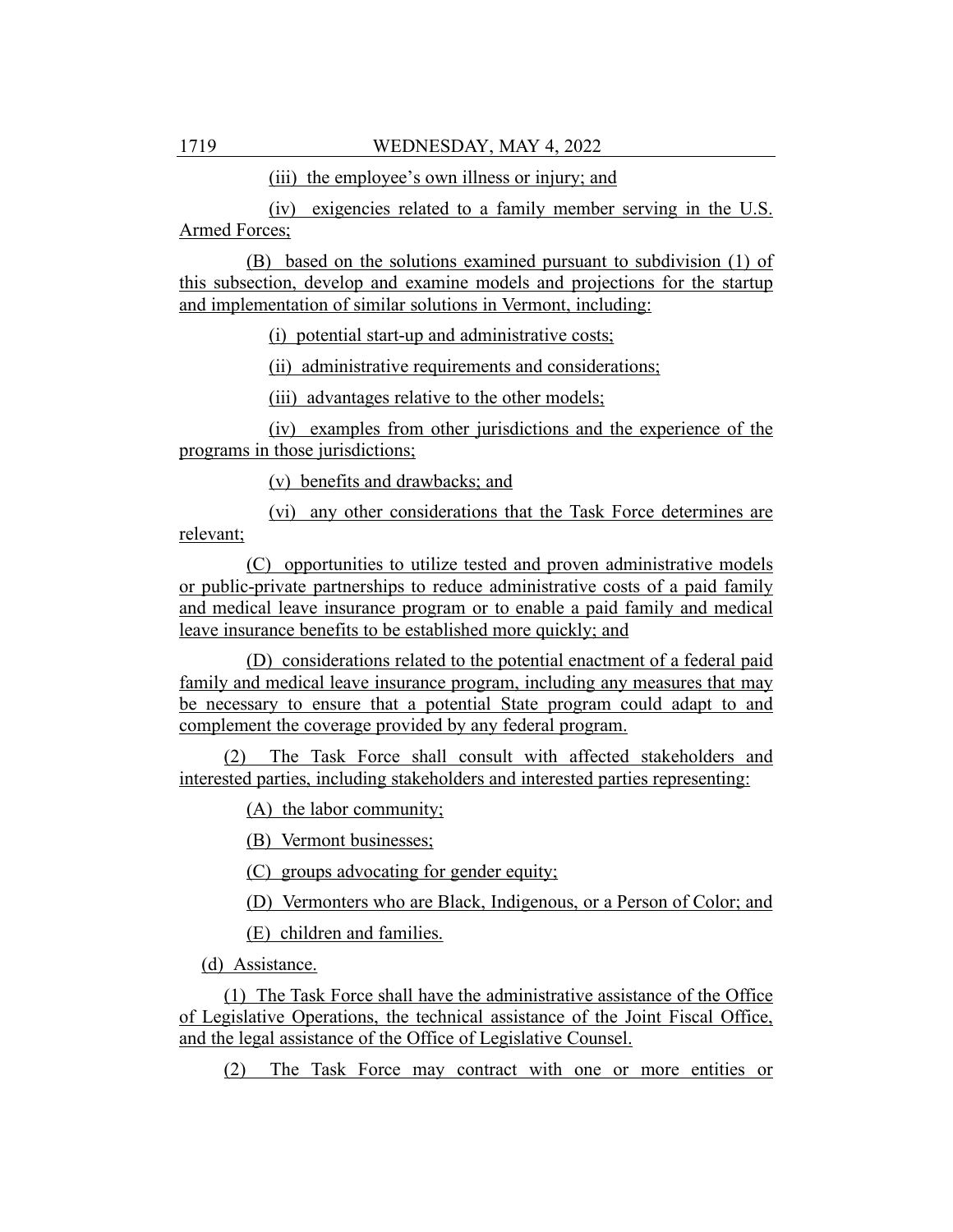individuals for purposes of modeling and actuarial projections.

(e) Report. On or before January 15, 2023, the Task Force shall submit a written report to the House Committee on General, Housing, and Military Affairs and the Senate Committee on Economic Development, Housing and General Affairs with its findings and any recommendations for legislative action. The Task Force's report may take the form of draft legislation.

(f) Meetings.

(1) The Office of Legislative Operations shall call the first meeting of the Committee to occur on or before September 15, 2022.

(2) The Task Force shall select a chair from among its members at the first meeting.

(3) A majority of the membership shall constitute a quorum.

(4) The Task Force shall cease to exist on January 30, 2023.

(g) Compensation and reimbursement. For attendance at meetings during adjournment of the General Assembly, a legislative member of the Task Force shall be entitled to per diem compensation and reimbursement of expenses pursuant to 2 V.S.A. § 23 for not more than six meetings.

(h) Appropriation. The sum of \$200,000.00 is appropriated to the General Assembly from the American Rescue Plan Act (ARPA) – Coronavirus State Fiscal Recovery Funds in fiscal year 2023 for per diem compensation and reimbursement of expenses for members of the Task Force and for expenses related to modeling and actuarial projections.

\* \* \* Unemployment Insurance Benefits \* \* \*

Sec. 55d. FINDINGS

The General Assembly finds that:

(1) The COVID-19 pandemic caused significant disruption to Vermont's economy and resulted in unprecedented levels of unemployment.

(2) Unemployment insurance benefits provide only partial wage replacement, making it hard for unemployed individuals to afford basic necessities and living expenses.

(3) Significant inflation caused by supply chain, economic, and workforce disruptions related to the COVID-19 pandemic are making it increasingly difficult for unemployed individuals to afford basic necessities and living expenses.

(4) Temporarily increasing the weekly unemployment insurance benefit amount for unemployed individuals will help to mitigate the impact of the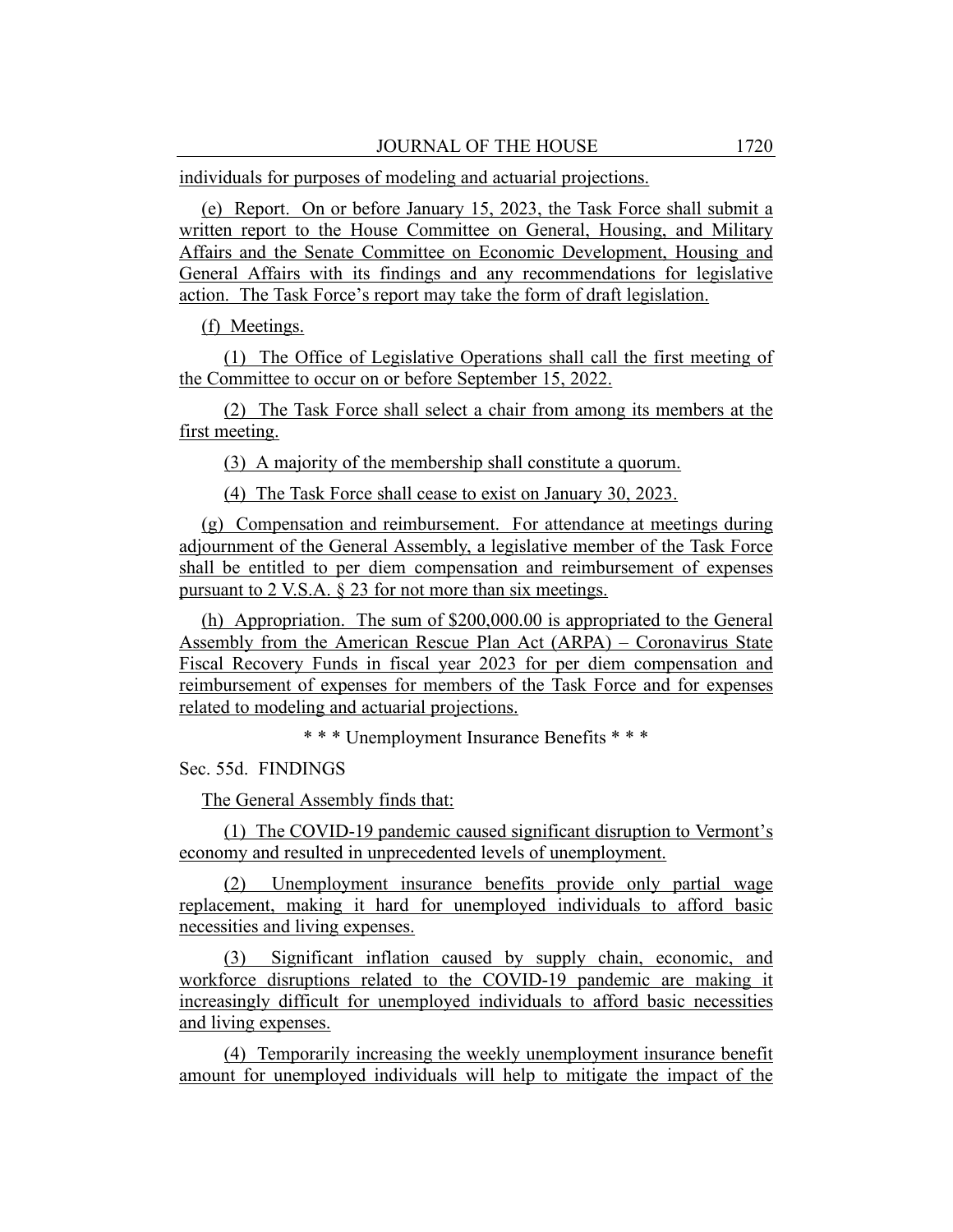COVID-19 pandemic on the unemployed individuals' ability to afford basic necessities and living expenses.

(5) The General Assembly previously enacted a \$25.00 supplemental increase to the weekly unemployment insurance benefit amount in 2021 Acts and Resolves No. 51, Sec. 11. However, the terms of that supplemental increase did not conform to federal requirements, and it never took effect. Enacting a supplemental \$25.00 weekly unemployment insurance benefit that will later be replaced by a temporary \$25.00 increase in the weekly unemployment insurance benefit amount will fulfill the commitment made by the General Assembly in 2021 Acts and Resolves No. 51, Sec. 11.

Sec. 55e. 2021 Acts and Resolves No. 51, Sec. 17(a)(4) is amended to read:

(4) Sec. 12 (repeal of supplemental weekly benefit) shall take effect upon the payment of a cumulative total of \$100,000,000.00 in supplemental benefits pursuant to 21 V.S.A. § 1338(e)(2) on October 7, 2021 and shall apply prospectively to all benefit payments in the next week and each subsequent week.

Sec. 55f. 21 V.S.A. § 1341 is added to read:

# § 1341. UNEMPLOYMENT INSURANCE COVID-19 SUPPLEMENTAL BENEFIT

(a) Beginning on July 1, 2022, in addition to the amount of regular unemployment insurance benefits provided pursuant to section 1338 of this title, each individual who qualifies for benefits pursuant to the provisions of this chapter shall receive a separate supplemental benefit of \$25.00 each week.

(b) Benefits provided pursuant to this section shall be paid from the Unemployment Insurance COVID-19 Supplemental Benefit Special Fund established pursuant to section 1342 of this chapter.

Sec. 55g. 21 V.S.A. § 1342 is added to read:

# § 1342. UNEMPLOYMENT INSURANCE COVID-19 SUPPLEMENTAL BENEFIT SPECIAL FUND

There is established the Unemployment Insurance COVID-19 Supplemental Benefit Special Fund, which shall be managed in accordance with 32 V.S.A. chapter 7, subchapter 5. The Fund shall consist of any amounts appropriated to the Fund. The Commissioner may seek and accept grants from any source, public or private, to be dedicated for deposit into the Special Fund. The Commissioner shall use the Fund to provide the Supplemental Benefit established pursuant to section 1341 of this chapter and to pay all necessary costs associated with the administration of the Supplemental Benefit and of the Fund.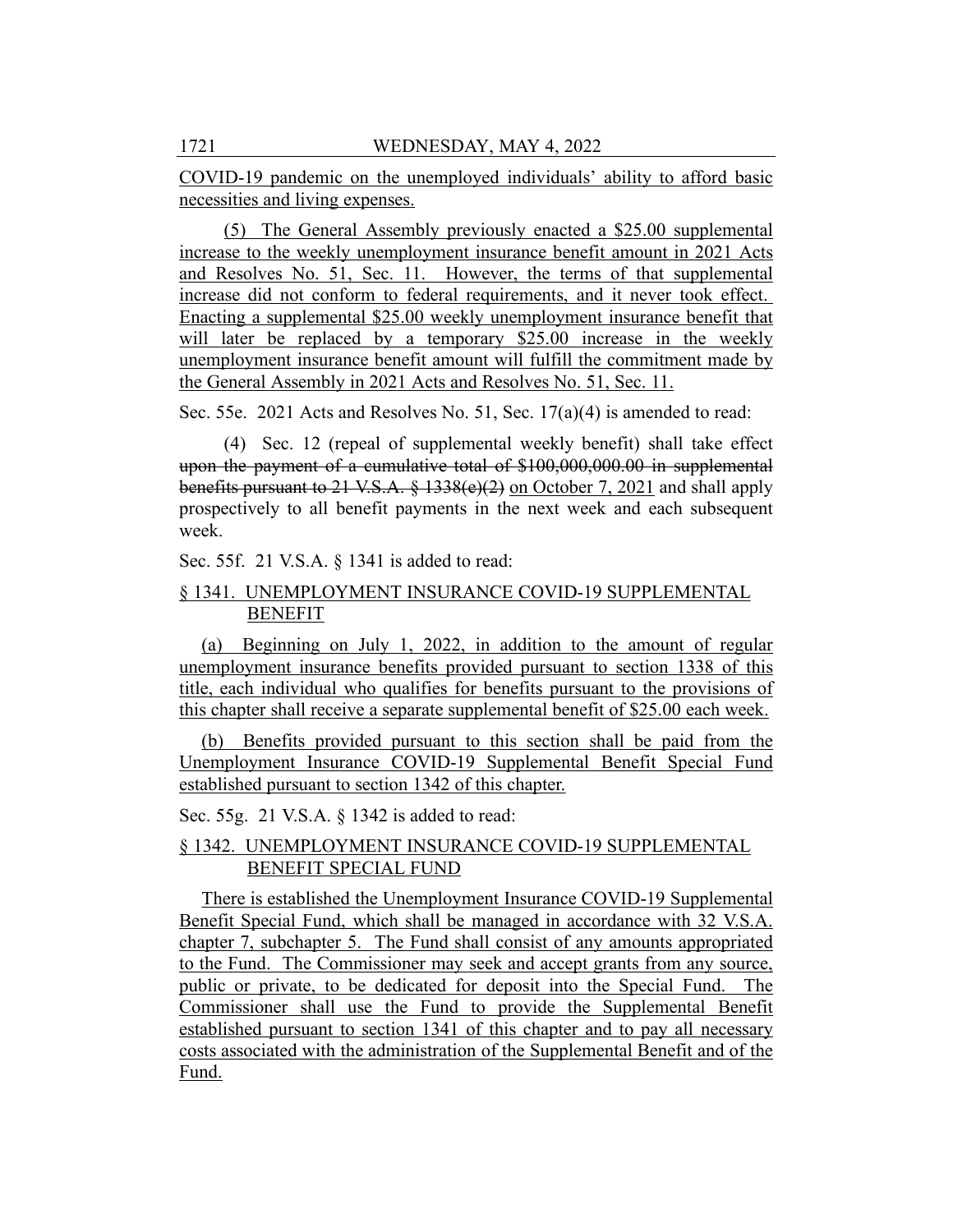# Sec. 55h. APPROPRIATION

\$8,000,000.00 is appropriated from the American Rescue Plan Act (ARPA) – Coronavirus State Fiscal Recovery Funds to the Unemployment Insurance COVID-19 Supplemental Benefit Special Fund established pursuant to 21 V.S.A. § 1342. Not more than five percent of the amount appropriated may be used for administrative costs related to the implementation and payment of the Unemployment Insurance COVID-19 Supplemental Benefit established pursuant to 21 V.S.A. § 1341.

Sec. 55i. REPEALS

21 V.S.A. § 1341 (Unemployment Insurance COVID-19 Supplemental Benefit) and 21 V.S.A. § 1342 (Unemployment Insurance COVID-19 Supplemental Benefit Special Fund) are repealed on July 1, 2024.

Sec. 55j. 21 V.S.A. § 1338 is amended to read:

§ 1338. WEEKLY BENEFITS

\* \* \*

(e) An individual's weekly benefit amount shall be determined by dividing the individual's two high quarter total subject wages required under subdivision (d)(1) of this section by 45 and adding \$25.00 to the resulting quotient, provided that the weekly benefit amount so determined shall not exceed the maximum weekly benefit amount computed pursuant to subsection (f) of this section.

(f)(1) The maximum weekly benefit amount shall be annually adjusted on the first day of the first calendar week in July to an amount equal to the sum of \$25.00 plus 57 percent of the State annual average weekly wage as determined by subsection (g) of this section.

\* \* \*

# Sec. 55k. MODIFICATION OF UNEMPLOYMENT INSURANCE MAINFRAME CODE; ANNUAL REPORT; INDEPENDENT VERIFICATION

(a)(1) The Commissioner of Labor shall develop and implement changes to the unemployment insurance mainframe software or develop a modernized information technology system necessary to implement on January 1, 2025 the changes to the unemployment insurance weekly benefit amount enacted pursuant to Sec. 14j of this act. The changes to the mainframe or the modernized information technology system, as applicable, shall be developed and implemented in a manner that minimizes risk to the operation of the mainframe and the functions of the unemployment insurance program.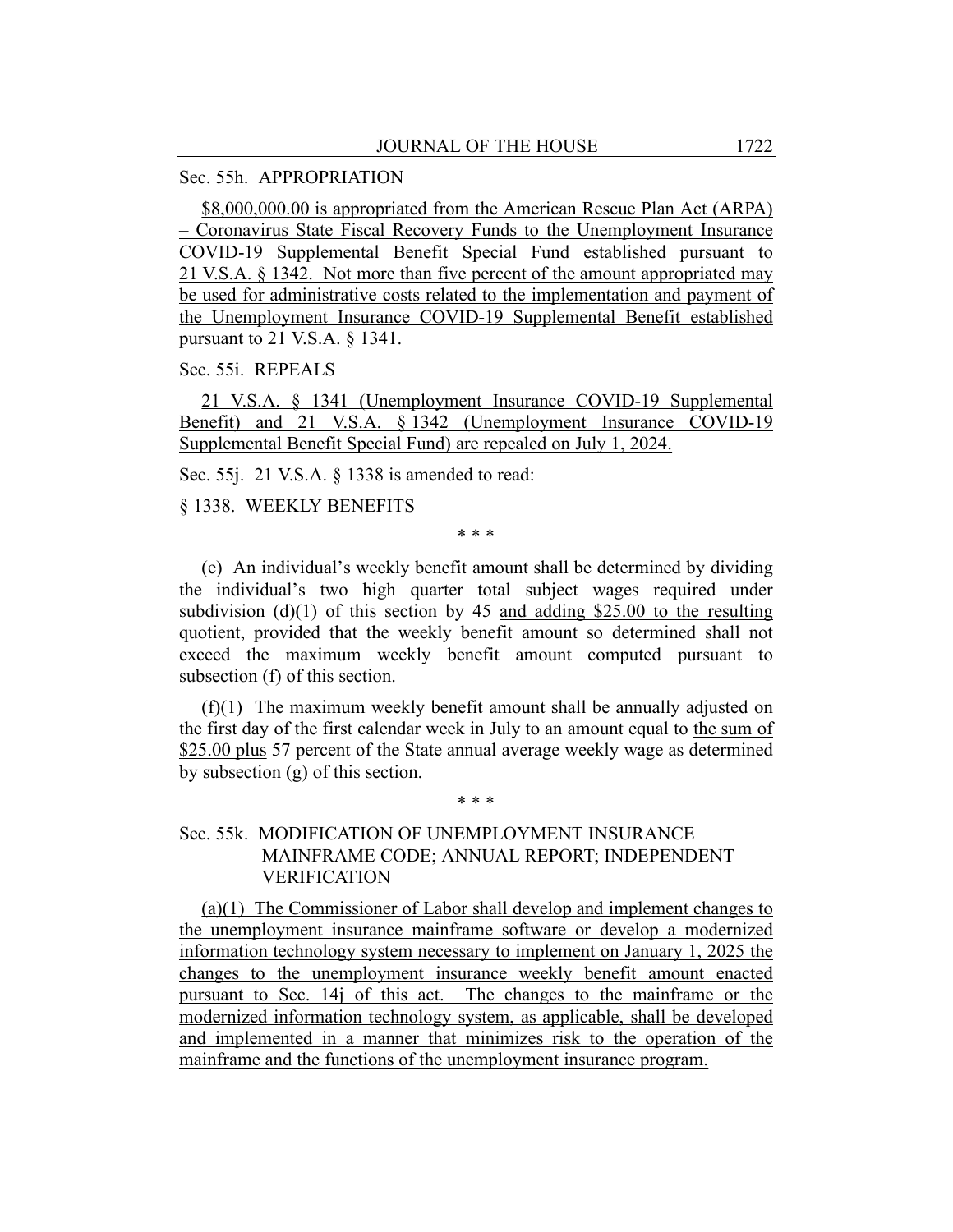(2) The Commissioner of Labor and the Secretary of Digital Services shall, to the greatest extent possible, plan and carry out the development and implementation of a modernized information technology system for the unemployment insurance program so that the modernized system is available in time to implement on January 1, 2025 the changes to the unemployment insurance weekly benefit amount enacted pursuant to Sec. 14j of this act.

(b) The Commissioner of Labor shall, on or before January 15, 2023 and January 15, 2024, submit a written report to the House Committee on Commerce and Economic Development, the Senate Committee on Economic Development, Housing and General Affairs, and the Legislative Information Technology Consultant retained by the Joint Fiscal Office detailing the actions taken and progress made in carrying out the requirements of subsection (a) of this section, the anticipated timeline for being able to implement the changes to the unemployment insurance weekly benefit amount enacted pursuant to Sec. 14j of this act, and potential implementation risks identified during the development process.

(c) The Legislative Information Technology Consultant shall, on or before February 15, 2023 and February 15, 2024, submit to the House Committee on Commerce and Economic Development and the Senate Committee on Economic Development, Housing and General Affairs a review of the report submitted pursuant to subsection (b) of this section. The review shall include an assessment of whether the Department of Labor will be able to implement the changes to the unemployment insurance weekly benefit amount enacted pursuant to Sec. 14j of this act by January 1, 2025 and shall identify any potential risks or concerns related to implementation that are not addressed in the Commissioner's report.

Sec. 55l. 21 V.S.A. § 1338 is amended to read:

§ 1338. WEEKLY BENEFITS

\* \* \*

(e) An individual's weekly benefit amount shall be determined by dividing the individual's two high quarter total subject wages required under subdivision (d)(1) of this section by 45 and adding  $$25.00$  to the resulting quotient, provided that the weekly benefit amount so determined shall not exceed the maximum weekly benefit amount computed pursuant to subsection (f) of this section.

(f)(1) The maximum weekly benefit amount shall be annually adjusted on the first day of the first calendar week in July to an amount equal to the sum of \$25.00 plus 57 percent of the State annual average weekly wage as determined by subsection (g) of this section.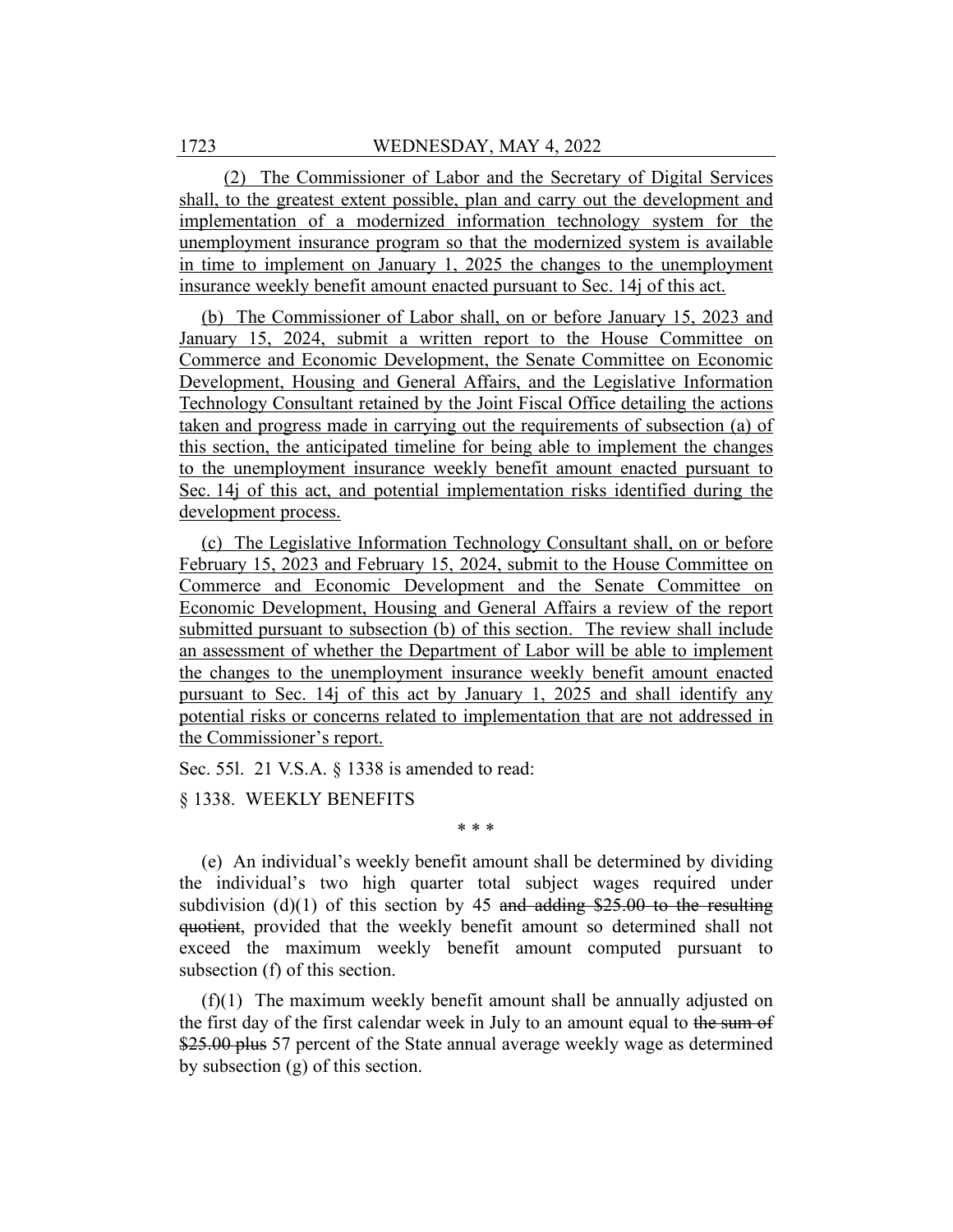\* \* \*

\* \* \* Appropriations \* \* \*

Sec. 56. APPROPRIATIONS

(a) Reversion. In fiscal year 2022, of the amounts appropriated in 2021 Acts and Resolves No. 74, Sec. G. 300(a)(13), from the American Rescue Plan Act (ARPA) – Coronavirus State Fiscal Recovery Funds to the Agency of Commerce and Community Development for the Economic Recovery Grant Program, \$25,500,000.00 shall revert to the American Rescue Plan Act (ARPA) – Coronavirus State Fiscal Recovery Funds.

(b) Recruitment and marketing. In fiscal year 2023, the following amounts are appropriated from the sources, to the recipients, and for the purposes specified:

(1) Worker recruitment. The amount of \$6,000,000.00 is appropriated from the General Fund to the Agency of Commerce and Community Development for worker recruitment activities and for the relocated and remote worker program.

(2) Tourism and marketing; relocation. In fiscal year 2023, the following amounts are appropriated from the General Fund to the Department of Tourism and Marketing, which the Department shall expend over two years:

(A) \$1,200,000.00 to support a regional relocation network; and

(B) \$3,000,000.00 for marketing and promotion.

(c) COVID economic support. In fiscal year 2022, the amount of \$20,000,000.00 is appropriated from the American Rescue Plan Act (ARPA) – Coronavirus State Fiscal Recovery Funds as follows:

(1) VEDA Short-Term Forgivable Loan Program. \$15,000,000.00 to the Vermont Economic Development Authority for the VEDA Short-Term Forgivable Loan Program.

(2) Creative economy grants. \$5,000,000.00 to the Vermont Arts Council to provide grants for monthly operating costs, including rent, mortgage, utilities, and insurance, to creative economy businesses and nonprofits that have sustained substantial losses due to the pandemic.

(d) Downtown development. Of the amounts appropriated to the Agency of Commerce and Community Development in fiscal year 2023 for the Better Places Program, Think Vermont initiative, or other programs that promote downtown development, the Agency may allocate not more than \$485,000.00 to provide funding to one or more nonprofit organizations that sponsor a downtown designation to: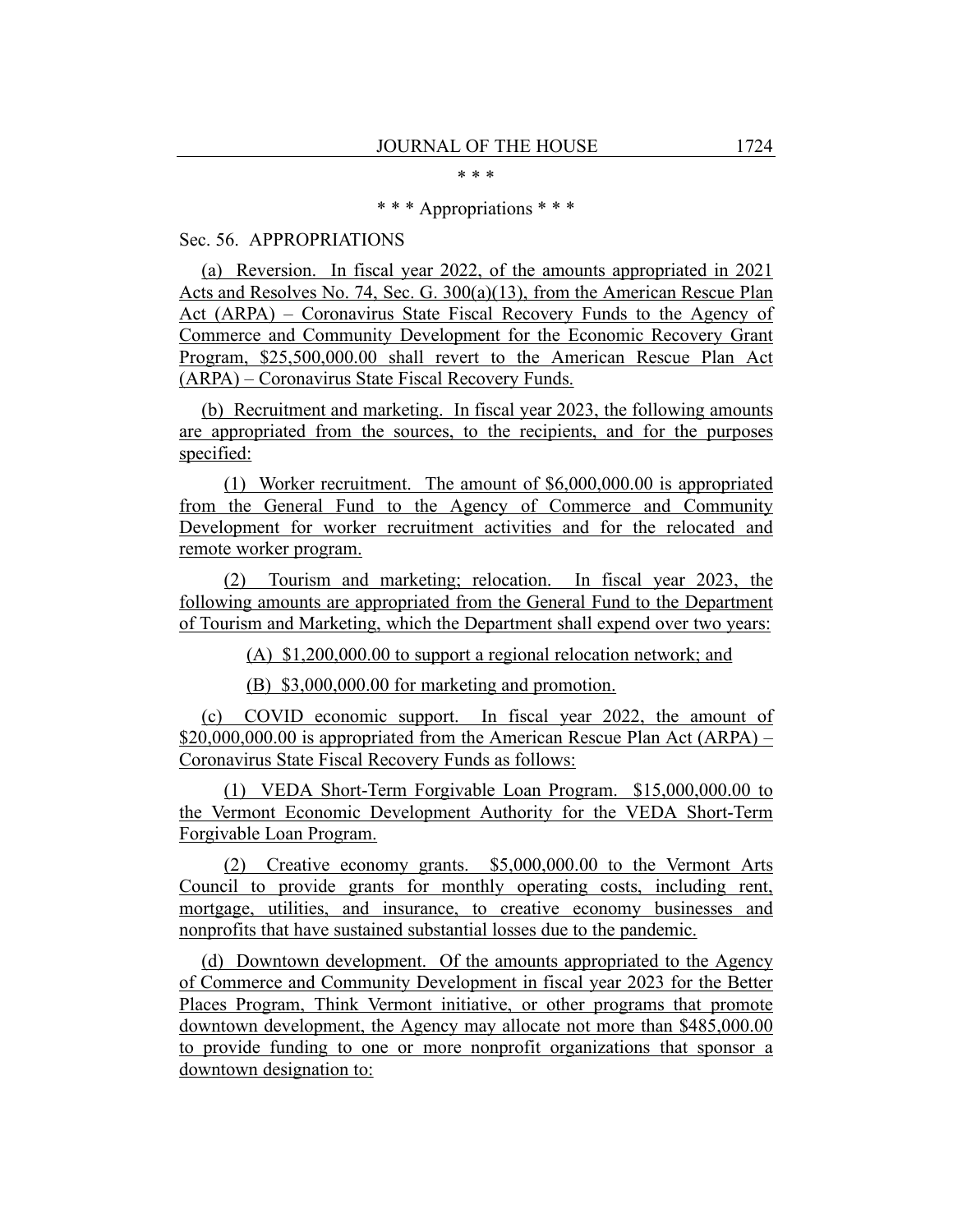(1) expand the ability of the downtown organizations to educate, guide, and partner with businesses, nonprofits, and community organizations to strengthen downtown models and leverage State funding to incentivize broader participation;

(2) support marketing, content development, and increased digital reach for downtown organizations, individually and collectively; and

(3) support communication within the coordinated effort of these Statemandated organizations to leverage successes.

(e) Community-based economic development. It is the intent of the General Assembly that up to \$11,000,000.00 of funding be provided in fiscal year 2023 in other legislation for the following community-based economic development initiatives:

(1) the Department of Forests, Parks and Recreation Vermont Outdoor Recreation Economic Collaborative (VOREC) Community Grant Program; and

(2) the Department of Economic Development grant program for remediation and redevelopment of brownfield sites.

\* \* \* Sports Betting Study Committee \* \* \*

Sec. 57. SPORTS BETTING; FINDINGS

The General Assembly finds that:

(1) An estimated 28 percent of adults in the United States bet on sports and 46 percent of adults say that they have an interest in betting on sports.

(2) Based on current participation rates and expected growth, it is estimated that Vermont could generate from \$640,000.00 to \$4.8 million in the first year of sports betting revenue taxes and \$1.3 million to \$10.3 million in the second year, depending on the regulatory model chosen by the General Assembly.

(3) As of March 2022, 31 states and the District of Columbia have some form of active legal sports betting operations while an additional three states have enacted laws or adopted ballot measures to permit legal sports betting.

(4) Legislation has also been introduced in at least 14 of the states without a legal sports betting market, including Vermont, to legalize, regulate, and tax sports betting.

(5) Given the widespread participation in sports betting, the General Assembly finds that careful examination of whether and how best to regulate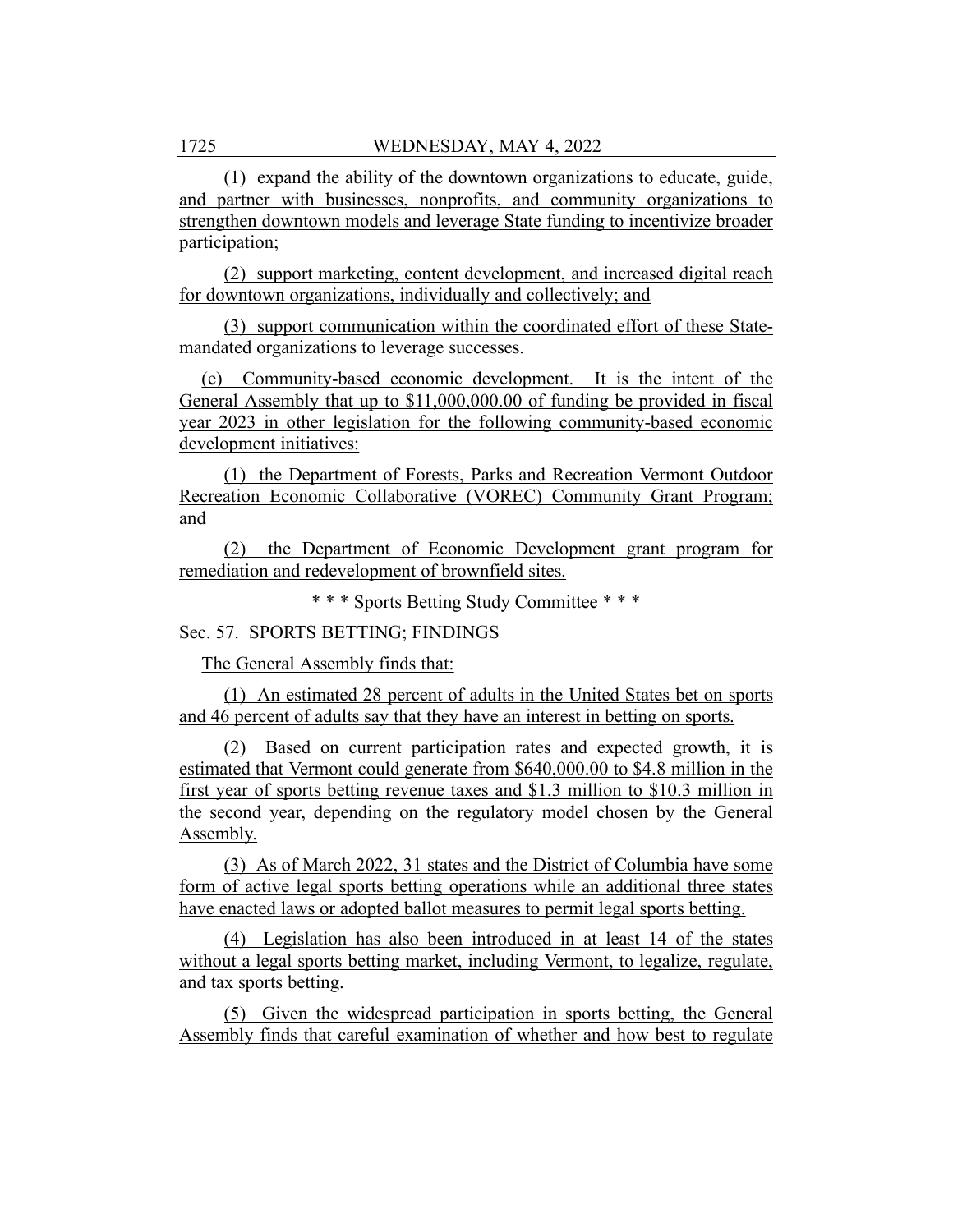sports betting in Vermont and protect Vermonters involved in sports betting is necessary.

Sec. 57a. SPORTS BETTING; STUDY COMMITTEE; REPORT

(a) Creation. There is created the Sports Betting Study Committee to examine whether and how to regulate sports betting in Vermont.

(b) Membership. The Study Committee shall be composed of the following members:

(1) the Attorney General or designee;

(2) the Commissioner of Liquor and Lottery or designee;

(3) the Commissioner of Taxes or designee;

(4) the Secretary of State or designee;

(5) the Secretary of Commerce and Community Development or designee;

(6) two current members of the Senate, who shall be appointed by the Committee on Committees; and

(7) two current members of the House, who shall be appointed by the Speaker of the House.

(c) Powers and duties. The Study Committee shall examine the sports betting study conducted by the Office of Legislative Counsel and Joint Fiscal Office and shall study various models for legalizing, taxing, and regulating sports betting, including the following issues:

(1) studies carried out by other states concerning the legalization, taxation, and regulation of sports betting;

(2) laws enacted by other states to legalize, tax, and regulate sports betting;

(3) potential models for legalizing and regulating sports betting in Vermont, including any advantages or drawbacks to each model;

(4) potential models for legalizing and regulating online sports betting, including any advantages or drawbacks to each model;

(5) potential tax and fee structures for sports betting activities;

(6) potential restrictions or limitations on the types of sports that may be bet on, including whether and to what extent restrictions should be imposed with respect to the participant age, amateur status, and location of sporting events that may be bet on; and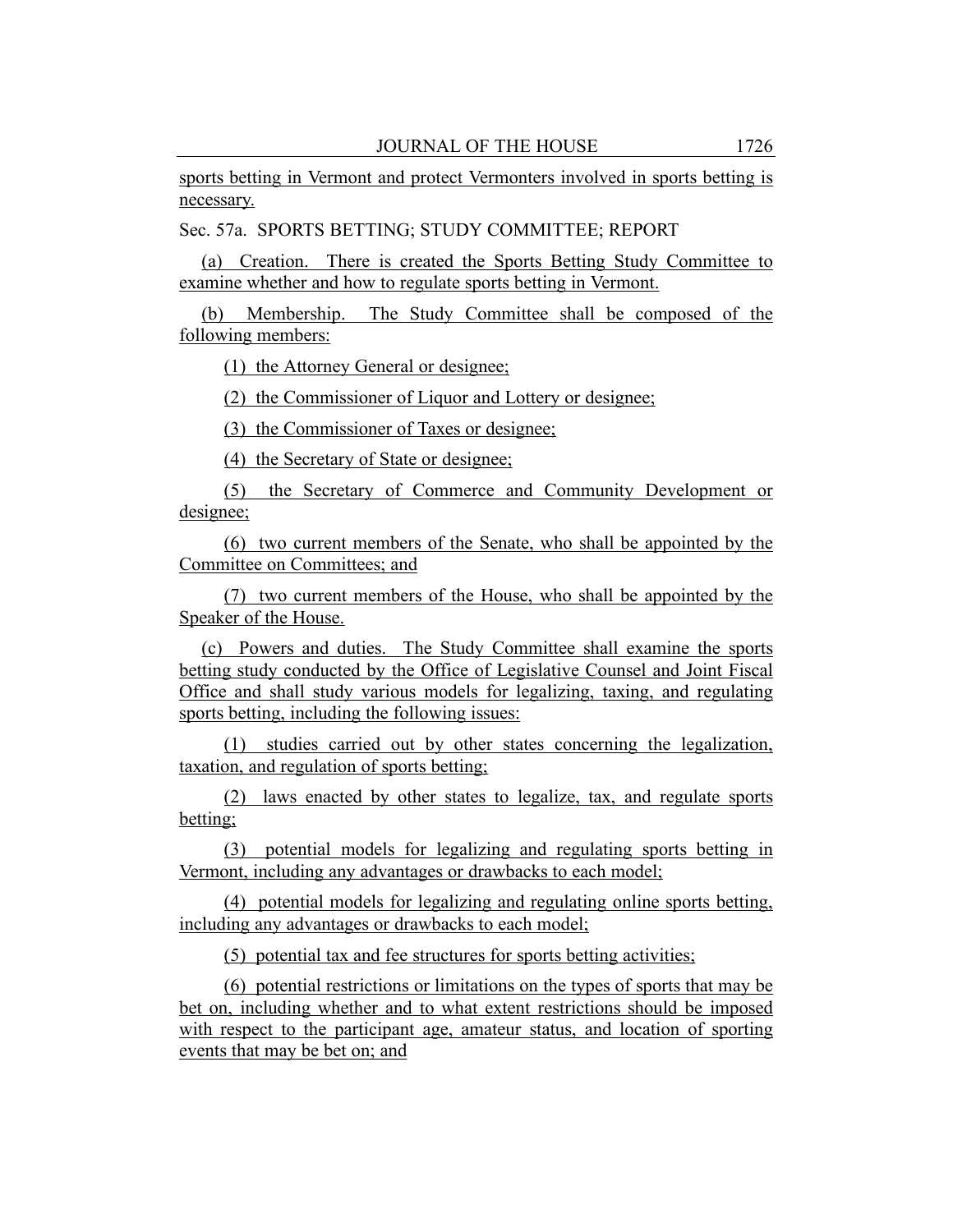(7) potential impacts on various socioeconomic and demographic groups and on problem gambling and the resources necessary to address the identified impacts.

(d) Assistance. The Committee shall have the administrative, technical, and legal assistance of the Office of Legislative Council and the Joint Fiscal Office.

(e) Report. On or before December 15, 2022, the Study Committee shall submit a written report to the House Committee on General, Housing, and Military Affairs and the Senate Committee on Economic Development, Housing and General Affairs with its findings, recommendations for legislative action, and a draft of proposed legislation.

(f) Meetings.

(1) The Attorney General or designee shall call the first meeting of the Committee to occur on or before September 1, 2022.

(2) The Committee shall select a chair from among its members at the first meeting.

(3) A majority of the membership shall constitute a quorum.

(4) The Committee shall cease to exist on December 30, 2022.

(g) Compensation and reimbursement. For attendance at meetings during adjournment of the General Assembly, legislative members of the Committee serving in their capacity as a legislator shall be entitled to per diem compensation and reimbursement of expenses pursuant to 2 V.S.A. § 406 for not more than four meetings. These payments shall be made from monies appropriated to the General Assembly.

\* \* \* SALT Deduction Cap Work-Around \* \* \*

Sec. 58. 32 V.S.A. chapter 151, subchapter 10C is added to read:

Subchapter 10C. Elective Pass-Through Entity Business Income Tax

## § 5921a. DEFINITIONS

As used in this subchapter:

(1) "Distributive proceeds" means the net income, dividends, royalties, interest, rents, guaranteed payments, and gains of a pass-through entity derived from or connected with sources within the State.

(2) "Member" means a member of a limited liability company; a partner in a general, limited, or limited liability partnership; or a shareholder of an S corporation, provided the member is a natural person.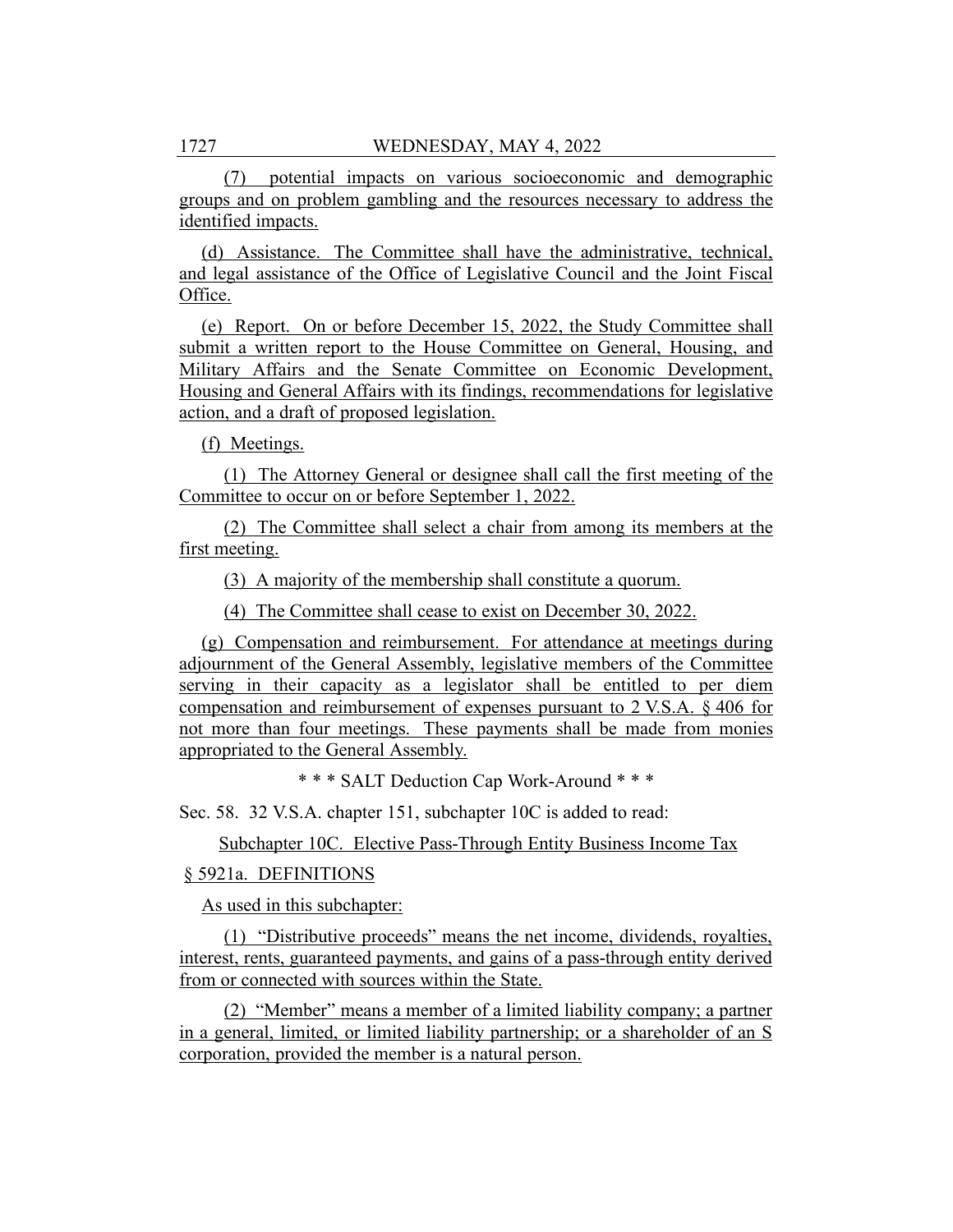(3) "Pass-through entity" means a limited liability company, a partnership, or an S corporation.

(4) "Pass-through entity business income tax" means the tax imposed under this subchapter.

(5) "Share of distributive proceeds" means the portion of distributive proceeds attributable to a member of a pass-through entity during a taxable year.

# § 5921b. PASS-THROUGH ENTITY BUSINESS INCOME TAX; **ELECTION**

(a) A pass-through entity may elect to be liable for and pay a pass-through entity business income tax during the taxable year, provided:

(1) at least one member of the entity is liable for income tax under this chapter on that member's share of distributive proceeds of the pass-through entity during a taxable year;

(2) each member of the pass-through entity is a natural person and no member is a C corporation or a pass-through entity; and

(3) consent is given by:

(A) each member of the electing entity who is a member at the time the election is filed; or

(B) any officer, manager, or member of the electing entity who is authorized, under law or the entity's organizational documents, to make the election and who represents having such authority under penalties of perjury.

(b) The tax imposed on a pass-through entity under this section shall be equal to the sum of each member's share of taxable distributive proceeds attributable to the pass-through entity for the taxable year, multiplied by the second-highest marginal tax rate in section 5822 of this chapter.

(c) The election under this section shall be made annually, on or before the due date for filing the entity's return as established by the Commissioner, and shall not apply retroactively. An election made under this section shall be binding on all members of the pass-through entity for the year in which the election is made. If the members decide to revoke an election, that revocation shall occur on or before the due date for filing the entity's return.

(d) Each pass-through entity that makes an election for a taxable year under this section shall annually report to each of its members the member's share of distributive proceeds for the taxable year.

(e) Each pass-through entity that makes an election for a taxable year under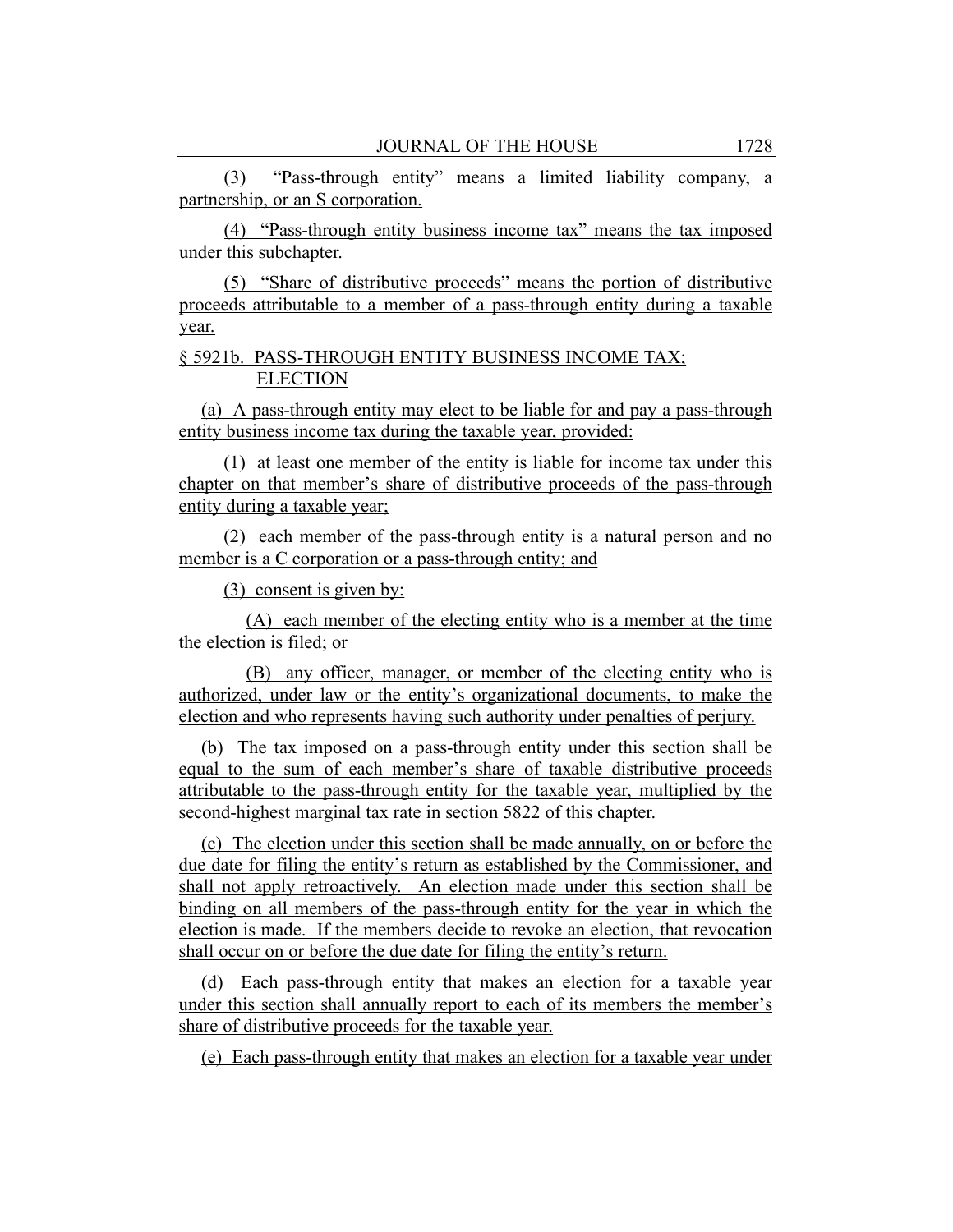this section shall file an entity tax return and make payments on or before the 15th day of the third month following the close of each entity's taxable year as determined for federal income tax purposes. A pass-through entity shall make estimated entity tax payments as provided under subchapters 10A and 10B of this chapter except that a pass-through entity shall make the estimated entity tax payments for residents and nonresidents alike.

(f) A member of a pass-through entity shall not be liable for the individual income tax imposed under section 5822 of this chapter and shall not be required to file an individual income tax return as prescribed under section 5861 of this chapter, provided:

(1) the member is a nonresident of this State; and

(2) the member's only Vermont income during the taxable year is derived from a pass-through entity that has paid the tax imposed under this section on the member's Vermont income.

# § 5921c. REFUNDABLE INCOME TAX CREDIT; INDIVIDUAL MEMBERS OF PASS-THROUGH ENTITIES

An individual taxpayer of this State shall be entitled to a refundable credit against the income tax paid under this chapter for the taxable year, provided the individual is a member of a pass-through entity that elects under section 5921b of this chapter to be liable for and pay the pass-through entity business income tax during the taxable year. For each pass-through entity of which the individual is a member, the amount of the credit shall equal 90 percent of the individual's pro rata share of the tax paid under section 5921b of this chapter for the taxable year, and that credit shall be available to the member during the same taxable year. The credit under this section shall be available after the application of all other credits allowed by law and claimed by the individual during the taxable year.

Sec. 58a. 32 V.S.A. § 5825 is amended to read:

# § 5825. CREDIT FOR TAXES PAID TO OTHER STATES AND PROVINCES

\* \* \*

(c) The credit claimed under this section shall include an amount of the tax paid to another state that imposes a tax on the distributive proceeds of a passthrough entity, provided the other state's tax is substantially similar to the passthrough entity business income tax imposed under subchapter 10C of this chapter. The nonrefundable credit under this subsection shall equal 90 percent of the taxpayer's pro rata share of tax paid to another state, provided the amount of the credit does not exceed the amount of pass-through entity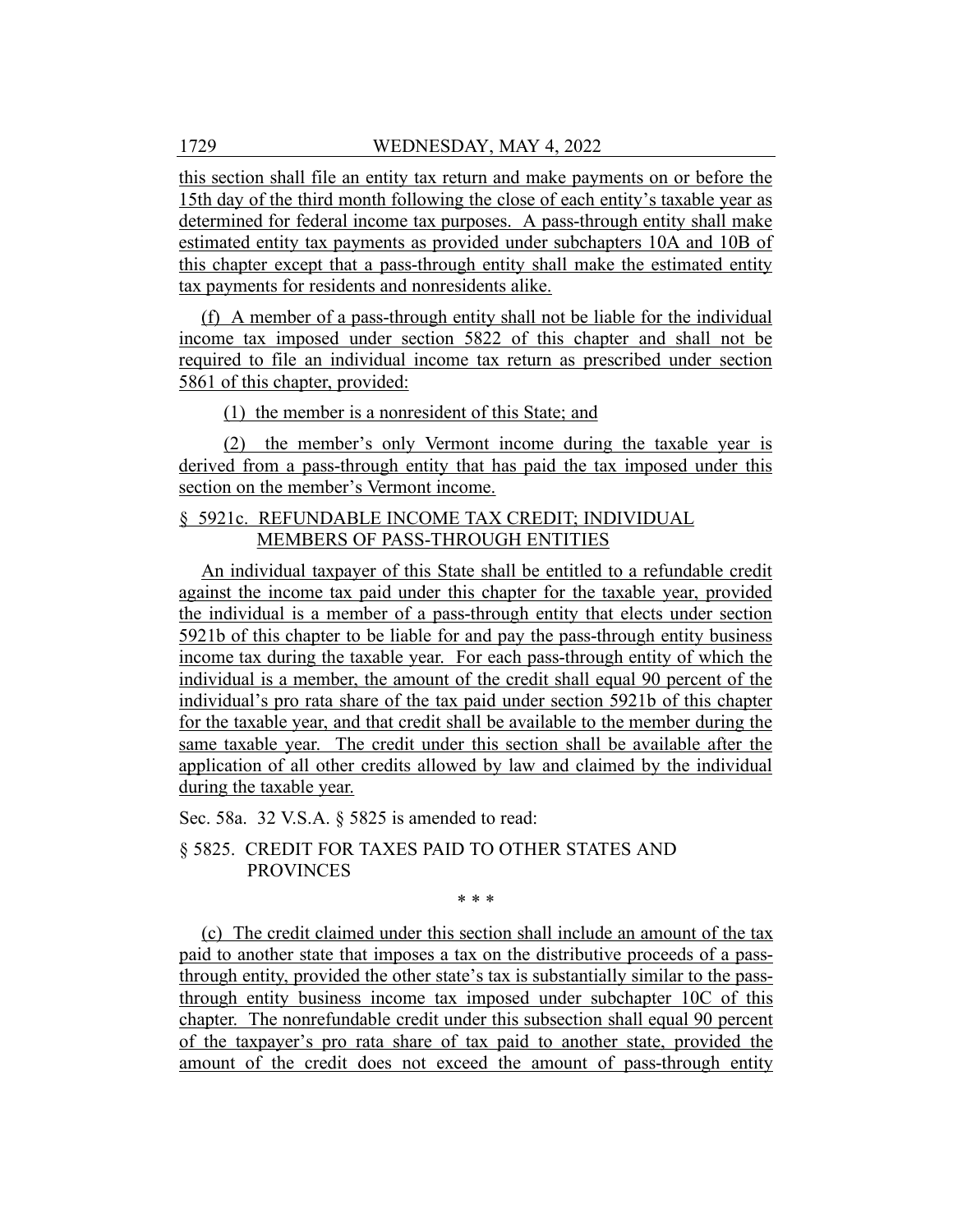business income tax owed or that would have been owed if the pro rata share of tax paid were subject to the pass-through entity business income tax under subchapter 10C of this chapter. As used in this subsection, "distributive proceeds" and "pass-through entity" shall have the same meanings as under section 5921a of this chapter.

# Sec. 58b. CONSENSUS ESTIMATE; REPORT; SALT DEDUCTION CAP WORK-AROUND

The Commissioner of Taxes, in consultation with the Joint Fiscal Office, shall conduct a fiscal analysis and reach a consensus estimate of the revenue impact to this State of the elective pass-through entity business income tax and credits created under this act. On or before January 15, 2023, the Commissioner and the Joint Fiscal Office shall submit a written report to the House Committees on Commerce and Economic Development and on Ways and Means and the Senate Committees on Economic Development, Housing and General Affairs and on Finance detailing the consensus estimate conducted under this section, including whether the consensus estimate demonstrates that the tax and credits created under this act are projected to have a neutral or positive impact on the revenues of this State.

\* \* \* Downtown Tax Credits \* \* \*

Sec. 59. 32 V.S.A. § 5930ee is amended to read:

## § 5930ee. LIMITATIONS

Beginning in fiscal year 2010 2023 and thereafter, the State Board may award tax credits to all qualified applicants under this subchapter, provided that:

(1) the total amount of tax credits awarded annually, together with sales tax reallocated under section 9819 of this title, does not exceed \$3,000,000.00 \$4,350,000.00 with up to \$1,000,000.00 awarded to qualified projects in neighborhood development areas;

\* \* \*

Sec. 59a. 32 V.S.A. § 5930ee is amended to read:

#### § 5930ee. LIMITATIONS

Beginning in fiscal year 2023 2025 and thereafter, the State Board may award tax credits to all qualified applicants under this subchapter, provided that:

(1) the total amount of tax credits awarded annually, together with sales tax reallocated under section 9819 of this title, does not exceed \$4,350,000.00 with up to \$1,000,000.00 awarded to qualified projects in neighborhood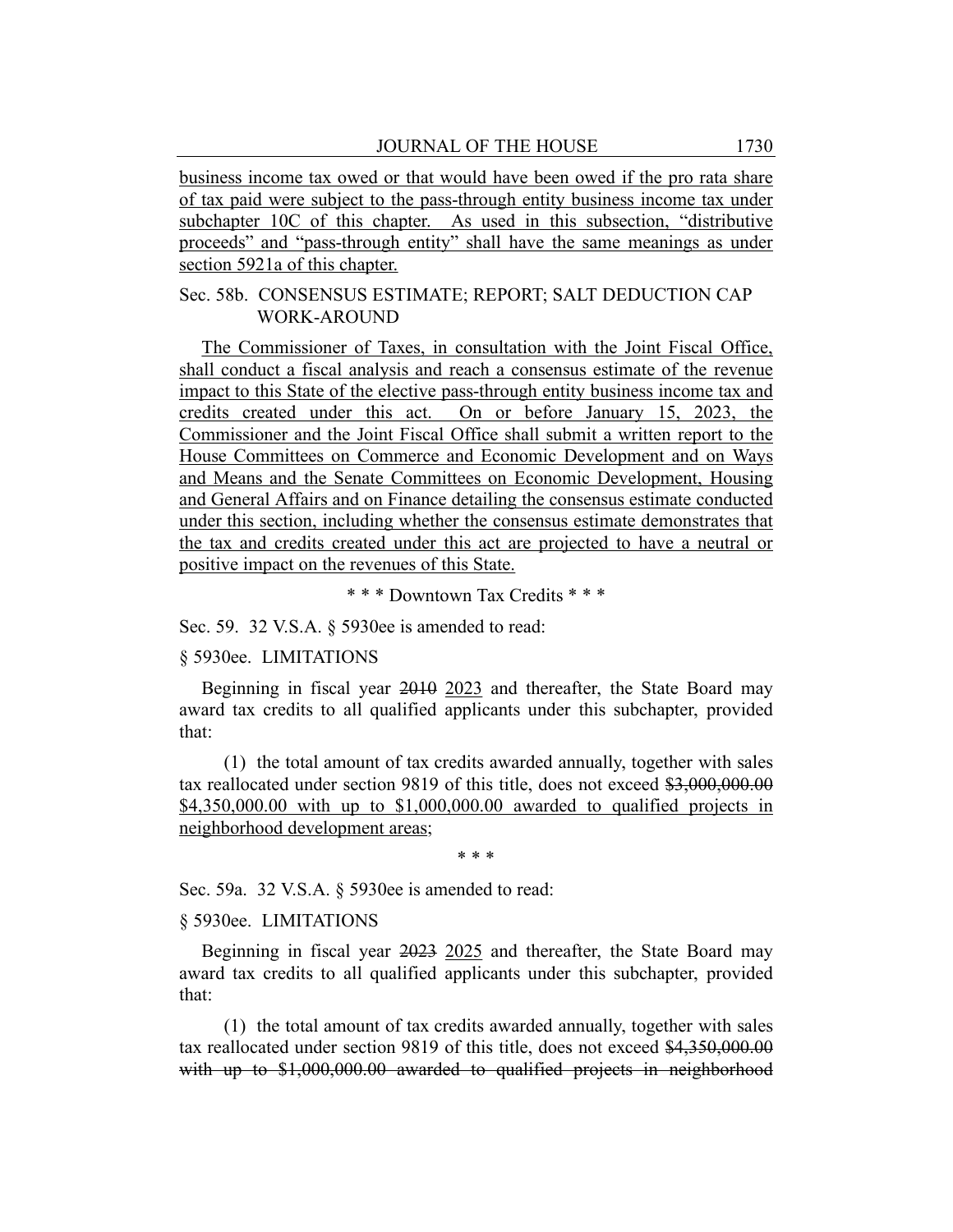development areas \$3,000,000.00;

\* \* \*

# Sec. 59b. FY 2024 DOWNTOWN AND VILLAGE CENTER TAX CREDIT PROGRAM OFFSET

In fiscal year 2023, the amount of \$1,350,000.00 shall be carried forward within the General Fund to be available in fiscal year 2024 to provide onetime increased fiscal capacity for the Downtown and Village Center Tax Credit Program.

Sec. 60. 9 V.S.A. § 2464e is added to read:

# § 2464e. ROBOCALLS; PROHIBITION; PENALTY

(a) Intent. It is the intent of the General Assembly in adopting this section:

(1) to create a State law prohibition on the use of automatic telephone dialing systems and on the placement of robocalls to Vermont consumers that is coextensive with the federal limitations created in the Telephone Consumer Protection Act and the Telemarketing and Consumer Fraud and Abuse Prevention Act; and

(2) to continue to permit certain robocalls to the extent they are allowed under federal law, including:

(A) calls made for an emergency purpose;

(B) calls made with the prior express written consent of the called party;

(C) calls conveying messages that are purely informational;

(D) calls concerning the collection of a debt but not including calls that attempt to sell consumers services to reduce debt;

(E) political calls;

(F) calls from health care providers; and

(G) messages from charities, provided that if the call originates from a person whom the charity hires to make a call on the charity's behalf, the call may only go to members of the charity or prior donors, and provided further that such callers include an automated option to allow a consumer to stop future calls.

(b) Definitions. As used in this section, "automatic telephone dialing system" means equipment that has the capacity:

(1) to store or produce telephone numbers to be called, using a random or sequential number generator; and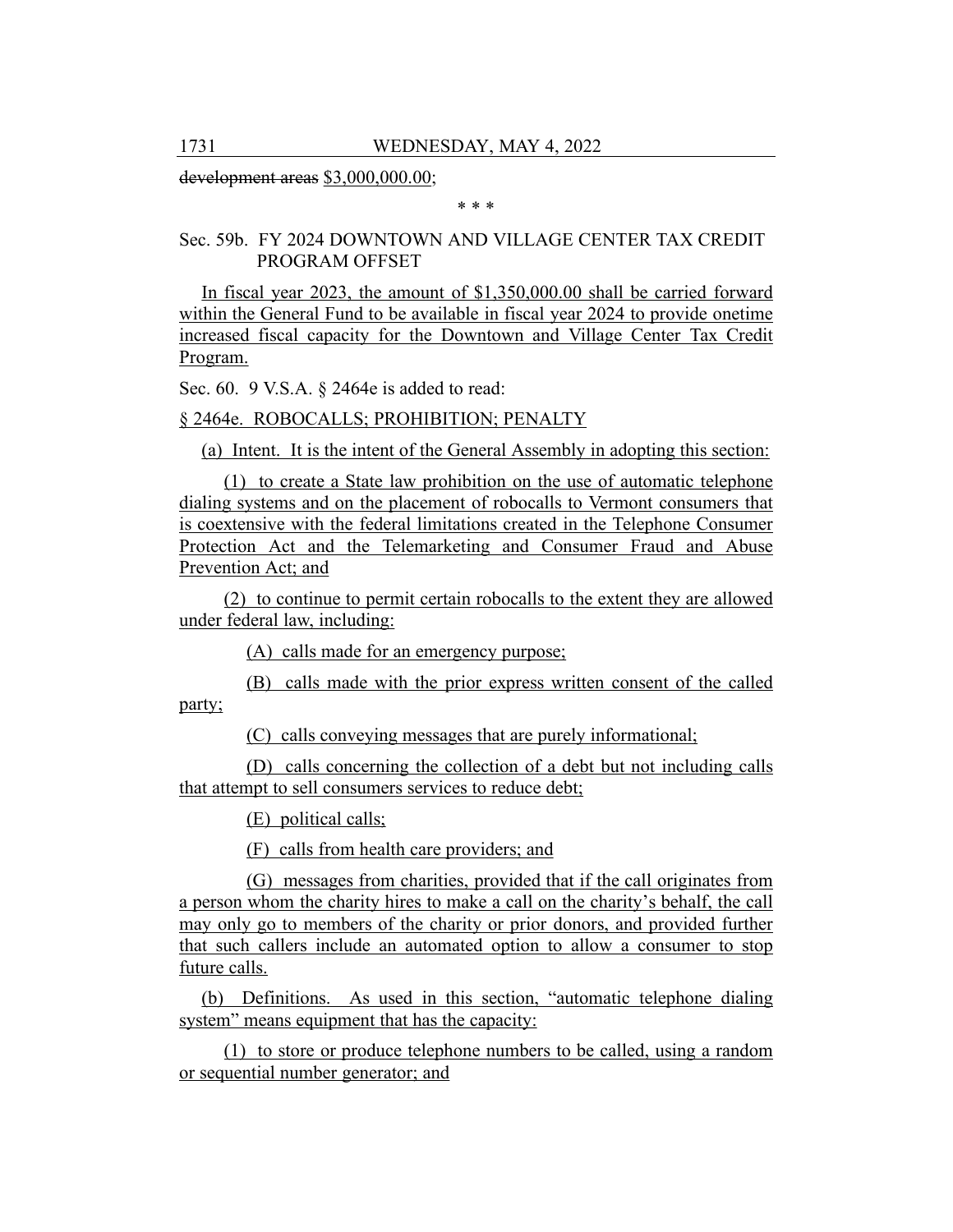(2) to dial such numbers.

(c) Prohibition. A person shall not initiate a telephone call to a Vermont consumer using an automatic telephone dialing system or an artificial or prerecorded voice in violation of the federal Telephone Consumer Protection Act, 47 U.S.C. § 227, or the federal Telemarketing and Consumer Fraud and Abuse Prevention Act, 15 U.S.C. §§ 6101–6108, and the regulations adopted pursuant to those laws.

(d) Civil violation.

(1) A violation of this section constitutes a violation of section 2453 of this title.

(2) Each prohibited telephone call constitutes a separate violation under this subsection.

(3)(A) A person who receives a telephone call in violation of this section may bring an action in Superior Court for damages or a civil penalty, injunctive relief, punitive damages in the case of a willful violation, and reasonable costs and attorney's fees.

(B) The court may issue an award for the greater of a person's damages or a civil penalty of \$500.00 for a first violation and \$1,000.00 for each subsequent violation.

(e) Criminal penalties.

(1) A person who violates this section shall be imprisoned for not more than 90 days or fined not more than \$1,000.00 per violation, or both.

(2) Each telephone call constitutes a separate violation under this subsection.

(f) The Attorney General shall exercise his or her authority and discretion to work cooperatively with other state and federal government entities to identify callers who initiate robocalls to consumers in violation of this section and to enforce the provisions of this section regardless of the location of the caller.

Sec. 61. EFFECTIVE DATES

(a) This act shall take effect on July 1, 2022, except as otherwise provided in this section.

(b) Sec. 30 (18 V.S.A. § 9456) shall take effect on January 1, 2023 and shall apply to hospital fiscal years 2024 and after.

Pending the question, Shall the House concur in the Senate proposal of amendment to the House proposal of amendment?, **Rep. Kimbell of**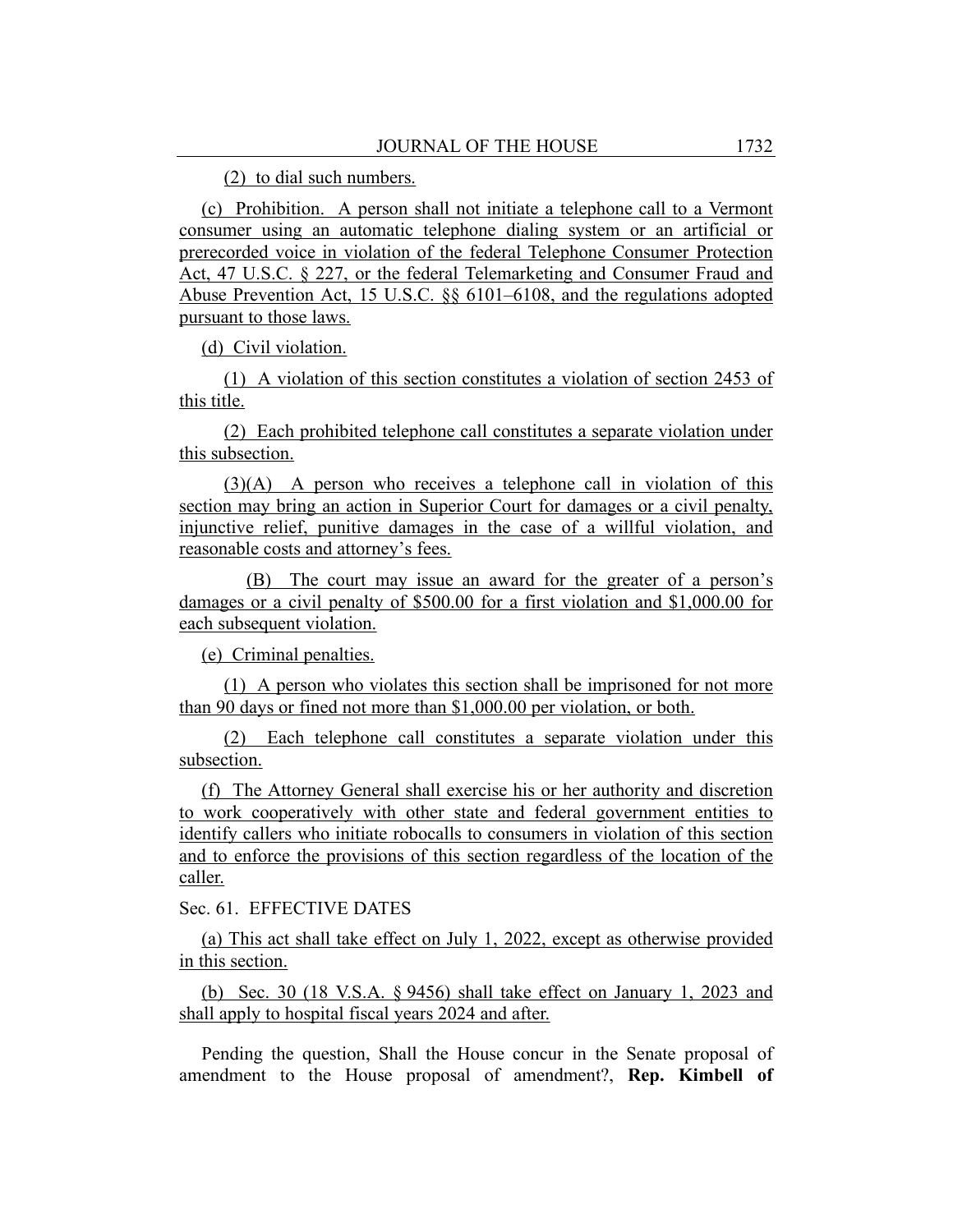**Woodstock** moved that the House refuse to concur and ask for a Committee of Conference, which was agreed to, and the Speaker appointed as members of the Committee of Conference on the part of the House:

#### **Rep. Marcotte of Coventry**

**Rep. Kimbell of Woodstock**

#### **Rep. Jerome of Brandon**

On motion of **Rep. McCoy of Poultney,** the rules were suspended and the House's actions on the bill were ordered messaged to the Senate forthwith.

#### **Amendment to House Proposal of Amendment Offered; Bill Committed**

**S. 281**

Senate bill, entitled

An act relating to hunting coyotes with dogs

Was taken up and, pending third reading of the bill, **Rep. Till of Jericho** moved to amend the House's proposal of amendment as follows:

By striking out Sec. 4, effective dates, in its entirety and inserting in lieu thereof the following:

Sec. 4. 13 V.S.A. § 4010 is amended to read:

#### § 4010. GUN SUPPRESSORS

(a) As used in this section:

(1) "Gun suppressor" means any device for silencing, muffling, or diminishing the report of a portable firearm, including any combination of parts, designed or redesigned, and intended for use in assembling or fabricating a gun suppressor, and any part intended only for use in such assembly or fabrication.

(2) "Sport shooting range" shall have the same meaning as used in 10 V.S.A. § 5227(a).

(b) A person shall not manufacture, make, or import a gun suppressor, except for:

(1) a licensed manufacturer, as defined in 18 U.S.C. § 921, who is registered as a manufacturer pursuant to 26 U.S.C. § 5802;

(2) a licensed importer, as defined in 18 U.S.C. § 921, who is registered as an importer pursuant to 26 U.S.C. § 5802; or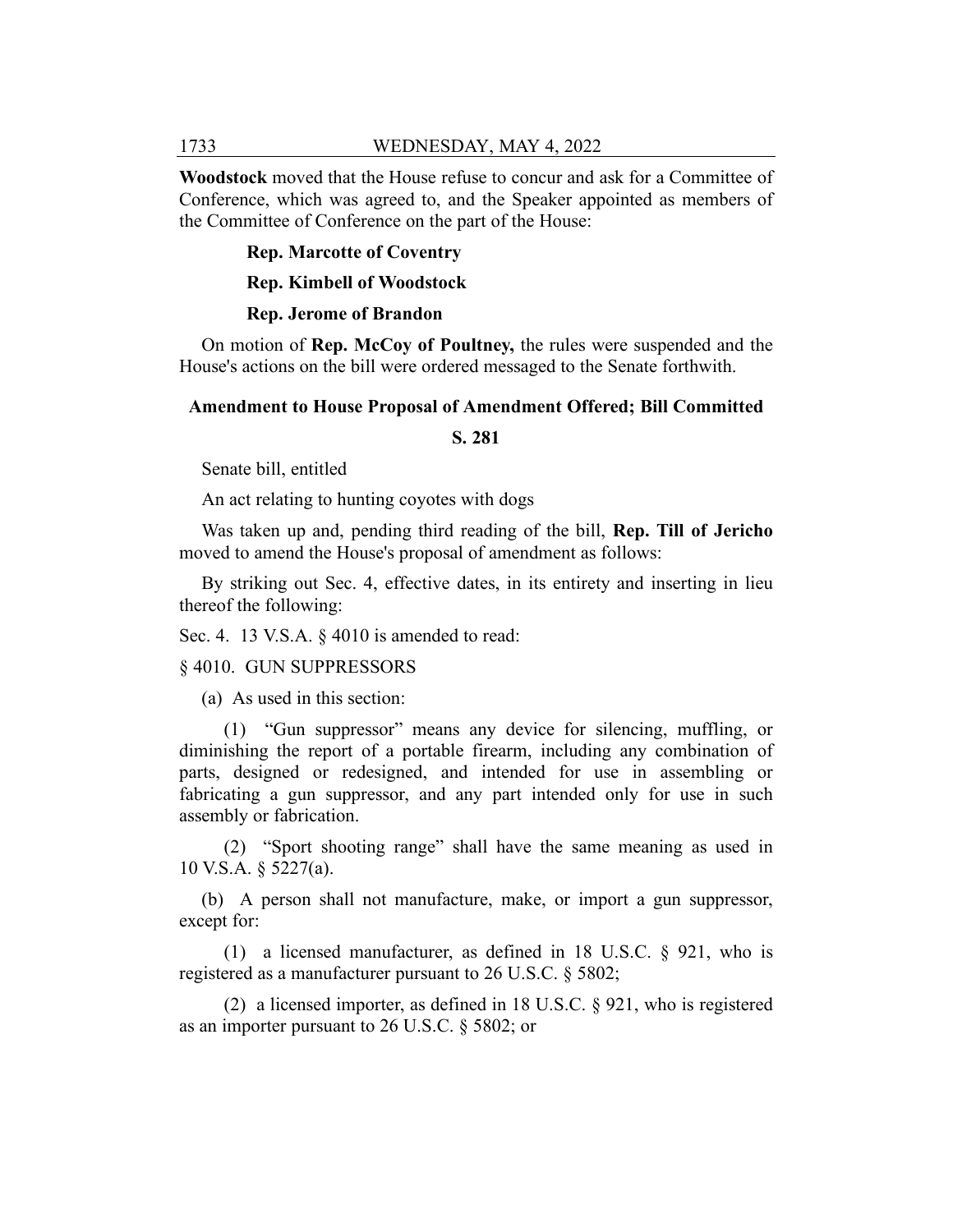(3) a person who makes a gun suppressor in compliance with the requirements of 26 U.S.C. § 5822.

(c) A person shall not use a gun suppressor in the State, except for use by:

(1) a Level III certified law enforcement officer or Department of Fish and Wildlife employee in connection with his or her the officer's or employee's duties and responsibilities and in accordance with the policies and procedures of that officer's or employee's agency or department;

(2) the Vermont National Guard in connection with its duties and responsibilities;

(3) a licensed manufacturer or a licensed importer, as defined in 18 U.S.C. § 921, who is also registered as a manufacturer or an importer pursuant to 26 U.S.C. § 5802, who in the ordinary course of his or her the manufacturer's or importer's business as a manufacturer or as an importer tests the operation of the gun suppressor; or

(4) a person lawfully using a sport shooting range; or

(5) a person taking game as authorized under 10 V.S.A. § 4701.

 $(d)(1)$  A person who violates subsection (b) of this section shall be fined not less than \$500.00 for each offense.

(2) A person who violates subsection (c) of this section shall be fined \$50.00 for each offense.

Sec. 5. 10 V.S.A. § 4701 is amended to read:

§ 4701. USE OF GUN, BOW AND ARROW, AND CROSSBOW; LEGAL

DAY; DOGS

(a) Unless otherwise provided by statute, a person shall not take game except with:

(1) a gun fired at arm's length;

(2) a bow and arrow; or

(3) a crossbow as authorized by the rules of the Board.

(b) A person shall not take game between one-half hour after sunset and one-half hour before sunrise unless otherwise provided by statute or by the rules of the Board.

(c) A person may take game and fur-bearing animals during the open season therefor, with the aid of a dog, unless otherwise prohibited by statute or by the rules of the Board.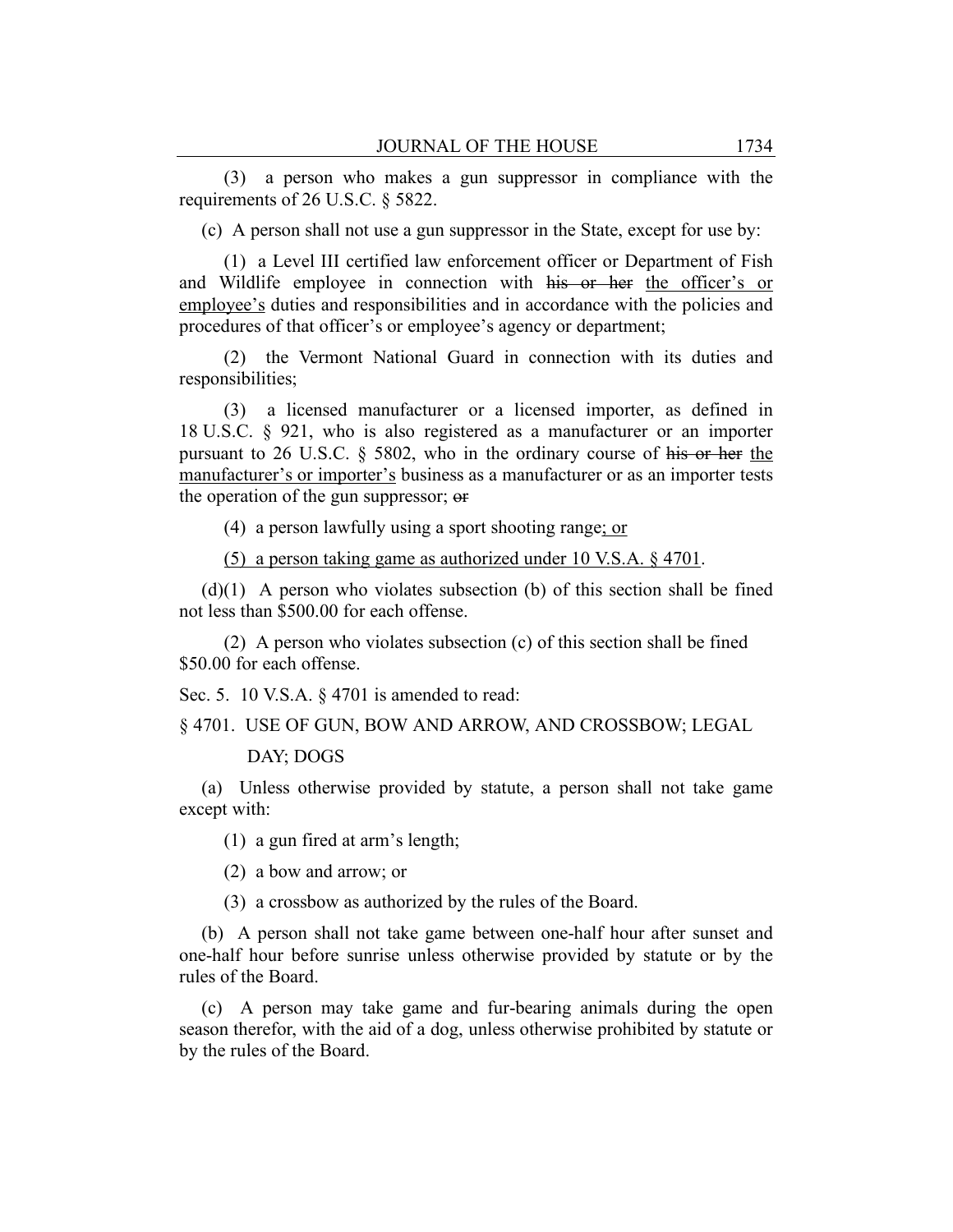(d) A person taking game with a gun may possess, carry, or use a gun suppressor in the act of taking game.

Sec. 6. 10 V.S.A. § 4704 is amended to read:

§ 4704. USE OF MACHINE GUNS, AND AUTOLOADING RIFLES, AND

#### GUN SUPPRESSORS

(a) A person engaged in hunting for wild animals shall not use, carry, or have in his or her the person's possession:

(1) a machine gun of any kind or description; or

(2) an autoloading rifle with a magazine capacity of over six cartridges, except a .22 caliber rifle using rim fire cartridges; or

(3) a gun suppressor.

(b) As used in this section, "gun suppressor" means any device for silencing, muffling, or diminishing the report of a portable firearm, including any combination of parts, designed or redesigned, and intended for use in assembling or fabricating a gun suppressor, and any part intended only for use in such assembly or fabrication. [Repealed.]

Sec. 7. 10 V.S.A. § 4001 is amended to read:

#### § 4001. DEFINITIONS

Words and phrases used in this part, unless otherwise provided, shall be construed to mean as follows:

\* \* \*

(9) Game: game birds or game quadrupeds, or both.

(10) Game birds: quail, partridge, woodcock, pheasant, plover of any kind, Wilson snipe, other shore birds, rail, coot, gallinule, wild ducks, wild geese, and wild turkey.

\* \* \*

(15) Wild animals or wildlife: all animals, including birds, fish, amphibians, and reptiles, other than domestic animals, domestic fowl, or domestic pets.

\* \* \*

(23) Take and taking: pursuing, shooting, hunting, killing, capturing, trapping, snaring, and netting fish, birds, and quadrupeds and all lesser acts, such as disturbing, harrying, worrying, or wounding or placing, setting, drawing, or using any net or other device commonly used to take fish or wild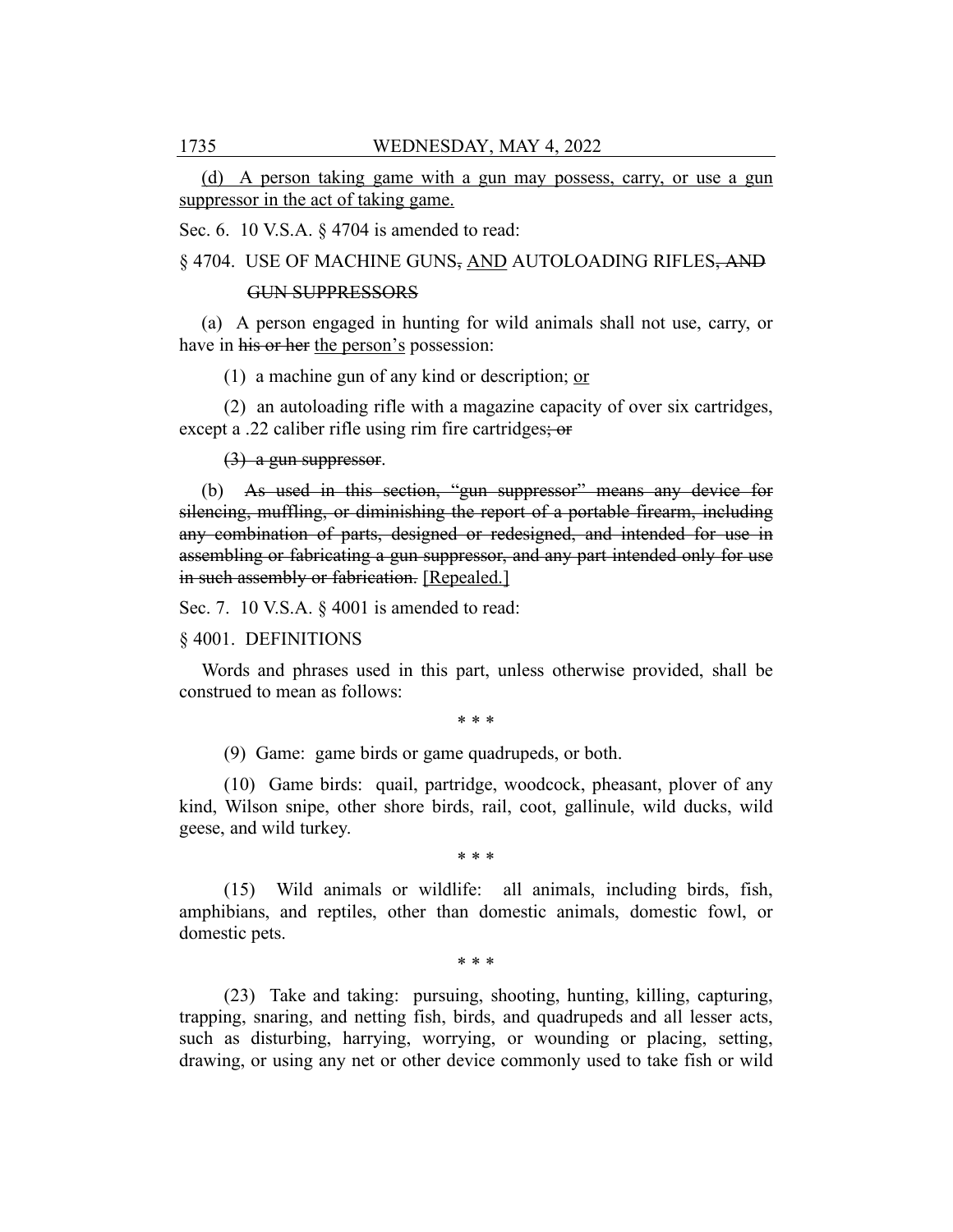animals, whether they result in the taking or not; and shall include every attempt to take and every act of assistance to every other person in taking or attempting to take fish or wild animals, provided that when taking is allowed by law, reference is had to taking by lawful means and in a lawful manner.

\* \* \*

(41) Gun suppressor: any device for silencing, muffling, or diminishing the report of a portable firearm, including any combination of parts, designed or redesigned, and intended for use in assembling or fabricating a gun suppressor, and any part intended only for use in such assembly or fabrication.

#### Sec. 8. EFFECTIVE DATES

(a) This section and Sec. 3 (Fish and Wildlife Board rules) shall take effect on passage.

(b) Secs. 2 (moratorium on hunting coyote with aid of dogs) and 4–7 (gun suppressors) shall take effect on July 1, 2022.

(c) Sec. 1 (permit requirement and prohibition on pursuing coyote with aid of dogs) shall take effect on the effective date of the Fish and Wildlife Board rules required under Sec. 3 of this act.

Pending the question, Shall the House proposal of amendment be amended as offered by Rep. Till of Jericho?, **Rep. Till of Jericho** demanded the Yeas and Nays, which demand was sustained by the Constitutional number. Thereupon, **Rep. Cina of Burlington** moved to commit the bill to the Committee on Judiciary.

Pending the question, Shall the bill be committed to the Committee on Judiciary?, **Rep. McCoy of Poultney** demanded the Yeas and Nays, which demand was sustained by the Constitutional number. The Clerk proceeded to call the roll and the question, Shall the bill be committed to the Committee on Judiciary?, was decided in the affirmative. Yeas, 89. Nays, 49.

Those who voted in the affirmative are:

Anthony of Barre City Arrison of Weathersfield Austin of Colchester Bartholomew of Hartland Birong of Vergennes Black of Essex Bluemle of Burlington Bongartz of Manchester Bos-Lun of Westminster Brady of Williston

Emmons of Springfield Gannon of Wilmington Garofano of Essex Goldman of Rockingham Grad of Moretown Hooper of Montpelier Houghton of Essex Howard of Rutland City James of Manchester Jerome of Brandon

Pajala of Londonderry Partridge of Windham Patt of Worcester Pearl of Danville Pugh of South Burlington Rachelson of Burlington Rogers of Waterville Scheu of Middlebury Sheldon of Middlebury Sibilia of Dover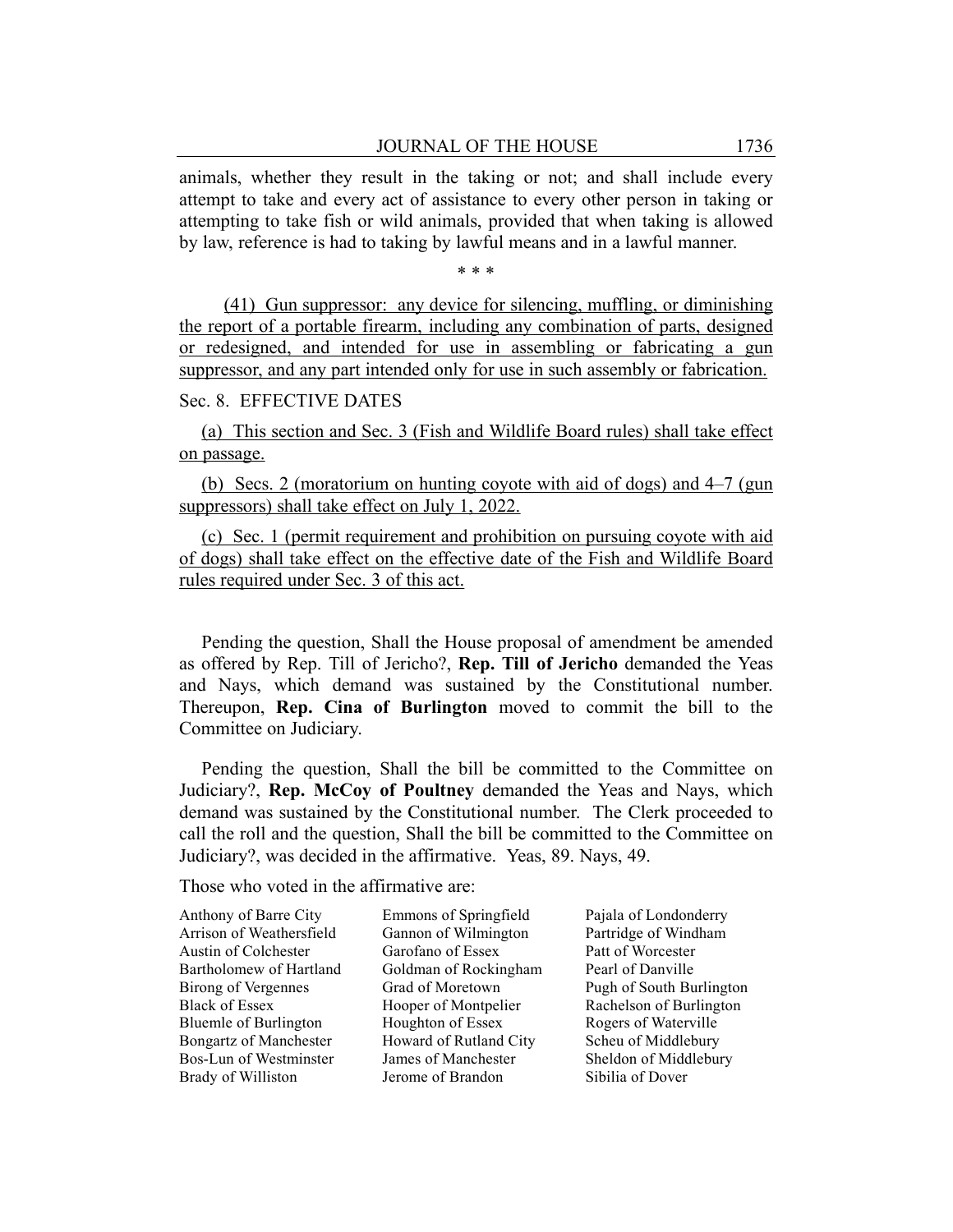Briglin of Thetford Brown of Richmond Brownell of Pownal Brumsted of Shelburne Burke of Brattleboro Burrows of West Windsor Campbell of St. Johnsbury Chase of Colchester Cina of Burlington Coffey of Guilford Colburn of Burlington Colston of Winooski Conlon of Cornwall Copeland Hanzas of Bradford Corcoran of Bennington Cordes of Lincoln Dolan of Essex Dolan of Waitsfield Donnally of Hyde Park Durfee of Shaftsbury Elder of Starksboro

Jessup of Middlesex Killacky of South Burlington Kimbell of Woodstock Kitzmiller of Montpelier LaLonde of South Burlington Lanpher of Vergennes Leffler of Enosburgh Lippert of Hinesburg Long of Newfane Masland of Thetford McCarthy of St. Albans City McCormack of Burlington Mrowicki of Putney Mulvaney-Stanak of Burlington Nicoll of Ludlow Nigro of Bennington Notte of Rutland City Noyes of Wolcott O'Brien of Tunbridge Ode of Burlington

Sims of Craftsbury Small of Winooski Squirrell of Underhill Stebbins of Burlington Stevens of Waterbury Sullivan of Dorset Surprenant of Barnard Till of Jericho Toleno of Brattleboro Townsend of South Burlington Troiano of Stannard Vyhovsky of Essex Walz of Barre City Webb of Shelburne White of Hartford Whitman of Bennington Wood of Waterbury Yacovone of Morristown

Those who voted in the negative are:

Achey of Middletown Springs Beck of St. Johnsbury Brennan of Colchester Burditt of West Rutland Canfield of Fair Haven Cupoli of Rutland City Dickinson of St. Albans Town Donahue of Northfield Fagan of Rutland City Feltus of Lyndon Goslant of Northfield Graham of Williamstown Hango of Berkshire Harrison of Chittenden Helm of Fair Haven

Higley of Lowell Hooper of Randolph Kascenska of Burke Labor of Morgan LaClair of Barre Town Laroche of Franklin Lefebvre of Newark Lefebvre of Orange Marcotte of Coventry Mattos of Milton McCoy of Poultney McCullough of Williston McFaun of Barre Town Morgan, L. of Milton Morgan, M. of Milton Morris of Springfield Morrissey of Bennington

Murphy of Fairfax Norris of Sheldon Norris of Shoreham Page of Newport City Parsons of Newbury Peterson of Clarendon Rosenquist of Georgia Scheuermann of Stowe Shaw of Pittsford Smith of Derby Strong of Albany Taylor of Colchester Terenzini of Rutland Town Toof of St. Albans Town Walker of Swanton Williams of Granby Yantachka of Charlotte

Those members absent with leave of the House and not voting are:

Ancel of Calais Bock of Chester Christie of Hartford Gregoire of Fairfield

Hooper of Burlington Kornheiser of Brattleboro Martel of Waterford Palasik of Milton

Satcowitz of Randolph Smith of New Haven White of Bethel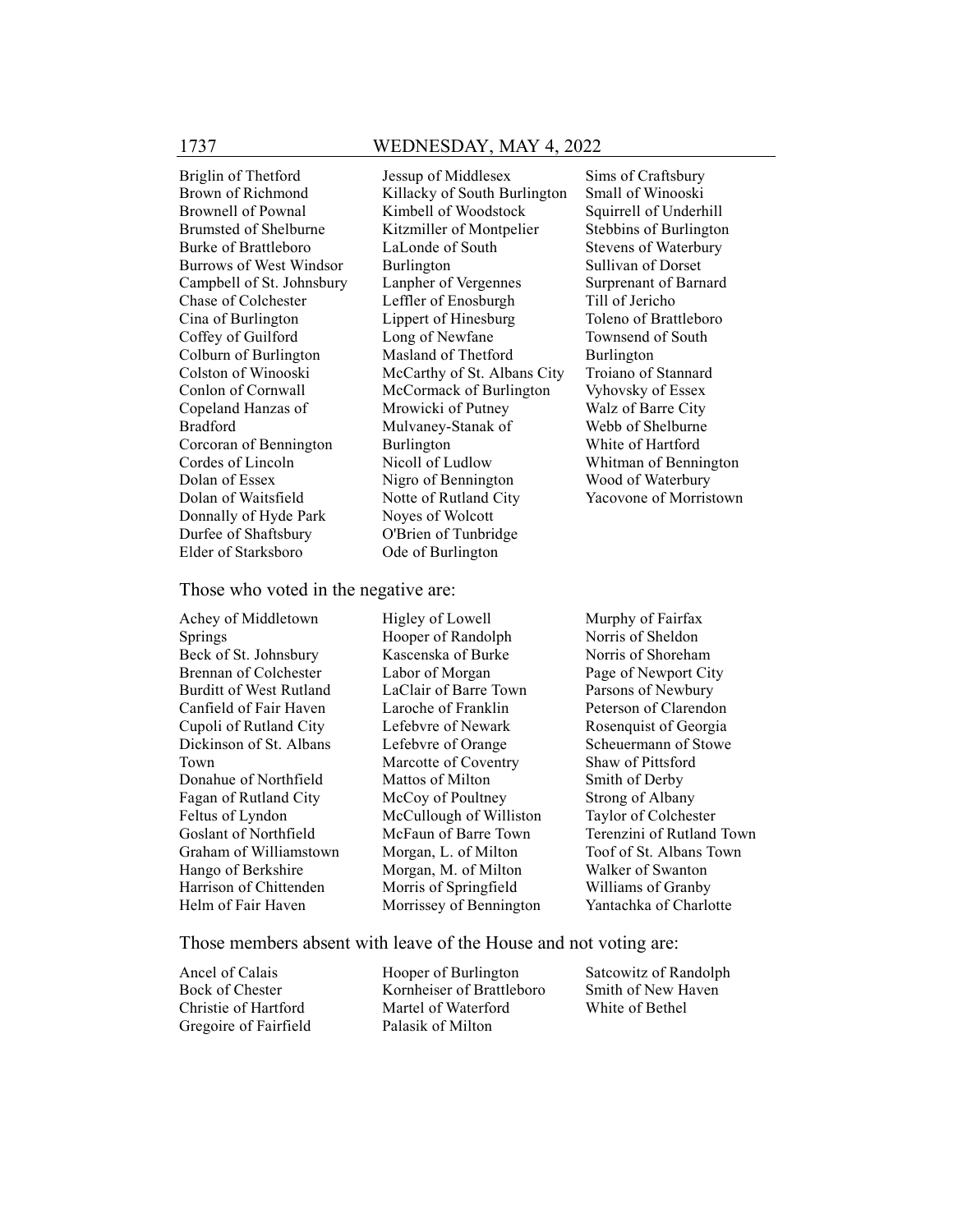#### **Rules Suspended; Bills Messaged to Senate Forthwith**

On motion of **Rep. McCoy of Poultney,** the rules were suspended and House actions on the following bills were ordered messaged to the Senate forthwith:

# **H. 742**

House bill, entitled

An act relating to approval of amendments to the charter of the Town of Milton

## **H. 745**

House bill, entitled

An act relating to the approval of the adoption of the charter of the Town of Montgomery

### **H. 746**

House bill, entitled

An act relating to an amendment to the charter of the City of Burlington

#### **S. 90**

Senate bill, entitled

An act relating to establishing an amyotrophic lateral sclerosis registry

#### **S. 122**

Senate bill, entitled

An act relating to the required votes of presidential electors

#### **S. 148**

Senate bill, entitled

An act relating to environmental justice in Vermont

# **S. 161**

Senate bill, entitled

An act relating to extending the baseload renewable power portfolio requirement

#### **S. 188**

Senate bill, entitled

An act relating to regulating licensed small cannabis cultivation as farming

# **S. 258**